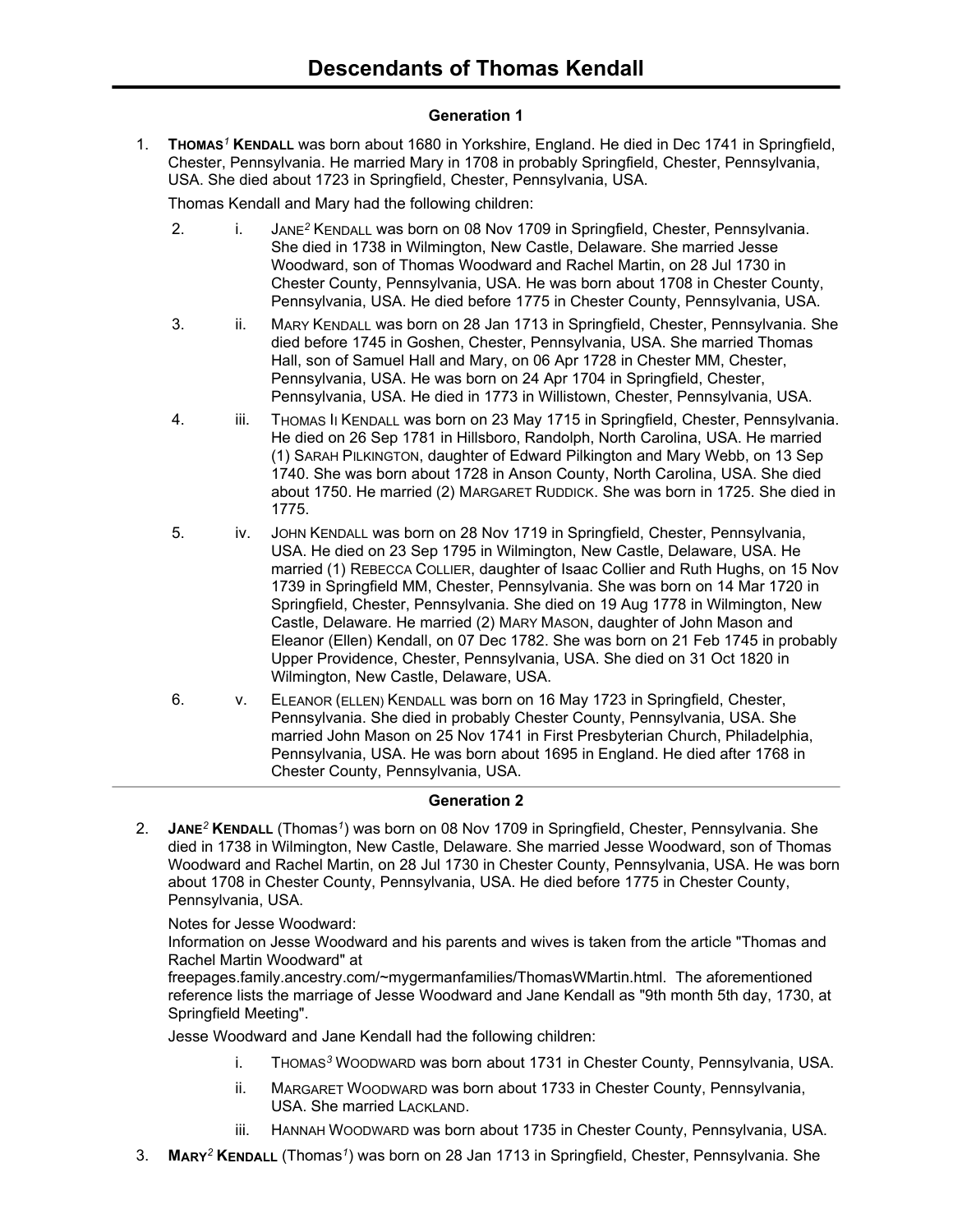### **Generation 2 (cont.)** ) was born on 28 Jan 1713 in Springfield, Chester, Pennsylvania. She

died before 1745 in Goshen, Chester, Pennsylvania, USA. She married Thomas Hall, son of Samuel Hall and Mary, on 06 Apr 1728 in Chester MM, Chester, Pennsylvania, USA. He was born on 24 Apr 1704 in Springfield, Chester, Pennsylvania, USA. He died in 1773 in Willistown, Chester, Pennsylvania, USA.

Thomas Hall and Mary Kendall had the following children:

- 7. i. THOMAS*<sup>3</sup>* HALL. He died in 1814. He married Mary Minshall, daughter of John Minshall and Sarah Smedley, on 17 Jun 1762 in Middletown MM, Chester County, Pennsylvania, USA. She was born on 28 Apr 1741 in Middletown, Delaware, Pennsylvania, USA. She died on 30 Mar 1809.
	- ii. SAMUEL HALL was born in Willistown, Chester, Pennsylvania, USA. He died in Goshen, Chester, Pennsylvania, USA. He married SARAH NORBURY.
	- iii. SARAH HALL. She married THOMAS TOWNSEND.
	- iv. MARY HALL. She married THOMAS GOODWIN.
- 8. v. JANE HALL was born on 02 Apr 1728 in Goshen, Chester, Pennsylvania, USA. She married George Hoopes on 13 Sep 1760 in Philadelphia, Philadelphia, Pennsylvania, USA.
	- vi. ELIZABETH HALL. She married MICHAEL WAYNE.
	- vii. SUSANNA HALL. She married WILLIAM ENGLAND.
- 4. **THOMAS II** *<sup>2</sup>* **KENDALL** (Thomas*<sup>1</sup>* ) was born on 23 May 1715 in Springfield, Chester, Pennsylvania. He died on 26 Sep 1781 in Hillsboro, Randolph, North Carolina, USA. He married (1) **SARAH PILKINGTON**, daughter of Edward Pilkington and Mary Webb, on 13 Sep 1740. She was born about 1728 in Anson County, North Carolina, USA. She died about 1750. He married (2) **MARGARET RUDDICK**. She was born in 1725. She died in 1775.

Thomas II Kendall and Sarah Pilkington had the following child:

i. MARY*<sup>3</sup>* KENDALL was born on 14 Oct 1746 in Warrington, Bucks, Pennsylvania, USA. She died on 06 Nov 1822 in Warrington, Bucks, Pennsylvania, USA. She married Elijah Mendenhall, son of James Joseph Mendenhall and Hannah Thomas, on 17 Apr 1771 in Gilford County, North Carolina, USA. He was born on 15 Dec 1748 in Caln, Chester, Pennsylvania, USA. He died on 05 Oct 1781 in Gilford County, North Carolina, USA.

Thomas II Kendall and Margaret Ruddick had the following children:

- 9. ii. WILLIAM KENDALL was born in 1754 in North Carolina, USA. He died in 1826. He married ELIZABETH WILLIAMS. She was born on 03 Jan 1757 in Cecil County, Maryland, USA. She died about 1830 in Tippecanoe County, Indiana.
	- iii. BENJAMIN KENDALL was born in 1756.
	- iv. ELIZABETH KENDALL was born in 1759.
	- v. JOHN KENDALL was born in 1762. He died in 1821.
- 5. **JOHN***<sup>2</sup>* **KENDALL** (Thomas*<sup>1</sup>* ) was born on 28 Nov 1719 in Springfield, Chester, Pennsylvania, USA. He died on 23 Sep 1795 in Wilmington, New Castle, Delaware, USA. He married (1) **REBECCA COLLIER**, daughter of Isaac Collier and Ruth Hughs, on 15 Nov 1739 in Springfield MM, Chester, Pennsylvania. She was born on 14 Mar 1720 in Springfield, Chester, Pennsylvania. She died on 19 Aug 1778 in Wilmington, New Castle, Delaware. He married (2) **MARY MASON**, daughter of John Mason and Eleanor (Ellen) Kendall, on 07 Dec 1782. She was born on 21 Feb 1745 in probably Upper Providence, Chester, Pennsylvania, USA. She died on 31 Oct 1820 in Wilmington, New Castle, Delaware, USA.

### Notes for John Kendall:

John Kendall was married twice, first to Rebbecca Collier and second to Mary Mason. Rebbecca Collier died in 1778, and John remarried in 1782. Mary Mason was John Kendall's niece, the daughter of his sister Eleanor Kendall Mason. At the time of their marriage, John was 63 years of age, and Mary was 37, a 28 year difference.

John Kendall and Rebecca Collier had the following children: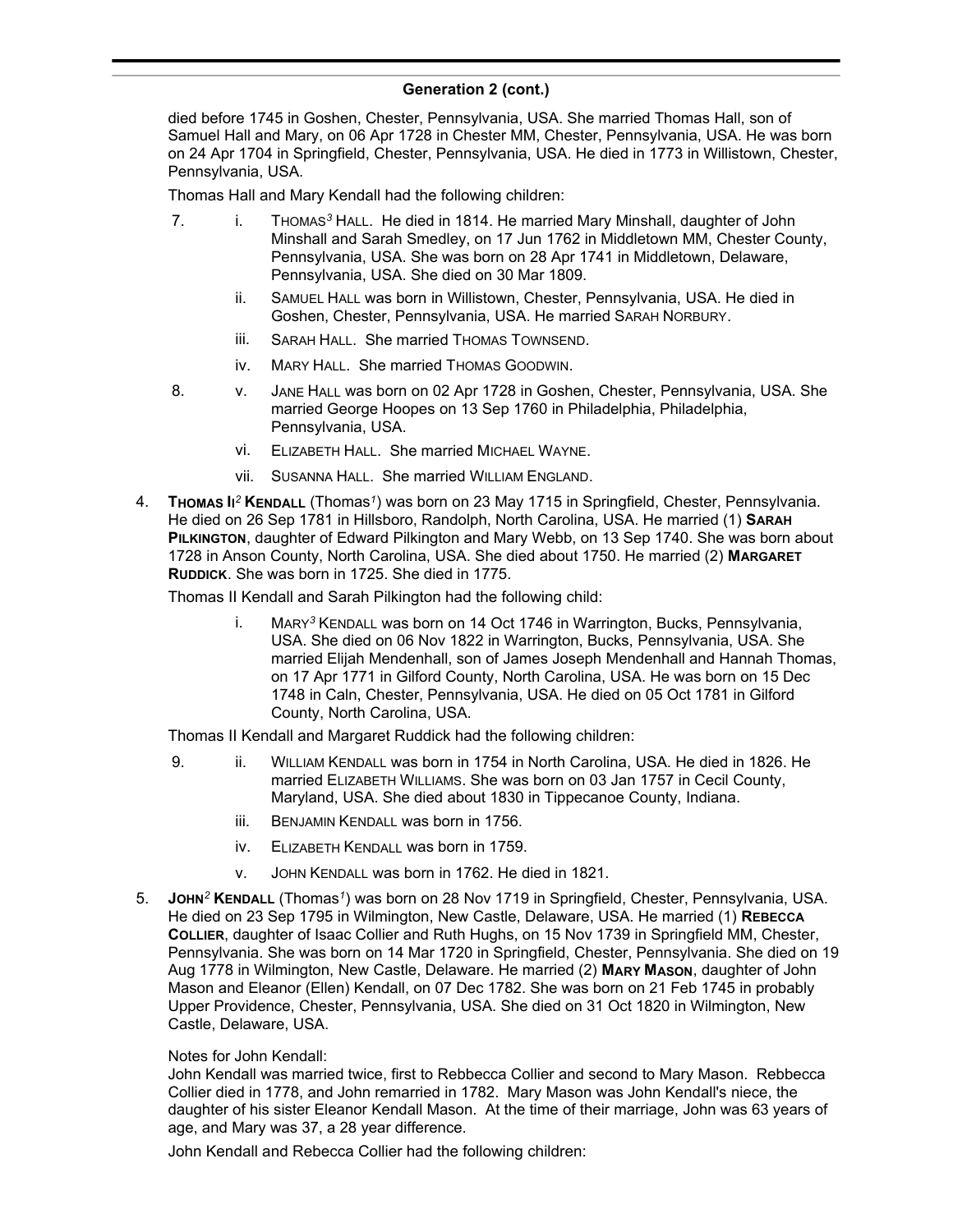- 10. i. JESSE*<sup>3</sup>* KENDALL was born on 11 Nov 1741 in Wilmington, New Castle, Delaware, USA. He died on 04 Nov 1769 in Wilmington, New Castle, Delaware, USA. He married Mary Marshall, daughter of William Marshall and Elizabeth Hunt, on 03 May 1763 in Philadelphia, Philadelphia, Pennsylvania, USA. She was born about 1743. She died on 15 Sep 1802 in Wilmington, New Castle, Delaware, USA.
	- ii. HANNAH KENDALL was born on 07 Sep 1746 in Wilmington, New Castle, Delaware, USA. She married SAMUEL HOLLINGSWORTH.

John Kendall and Mary Mason had the following children:

- 11. iii. ANN KENDALL was born on 02 May 1784 in Wilmington, New Castle, Delaware, USA. She died on 15 Feb 1851 in Wilmington, New Castle, Delaware, USA. She married Abiah Parke Mason, son of John Mason II and Mary Parke, on 30 Jun 1803 in West Chester, Chester, Pennsylvania, USA. He was born on 13 Apr 1782 in Chester County, Pennsylvania, USA. He died on 20 Jan 1852 in Downingtown, Chester, Pennsylvania, USA.
- 12. iv. SAMUEL KENDALL was born on 08 Oct 1786 in Wilmington, New Castle, Delaware, USA. He died on 07 Dec 1840. He married Ruth Anna Mason, daughter of John Mason II and Mary Parke, on 25 Dec 1807. She was born on 01 Feb 1788. She died on 30 Jun 1830 in Wilmington, New Castle, Delaware, USA.
- 6. **ELEANOR (ELLEN)***<sup>2</sup>* **KENDALL** (Thomas*<sup>1</sup>* ) was born on 16 May 1723 in Springfield, Chester, Pennsylvania. She died in probably Chester County, Pennsylvania, USA. She married John Mason on 25 Nov 1741 in First Presbyterian Church, Philadelphia, Pennsylvania, USA. He was born about 1695 in England. He died after 1768 in Chester County, Pennsylvania, USA.

### Notes for John Mason:

The weight of evidence suggests that this John Mason is the immigrant ancestor. The evidence is as follows: First, a genealogy copied from one compiled by Elanor Ida Evans 6 (1858 to 1935) (John Mason 1, John Mason 2, Isaac Mason 3, Mary Ann Mason 4, Lewis M. Evans 5) states that this John Mason came to America with Thomas Kendall from England when John was a boy. Second, a genealogy compiled by an unknown author (who was also a descendants of Isaac Mason) states that this John Mason was the son of John Mason and Elizabeth Collins of Kent, England. Third, in the book "Genealogy of the Smedley Family" by Gilbert Cope, on page 298, it states the following: "John Mason, supposed from England, m. about 1741, Elinor, dau. of Thomas and Mary Kendall, of Springfield."

According to the staff at the Chester County Archives in West Chester, Pennsylvania, in Colonial America, men 21 years of age and older were divided into three categories for taxation purposes: Freeman, Inmate, and Property Holder. A "Freeman" was an unmarried man without property. An "Inmate" was a married man without property. And a "Property Holder" was a married man with property, either owned or leased. It seems that Freeman were taxed at a higher rate than Inmates to encourage men to get married.

In the tax records, in 1739, John Mason was listed as a Freeman living in Upper Darby. In 1747/48, he is shown as being an Inmate in Upper Providence. And in 1751 to 1765, he is shown as being a Property Holder in Marple. Upper Darby is just north of Springfield, where Thomas Kendall lived for many years. Upper Providence is just south of Marple. And Marple is where John Mason and his family lived much of their lives.

The information in the tax records correspond nicely with other information known about John Mason. He was unmarried in 1739. He married in 1741. He was still just getting started even by 1748. And he was settled down on a farm in Marple by 1751.

The tax records of 1765 were more detailed than those that preceded them. Those records show that John Mason rented land from Joseph Worrell. Thus, it is safe to assume that he rented land all along and that he never owned the land that he farmed.

Unfortunately, the first tax records for John Mason were in 1739. If there were earlier records, it might be possible to determine when he turned 21 years of age, and thus, to determine the year of his birth.

The tax records for 1768, list John Mason as "Poor", which means that he did not need to pay taxes. Evidently something happened to him (an accident that rendered him unable to work?) between 1765 and 1768. The tax record in 1768 was the last for John Mason. Thus, it seems likely that he died shortly after 1768.

John Mason married Eleanor Kendall in 1741. At the time of their marriage, John was about 46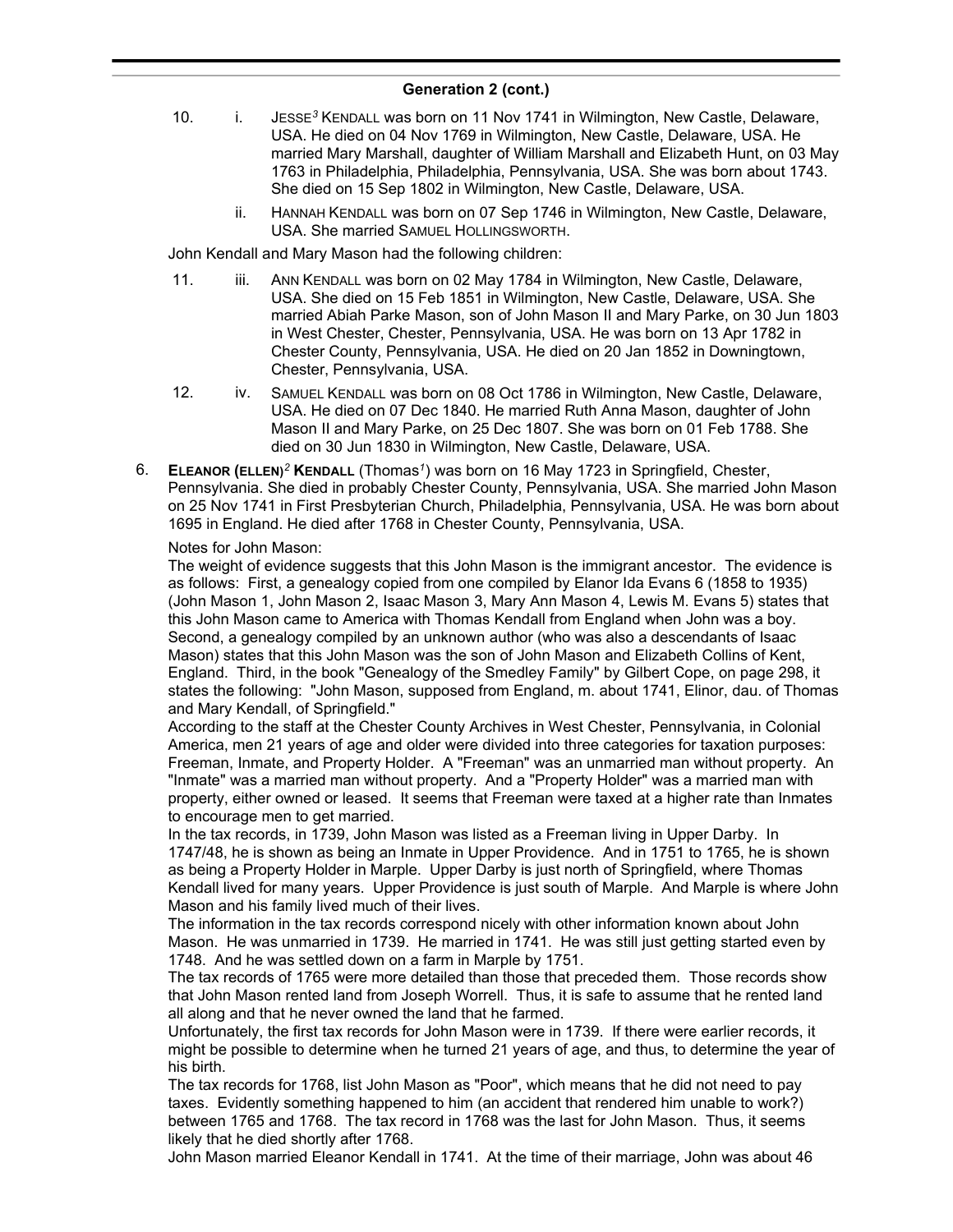years of age, and Eleanor was 18, a difference of about 28 years.

John Mason and Eleanor (Ellen) Kendall had the following children:

- 13. i. MARY*<sup>3</sup>* MASON was born on 21 Feb 1745 in probably Upper Providence, Chester, Pennsylvania, USA. She died on 31 Oct 1820 in Wilmington, New Castle, Delaware, USA. She married John Kendall, son of Thomas Kendall and Mary, on 07 Dec 1782. He was born on 28 Nov 1719 in Springfield, Chester, Pennsylvania, USA. He died on 23 Sep 1795 in Wilmington, New Castle, Delaware, USA.
	- ii. ANN MASON was born on 13 Aug 1747. She died in 1800.
	- iii. ELIZABETH MASON was born on 10 Sep 1750.
	- iv. JANE MASON was born on 21 Sep 1752.
- 14. v. JOHN MASON II was born on 18 Jul 1755 in perhaps Marple, Chester, Pennsylvania, USA. He died on 31 Mar 1822 in Uwchlan, Chester, Pennsylvania, USA. He married (1) MARY PARKE, daughter of Abiah Parke and Ruth Jones, in 1781. She was born on 12 Feb 1761 in East Caln, Chester, Pennsylvania, USA. She died on 01 Aug 1800 in Uwchlan, Chester, Pennsylvania, USA. He married (2) SARAH DAVIS, daughter of Amos Davis and Ann Pratt, on 10 Sep 1801 in Newtown, Delaware, Pennsylvania, USA. She was born on 12 Sep 1760 in Chester County, Pennsylvania, USA. She died on 08 Jun 1834 in Uwchlan, Chester County, Pennsylvania, USA.
	- vi. ROSE MASON was born in 1757.
	- vii. BENJAMIN MASON was born on 21 May 1764.

# **Generation 3**

7. **THOMAS***<sup>3</sup>* **HALL** (Mary*<sup>2</sup>* Kendall, Thomas*<sup>1</sup>* Kendall, Thomas, Samuel). He died in 1814. He married Mary Minshall, daughter of John Minshall and Sarah Smedley, on 17 Jun 1762 in Middletown MM, Chester County, Pennsylvania, USA. She was born on 28 Apr 1741 in Middletown, Delaware, Pennsylvania, USA. She died on 30 Mar 1809.

Thomas Hall and Mary Minshall had the following children:

- i. SETH*<sup>4</sup>* HALL was born on 21 May 1763. He died on 12 May 1825.
- ii. SARAH HALL was born on 06 Jul 1764. She married MOSES YARNALL.
- iii. JOHN HALL was born on 28 Oct 1766. He died on 30 Mar 1847. He married SUSANNA MARIS.
- iv. MARY HALL was born on 29 Mar 1772. She died on 17 Oct 1840.
- v. THOMAS HALL was born on 29 May 1777. He died on 15 Jul 1859. He married PHEBE MODE.
- vi. PHEBE HALL was born on 24 Jun 1782. She died on 02 Jun 1817. She married JOHN COX.
- 8. **JANE***<sup>3</sup>* **HALL** (Mary*<sup>2</sup>* Kendall, Thomas*<sup>1</sup>* Kendall) was born on 02 Apr 1728 in Goshen, Chester, Pennsylvania, USA. She married George Hoopes on 13 Sep 1760 in Philadelphia, Philadelphia, Pennsylvania, USA.

George Hoopes and Jane Hall had the following child:

- 15. i. ISRAEL*<sup>4</sup>* HOOPES was born on 14 Apr 1763 in Chester County, Pennsylvania, USA. He married RUTH FORRESTER. She was born on 05 Aug 1762.
- 9. **WILLIAM***<sup>3</sup>* **KENDALL** (Thomas II*<sup>2</sup>* , Thomas*<sup>1</sup>* ) was born in 1754 in North Carolina, USA. He died in 1826. He married **ELIZABETH WILLIAMS**. She was born on 03 Jan 1757 in Cecil County, Maryland, USA. She died about 1830 in Tippecanoe County, Indiana.

William Kendall and Elizabeth Williams had the following child:

- i. WILLIAM*<sup>4</sup>* KENDALL was born on 07 Apr 1793 in Randolf County, North Carolina, USA.
- 10. **JESSE***<sup>3</sup>* **KENDALL** (John*<sup>2</sup>* , Thomas*<sup>1</sup>* ) was born on 11 Nov 1741 in Wilmington, New Castle,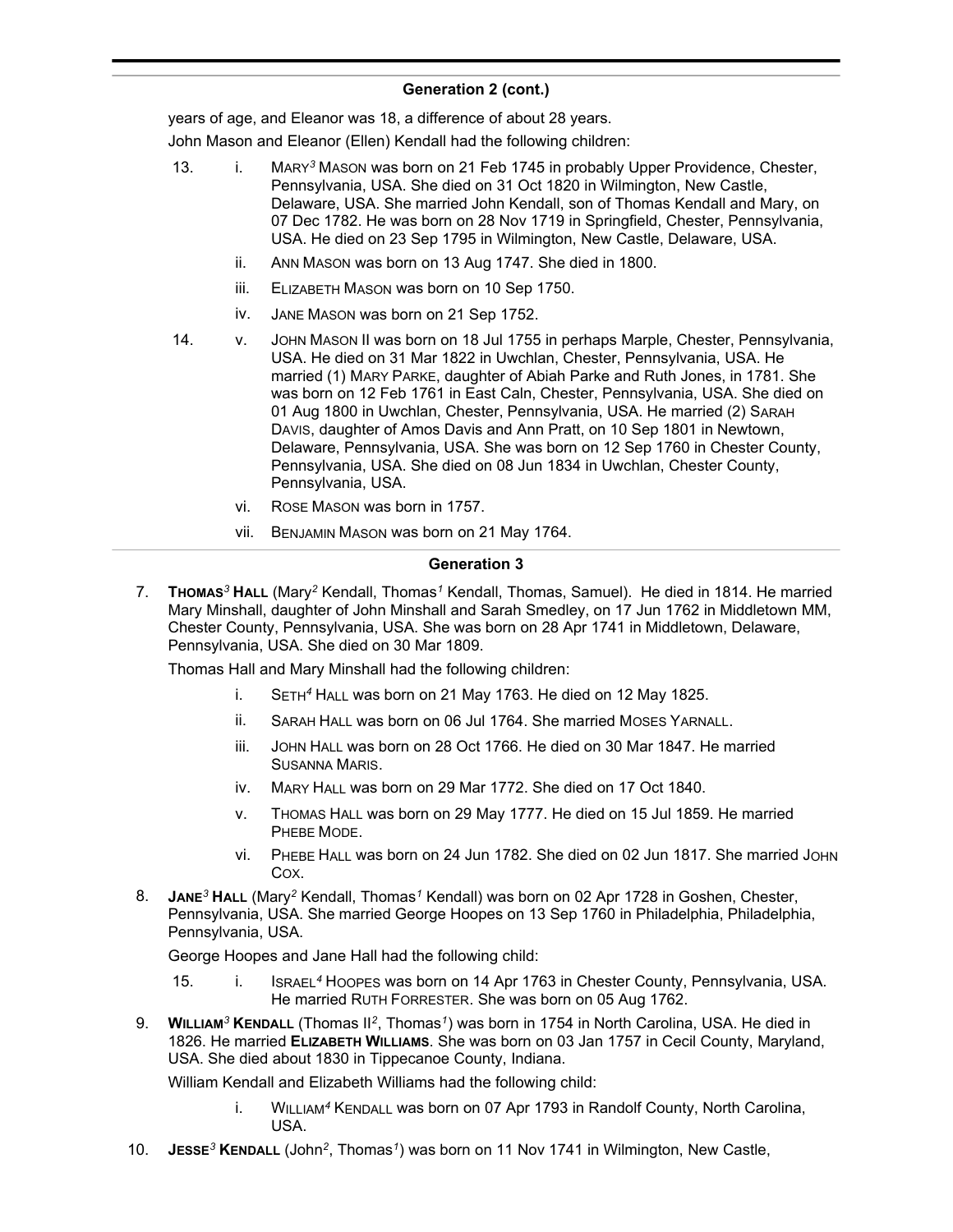#### **Generation 3 (cont.)**  $\sum_{i=1}^{n}$  was bounded by  $\sum_{i=1}^{n}$

Delaware, USA. He died on 04 Nov 1769 in Wilmington, New Castle, Delaware, USA. He married Mary Marshall, daughter of William Marshall and Elizabeth Hunt, on 03 May 1763 in Philadelphia, Philadelphia, Pennsylvania, USA. She was born about 1743. She died on 15 Sep 1802 in Wilmington, New Castle, Delaware, USA.

### Notes for Jesse Kendall:

The records for the Philadelphia Quaker Monthly Meeting list a marriage between a "Jesse Kendall, the son of John Kendall of New Castle County Delaware" and a "Mary Marshall" on 13 Apr 1763 in Philadelphia.

Jesse Kendall and Mary Marshall had the following children:

- i. ISAAC*<sup>4</sup>* KENDALL was born on 07 Sep 1764 in Wilmington, New Castle, Delaware, USA. He died on 12 Nov 1843 in Wilmington, New Castle, Delaware, USA.
- 16. ii. JOHN KENDALL was born on 20 Jun 1766 in Wilmington, New Castle, Delaware, USA. He died on 01 Dec 1845 in Wilmington, New Castle, Delaware, USA. He married Mary Gibbons, daughter of James Gibbons and Deborah Hoops, on 26 Apr 1787 in Wilmington, New Castle, Delaware, USA. She was born on 02 Jan 1769 in Chester County, Pennsylvania, USA. She died about 1853.
- 17. iii. JAMES KENDALL was born on 16 Oct 1768 in Wilmington, New Castle, Delaware, USA. He married SUSANNA CLAYTON.
- 11. **ANN***<sup>3</sup>* **KENDALL** (John*<sup>2</sup>* , Thomas*<sup>1</sup>* ) was born on 02 May 1784 in Wilmington, New Castle, Delaware, USA. She died on 15 Feb 1851 in Wilmington, New Castle, Delaware, USA. She married Abiah Parke Mason, son of John Mason II and Mary Parke, on 30 Jun 1803 in West Chester, Chester, Pennsylvania, USA. He was born on 13 Apr 1782 in Chester County, Pennsylvania, USA. He died on 20 Jan 1852 in Downingtown, Chester, Pennsylvania, USA.

### Notes for Abiah Parke Mason:

The marriage of Abiah Parke Mason and Ann Kendall was performed by John Graves, Esquire in West Chester, Chester, Pennsylvania.

"Park Mason, a somewhat noted personage in his day, was the town bellman for half a century. He was high constable of the borough of Wilmington for a dozen or more years and was bailiff for City Council from 1832 to 1867." From: *History of Delaware: 1609-1888*, John Thomas Scharf, 1888, p. 643 (footnote)

Abiah Parke Mason and Ann Kendall had the following children:

- i. MARY DICKINSON*<sup>5</sup>* MASON was born on 23 May 1804 in Wilmington, New Castle, Delaware, USA. She died on 19 Dec 1891 in Wilmington, New Castle, Delaware, USA. She married (1) MICHAEL PEPPERS on 02 May 1850 in First Presbyterian Church, Kensington, Philadelphia, Pennsylvania. She married (2) MICHAEL SLYHOFF on 08 May 1864 in Bridesburg, Philadelphia, Pennsylvania, USA. He was born about 1811 in near Bridesburg, Philadelphia, Pennsylvania, USA. He died on 31 Mar 1881 in Philadelphia, Philadelphia, Pennsylvania, USA.
- 18. ii. ELISA MASON was born on 03 Dec 1805 in Delaware, USA. She died after 1880 in Downingtown, Chester, Pennsylvania, USA. She married EVANS THORNBERRY. He was born about 1796 in Dauphin County, Pennsylvania, USA. He died in Feb 1862 in Downingtown, Chester, Pennsylvania, USA.
	- iii. BENJAMIN MASON was born on 07 Nov 1806 in Wilmington, New Castle, Delaware, USA. He died on 01 Jul 1807 in Wilmington, New Castle, Delaware, USA.
	- iv. JONATHAN MASON was born on 01 Jan 1808 in Wilmington, New Castle, Delaware, USA. He died on 17 Apr 1817 in Wilmington, New Castle, Delaware, USA.

Notes for Jonathan Mason:

From the *Mason Family Record of Births and Deaths* in the collection of Joseph Kendall Mason:

"Johanathan Mason Son of Park Mason by Ann his Wife was born the first day of the first month 6 Day of the weak 12 oclock at night in the year 1808 he Departed this Life 7 Day of April 1 Day of weak 2 oclock in the Day aged 9 years and 2 months old 1817 he Died in The Lord"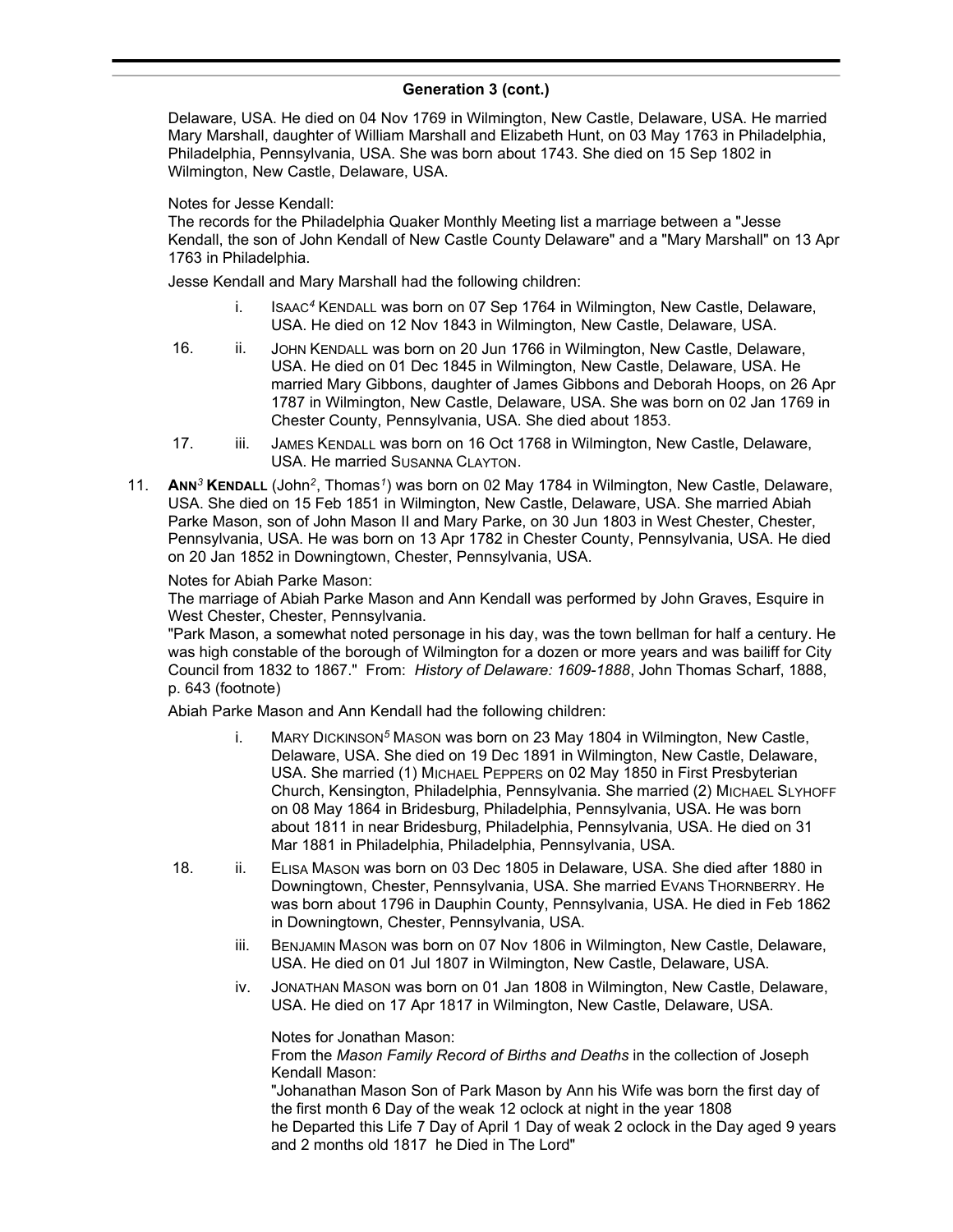- 19. v. ISAAC MASON was born on 11 Apr 1809 in Wilmington, New Castle, Delaware, USA. He died on 30 Sep 1864 in Wilmington, New Castle, Delaware, USA. He married Susan Middleton, daughter of Thomas Middleton and Joanna Mason, about 1835 in Wilmington, New Castle, Delaware, USA. She was born about 1818 in Pennsylvania, USA. She died between 1888-1891 in Wilmington, New Castle, Delaware, USA.
- 20. vi. JOHN A. MASON was born on 31 Jan 1811 in Wilmington, New Castle, Delaware, USA. He died on 04 Oct 1896 in Philadelphia, Philadelphia, Pennsylvania, USA. He married BEULAH ROSELLE. She was born about 1812 in Delaware, USA. She died before 1860 in Maryland, USA.
	- vii. ESTHER EVANS MASON was born on 08 Jun 1812 in Wilmington, New Castle, Delaware, USA. She died on 24 Aug 1897 in Wilmington, New Castle, Delaware, USA. She married Archibald Minto on 25 Jan 1873 in Wilmington, New Castle, Delaware, USA. He was born about 1805 in Isle of Man. He died in 1883 in Wilmington, New Castle, Delaware, USA.

### Notes for Esther Evans Mason:

Esther Mason was 60 years old when she married Archibald Minto. The indications are that this was her first (and only) marriage. After Archibald died in 1883, Esther continued to live on West 9th Street in Wilmington until her death in 1897. Esther and Archibald were members of the Central Presbyterian Church in Wilmington.

### Notes for Archibald Minto:

Archibald Minto was given the title "Captain" in his marriage record to Esther Mason and in the family tree prepared by Joseph K. Mason. How he deserved this title is unknown. In the census records for Archibald Minto, he is listed as a "laborer", and in the 1880s Wilmington city directory he is listed as a "watchman". Perhaps his glory days were over before his marriage to Esther Mason.

- 21. viii. TAMSON MASON was born on 11 Jan 1815 in Wilmington, New Castle, Delaware, USA. She died on 11 Jul 1870 in Philadelphia, Philadelphia, Pennsylvania, USA. She married Joseph Hoffman on 17 Sep 1840 in Kensington First Presbyterian Church, Philadelphia, Pennsylvania, USA. He was born on 26 Oct 1805 in Philadelphia, Philadelphia, Pennsylvania, USA. He died on 24 Sep 1896 in Philadelphia, Philadelphia, Pennsylvania, USA.
- 22. ix. GEORGE WASHINGTON MASON was born on 07 Jul 1817 in Wilmington, New Castle, Delaware, USA. He died on 09 May 1882 in Wilmington, New Castle, Delaware, USA. He married Rebecca Slack, daughter of Enos Slack and Esther Chapman, on 26 Oct 1843 in Wilmington, New Castle, Delaware, USA. She was born on 30 Aug 1817 in New Castle County, Delaware, USA. She died on 09 Nov 1903 in Philadelphia, Philadelphia, Pennsylvania, USA.
- 23. x. MALACHI PARKE MASON was born on 07 Jul 1819 in Wilmington, New Castle, Delaware, USA. He died on 10 Aug 1869 in Wilmington, New Castle, Delaware, USA. He married Catherine Cassidy on 10 Feb 1848 in Wilmington, New Castle, Delaware, USA. She was born about 1827 in Saint John's, Newfoundland. She died on 17 Feb 1865 in Wilmington, New Castle, Delaware, USA.
	- xi. CIDENEY ANN MASON was born on 19 Jul 1823 in Wilmington, New Castle, Delaware, USA. She died on 01 Apr 1838 in Wilmington, New Castle, Delaware, USA.

Notes for Cideney Ann Mason: From the *Mason Family Record of Births and Deaths* in the collection of Joseph Kendall Mason:

"Cideney ann Mason Daughter of Park Mason by Ann his Wife was born the 19 Day of July 7 Day of the week 8 clock 1823" and

"Cideney Ann Mason Daughter of Park Mason by Ann his Wife Departed this Life on the first Day of April 1838 first Day of weak 7 oclock in the Evening aged 14 years & 9 months olde She is At rest in the arms of that Dear Jesus her Loving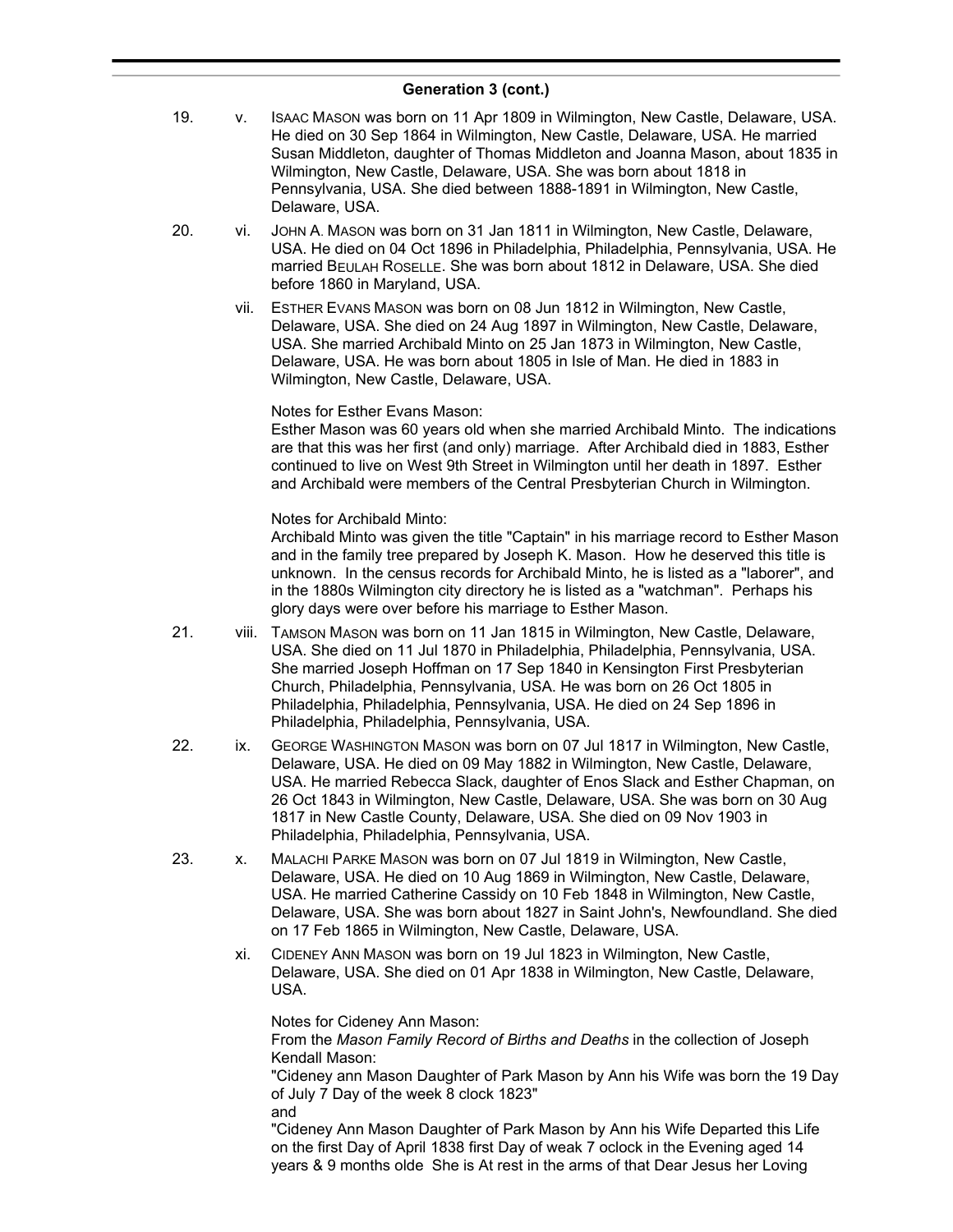### **Generation 3 (cont.)**  $\frac{1}{2}$  condition  $\frac{1}{2}$  (bond)

Savour"

xii. CATHARINE JANE MASON was born on 30 Jan 1826 in Wilmington, New Castle, Delaware, USA. She died on 27 Dec 1841 in Wilmington, New Castle, Delaware, USA.

Notes for Catharine Jane Mason:

From the *Mason Family Record of Births and Deaths* in the collection of Joseph Kendall Mason:

"Carhrine Jane Mason Daughter of Park Mason by ann his Wife was born 30 Day of Janury 2 Day of week at 5 oclock 1826"

and

"December 27 1841 Cathern Jane Mason Daughter of Park Mason By Ann his Wife Departed this Life on Monday afternoon at 4 oclock in the day aged 14 years & 11 months old 27 Decem 1841 She went happy to Jesus her Dear Redemer" Her death is also recorded as follows in the *Delaware Gazette* of 7 Jan 1842: "MASON, Catharine Jane, dau of Park MASON, 27 Dec 1841, after a short illness"

12. **SAMUEL***<sup>3</sup>* **KENDALL** (John*<sup>2</sup>* , Thomas*<sup>1</sup>* ) was born on 08 Oct 1786 in Wilmington, New Castle, Delaware, USA. He died on 07 Dec 1840. He married Ruth Anna Mason, daughter of John Mason II and Mary Parke, on 25 Dec 1807. She was born on 01 Feb 1788. She died on 30 Jun 1830 in Wilmington, New Castle, Delaware, USA.

Samuel Kendall and Ruth Anna Mason had the following children:

- i. JOHN M. *<sup>4</sup>* KENDALL was born on 02 Oct 1808. He died on 29 Sep 1852 in Phoenixville, Chester, Pennsylvania, USA.
- ii. WILLIAM PARKE KENDALL was born on 07 Oct 1810 in Delaware, USA. He married SARAH S. BOUGHMAN. She was born about 1812 in Pennsylvania, USA.
- 24. iii. EVANS KENDALL was born on 02 Nov 1812 in Delaware, USA. He died on 28 Dec 1886. He married Zillah Walker, daughter of Thomas Walker and Margaret Ross Currie (Curry), on 01 Jan 1840. She was born on 12 Nov 1809 in Tredyffrin, Chester, Pennsylvania, USA. She died on 16 Dec 1891 in New Centerville, Chester, Pennsylvania, USA.
	- iv. ANNA MARIA KENDALL was born on 06 Jan 1815.
	- v. ELIZABETH JANE KENDALL was born on 21 Mar 1817. She died on 27 Sep 1821.
	- vi. JONATHAN P. KENDALL was born on 16 Feb 1819.
- 25. vii. MARY ELLEN KENDALL was born on 17 Apr 1821 in Delaware, USA. She died on 19 Sep 1906 in West Chester, Chester, Pennsylvania, USA. She married Augustus Orner, son of Lewis Orner and Margaret Williams, on 22 Aug 1850 in Pikeland Tws., Chester, Pennsylvania, USA. He was born on 14 Mar 1824 in Phoenixville, Chester, Pennsylvania, USA. He died on 23 Apr 1894 in Phoenixville, Chester, Pennsylvania, USA.
- 26. viii. EDWARD M. KENDALL was born about 1823. He died on 18 Jun 1859 in Phoenixville, Chester, Pennsylvania, USA. He married Elizabeth Lachman on 04 Dec 1850 in Phoenixville, Chester, Pennsylvania, USA.
	- ix. SAMUEL T. KENDALL was born on 16 Mar 1824. He died on 03 Jan 1842.
	- x. CHARLES HENRY KENDALL was born on 01 Apr 1827. He died on 03 Jan 1845.
- 13. **MARY***<sup>3</sup>* **MASON** (John*<sup>2</sup>* Kendall, Thomas*<sup>1</sup>* Kendall) was born on 21 Feb 1745 in probably Upper Providence, Chester, Pennsylvania, USA. She died on 31 Oct 1820 in Wilmington, New Castle, Delaware, USA. She married John Kendall, son of Thomas Kendall and Mary, on 07 Dec 1782. He was born on 28 Nov 1719 in Springfield, Chester, Pennsylvania, USA. He died on 23 Sep 1795 in Wilmington, New Castle, Delaware, USA.

### Notes for John Kendall:

John Kendall was married twice, first to Rebbecca Collier and second to Mary Mason. Rebbecca Collier died in 1778, and John remarried in 1782. Mary Mason was John Kendall's niece, the daughter of his sister Eleanor Kendall Mason. At the time of their marriage, John was 63 years of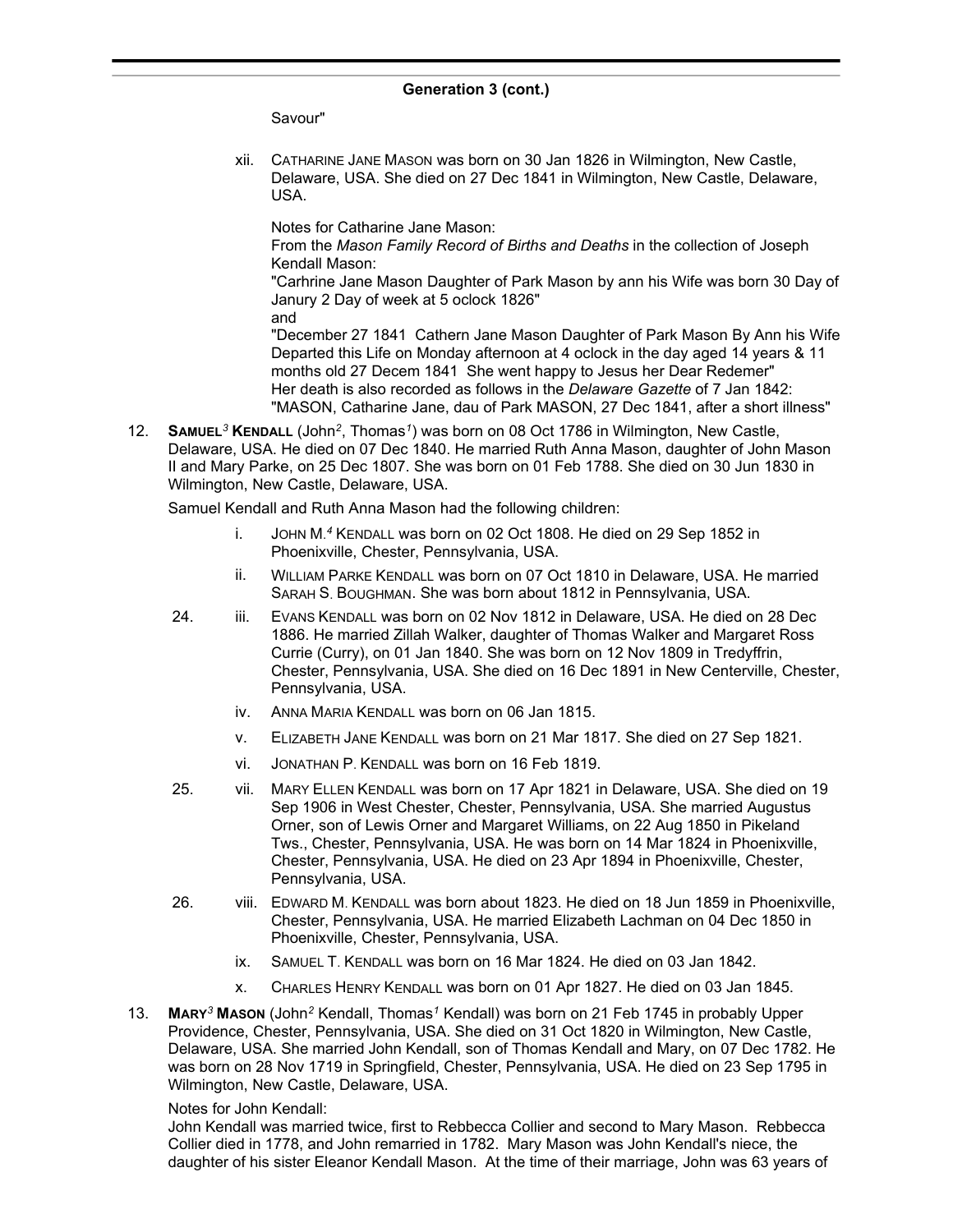age, and Mary was 37, a 28 year difference.

John Kendall and Mary Mason had the following children:

- 11. iii. ANN KENDALL was born on 02 May 1784 in Wilmington, New Castle, Delaware, USA. She died on 15 Feb 1851 in Wilmington, New Castle, Delaware, USA. She married Abiah Parke Mason, son of John Mason II and Mary Parke, on 30 Jun 1803 in West Chester, Chester, Pennsylvania, USA. He was born on 13 Apr 1782 in Chester County, Pennsylvania, USA. He died on 20 Jan 1852 in Downingtown, Chester, Pennsylvania, USA.
- 12. iv. SAMUEL KENDALL was born on 08 Oct 1786 in Wilmington, New Castle, Delaware, USA. He died on 07 Dec 1840. He married Ruth Anna Mason, daughter of John Mason II and Mary Parke, on 25 Dec 1807. She was born on 01 Feb 1788. She died on 30 Jun 1830 in Wilmington, New Castle, Delaware, USA.
- 14. **JOHN***<sup>3</sup>* **MASON II** (Eleanor (Ellen)*<sup>2</sup>* Kendall, Thomas*<sup>1</sup>* Kendall) was born on 18 Jul 1755 in perhaps Marple, Chester, Pennsylvania, USA. He died on 31 Mar 1822 in Uwchlan, Chester, Pennsylvania, USA. He married (1) **MARY PARKE**, daughter of Abiah Parke and Ruth Jones, in 1781. She was born on 12 Feb 1761 in East Caln, Chester, Pennsylvania, USA. She died on 01 Aug 1800 in Uwchlan, Chester, Pennsylvania, USA. He married (2) **SARAH DAVIS**, daughter of Amos Davis and Ann Pratt, on 10 Sep 1801 in Newtown, Delaware, Pennsylvania, USA. She was born on 12 Sep 1760 in Chester County, Pennsylvania, USA. She died on 08 Jun 1834 in Uwchlan, Chester County, Pennsylvania, USA.

### Notes for John Mason II:

Mary Parke Mason died in 1800, at age 39 years. When she died, she left behind five children ranging in age from one to 18 years, with two children who were 5 years or under. (Jonathan Mason died before his mother.) According to the Joseph Kendall Mason family tree, John Mason married again to a widow named Sarah Pratt (nee Davis), by whom he had one child, John Mason, Jr. The will of John Mason Sr., written in 1822 shortly before his death, shows Sarah as his wife and lists Parke, Isaac, and John Mason, and Ruth Kendall and Mary Downing as his children. (Benjamin Mason died before his father but after his mother.)

John Mason II and Mary Parke had the following children:

- 27. i. ABIAH PARKE*<sup>4</sup>* MASON was born on 13 Apr 1782 in Chester County, Pennsylvania, USA. He died on 20 Jan 1852 in Downingtown, Chester, Pennsylvania, USA. He married Ann Kendall, daughter of John Kendall and Mary Mason, on 30 Jun 1803 in West Chester, Chester, Pennsylvania, USA. She was born on 02 May 1784 in Wilmington, New Castle, Delaware, USA. She died on 15 Feb 1851 in Wilmington, New Castle, Delaware, USA.
- 28. ii. ISAAC MASON was born on 06 Jun 1784 in Chester County, Pennsylvania, USA. He died on 08 Feb 1826 in Lancaster County, Pennsylvania, USA. He married Elizabeth "Lizzie" Weaver, daughter of George Buckwalter Weaver and Anna Carpenter, on 23 Dec 1811 in Chester County, Pennsylvania, USA. She was born on 12 Aug 1789 in East Earl, Lancaster, Pennsylvania, USA. She died on 20 Mar 1866 in Salisbury, Lancaster, Pennsylvania, USA.
- 29. iii. RUTH ANNA MASON was born on 01 Feb 1788. She died on 30 Jun 1830 in Wilmington, New Castle, Delaware, USA. She married Samuel Kendall, son of John Kendall and Mary Mason, on 25 Dec 1807. He was born on 08 Oct 1786 in Wilmington, New Castle, Delaware, USA. He died on 07 Dec 1840.
	- iv. JONATHAN MASON was born on 02 Jul 1791. He died on 07 Nov 1794.
	- v. BENJAMIN MASON was born on 05 Nov 1795. He died on 10 Aug 1803.
- 30. vi. MARY PARKE MASON was born on 18 Feb 1799 in Chester County, Pennsylvania, USA. She died on 30 Nov 1871 in Downingtown, Chester, Pennsylvania, USA. She married William Worrall Downing, son of Joseph Richard Downing and Ann Worrall, on 17 Dec 1816 in Downingtown, Chester, Pennsylvania, USA. He was born on 29 Dec 1791 in Downingtown, Chester, Pennsylvania, USA. He died on 13 Feb 1873 in Downingtown, Chester, Pennsylvania, USA.

Notes for Sarah Davis: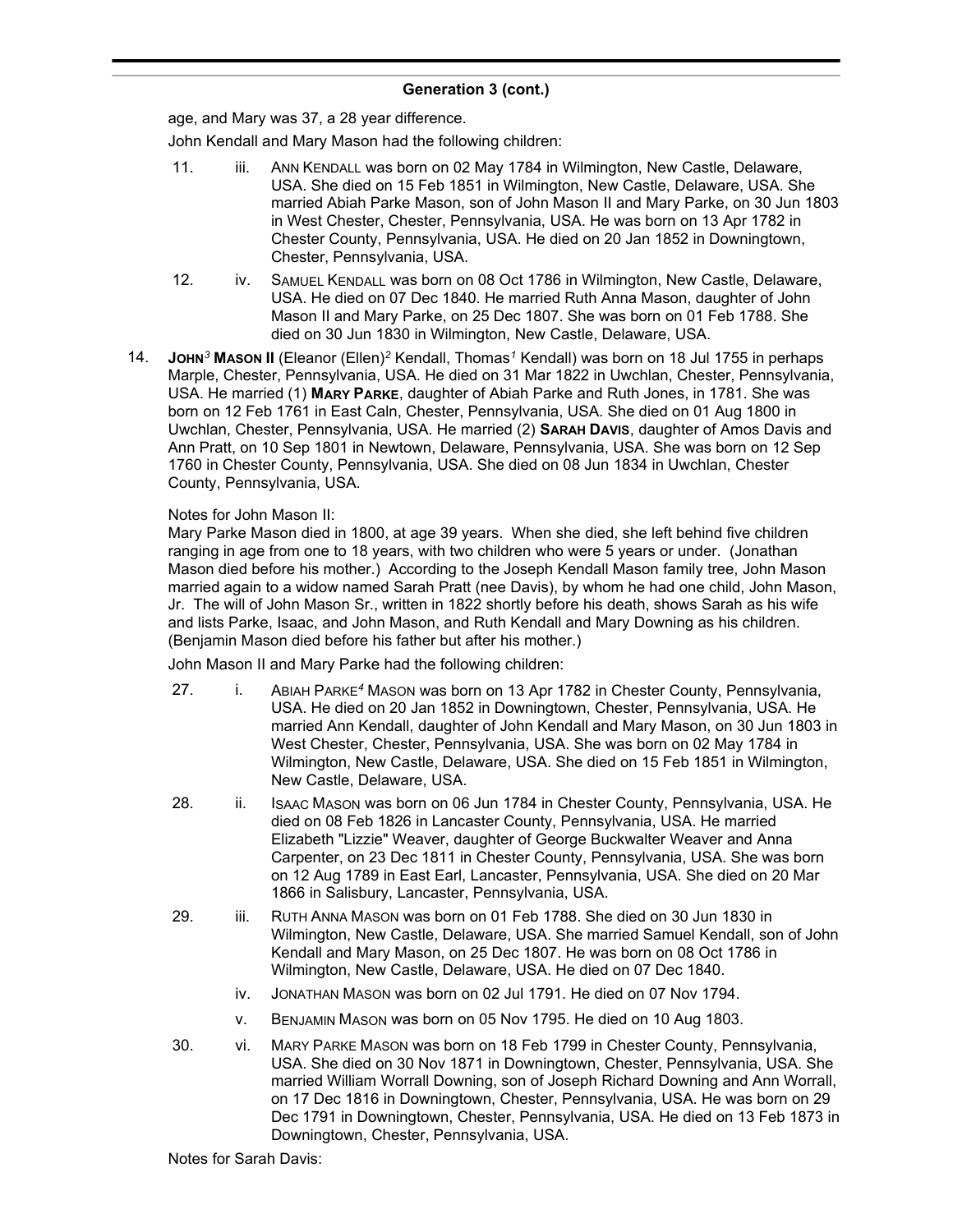The history of Sarah Davis Pratt Mason is quite complex. In 1780, Sarah Davis married Joseph Pratt III.

According to the "Mason Family Tree" prepared by Joseph Kendall Mason, John Mason (son of John Mason and Eleanor Kendall) married twice, first to Mary Parke and second to Sarah Pratt, a widow.

According to the "Cope Collection" John Mason's first wife was Mary Parke and his second wife was Sarah (Davis) Pratt.

From *Marriages from the Docket of Edward Hunter, Justice of the Peace in Newtown, Delaware County, Pennsylvania*:

"September 10 1801, John Mason of Chester County, and Sarah Pratt of Delaware County, Pennsylvania"

[John Mason lived in Uwchlan, Chester County and Sarah Pratt lived in Edgmont, Delaware, County (formerly Chester County).]

According to *Genealogy of the Smedley Family*, Gilbert Cope, p. 253, Joseph Pratt III married Sarah Davis. They had, at least, one child, Joseph Pratt IV (p. 641).

According to : *http://grayhitandmiss.com/Genealogy/Green/np7.htm*: Joseph Pratt III and Sarah Davis had two additional children: Lewis and Davis. Joseph Pratt died at in 1788 at age 34. At that time, Sarah Davis Pratt was only 28 years of age. (She married when she was about 20 years old.)

Sarah was twice the "second wife", first to Joseph Pratt (first wife ?? Green) and to John Mason (first wife Mary Parke). Being the second wife i usually not an enviably position. But Sarah Davis touched so many lives, especially the lives of children, that one hopes that she had a very fulfilling live herself. Sarah had three children of her own, two by Joseph Pratt and one by John Mason. But she fulfiled the role of mother for ?? additional children. First, she was the mother to Joseph Pratt IV, whose father died when he was only sevev years old.

From the *American Republican*, June 17, 1834: "Depart this life on the 8th inst., SARA MASON, consort of John Mason, in the 74th year of her age. She was intered (sic) on the 10th in Friends Burial Ground, Uwchlan. She has left a large family and concourse friends to lament her loss."

John Mason II and Sarah Davis had the following child:

31. vii. JOHN D. MASON was born in 1802 in Uwchlan, Chester, Pennsylvania, USA. He died on 13 Feb 1866 in Lenni, Delaware, Pennsylvania, USA. He married Sarah P. Lightfoot, daughter of Jacob Lightfoot and Elizabeth Willits, on 13 Dec 1828 in Uwchlan, Chester, Pennsylvania, USA. She was born on 09 Apr 1810 in Maidencreek, Berks, Pennsylvania, USA. She died on 05 May 1876 in Maidencreek, Berks, Pennsylvania, USA.

### **Generation 4**

- 15. **ISRAEL***<sup>4</sup>* **HOOPES** (Jane*<sup>3</sup>* Hall, Mary*<sup>2</sup>* Kendall, Thomas*<sup>1</sup>* Kendall) was born on 14 Apr 1763 in Chester County, Pennsylvania, USA. He married **RUTH FORRESTER**. She was born on 05 Aug 1762. Israel Hoopes and Ruth Forrester had the following child:
	- i. JANE*<sup>5</sup>* HOOPES was born on 17 Nov 1790 in Goshen, Chester, Pennsylvania, USA. She died after 1870 in Petty, Lawrence, Illinois, USA. She married Robert M. Martin on 12 Jun 1820 in Goshen, Chester, Pennsylvania, USA. He was born about 1796 in Pennsylvania, USA. He died about 1853 in Illinois, USA.
- 16. **JOHN***<sup>4</sup>* **KENDALL** (Jesse*<sup>3</sup>* , John*<sup>2</sup>* , Thomas*<sup>1</sup>* ) was born on 20 Jun 1766 in Wilmington, New Castle, Delaware, USA. He died on 01 Dec 1845 in Wilmington, New Castle, Delaware, USA. He married Mary Gibbons, daughter of James Gibbons and Deborah Hoops, on 26 Apr 1787 in Wilmington, New Castle, Delaware, USA. She was born on 02 Jan 1769 in Chester County, Pennsylvania, USA. She died about 1853.

John Kendall and Mary Gibbons had the following children: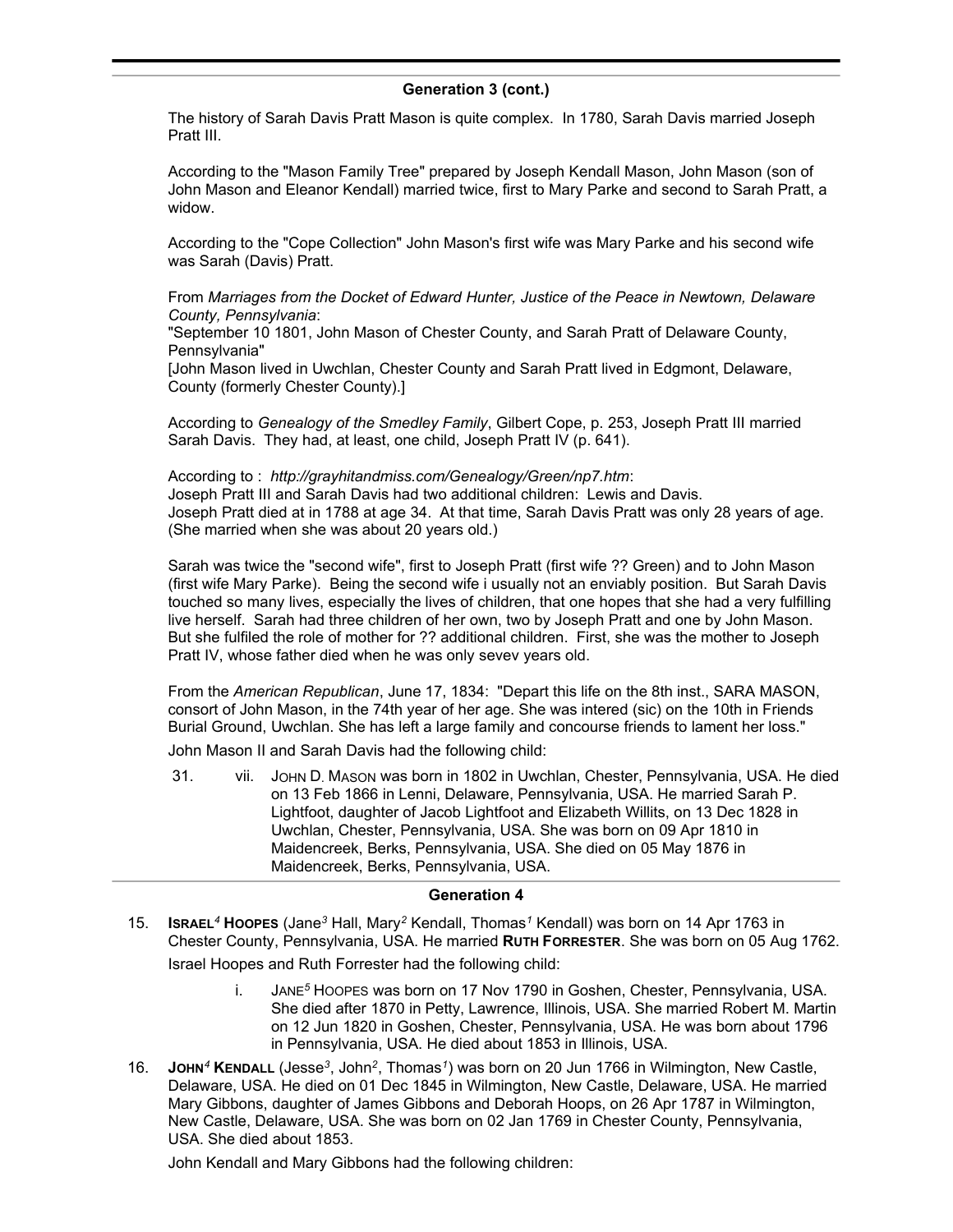i. DEBORAH*<sup>5</sup>* KENDALL was born on 03 Mar 1788 in Wilmington, New Castle, Delaware, USA. She died about 1816. She married WILLIAM GREER.

Notes for Deborah Kendall: According to the Barry-Van Galder family tree on Ancestry.com (owner: SusanBarry69), Deborah Kendall and William Greer had two sons and two daughters. But their names are not listed.

ii. JESSE KENDALL was born on 24 Sep 1790 in Wilmington, New Castle, Delaware, USA. He died after 1870 in Wilmington, New Castle, Delaware, USA. He married Mary G. Scott in 1812. She was born about 1801. She died before 1870.

Notes for Jesse Kendall: According to the Barry-Van Galder family tree on Ancestry.com (owner: SusanBarry69), Jesse Kendall and Mary G. Scott had six sons and six daughters. But their names are not listed. Jesse Kendall was living with his daughter Sarah and her husband Samuel Baylis in Wilmington in 1870. (Ref. 1870 U.S. Census)

- iii. REBECCA G. KENDALL was born on 29 Dec 1792 in Chester County, Pennsylvania, USA. She died in 1852.
- iv. RACHEL KENDALL was born on 12 Sep 1795. She died in 1852. She married William Wiley in 1826.

Notes for Rachel Kendall: According to the Barry-Van Galder family tree on Ancestry.com (owner: SusanBarry69), Rachel Kendall and William Wiley had one son and one daughter. But their names are not listed.

- v. JAMES G. KENDALL was born on 25 May 1798. He died in Jul 1798.
- vi. JOHN KENDALL was born on 29 Jun 1800. He died in Jul 1800.
- 32. vii. GIBBONS KENDALL was born on 23 Dec 1801 in Lancaster County, Pennsylvania, USA. He died on 08 May 1864 in Mill Creek Hundred, New Castle, Delaware, USA. He married Eliza Woodward, daughter of Thomas Woodward and Mary Barney, on 11 Mar 1830 in Kennett Square, Pennsylvania, USA. She was born on 15 Sep 1810.
	- viii. ISAAC KENDALL was born on 04 Jul 1803. He died on 14 Jul 1803.
	- ix. JOHN KENDALL was born on 29 Sep 1804. He died in Jul 1805.
	- x. MARY ANN KENDALL was born on 25 Apr 1806. She died in May 1807.
	- xi. MASSEY KENDALL was born in 1808.
	- xii. WILLIAM KENDALL was born in 1810 in Chester County, Pennsylvania, USA. He died in 1860.
- 17. **JAMES***<sup>4</sup>* **KENDALL** (Jesse*<sup>3</sup>* , John*<sup>2</sup>* , Thomas*<sup>1</sup>* ) was born on 16 Oct 1768 in Wilmington, New Castle, Delaware, USA. He married **SUSANNA CLAYTON**.

James Kendall and Susanna Clayton had the following children:

- 33. i. JESSE*<sup>5</sup>* KENDALL was born on 10 Apr 1793. He died on 10 Jul 1874 in Wilmington, New Castle, Delaware, USA. He married (1) MARY KELLAM on 10 Aug 1819. She was born on 16 May 1799. She died on 11 Aug 1835. He married (2) ELIZABETH FORWOOD on 13 Apr 1837. She was born on 28 Dec 1801. She died on 12 Dec 1869.
	- ii. MARY KENDALL was born on 21 Mar 1795. She died on 16 Mar 1891 in Philadelphia, Philadelphia, Pennsylvania, USA. She married THOMAS F. CURL. He was born about 1800 in Delaware, USA.
	- iii. DEBORAH KENDALL was born on 28 Sep 1796. She married ?? GRIFFIN.
	- iv. MARTHA KENDALL was born on 06 Mar 1801. She married ?? BARR.
- 18. **ELISA***<sup>5</sup>* **MASON** (Ann*<sup>3</sup>* Kendall, John*<sup>2</sup>* Kendall, Thomas*<sup>1</sup>* Kendall) was born on 03 Dec 1805 in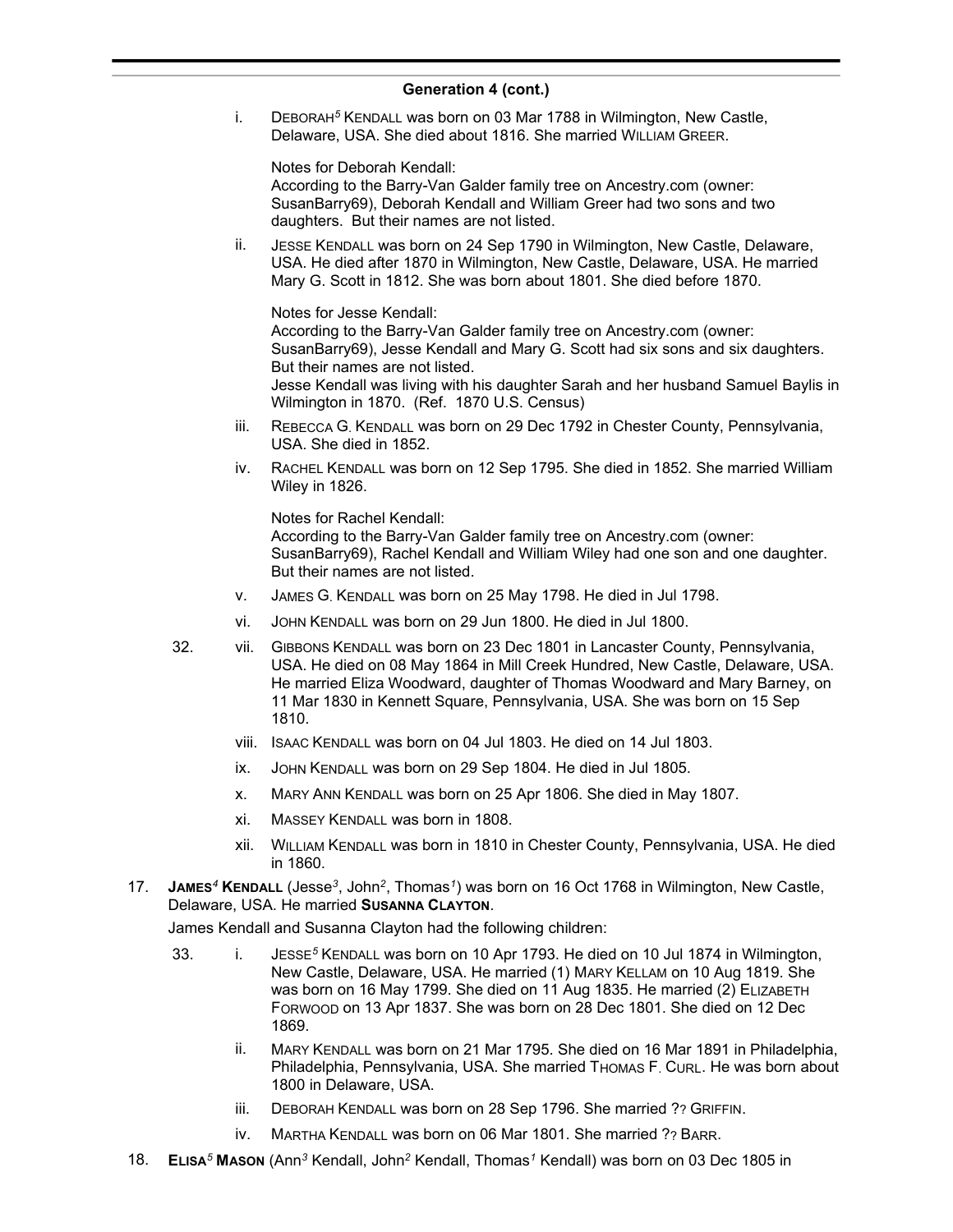Delaware, USA. She died after 1880 in Downingtown, Chester, Pennsylvania, USA. She married **EVANS THORNBERRY**. He was born about 1796 in Dauphin County, Pennsylvania, USA. He died in Feb 1862 in Downingtown, Chester, Pennsylvania, USA.

### Notes for Elisa Mason:

Evans Thornberry, husband of Elisa Mason Thornberry, died in 1862 when Elisa was only about 57 years old. Elisa did not die until after 1880. During the period between 1862 and after 1880, Elisa lived with various of her children. In 1870, she was living with her daughter Laura and Laura's husband Harvey Jefferis in Wilmington, DE. And in 1880, she was living with her daughter Cora in Downingtown, PA. (Cora's husband, John W. Moyer, had also died by then. Therefore, Elisa and Cora were living together with two of Cora's children, Luther, age 8 years, and Clarence, age 4 years.)

### Notes for Evans Thornberry:

Evans Thornberry and Elisa Mason Thornberry were baptized as adults on 11 Jan 1852 at St. James Episcopal Church in Downingtown. Three of their children--Cora, Laura, and Joseph--were also baptized there. That seems a bit surprising because both the Mason family and Thornberry family were Quakers when they first emigrated to America.

Evans Thornberry and Elisa Mason had the following children:

- i. SUSAN*<sup>6</sup>* THORNBERRY was born about 1836 in Pennsylvania, USA.
- 34. ii. CORA DOWNING THORNBERRY was born on 29 Jan 1839 in Downingtown, Chester, Pennsylvania, USA. She died in Apr 1913 in Downingtown, Chester, Pennsylvania, USA. She married JOHN W. MOYER. He was born about 1837 in Powells Valley, Dauphin, Pennsylvania, USA. He died before 1880.
- 35. iii. LAURA WHITE THORNBERRY was born on 29 Jan 1848 in Downingtown, Chester, Pennsylvania, USA. She died on 18 Sep 1926 in Nezperce, Lewis, Idaho, USA. She married Harvey Jefferis, son of Pusey Jefferis and Hannah Harvey, on 21 May 1867 in Philadelphia, Pennsylvania, USA. He was born on 20 Sep 1841 in Kennett, Chester, Pennsylvania, USA. He died on 23 Jul 1902 in Big Canyon, Nez Perce, Idaho, USA.
	- iv. JOSEPH PARKE THORNBERRY was born on 09 Feb 1851 in Downingtown, Chester, Pennsylvania, USA.

Notes for Joseph Parke Thornberry:

Joseph Parke Thornberry was baptized on 18 Jun 1854 at the St. James Episcopal Church in Downingtown.

19. **ISAAC***<sup>5</sup>* **MASON** (Ann*<sup>3</sup>* Kendall, John*<sup>2</sup>* Kendall, Thomas*<sup>1</sup>* Kendall) was born on 11 Apr 1809 in Wilmington, New Castle, Delaware, USA. He died on 30 Sep 1864 in Wilmington, New Castle, Delaware, USA. He married Susan Middleton, daughter of Thomas Middleton and Joanna Mason, about 1835 in Wilmington, New Castle, Delaware, USA. She was born about 1818 in Pennsylvania, USA. She died between 1888-1891 in Wilmington, New Castle, Delaware, USA.

# Notes for Susan Middleton:

Despite the fact that her parents were married in Delaware, apparently Susan Middleton was born in Pennsylvania. Susan married Isaac Mason in about 1835 when she was about 17 years old and Isaac was about 26. They had five children all of whom were born in Delaware. In 1860, the family was all together (except for Anna who was already on her own) in Wilmington and was living next door to Washington Mason, Isaac's younger brother, and his family. Isaac died in 1864, at age 55 years, when Susan was just 46 and when their youngest child, Clifford, was 17. In 1870, Susan was living with two of her sons, Oscar and Clifford, and her daughter-in-law, Mary, at 204 West 9th Street in Wilmington. Oscar was married to Mary Bernhardt in September 1869. By 1875, Oscar and his wife were living on their own. (Susan and Clifford were no longer listed in the Wilmington City Directory.) In 1880, Susan and Clifford were living with Susan's daughter Sarah Mason Shuster and her family at 819 Wollaston Street in Wilmington. There is no further record of Susan Middleton Mason. Even though there was a grave site available for her next to where her husband, Isaac, was buried, she was not buried there. (Clifford continued to live with his sister Sarah Shuster at least until 1900. Clifford died in 1906. In 1900, Anna Mason Chapin, who was widowed in 1896, also lived in the Shuster household. Anna Mason Chapin also died in 1906. Sarah Mason Shuster died in 1921.)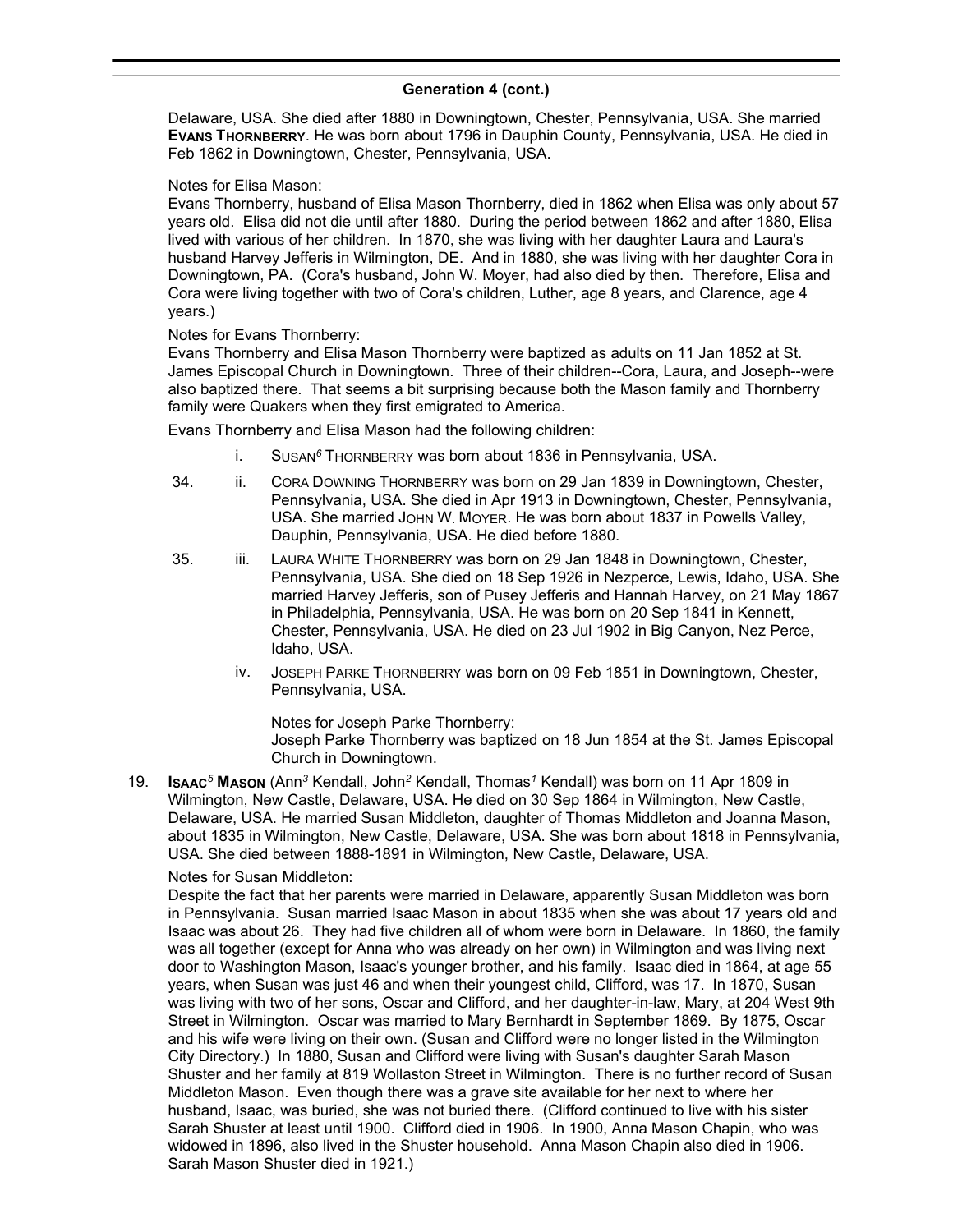Isaac Mason and Susan Middleton had the following children:

- 36. i. ANNA*<sup>6</sup>* MASON was born on 24 Mar 1836 in Wilmington, New Castle, Delaware, USA. She died on 02 Mar 1906 in Wilmington, New Castle, Delaware, USA. She married Dwight Bates Chapin, son of Luther Chapin and Maria F, on 08 May 1862 in Philadelphia, Philadelphia, Pennsylvania, USA. He was born on 25 Jul 1835 in Springfield, Hampden, Massachusetts, USA. He died on 01 Aug 1896 in Wilmington, New Castle, Delaware, USA.
- 37. ii. PARKE KENDALL MASON was born on 31 Jan 1842 in Wilmington, New Castle, Delaware, USA. He died on 24 Aug 1913 in Wilmington, New Castle, Delaware, USA. He married Hettie Ann Hemphill, daughter of William Hemphill and Ann Johnson, in 1867. She was born on 29 Nov 1846 in Delaware, USA. She died on 18 Jul 1925 in Wilmington, New Castle, Delaware, USA.
- 38. iii. SARAH MASON was born on 15 Nov 1842 in Delaware, USA. She died on 28 Apr 1921 in Wilmington, New Castle, Delaware, USA. She married George L. Shuster, son of Samuel Shuster and Eliza, in 1865. He was born on 13 Sep 1843 in Pennsylvania, USA. He died on 26 Feb 1909 in Wilmington, New Castle, Delaware, USA.
- 39. iv. OSCAR T. MASON was born about 1845 in Wilmington, New Castle, Delaware, USA. He died before 1880 in Wilmington, New Castle, Delaware, USA. He married Mary Bernhardt in Sep 1869 in Wilmington, New Castle, Delaware, USA. She was born on 09 Feb 1850 in Delaware, USA. She died on 05 Feb 1934 in Wilmington, New Castle, Delaware, USA.
	- v. CLIFFORD MASON was born in Sep 1847 in Delaware, USA. He died on 02 Sep 1906 in Wilmington, New Castle, Delaware, USA.

Notes for Clifford Mason:

Clifford Mason was living with his sister Sarah Mason Shurter and her husband in both 1880 (age 32) and 1900 (age 52). There is no evidence that Clifford ever married. [Sarah's mother Susan Middleton Mason, was also living with Sarah and her husband in 1880 (age 62).]

- vi. MARY MASON was born about 1851 in Wilmington, New Castle, Delaware, USA.
- 20. **JOHN A.** *<sup>5</sup>* **MASON** (Ann*<sup>3</sup>* Kendall, John*<sup>2</sup>* Kendall, Thomas*<sup>1</sup>* Kendall) was born on 31 Jan 1811 in Wilmington, New Castle, Delaware, USA. He died on 04 Oct 1896 in Philadelphia, Philadelphia, Pennsylvania, USA. He married **BEULAH ROSELLE**. She was born about 1812 in Delaware, USA. She died before 1860 in Maryland, USA.

John A. Mason and Beulah Roselle had the following children:

- 40. i. SARAH ANN*<sup>6</sup>* MASON was born in Jul 1838 in Delaware, USA. She died on 17 Feb 1918 in New Castle County, Delaware, USA. She married WILLIAM HENRY CHRISTY. He was born about 1827 in Delaware, USA. He died in 1896.
- 41. ii. GEORGE WASHINGTON MASON was born about 1841 in Delaware, USA. He died before 1880 in Delaware, USA. He married CHARLOTTE JACKSON. She was born about 1850 in Delaware, USA.
- 42. iii. MARY MASON was born on 09 Jul 1842 in Maryland, USA. She died on 12 Jan 1928 in West Fallowfield, Chester, Pennsylvania, USA. She married Amos L. Nields, son of Thomas Woodward Nields and Orpha Logan, on 29 Dec 1862 in Wilmington, New Castle, Delaware, USA. He was born on 22 Oct 1838 in East Marlborough, Chester, Pennsylvania, USA. He died on 06 Jun 1912 in West Nottingham, Chester, Pennsylvania, USA.
- 43. iv. JAMES PARKE MASON was born on 15 Apr 1845 in Maryland, USA. He died on 24 Mar 1913 in Phildelphia, Phildelphia, Pennsylvania, USA. He married Lydia Pierce Weldin, daughter of Amor John Weldin and Rebecca Witsil, about 1865. She was born on 14 Feb 1848 in Wilmington, New Castle, Delaware, USA. She died on 07 May 1931 in Wilmington, New Castle, Delaware, USA.
	- v. CAROLINE MASON was born about 1848 in Maryland, USA.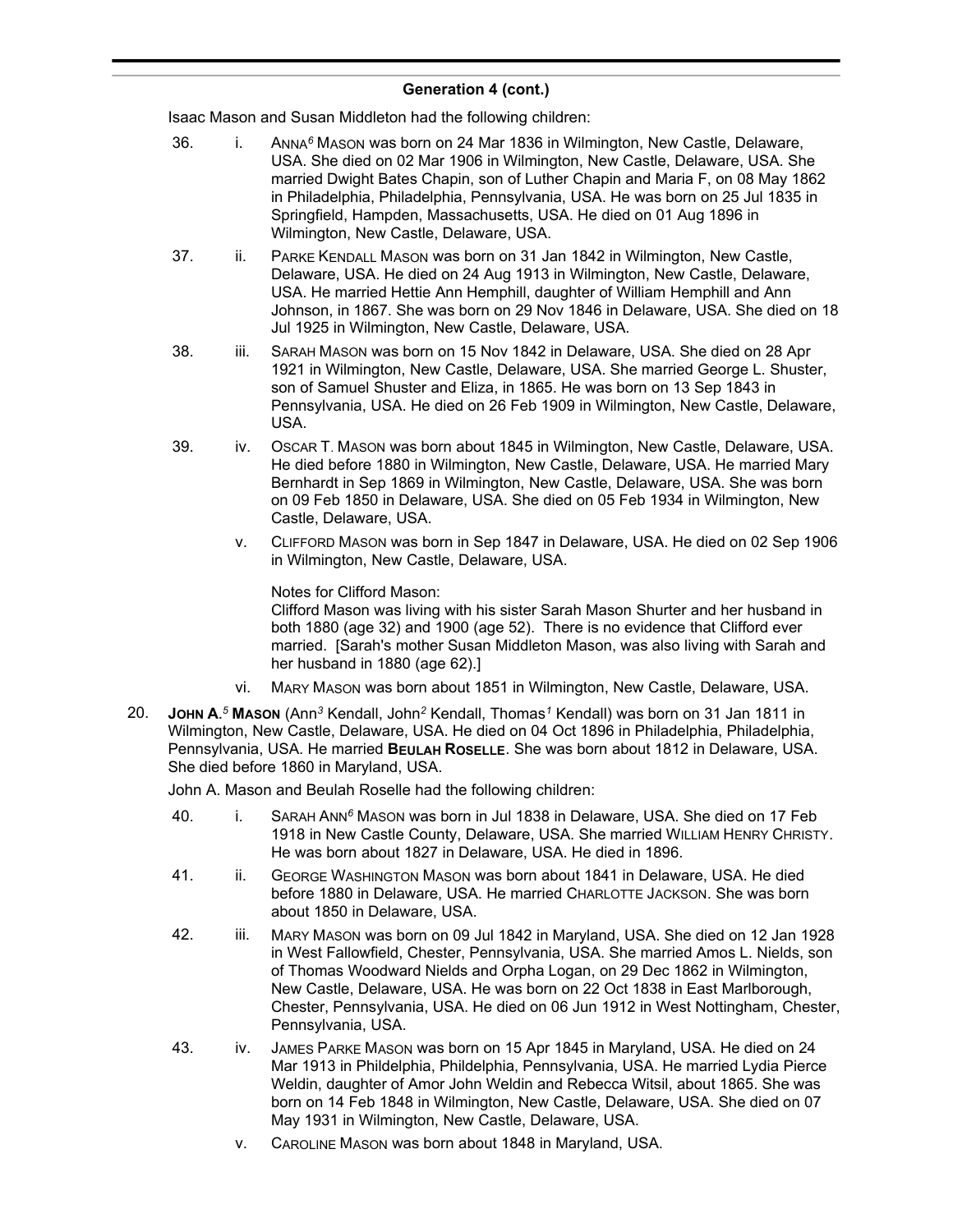- 44. vi. JOHN R. MASON was born in Jan 1851 in Cecil County, Maryland, USA. He died on 03 Feb 1918 in Merchantville, Camden, New Jersey, USA. He married Emma K. Prettyman on 04 Apr 1872 in Chester, Delaware, Pennsylvania, USA. She was born in Jan 1851 in Delaware, USA. She died on 02 Aug 1937 in Long Island, New York.
- 21. **TAMSON***<sup>5</sup>* **MASON** (Ann*<sup>3</sup>* Kendall, John*<sup>2</sup>* Kendall, Thomas*<sup>1</sup>* Kendall) was born on 11 Jan 1815 in Wilmington, New Castle, Delaware, USA. She died on 11 Jul 1870 in Philadelphia, Philadelphia, Pennsylvania, USA. She married Joseph Hoffman on 17 Sep 1840 in Kensington First Presbyterian Church, Philadelphia, Pennsylvania, USA. He was born on 26 Oct 1805 in Philadelphia, Philadelphia, Pennsylvania, USA. He died on 24 Sep 1896 in Philadelphia, Philadelphia, Pennsylvania, USA.

### Notes for Tamson Mason:

Tamson Mason is referred to as Thomasini Mason in some family documents.

Joseph Hoffman and Tamson Mason had the following children:

- 45. i. LETITIA H. *<sup>6</sup>* HOFFMAN was born in May 1842 in Philadelphia, Philadelphia, Pennsylvania, USA. She died on 14 Jan 1922 in Philadelphia, Philadelphia, Pennsylvania, USA. She married George Cox on 22 Dec 1859 in Philadelphia, Philadelphia, Pennsylvania, USA. He was born in Sep 1838.
- 46. ii. ELBA LINA HOFFMAN was born about 1844 in Philadelphia, Philadelphia, Pennsylvania, USA. She married Henry Dittman Hague on 04 May 1864 in Bridesburg, Philadelphia, Pennsylvania, USA. He was born in Philadelphia, Philadelphia, Pennsylvania, USA.
- 47. iii. GEORGE W. HOFFMAN was born on 15 May 1851 in Philadelphia, Philadelphia, Pennsylvania, USA. He died on 03 Feb 1924 in Philadelphia, Philadelphia, Pennsylvania, USA. He married Sarah E. Baker, daughter of Samuel Baker and Sarah Miller, in 1873. She was born in Aug 1853 in Pennsylvania, USA.
- 22. **GEORGE WASHINGTON***<sup>5</sup>* **MASON** (Ann*<sup>3</sup>* Kendall, John*<sup>2</sup>* Kendall, Thomas*<sup>1</sup>* Kendall) was born on 07 Jul 1817 in Wilmington, New Castle, Delaware, USA. He died on 09 May 1882 in Wilmington, New Castle, Delaware, USA. He married Rebecca Slack, daughter of Enos Slack and Esther Chapman, on 26 Oct 1843 in Wilmington, New Castle, Delaware, USA. She was born on 30 Aug 1817 in New Castle County, Delaware, USA. She died on 09 Nov 1903 in Philadelphia, Philadelphia, Pennsylvania, USA.

### Notes for George Washington Mason:

George Washington Mason was a master carpenter and a builder. Washington's younger brother, Malachi Parke Mason, died in 1869 leaving eight orphaned children. Washington took in two of the boys, Franklin P. and Delaware, In addition, the boys became apprentices to Washington as carpenters, an occupation that both boys pursued successfully in their adulthood.

### Notes for Rebecca Slack:

After her husband's death in 1882, Rebecca Slack Mason lived with her daughter, Ella Mason Garsed and Ella's husband and child in Philadelphia (1900 U.S. Census).

George Washington Mason and Rebecca Slack had the following children:

- i. MARY ELIZABETH*<sup>6</sup>* MASON was born on 03 Jul 1844 in Delaware, USA. She died on 17 Mar 1863 in Wilmington, New Castle, Delaware, USA.
- ii. GEORGE WASHINGTON MASON was born about 1846 in Wilmington, New Castle, Delaware, USA. He died on 29 Aug 1868 in Wilmington, New Castle, Delaware, USA.
- iii. TAYLOR E. MASON was born in Sep 1849 in Wilmington, New Castle, Delaware, USA. He died on 06 Nov 1851 in Wilmington, New Castle, Delaware, USA.
- iv. ALONZO P. MASON was born in 1851 in Wilmington, New Castle, Delaware. He died on 05 Feb 1852 in Wilmington, New Castle, Delaware, USA.
- 48. v. ELLA REBECCA MASON was born in Oct 1853 in Delaware, USA. She died in May 1924 in Burlington, Burlington, New Jersey, USA. She married George L. Garsed, son of Captain John Garsed and Mary Benton, on 11 Dec 1877 in Wilmington, New Castle, Delaware, USA. He was born in Oct 1850 in Pennsylvania, USA.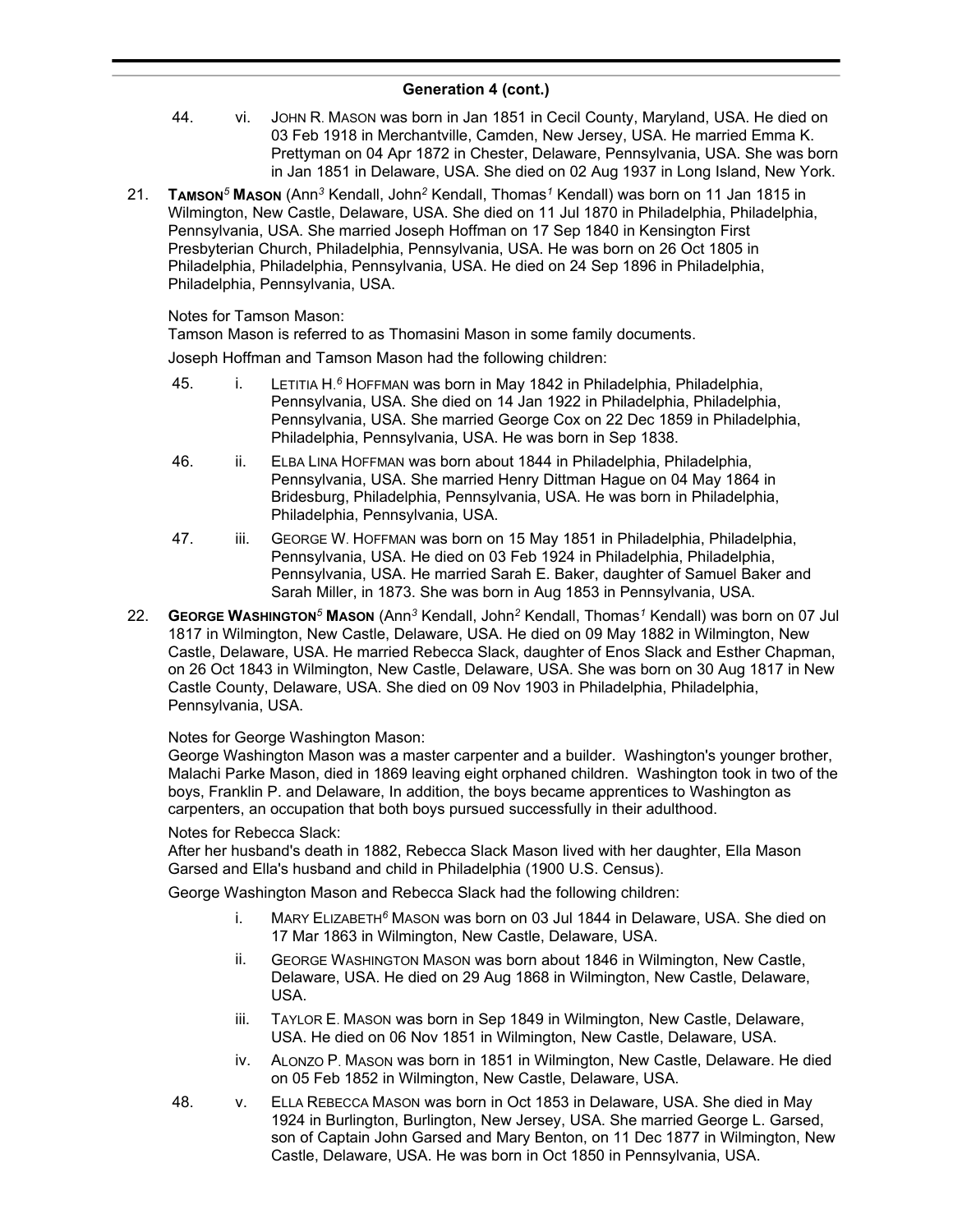23. **MALACHI PARKE***<sup>5</sup>* **MASON** (Ann*<sup>3</sup>* Kendall, John*<sup>2</sup>* Kendall, Thomas*<sup>1</sup>* Kendall) was born on 07 Jul 1819 in Wilmington, New Castle, Delaware, USA. He died on 10 Aug 1869 in Wilmington, New Castle, Delaware, USA. He married Catherine Cassidy on 10 Feb 1848 in Wilmington, New Castle, Delaware, USA. She was born about 1827 in Saint John's, Newfoundland. She died on 17 Feb 1865 in Wilmington, New Castle, Delaware, USA.

### Notes for Malachi Parke Mason:

"Malachia Park Mason son of Park and Ann Mason was born the 7th day of July 1819 4th day of the week 2 Oclock in the day"

### Notes for Catherine Cassidy:

According to the marriage certificate of Delaware Mason, Catherine Cassidy was born in "Nashwalk Province New Brunswick". "Nashwalk" is actually spelled "Nashwaak".

Malachi Parke Mason and Catherine Cassidy had the following children:

- 49. i. ELLEN KENDALL*<sup>6</sup>* MASON was born on 28 Jun 1848 in Wilmington, New Castle, Delaware, USA. She died on 13 Jun 1923 in Wilmington, New Castle, Delaware, USA. She married Jesse Kendall Baylis, son of Samuel Booker Baylis and Sarah H. Kendall, on 12 Oct 1865 in Wilmington, New Castle, Delaware, USA. He was born on 10 Feb 1843 in Wilmington, New Castle, Delaware, USA. He died on 21 Sep 1924 in Wilmington, New Castle, Delaware, USA.
- 50. ii. EMMA VIRGINIA MASON was born on 15 Mar 1850 in Wilmington, New Castle, Delaware, USA. She died on 07 Jan 1930 in Wilmington, New Castle, Delaware, USA. She married James Knott, son of Thomas Knott and Mary J. Johnson, on 16 Mar 1872 in Wilmington, New Castle, Delaware, USA. He was born on 12 Mar 1844 in Pennsylvania, USA. He died on 13 Jun 1919 in Wilmington, New Castle, Delaware, USA.
- 51. iii. HENRY PARKE MASON was born on 20 Feb 1852 in Wilmington, New Castle, Delaware, USA. He died on 19 Feb 1930 in Wilmington, New Castle, Delaware, USA. He married Francis E. Walker, daughter of William Walker and Elizabeth, on 18 Dec 1876 in Wilmington, New Castle, Delaware, USA. She was born in Apr 1854 in Delaware, USA. She died in 1934.
- 52. iv. FRANKLIN PIERCE MASON was born on 12 Sep 1853 in Wilmington, New Castle, Delaware, USA. He died on 07 Sep 1928 in Jamacia, Queens, New York, USA. He married Ann Elizabeth Hildreth, daughter of James Hildreth and Ellen Otley, on 21 Jun 1882 in Wilmington, New Castle, Delaware, USA. She was born on 24 Feb 1854 in Preston, Lancashire, England, UK. She died on 06 Jun 1923 in Jamacia, Queens, New York, USA.
- 53. v. DELAWARE MASON was born on 26 Jul 1856 in Wilmington, New Castle, Delaware, USA. He died on 04 Feb 1937 in Wilmington, New Castle, Delaware, USA. He married Catherine Anne Gibson, daughter of Robert Gibson and Martha Henderson, on 13 Oct 1881 in Wilmington, New Castle, Delaware, USA. She was born in 1856 in Kimbleville, Chester, Pennsylvania, USA. She died on 04 Nov 1946 in Wilmington, New Castle, Delaware, USA.
- 54. vi. WILLIAM MASON was born on 11 Mar 1859 in Wilmington, New Castle, Delaware, USA. He died on 22 Feb 1932 in Wilmington, New Castle, Delaware, USA. He married Gulie Elma Smoot, daughter of Thomas Henry Smoot and Levicy Ann Hacket, in 1882. She was born on 14 Jul 1861 in Dorchester County, Maryland, USA. She died on 12 Feb 1947 in Wilmington, New Castle, Delaware, USA.
	- vii. THOMAS MASON was born on 11 Sep 1861 in Wilmington, New Castle, Delaware, USA. He died on 31 Mar 1868 in Wilmington, New Castle, Delaware, USA.
- 55. viii. ISAAC EDWARD MASON was born on 10 Aug 1864 in Wilmington, New Castle, Delaware, USA. He died on 22 Jan 1922 in Indianapolis, Marion, Indiana, USA. He married EMILIE E. OGDEN. She was born in 1856 in Newark, Essex, New Jersey, USA. She died on 11 Dec 1932 in Indianapolis, Marion, Indiana, USA.
- 24. **EVANS***<sup>4</sup>* **KENDALL** (Samuel*<sup>3</sup>* , John*<sup>2</sup>* , Thomas*<sup>1</sup>* ) was born on 02 Nov 1812 in Delaware, USA. He died on 28 Dec 1886. He married Zillah Walker, daughter of Thomas Walker and Margaret Ross Currie (Curry), on 01 Jan 1840. She was born on 12 Nov 1809 in Tredyffrin, Chester, Pennsylvania, USA.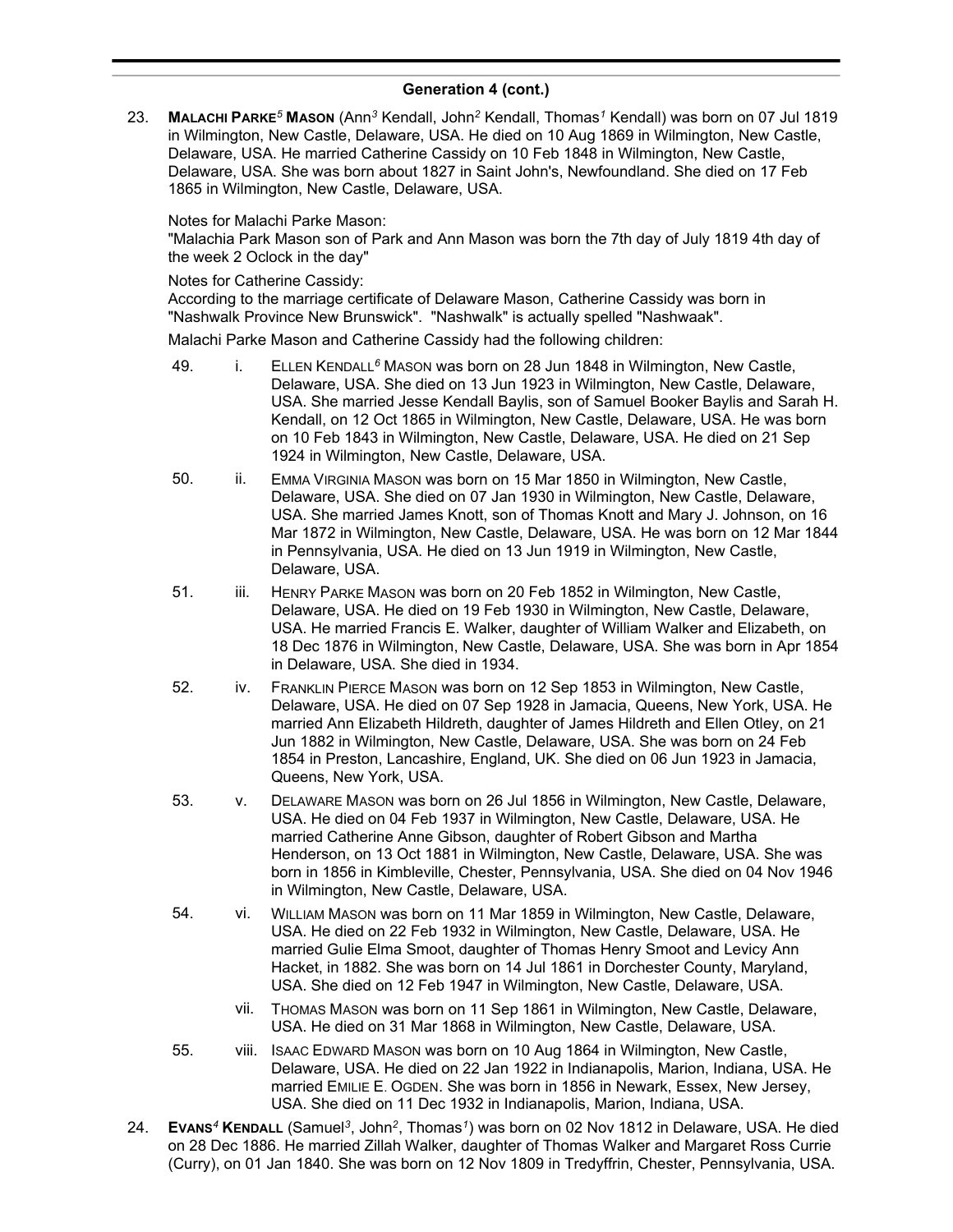She died on 16 Dec 1891 in New Centerville, Chester, Pennsylvania, USA.

Notes for Evans Kendall:

Some of the information on Evans Kendall and his wife Zillah Walker (and their descendants) comes from the book "Lewis Walker of Chester Valley and His Descendants" collected, compiled and published by Priscilla Walker Streets. A copy of this book is in the possession of Richard Walker <rtwalker@yahoo.com>. Detailed information is as follows: Evans Kendall owned and kept the tavern at New Centreville, Chester County, Pennsylvania. Evans' youngest son George W. Kendall took over his father's tavern. William W. Kendall was employed by White Dental Company.

Evans Kendall and Zillah Walker had the following children:

- 56. i. THOMAS WALKER*<sup>5</sup>* KENDALL was born in Jun 1848 in Tredyffrin, Chester, Pennsylvania, USA. He married Florence Henry in 1870 in Pennsylvania, USA. She was born about 1848 in Pennsylvania, USA.
	- ii. SAMUEL EUGENE KENDALL was born about 1845. He married (1) HANNAH BEASLEY. He married (2) ATHALIA L. TIERNAN WALKER, daughter of Mathias Pennypacker Walker and Eliza Rambo, on 30 Apr 1891 in Rehobeth Springs Farm, Bridgeport, Montgomery, Pennsylvania, USA.
- 57. iii. WILLIAM W. KENDALL was born about 1847. He married (1) MARTHA SLOAN. He married (2) ESTELLE SIMPSON.
- 58. iv. GEORGE M. KENDALL was born about 1850 in Tredyffrin, Chester, Pennsylvania, USA. He died on 30 Sep 1918 in New Centerville, Chester, Pennsylvania, USA. He married Sarah (Sallie) J. Bittle, daughter of Charles Bittle and Sarah, about 1878. She was born about 1854 in Pennsylvania, USA.
- 25. **MARY ELLEN***<sup>4</sup>* **KENDALL** (Samuel*<sup>3</sup>* , John*<sup>2</sup>* , Thomas*<sup>1</sup>* ) was born on 17 Apr 1821 in Delaware, USA. She died on 19 Sep 1906 in West Chester, Chester, Pennsylvania, USA. She married Augustus Orner, son of Lewis Orner and Margaret Williams, on 22 Aug 1850 in Pikeland Tws., Chester, Pennsylvania, USA. He was born on 14 Mar 1824 in Phoenixville, Chester, Pennsylvania, USA. He died on 23 Apr 1894 in Phoenixville, Chester, Pennsylvania, USA.

Augustus Orner and Mary Ellen Kendall had the following children:

- i. BENJAMIN S. K. *<sup>5</sup>* ORNER was born on 01 Sep 1852 in Pennsylvania, USA. He died on 10 Aug 1880 in Phoenixville, Chester, Pennsylvania, USA.
- ii. SARAH E. ORNER was born about 1854 in Pennsylvania, USA. She died on 25 Feb 1930.
- 26. **EDWARD M.** *<sup>4</sup>* **KENDALL** (Samuel*<sup>3</sup>* , John*<sup>2</sup>* , Thomas*<sup>1</sup>* ) was born about 1823. He died on 18 Jun 1859 in Phoenixville, Chester, Pennsylvania, USA. He married Elizabeth Lachman on 04 Dec 1850 in Phoenixville, Chester, Pennsylvania, USA.

Notes for Edward M. Kendall:

William M. Kendall is mentioned twice in the Bible of his sister, Mary Ellen Kendall Orner (Urner). That Bible shows that he was married to Elizabeth Lochman on 04 Dec 1850. And it shows that he died on 18 Jun 1859. Two independent (family) sources place Edward between Mary Ellen (b. April 1821) and Samuel (b. March 1824). Therefore, his birth year has been assigned to be about 1823.

Edward M. Kendall and Elizabeth Lachman had the following children:

- i. ANNA CATHERINE*<sup>5</sup>* KENDALL was born in Jun 1852 in Phoenixville, Chester, Pennsylvania, USA. She died on 24 Sep 1853 in Phoenixville, Chester, Pennsylvania, USA.
- ii. JOHN MARCH KENDALL was born on 24 Jun 1854 in Phoenixville, Chester, Pennsylvania, USA. He died on 05 Jul 1854 in Phoenixville, Chester, Pennsylvania, USA.
- iii. EDWIN LACHMAN KENDALL was born on 03 Aug 1856 in Phoenixville, Chester, Pennsylvania, USA.
- 27. **ABIAH PARKE***<sup>4</sup>* **MASON** (Ann*<sup>3</sup>* Kendall, John*<sup>2</sup>* Kendall, Thomas*<sup>1</sup>* Kendall) was born on 13 Apr 1782 in Chester County, Pennsylvania, USA. He died on 20 Jan 1852 in Downingtown, Chester,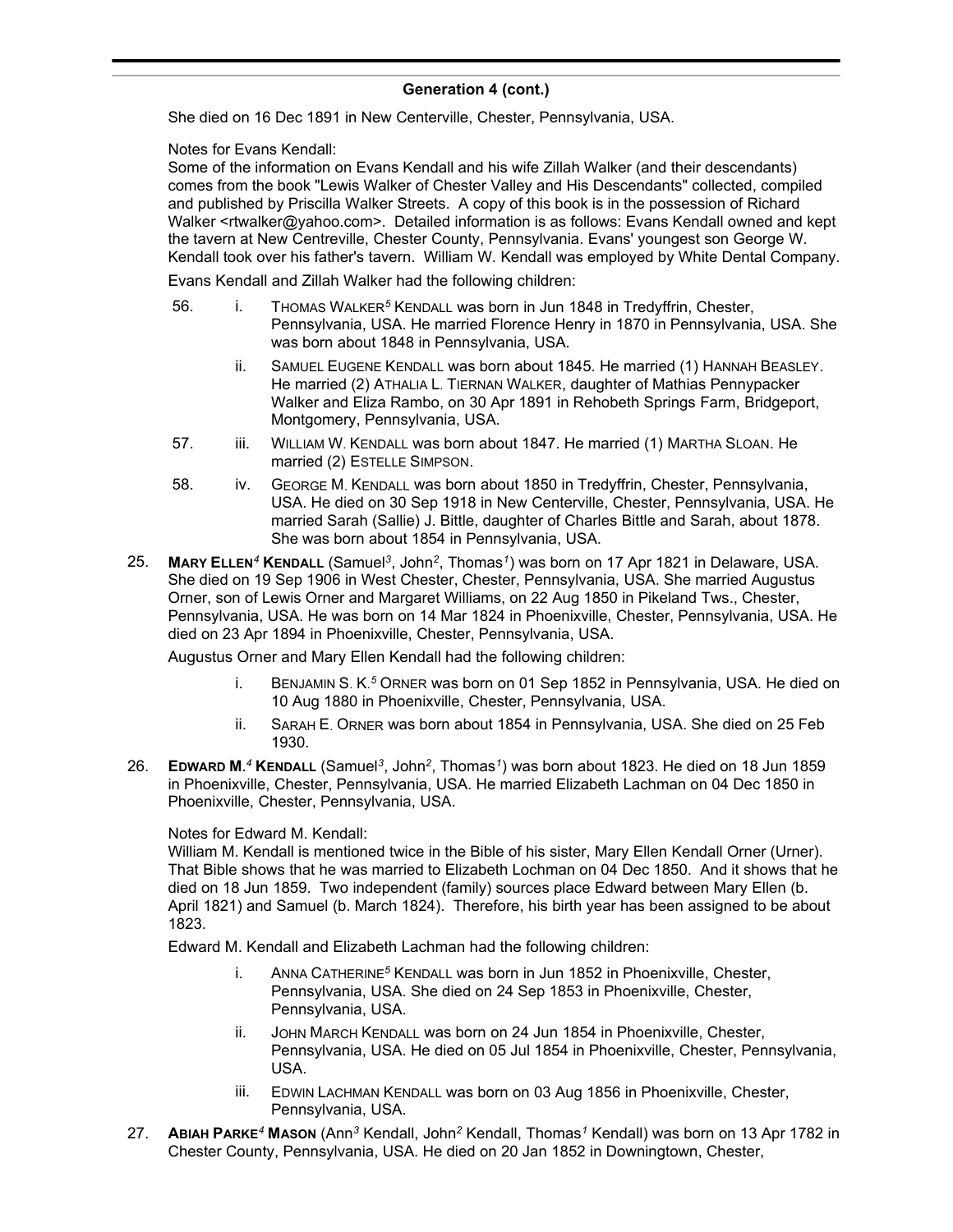Pennsylvania, USA. He married Ann Kendall, daughter of John Kendall and Mary Mason, on 30 Jun 1803 in West Chester, Chester, Pennsylvania, USA. She was born on 02 May 1784 in Wilmington, New Castle, Delaware, USA. She died on 15 Feb 1851 in Wilmington, New Castle, Delaware, USA.

### Notes for Abiah Parke Mason:

The marriage of Abiah Parke Mason and Ann Kendall was performed by John Graves, Esquire in West Chester, Chester, Pennsylvania.

"Park Mason, a somewhat noted personage in his day, was the town bellman for half a century. He was high constable of the borough of Wilmington for a dozen or more years and was bailiff for City Council from 1832 to 1867." From: *History of Delaware: 1609-1888*, John Thomas Scharf, 1888, p. 643 (footnote)

Abiah Parke Mason and Ann Kendall had the following children:

- i. MARY DICKINSON*<sup>5</sup>* MASON was born on 23 May 1804 in Wilmington, New Castle, Delaware, USA. She died on 19 Dec 1891 in Wilmington, New Castle, Delaware, USA. She married (1) MICHAEL PEPPERS on 02 May 1850 in First Presbyterian Church, Kensington, Philadelphia, Pennsylvania. She married (2) MICHAEL SLYHOFF on 08 May 1864 in Bridesburg, Philadelphia, Pennsylvania, USA. He was born about 1811 in near Bridesburg, Philadelphia, Pennsylvania, USA. He died on 31 Mar 1881 in Philadelphia, Philadelphia, Pennsylvania, USA.
- 18. ii. ELISA MASON was born on 03 Dec 1805 in Delaware, USA. She died after 1880 in Downingtown, Chester, Pennsylvania, USA. She married EVANS THORNBERRY. He was born about 1796 in Dauphin County, Pennsylvania, USA. He died in Feb 1862 in Downingtown, Chester, Pennsylvania, USA.
	- iii. BENJAMIN MASON was born on 07 Nov 1806 in Wilmington, New Castle, Delaware, USA. He died on 01 Jul 1807 in Wilmington, New Castle, Delaware, USA.
	- iv. JONATHAN MASON was born on 01 Jan 1808 in Wilmington, New Castle, Delaware, USA. He died on 17 Apr 1817 in Wilmington, New Castle, Delaware, USA.

Notes for Jonathan Mason:

From the *Mason Family Record of Births and Deaths* in the collection of Joseph Kendall Mason:

"Johanathan Mason Son of Park Mason by Ann his Wife was born the first day of the first month 6 Day of the weak 12 oclock at night in the year 1808 he Departed this Life 7 Day of April 1 Day of weak 2 oclock in the Day aged 9 years and 2 months old 1817 he Died in The Lord"

- 19. v. ISAAC MASON was born on 11 Apr 1809 in Wilmington, New Castle, Delaware, USA. He died on 30 Sep 1864 in Wilmington, New Castle, Delaware, USA. He married Susan Middleton, daughter of Thomas Middleton and Joanna Mason, about 1835 in Wilmington, New Castle, Delaware, USA. She was born about 1818 in Pennsylvania, USA. She died between 1888-1891 in Wilmington, New Castle, Delaware, USA.
- 20. vi. JOHN A. MASON was born on 31 Jan 1811 in Wilmington, New Castle, Delaware, USA. He died on 04 Oct 1896 in Philadelphia, Philadelphia, Pennsylvania, USA. He married BEULAH ROSELLE. She was born about 1812 in Delaware, USA. She died before 1860 in Maryland, USA.
	- vii. ESTHER EVANS MASON was born on 08 Jun 1812 in Wilmington, New Castle, Delaware, USA. She died on 24 Aug 1897 in Wilmington, New Castle, Delaware, USA. She married Archibald Minto on 25 Jan 1873 in Wilmington, New Castle, Delaware, USA. He was born about 1805 in Isle of Man. He died in 1883 in Wilmington, New Castle, Delaware, USA.

Notes for Esther Evans Mason:

Esther Mason was 60 years old when she married Archibald Minto. The indications are that this was her first (and only) marriage. After Archibald died in 1883, Esther continued to live on West 9th Street in Wilmington until her death in 1897. Esther and Archibald were members of the Central Presbyterian Church in Wilmington.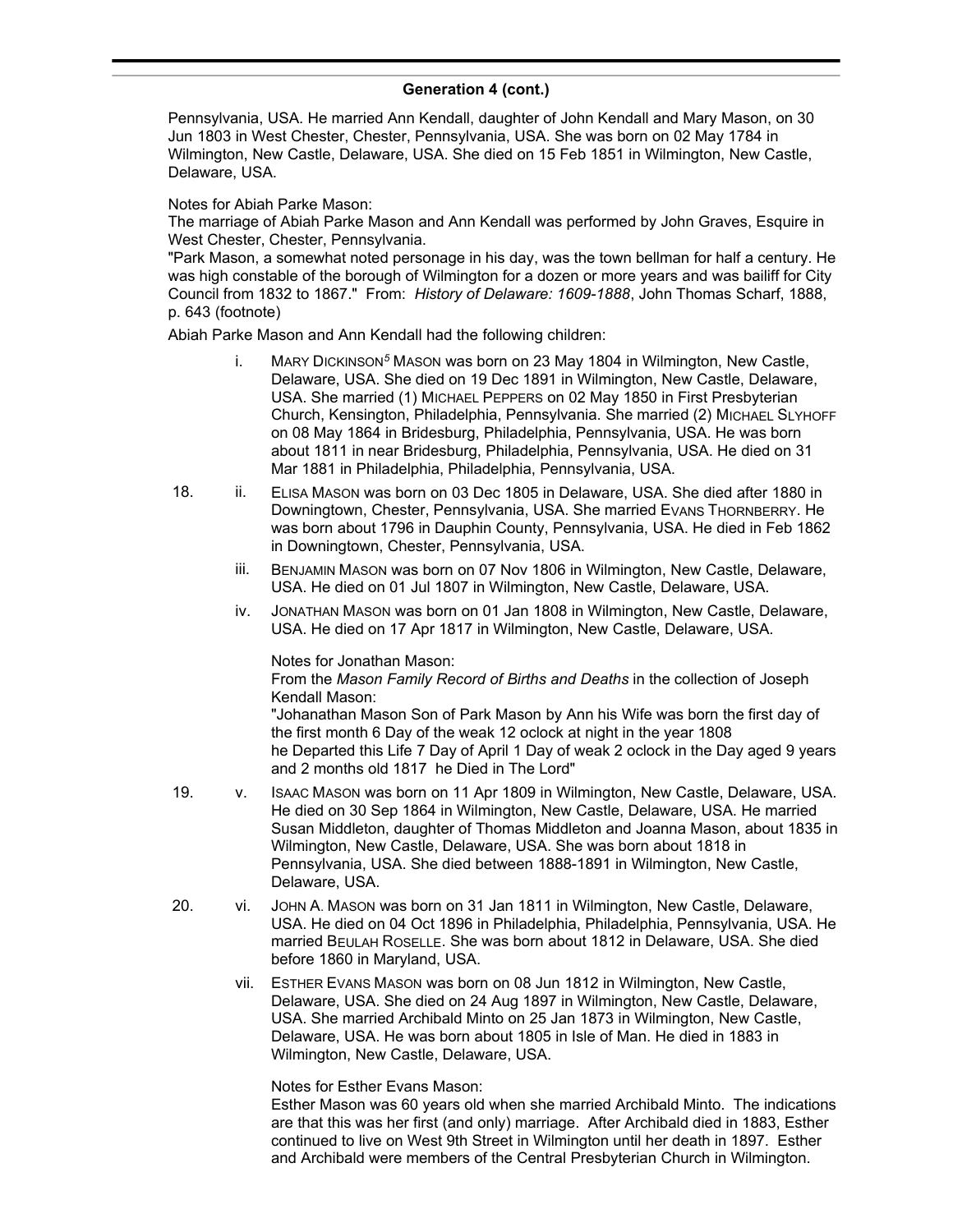Notes for Archibald Minto:

Archibald Minto was given the title "Captain" in his marriage record to Esther Mason and in the family tree prepared by Joseph K. Mason. How he deserved this title is unknown. In the census records for Archibald Minto, he is listed as a "laborer", and in the 1880s Wilmington city directory he is listed as a "watchman". Perhaps his glory days were over before his marriage to Esther Mason.

- 21. viii. TAMSON MASON was born on 11 Jan 1815 in Wilmington, New Castle, Delaware, USA. She died on 11 Jul 1870 in Philadelphia, Philadelphia, Pennsylvania, USA. She married Joseph Hoffman on 17 Sep 1840 in Kensington First Presbyterian Church, Philadelphia, Pennsylvania, USA. He was born on 26 Oct 1805 in Philadelphia, Philadelphia, Pennsylvania, USA. He died on 24 Sep 1896 in Philadelphia, Philadelphia, Pennsylvania, USA.
- 22. ix. GEORGE WASHINGTON MASON was born on 07 Jul 1817 in Wilmington, New Castle, Delaware, USA. He died on 09 May 1882 in Wilmington, New Castle, Delaware, USA. He married Rebecca Slack, daughter of Enos Slack and Esther Chapman, on 26 Oct 1843 in Wilmington, New Castle, Delaware, USA. She was born on 30 Aug 1817 in New Castle County, Delaware, USA. She died on 09 Nov 1903 in Philadelphia, Philadelphia, Pennsylvania, USA.
- 23. x. MALACHI PARKE MASON was born on 07 Jul 1819 in Wilmington, New Castle, Delaware, USA. He died on 10 Aug 1869 in Wilmington, New Castle, Delaware, USA. He married Catherine Cassidy on 10 Feb 1848 in Wilmington, New Castle, Delaware, USA. She was born about 1827 in Saint John's, Newfoundland. She died on 17 Feb 1865 in Wilmington, New Castle, Delaware, USA.
	- xi. CIDENEY ANN MASON was born on 19 Jul 1823 in Wilmington, New Castle, Delaware, USA. She died on 01 Apr 1838 in Wilmington, New Castle, Delaware, USA.

Notes for Cideney Ann Mason:

From the *Mason Family Record of Births and Deaths* in the collection of Joseph Kendall Mason:

"Cideney ann Mason Daughter of Park Mason by Ann his Wife was born the 19 Day of July 7 Day of the week 8 clock 1823"

and

"Cideney Ann Mason Daughter of Park Mason by Ann his Wife Departed this Life on the first Day of April 1838 first Day of weak 7 oclock in the Evening aged 14 years & 9 months olde She is At rest in the arms of that Dear Jesus her Loving Savour"

xii. CATHARINE JANE MASON was born on 30 Jan 1826 in Wilmington, New Castle, Delaware, USA. She died on 27 Dec 1841 in Wilmington, New Castle, Delaware, USA.

Notes for Catharine Jane Mason:

From the *Mason Family Record of Births and Deaths* in the collection of Joseph Kendall Mason:

"Carhrine Jane Mason Daughter of Park Mason by ann his Wife was born 30 Day of Janury 2 Day of week at 5 oclock 1826"

and

"December 27 1841 Cathern Jane Mason Daughter of Park Mason By Ann his Wife Departed this Life on Monday afternoon at 4 oclock in the day aged 14 years & 11 months old 27 Decem 1841 She went happy to Jesus her Dear Redemer" Her death is also recorded as follows in the *Delaware Gazette* of 7 Jan 1842: "MASON, Catharine Jane, dau of Park MASON, 27 Dec 1841, after a short illness"

28. **ISAAC***<sup>4</sup>* **MASON** (John*<sup>3</sup>* II, Eleanor (Ellen)*<sup>2</sup>* Kendall, Thomas*<sup>1</sup>* Kendall) was born on 06 Jun 1784 in Chester County, Pennsylvania, USA. He died on 08 Feb 1826 in Lancaster County, Pennsylvania, USA. He married Elizabeth "Lizzie" Weaver, daughter of George Buckwalter Weaver and Anna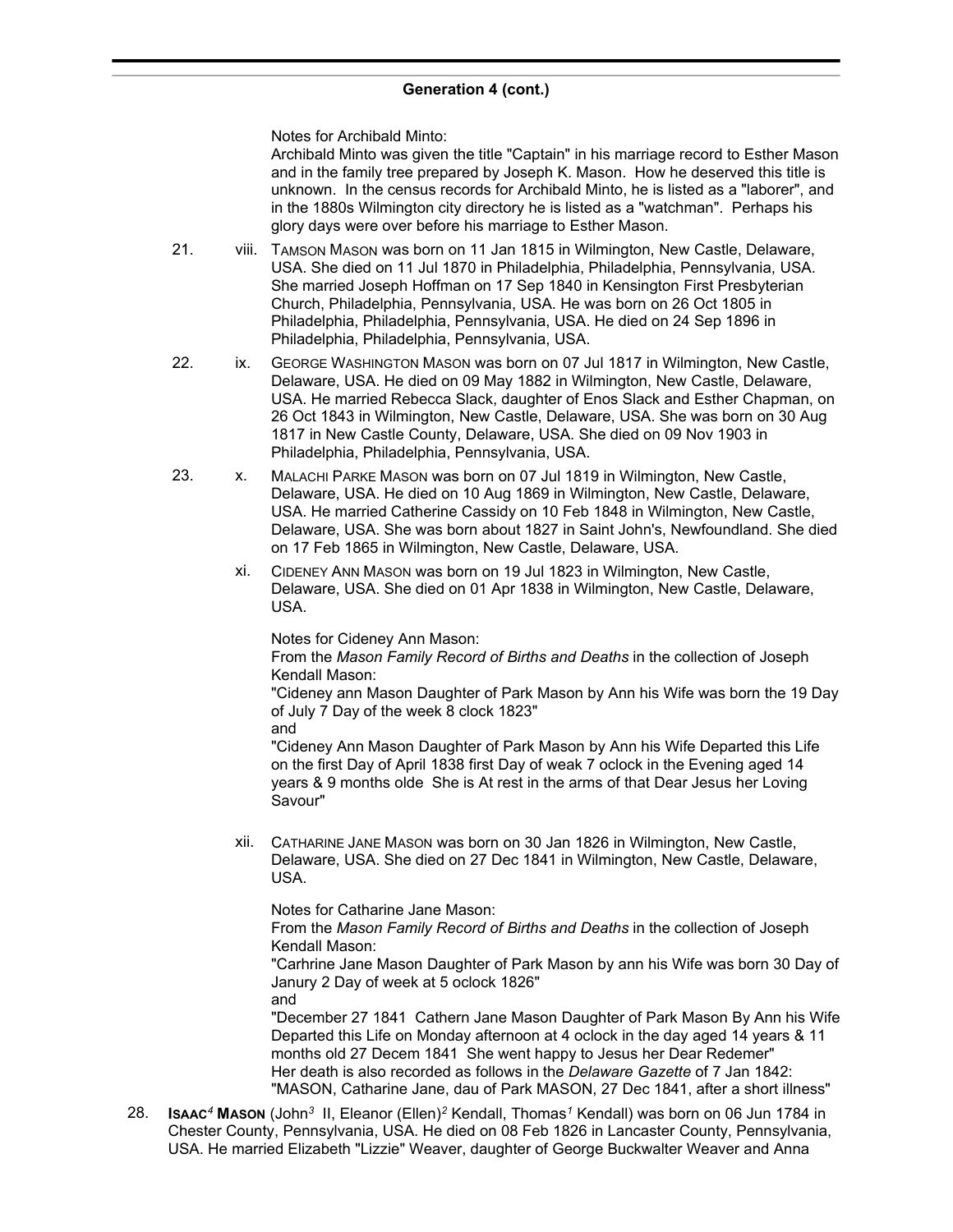Carpenter, on 23 Dec 1811 in Chester County, Pennsylvania, USA. She was born on 12 Aug 1789 in East Earl, Lancaster, Pennsylvania, USA. She died on 20 Mar 1866 in Salisbury, Lancaster, Pennsylvania, USA.

Isaac Mason and Elizabeth "Lizzie" Weaver had the following children:

- 59. i. MARY ANN*<sup>5</sup>* MASON was born on 23 Jun 1812 in Chester County, Pennsylvania, USA. She died on 29 Jan 1859 in East Troy, Walworth, Wisconsin, USA. She married Henry Brice Evans, son of Lewis Ellicott Evans and Miriam Hunt, on 30 Aug 1833 in Williamsville, Erie, New York, USA. He was born on 20 Mar 1813 in Baltimore, Baltimore, Maryland, USA. He died in 1892 in Buffalo, Erie, New York, USA.
- 60. ii. GEORGE WEAVER MASON was born on 28 Dec 1813 in Chester County, Pennsylvania, USA. He died on 27 May 1856 in East Troy, Walworth, Wisconsin, USA. He married (1) MARY ANN COLLINGWOOD, daughter of Francis Collingwood and Elizabeth Klein, about 1844 in Elmira, Chemung, New York, USA. She was born on 02 Jan 1827 in Elmira, Chemung, New York, USA. She died about 1846 in Elmira, Chemung, New York, USA. He married (2) ELIZABETH COLLINGWOOD, daughter of Francis Collingwood and Elizabeth Klein, on 25 Mar 1849 in Elmira, Chemung, New York, USA. She was born in Feb 1829 in Elmira, Chemung, New York, USA. She died in Aug 1915 in Elmira, Chemung, New York, USA.
- 61. iii. PARKE MASON was born on 04 Feb 1816 in Pennsylvania, USA. He died on 12 Oct 1860 in Washington Boro, Manor, Lancaster, Pennsylvania, USA. He married Sarah Bietz, daughter of George Beitz and Catharine, on 07 Jul 1840 in York, York, Pennsylvania, USA. She was born on 08 Apr 1824 in Pennsylvania, USA. She died on 30 Apr 1894.
- 62. iv. JOHN MASON was born on 21 Dec 1817 in Earl, Lancaster, Pennsylvania, USA. He died on 05 Jan 1884 in White Horse, Salisbury, Lancaster, Pennsylvania, USA. He married Justina Brimmer, daughter of Joseph Brimmer and Lydia, on 13 Apr 1843 in Lancaster County, Pennsylvania, USA. She was born in Apr 1820 in New Holland, Lancaster, Pennsylvania, USA. She died on 26 Nov 1884 in White Horse, Salisbury, Lancaster, Pennsylvania, USA.
- 63. v. ELIZABETH MASON was born about 1819 in Chester County, Pennsylvania, USA. She died on 10 Oct 1894 in Alabama, Genesee, New York, USA. She married Lewis Evans Heston, son of Joseph Heston Jr. and Ann Evans, on 06 Jun 1842 in Chester County, Pennsylvania, USA. He was born on 01 Nov 1812 in Ellicott's Mills, Oella, Baltimore, Maryland, USA. He died on 17 Jun 1892 in Alabama, Genesee, New York, USA.
- 64. vi. JONATHAN D. MASON was born on 28 Mar 1822 in Chester County, Pennsylvania, USA. He died on 05 Jun 1849 in at the residence of his uncle, William W. Downing, Downingtown, Chester, Pennsylvania. He married Sarah B. Randall, daughter of William H. Randall and Esther Godfrey Baker, before 1847 in East Thompson, Windham, Connecticut, USA. She was born in Jan 1827 in Rhode Island, USA. She died after 1910 in Providence, Providence, Rhode Island, USA.
- 29. **RUTH ANNA***<sup>4</sup>* **MASON** (Samuel*<sup>3</sup>* Kendall, John*<sup>2</sup>* Kendall, Thomas*<sup>1</sup>* Kendall) was born on 01 Feb 1788. She died on 30 Jun 1830 in Wilmington, New Castle, Delaware, USA. She married Samuel Kendall, son of John Kendall and Mary Mason, on 25 Dec 1807. He was born on 08 Oct 1786 in Wilmington, New Castle, Delaware, USA. He died on 07 Dec 1840.

Samuel Kendall and Ruth Anna Mason had the following children:

- i. JOHN M. *<sup>4</sup>* KENDALL was born on 02 Oct 1808. He died on 29 Sep 1852 in Phoenixville, Chester, Pennsylvania, USA.
- ii. WILLIAM PARKE KENDALL was born on 07 Oct 1810 in Delaware, USA. He married SARAH S. BOUGHMAN. She was born about 1812 in Pennsylvania, USA.
- 24. iii. EVANS KENDALL was born on 02 Nov 1812 in Delaware, USA. He died on 28 Dec 1886. He married Zillah Walker, daughter of Thomas Walker and Margaret Ross Currie (Curry), on 01 Jan 1840. She was born on 12 Nov 1809 in Tredyffrin, Chester, Pennsylvania, USA. She died on 16 Dec 1891 in New Centerville, Chester,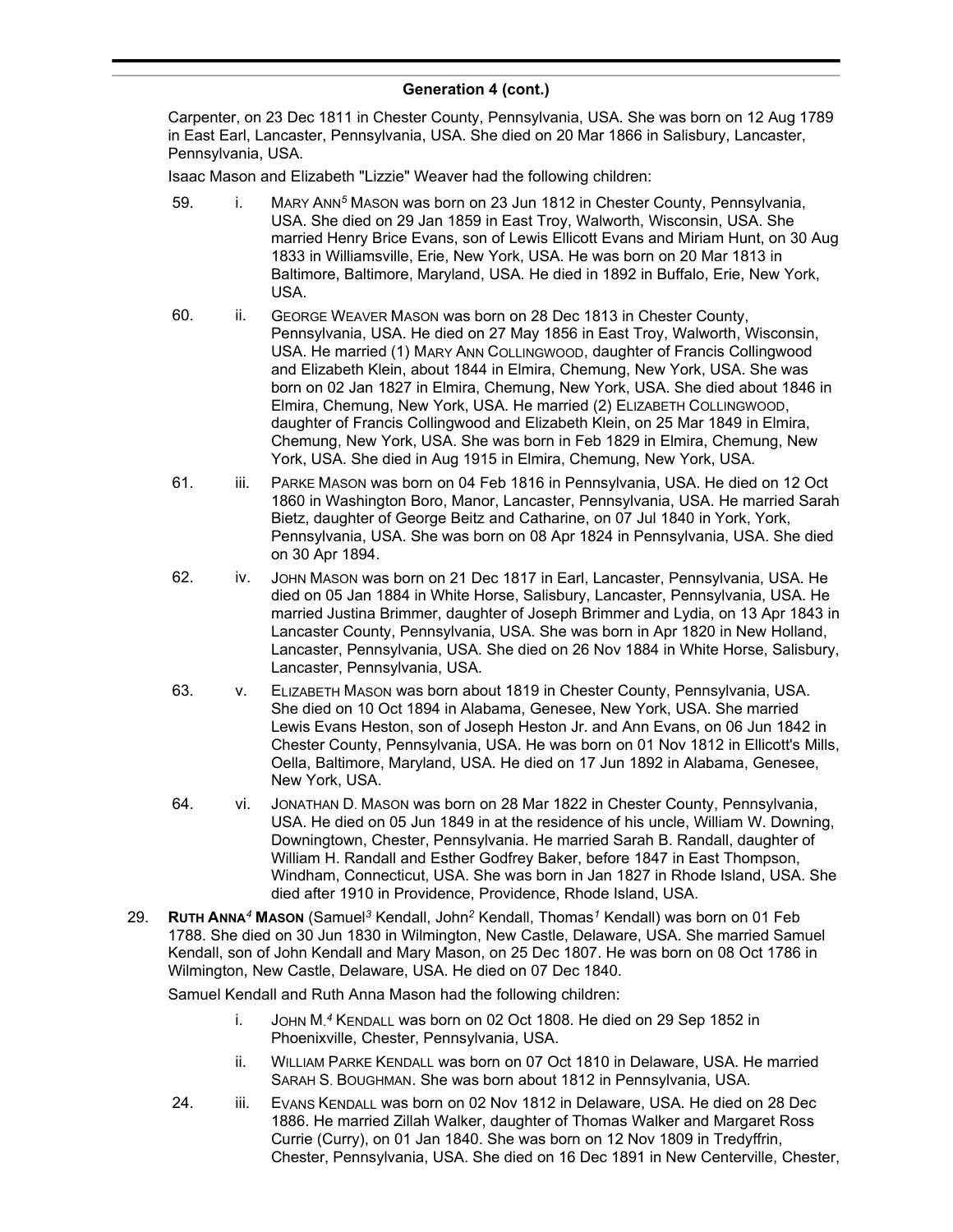Pennsylvania, USA.

- iv. ANNA MARIA KENDALL was born on 06 Jan 1815.
- v. ELIZABETH JANE KENDALL was born on 21 Mar 1817. She died on 27 Sep 1821.
- vi. JONATHAN P. KENDALL was born on 16 Feb 1819.
- 25. vii. MARY ELLEN KENDALL was born on 17 Apr 1821 in Delaware, USA. She died on 19 Sep 1906 in West Chester, Chester, Pennsylvania, USA. She married Augustus Orner, son of Lewis Orner and Margaret Williams, on 22 Aug 1850 in Pikeland Tws., Chester, Pennsylvania, USA. He was born on 14 Mar 1824 in Phoenixville, Chester, Pennsylvania, USA. He died on 23 Apr 1894 in Phoenixville, Chester, Pennsylvania, USA.
- 26. viii. EDWARD M. KENDALL was born about 1823. He died on 18 Jun 1859 in Phoenixville, Chester, Pennsylvania, USA. He married Elizabeth Lachman on 04 Dec 1850 in Phoenixville, Chester, Pennsylvania, USA.
	- ix. SAMUEL T. KENDALL was born on 16 Mar 1824. He died on 03 Jan 1842.
	- x. CHARLES HENRY KENDALL was born on 01 Apr 1827. He died on 03 Jan 1845.
- 30. **MARY PARKE***<sup>4</sup>* **MASON** (John*<sup>3</sup>* II, Eleanor (Ellen)*<sup>2</sup>* Kendall, Thomas*<sup>1</sup>* Kendall) was born on 18 Feb 1799 in Chester County, Pennsylvania, USA. She died on 30 Nov 1871 in Downingtown, Chester, Pennsylvania, USA. She married William Worrall Downing, son of Joseph Richard Downing and Ann Worrall, on 17 Dec 1816 in Downingtown, Chester, Pennsylvania, USA. He was born on 29 Dec 1791 in Downingtown, Chester, Pennsylvania, USA. He died on 13 Feb 1873 in Downingtown, Chester, Pennsylvania, USA.

### Notes for Mary Parke Mason:

Information for Mary Parke Mason is from the following sources: Joseph K. Mason Family Tree; Scott, Hope, Barton & Related Families of Chester Co., PA on Ancestry.com, owner: MarkWaldron87

Mary Parke Mason was only about 1 1/2 years old when her mother died. Thus, when her father remarried, to the widow Sarah Pratt (nee Davis) in 1801, Sarah must have very quickly become Mary's mother. In fact, Sarah was probably the only mother that Mary remembered.

William Worrall Downing and Mary Parke Mason had the following children:

- 65. i. ANN ELIZABETH*<sup>5</sup>* DOWNING was born on 28 Jan 1818 in Downingtown, Chester, Pennsylvania, USA. She died on 04 Nov 1892 in Downingtown, Chester, Pennsylvania, USA. She married Thomas Scott, son of David Scott and Ann Humphrey, on 29 Sep 1846 in Downingtown, Chester, Pennsylvania, USA. He was born on 15 Jan 1813 in East Fallowfield Township, Chester, Pennsylvania, USA. He died on 05 Jul 1878 in Downingtown, Chester, Pennsylvania, USA.
	- ii. ELLEN WORRALL DOWNING was born on 13 Apr 1820 in Downingtown, Chester, Pennsylvania, USA. She died on 22 Jul 1838 in "at Aunt Mary Worrall's", Ridley, Delaware, Pennsylvania, USA.
	- iii. FREDERIC CHARLES DOWNING was born on 20 Feb 1825 in Downingtown, Chester, Pennsylvania, USA. He died on 10 Oct 1825.
	- iv. CORA PARKE DOWNING was born on 19 Feb 1828 in Downingtown, Chester, Pennsylvania, USA. She died on 12 Mar 1837 in Downingtown, Chester, Pennsylvania, USA.
- 66. v. EUGENE JOSEPH DOWNING was born on 08 Nov 1830 in Downingtown, Chester, Pennsylvania, USA. He died on 03 Jun 1914. He married Mary Jane Neals on 12 Mar 1856. She was born on 26 Aug 1829 in West Whiteland, Chester, Pennsylvania, USA.
- 31. **JOHN D.** *<sup>4</sup>* **MASON** (John*<sup>3</sup>* II, Eleanor (Ellen)*<sup>2</sup>* Kendall, Thomas*<sup>1</sup>* Kendall) was born in 1802 in Uwchlan, Chester, Pennsylvania, USA. He died on 13 Feb 1866 in Lenni, Delaware, Pennsylvania, USA. He married Sarah P. Lightfoot, daughter of Jacob Lightfoot and Elizabeth Willits, on 13 Dec 1828 in Uwchlan, Chester, Pennsylvania, USA. She was born on 09 Apr 1810 in Maidencreek, Berks, Pennsylvania, USA. She died on 05 May 1876 in Maidencreek, Berks, Pennsylvania, USA.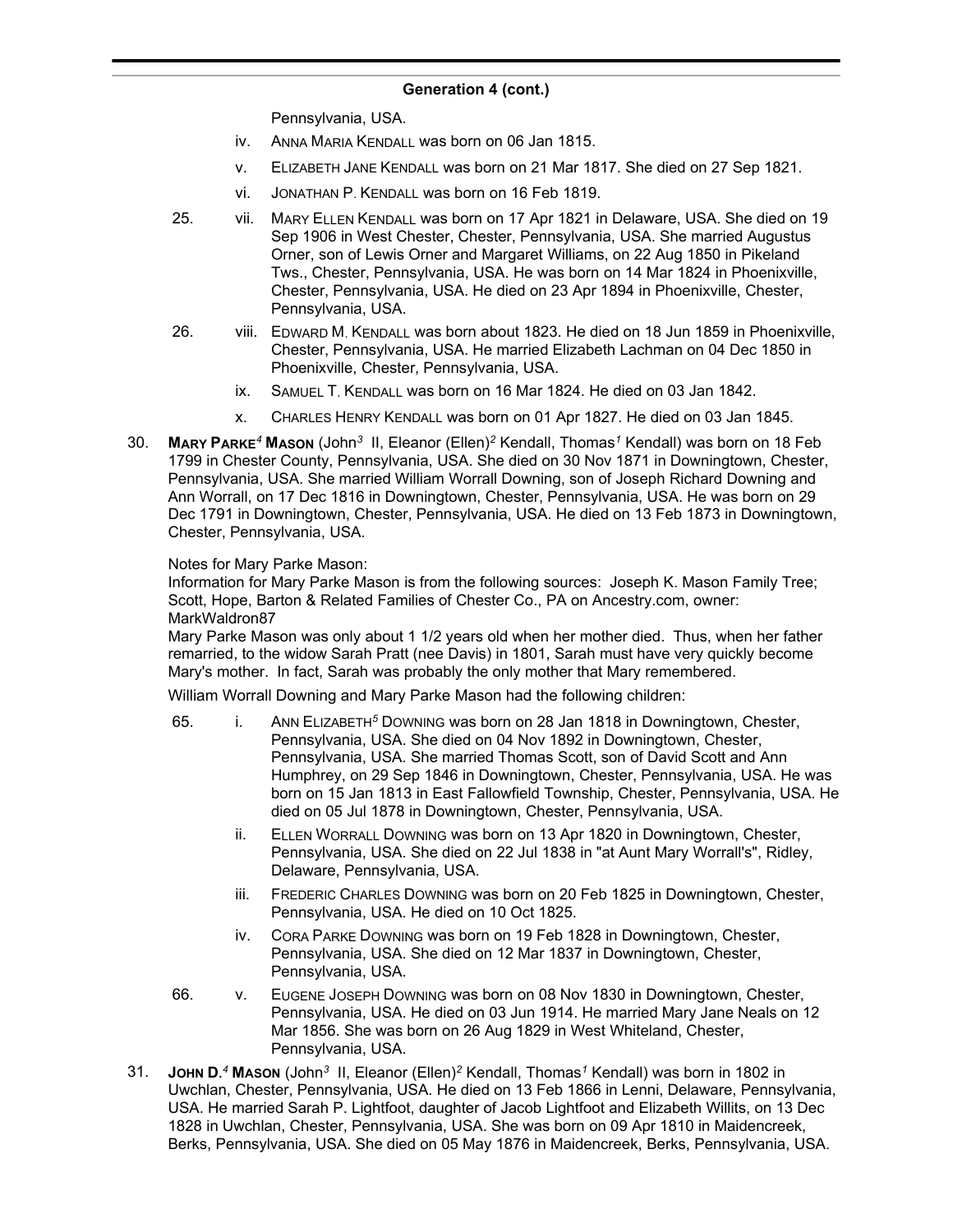Notes for John D. Mason:

According to the Mason Family Tree, compiled by Joseph Kendall Mason, after the death of his first wife in 1800, John Mason married widow Sarah Pratt.

According to the "Cope Collection", under "Mason" John Mason married, second, Sarah (Davis) Platt.

From "Marriages from the Docket of Edward Hunter, Justice of the Peace in Newtown Township, Delaware County, Pennsylvania:

"Septemper 10, 1801, John Mason of Chester County, and Sarah Pratt, of Delaware County, Pennsylvania"

[John Mason lived in Uwchlan, Chester County and Sarah Pratt lived in Edgmont, Delaware County (formerly Chester County).]

John D. Mason and Sarah P. Lightfoot had the following children:

- 67. i. ELIZABETH JANE*<sup>5</sup>* MASON was born in 1829. She died in 1905. She married JOHN A PARKE. He was born in Feb 1828 in Leeds, Kent, England. He died on 19 Jan 1901 in Spring City, Chester, Pennsylvania, USA.
	- ii. RICHARD D. MASON was born in 1831. He died in 1912.
	- iii. BENJAMIN MASON was born in 1834.
	- iv. AMY ANN MASON was born in 1836.
	- v. ANNA MARY MASON was born in 1838.
	- vi. JESSE MASON was born in 1842.
	- vii. JOHN BRITTON MASON was born in 1844. He died in 1905.
- 68. viii. HARRY G. MASON was born on 04 Jun 1846 in Chester County, Pennsylvania, USA. He died in 1919. He married Fannie Wagonseller, daughter of David Schrack Wagonseller and Anna Myers Wynn, on 05 Jul 1868. She was born on 07 Dec 1852 in Newtown Square, Delaware, Pennsylvania, USA. She died on 30 Mar 1899 in Delaware County, Pennsylvania, USA.
- 69. ix. AUGUSTUS MASON was born in 1849. He died in 1917. He married ELIZABETH HOTTENFELLOW.

### **Generation 5**

32. **GIBBONS***<sup>5</sup>* **KENDALL** (John*<sup>4</sup>* , Jesse*<sup>3</sup>* , John*<sup>2</sup>* , Thomas*<sup>1</sup>* ) was born on 23 Dec 1801 in Lancaster County, Pennsylvania, USA. He died on 08 May 1864 in Mill Creek Hundred, New Castle, Delaware, USA. He married Eliza Woodward, daughter of Thomas Woodward and Mary Barney, on 11 Mar 1830 in Kennett Square, Pennsylvania, USA. She was born on 15 Sep 1810.

Notes for Gibbons Kendall:

According to the Barry-Van Galder family tree on Ancestry.com (owner: SusanBarry69), Gibbons Kendall and Eliza Woodward had one son and three daughters. But their names are not listed. The names are listed by the Couchs family tree, owner: Jcware. Gibbons Kendall was a farmer.

Gibbons Kendall and Eliza Woodward had the following children:

- i. PHILENA*<sup>6</sup>* KENDALL was born on 21 Apr 1831 in Pennsylvania, USA. She died after 1900 in Chester County, Pennsylvania, USA.
- 70. ii. CASPER KENDALL was born on 09 Aug 1836 in Mt Cuba, Hockessin, New Castle, Delaware, USA. He died on 10 Feb 1908 in Philadelphia, Philadelphia, Pennsylvania, USA. He married EMILY MATILDA JOHNSON. She was born about 1841.
	- iii. EMMA W. KENDALL was born on 02 Jan 1846 in Mill Creek Hundred, New Castle, Delaware, USA. She died on 12 Feb 1851.
	- iv. MARY E. KENDALL was born on 02 Aug 1852 in Mill Creek Hundred, New Castle, Delaware, USA. She married SMITH.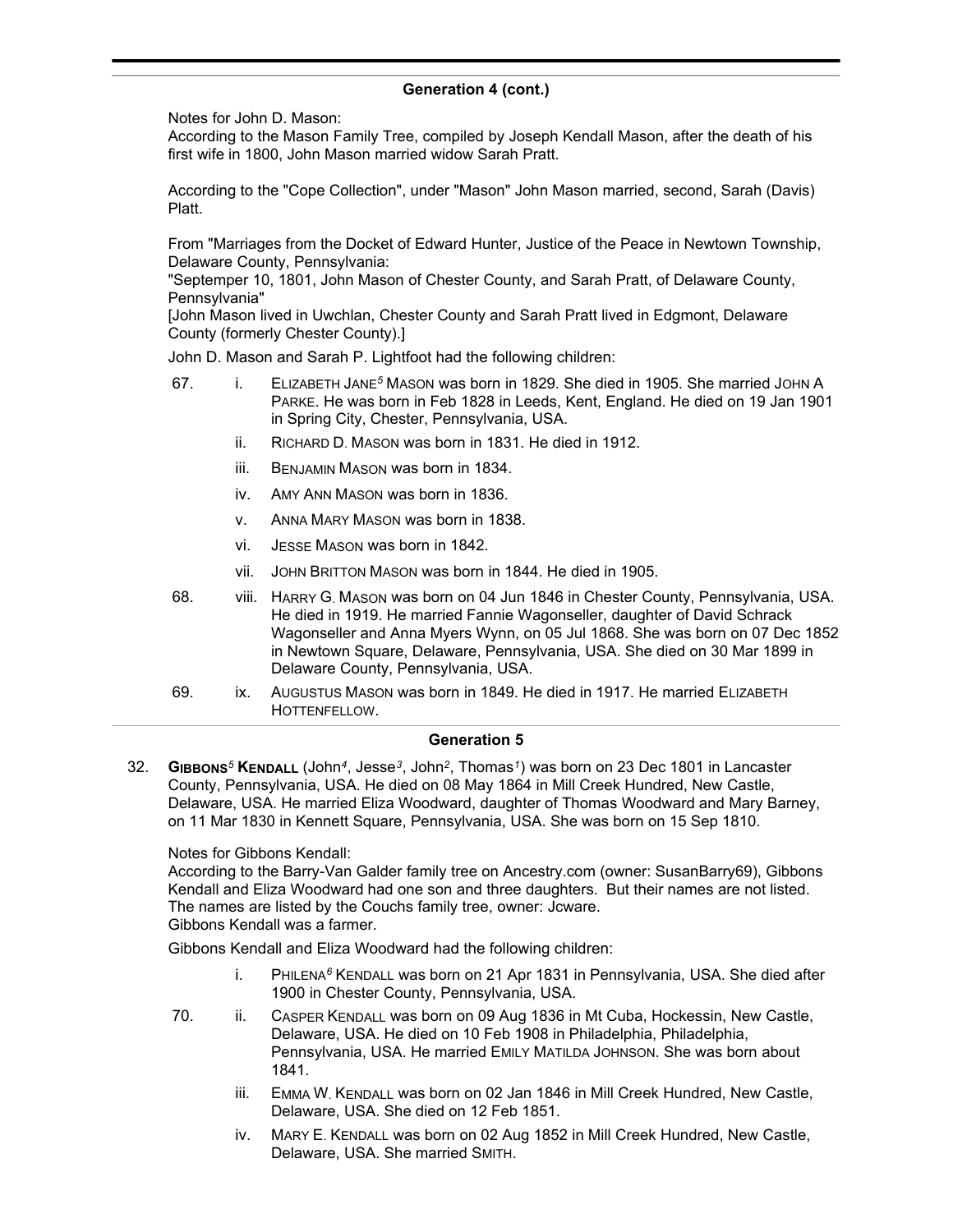33. **JESSE***<sup>5</sup>* **KENDALL** (James*<sup>4</sup>* , Jesse*<sup>3</sup>* , John*<sup>2</sup>* , Thomas*<sup>1</sup>* ) was born on 10 Apr 1793. He died on 10 Jul 1874 in Wilmington, New Castle, Delaware, USA. He married (1) **MARY KELLAM** on 10 Aug 1819. She was born on 16 May 1799. She died on 11 Aug 1835. He married (2) **ELIZABETH FORWOOD** on 13 Apr 1837. She was born on 28 Dec 1801. She died on 12 Dec 1869.

Jesse Kendall and Mary Kellam had the following children:

- i. JAMES*<sup>6</sup>* KENDALL was born on 22 Jun 1820. He died on 21 Jun 1871. He married Eleanor Miller Baylis, daughter of John Booker Baylis and Margaret Storms, on 27 May 1841. She was born in 1816.
- ii. SUSAN KENDALL was born on 19 Jan 1822. She died on 19 Oct 1822.
- 71. iii. SARAH H. KENDALL was born on 31 Aug 1823 in Delaware, USA. She died on 02 Sep 1886 in Wilmington, New Castle, Delaware, USA. She married Samuel Booker Baylis, son of John Booker Baylis and Margaret Storms, on 12 May 1842. He was born on 06 Dec 1818 in New Castle County, Delaware, USA. He died on 05 Apr 1893 in Wilmington, New Castle, Delaware, USA.
	- iv. REBECCA KENDALL was born on 06 Aug 1825. She died on 05 Jun 1828.
	- v. HENRY R. KENDALL was born on 18 Dec 1827. He died on 21 Dec 1848. He married Elizabeth Booth on 21 Dec 1848.
	- vi. MARGARET L. KENDALL was born on 09 Oct 1830. She died on 24 Oct 1830.
- 72. vii. MARTHA C. KENDALL was born on 15 Sep 1831. She married Benjamin F. Hanby, son of John Hanby and Charity Grubb, on 07 Feb 1850.

Jesse Kendall and Elizabeth Forwood had the following children:

- 73. viii. MARY EMMA KENDALL was born on 18 Dec 1838. She died on 27 Apr 1868. She married John J. Martin on 20 Nov 1865.
	- ix. LYDIA KENDALL was born on 08 Jan 1841. She died on 24 Jul 1841.
- 34. **CORA DOWNING***<sup>6</sup>* **THORNBERRY** (Elisa*<sup>5</sup>* Mason, Ann*<sup>3</sup>* Kendall, John*<sup>2</sup>* Kendall, Thomas*<sup>1</sup>* Kendall) was born on 29 Jan 1839 in Downingtown, Chester, Pennsylvania, USA. She died in Apr 1913 in Downingtown, Chester, Pennsylvania, USA. She married **JOHN W. MOYER**. He was born about 1837 in Powells Valley, Dauphin, Pennsylvania, USA. He died before 1880.

Notes for Cora Downing Thornberry:

Cora Downing Thornberry was baptized on 08 Aug 1847 at the St. James Episcopal Church in Downingtown, Pennsylvania.

John W. Moyer and Cora Downing Thornberry had the following children:

- 74. i. EDWARD EVANS*<sup>7</sup>* MOYER was born on 19 Mar 1865. He died on 16 Jul 1912 in Philadelphia, Philadelphia, Pennsylvania, USA. He married MARY WILSON PRAY. She was born in Aug 1865 in Pennsylvania, USA.
	- ii. LUTHER MOYER was born about 1872 in Downingtown, Chester, Pennsylvania, USA.
- 75. iii. CLARENCE LEIGH MOYER was born on 13 Jul 1875 in Downingtown, Chester, Pennsylvania, USA. He married Lena D. Wilkin, daughter of Theodore Samuel Wilkin and Josephine Carpenter, on 22 Jun 1910 in Bethlehem, Northampton, Pennsylvania, USA. She was born on 07 Oct 1879 in Au Sabel, Iosco, Michigan, USA. She died in Sep 1976 in Wynnewood, Montgomery, Pennsylvania, USA.
- 35. **LAURA WHITE***<sup>6</sup>* **THORNBERRY** (Elisa*<sup>5</sup>* Mason, Ann*<sup>3</sup>* Kendall, John*<sup>2</sup>* Kendall, Thomas*<sup>1</sup>* Kendall) was born on 29 Jan 1848 in Downingtown, Chester, Pennsylvania, USA. She died on 18 Sep 1926 in Nezperce, Lewis, Idaho, USA. She married Harvey Jefferis, son of Pusey Jefferis and Hannah Harvey, on 21 May 1867 in Philadelphia, Pennsylvania, USA. He was born on 20 Sep 1841 in Kennett, Chester, Pennsylvania, USA. He died on 23 Jul 1902 in Big Canyon, Nez Perce, Idaho, USA.

Notes for Laura White Thornberry:

Laura White Thornberry was baptized on 18 Jun 1854 at the St. James Episcopal Church in Downingtown.

Laura Thornberry Jefferis was living with her son Herbert in 1920 in Nez Perce, ID.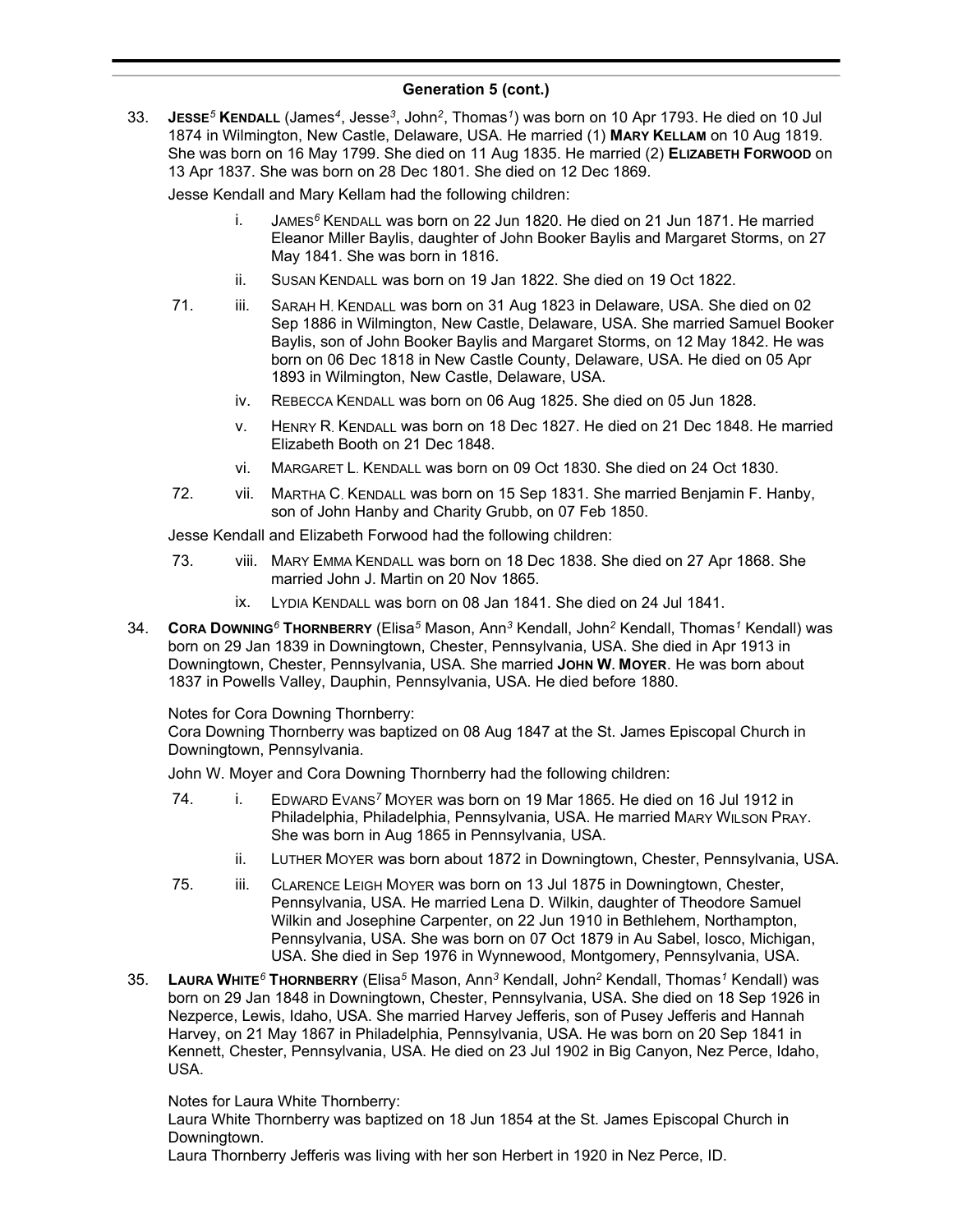Notes for Harvey Jefferis:

Harvey Jefferies and his family moved west several times. In 1870, they lived in Wilmington, New Castle, Delaware. In 1880, 1885, and 1895, they lived in Jackson, Guthrie, Iowa. And in 1900, they lived in Big Canyon, Nezperce, Idaho.

Harvey Jefferis and Laura White Thornberry had the following children:

i. JESSE EVANS*<sup>7</sup>* JEFFERIS was born on 08 Oct 1868 in Delaware, USA.

Notes for Jesse Evans Jefferis:

It seems that Jesse Evans Jefferis never married. He drifted from place to place. For example, in 1910 he was living with his sister May Laura Jefferis Ocheltree in Five Mile, Spokane, Washington. In 1920 he was working for the railroad in Cheney, Spokane, Washington. And in 1930 he was a miner who was living in a boarding house in Spokane, Spokane, Washington.

- 76. ii. JOSEPH P. JEFFERIS was born on 22 Jul 1871 in Delaware, USA. He died on 20 Aug 1952 in Los Angeles, Los Angeles, California, USA. He married Doretta Kohlman, daughter of William Kohlman and Katurah, in 1898. She was born in Jan 1871 in Iowa, USA. She died before 1910 in Sweet, Pipestone, Minnesota, USA.
	- iii. CORA H. JEFFERIS was born on 27 Mar 1873 in Delaware, USA. She died on 19 Nov 1890 in Guthrie Center, Guthrie, Iowa, USA.
	- iv. WILLIAM HARVEY JEFFERIS was born on 03 May 1876 in Pennsylvania, USA.
	- v. MARGARET BROWN JEFFERIS was born on 10 Apr 1880 in Jackson, Guthrie, Iowa, USA.
- 77. vi. HERBERT EDWARD JEFFERIS was born on 03 Nov 1883 in Bayard, Guthrie, Iowa, USA. He died in Mar 1978 in Clarkston, Asotin, Washington, USA. He married Myrtle Thomas on 18 Aug 1916 in Nez Perce, Idaho, USA. She was born on 22 Feb 1899 in Idaho, USA. She died on 29 Jan 1987 in Clarkston, Asotin, Washington, USA.
- 78. vii. MAY LAURA JEFFERIS was born on 17 Jan 1887 in Iowa, USA. She died on 06 Mar 1940 in Spokane, Spokane, Washington, USA. She married Noble Desmond Ocheltree, son of Robert R. Ocheltree and Julia A, on 28 Jan 1907 in Lewiston, Nez Perce, Idaho, USA. He was born on 14 Oct 1874 in Cedar County, Iowa, USA. He died on 03 Mar 1941 in Spokane, Spokane, Washington, USA.
- 36. **ANNA***<sup>6</sup>* **MASON** (Isaac*<sup>5</sup>* , Ann*<sup>3</sup>* Kendall, John*<sup>2</sup>* Kendall, Thomas*<sup>1</sup>* Kendall) was born on 24 Mar 1836 in Wilmington, New Castle, Delaware, USA. She died on 02 Mar 1906 in Wilmington, New Castle, Delaware, USA. She married Dwight Bates Chapin, son of Luther Chapin and Maria F, on 08 May 1862 in Philadelphia, Philadelphia, Pennsylvania, USA. He was born on 25 Jul 1835 in Springfield, Hampden, Massachusetts, USA. He died on 01 Aug 1896 in Wilmington, New Castle, Delaware, USA.

Dwight Bates Chapin and Anna Mason had the following child:

- i. SUSAN*<sup>7</sup>* CHAPIN was born on 23 Nov 1872 in Wilmington, New Castle, Delaware, USA. She died on 19 Feb 1918 in Wilmington, New Castle, Delaware, USA. She married JOHN WETHERELL.
- 37. **PARKE KENDALL***<sup>6</sup>* **MASON** (Isaac*<sup>5</sup>* , Ann*<sup>3</sup>* Kendall, John*<sup>2</sup>* Kendall, Thomas*<sup>1</sup>* Kendall) was born on 31 Jan 1842 in Wilmington, New Castle, Delaware, USA. He died on 24 Aug 1913 in Wilmington, New Castle, Delaware, USA. He married Hettie Ann Hemphill, daughter of William Hemphill and Ann Johnson, in 1867. She was born on 29 Nov 1846 in Delaware, USA. She died on 18 Jul 1925 in Wilmington, New Castle, Delaware, USA.

# Notes for Parke Kendall Mason:

Parke Mason was admitted to the U.S. National Home for Disabled Volunteer Solders in Hampton, Virginia in 1912. He was a Civil War veteran.

Parke Kendall Mason and Hettie Ann Hemphill had the following children:

79. i. FRANKLIN H.<sup>7</sup> Mason was born in Apr 1870 in Wilmington, New Castle, Delaware, USA. He married Mary Ellen Cornell, daughter of William H. Cornell and Amanda Susan Athy, on 18 Oct 1893 in Wilmington, New Castle, Delaware, USA. She was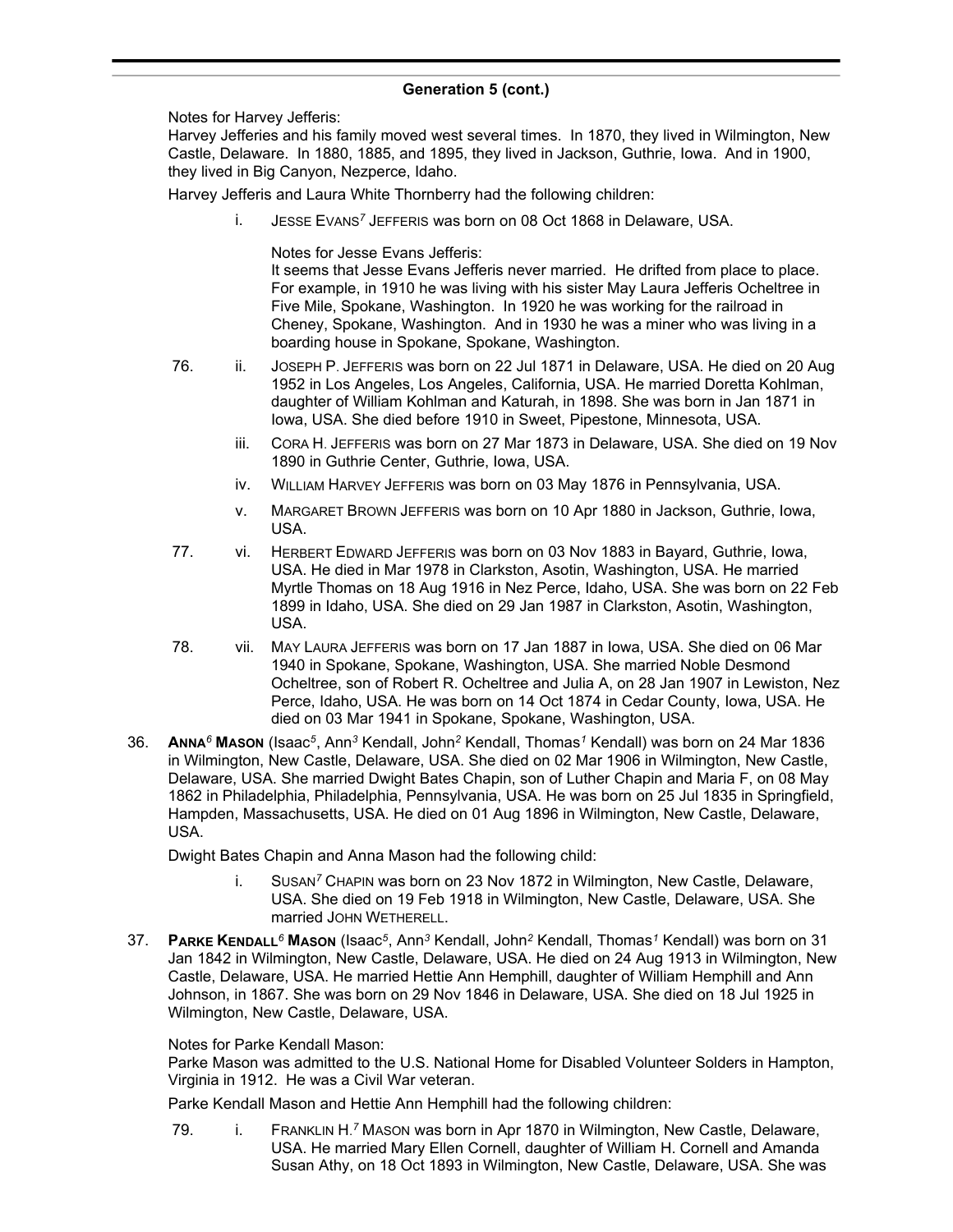born in Apr 1871 in Maryland, USA.

- 80. ii. ALBERT H. MASON was born on 01 Oct 1872 in Delaware, USA. He died on 05 Apr 1958 in Wilmington, New Castle, Delaware, USA. He married Elizabeth Johnston, daughter of Martin Johnston and Alice, on 03 Apr 1901 in Delaware, USA. She was born on 22 Aug 1875 in Delaware, USA. She died on 30 Oct 1923 in Wilmington, New Castle, Delaware, USA.
- 81. iii. WILLIAM BAYLIS MASON was born on 13 Feb 1878 in Wilmington, New Castle, Delaware, USA. He died on 13 Jan 1962 in Los Angeles, Los Angeles, California, USA. He married (1) FLORENCE CHALFANT, daughter of William Draw Chalfant and Sarah Aspin, on 27 Mar 1902 in Wilmington, New Castle, Delaware, USA. She was born in Sep 1877 in Wilmington, New Castle, Delaware, USA. She died between 1910-1915. He married (2) HELEN SHIDDLE LUPTON, daughter of William B. Lupton and Mary Elizabeth Ownes, on 18 Feb 1915 in Philadelphia, Philadelphia, Pennsylvania, USA. She was born on 05 Mar 1891 in Pittsburgh, Allegheny, Pennsylvania, USA.
- 38. **SARAH***<sup>6</sup>* **MASON** (Isaac*<sup>5</sup>* , Ann*<sup>3</sup>* Kendall, John*<sup>2</sup>* Kendall, Thomas*<sup>1</sup>* Kendall) was born on 15 Nov 1842 in Delaware, USA. She died on 28 Apr 1921 in Wilmington, New Castle, Delaware, USA. She married George L. Shuster, son of Samuel Shuster and Eliza, in 1865. He was born on 13 Sep 1843 in Pennsylvania, USA. He died on 26 Feb 1909 in Wilmington, New Castle, Delaware, USA.

### Notes for Sarah Mason:

Sarah Mason Shuster, who had her only child die as an infant, who cared for her husband and her mother and her brother and her sister, died alone in a home for aged women.

George L. Shuster and Sarah Mason had the following child:

- i. LINA*<sup>7</sup>* SHUSTER was born in May 1868 in Wilmington, New Castle, Delaware, USA. She died on 11 Sep 1868 in Wilmington, New Castle, Delaware, USA.
- 39. **OSCAR T.** *<sup>6</sup>* **MASON** (Isaac*<sup>5</sup>* , Ann*<sup>3</sup>* Kendall, John*<sup>2</sup>* Kendall, Thomas*<sup>1</sup>* Kendall) was born about 1845 in Wilmington, New Castle, Delaware, USA. He died before 1880 in Wilmington, New Castle, Delaware, USA. He married Mary Bernhardt in Sep 1869 in Wilmington, New Castle, Delaware, USA. She was born on 09 Feb 1850 in Delaware, USA. She died on 05 Feb 1934 in Wilmington, New Castle, Delaware, USA.

### Notes for Oscar T. Mason:

Oscar Mason was born in Wilmington in 1845. In 1870, at age 25 years, he was living with his mother and brother, Clifford, and sister, Mary, at 204 West 9th Street in Wilmington. By 1875, he was living on his own at 909 North Orange Street, just one block away. Oscar Mason was a Coach Finisher. He as married to Mary Bernhardt in 1875. They a child, Leora (Lena), on 09 Feb 1876. And Oscar had died before the 1880 US Census. In 1880, his widow and daughter were living at 815 Wollaston Street, less than half a mile from where Oscar had lived in 1875.

Oscar T. Mason and Mary Bernhardt had the following child:

- i. LENA S. *<sup>7</sup>* MASON was born on 09 Feb 1876 in Wilmington, New Castle, Delaware, USA. She died on 14 Dec 1930 in Wilmington, New Castle, Delaware, USA. She married George E. Austermuhl, son of Conrad Austermuhl and Henrietta, on 21 Jun 1894 in Wilmington, New Castle, Delaware, USA. He was born on 28 Nov 1871. He died in Nov 1962.
- 40. **SARAH ANN***<sup>6</sup>* **MASON** (John A.*<sup>5</sup>* , Ann*<sup>3</sup>* Kendall, John*<sup>2</sup>* Kendall, Thomas*<sup>1</sup>* Kendall) was born in Jul 1838 in Delaware, USA. She died on 17 Feb 1918 in New Castle County, Delaware, USA. She married **WILLIAM HENRY CHRISTY**. He was born about 1827 in Delaware, USA. He died in 1896.

William Henry Christy and Sarah Ann Mason had the following children:

- 82. i. MARION*<sup>7</sup>* CHRISTY was born on 03 Mar 1862 in Wilmington, New Castle, Delaware, USA. He married Elizabeth Keifriter on 19 Dec 1883 in Philadelphia, Philadelphia, Pennsylvania, USA. She was born in 1867. She died in 1948.
	- ii. LILLIAN M. CHRISTY was born in Jan 1864 in Wilmington, New Castle, Delaware, USA.
	- iii. GEORGE W. CHRISTY was born about 1866 in Wilmington, New Castle, Delaware,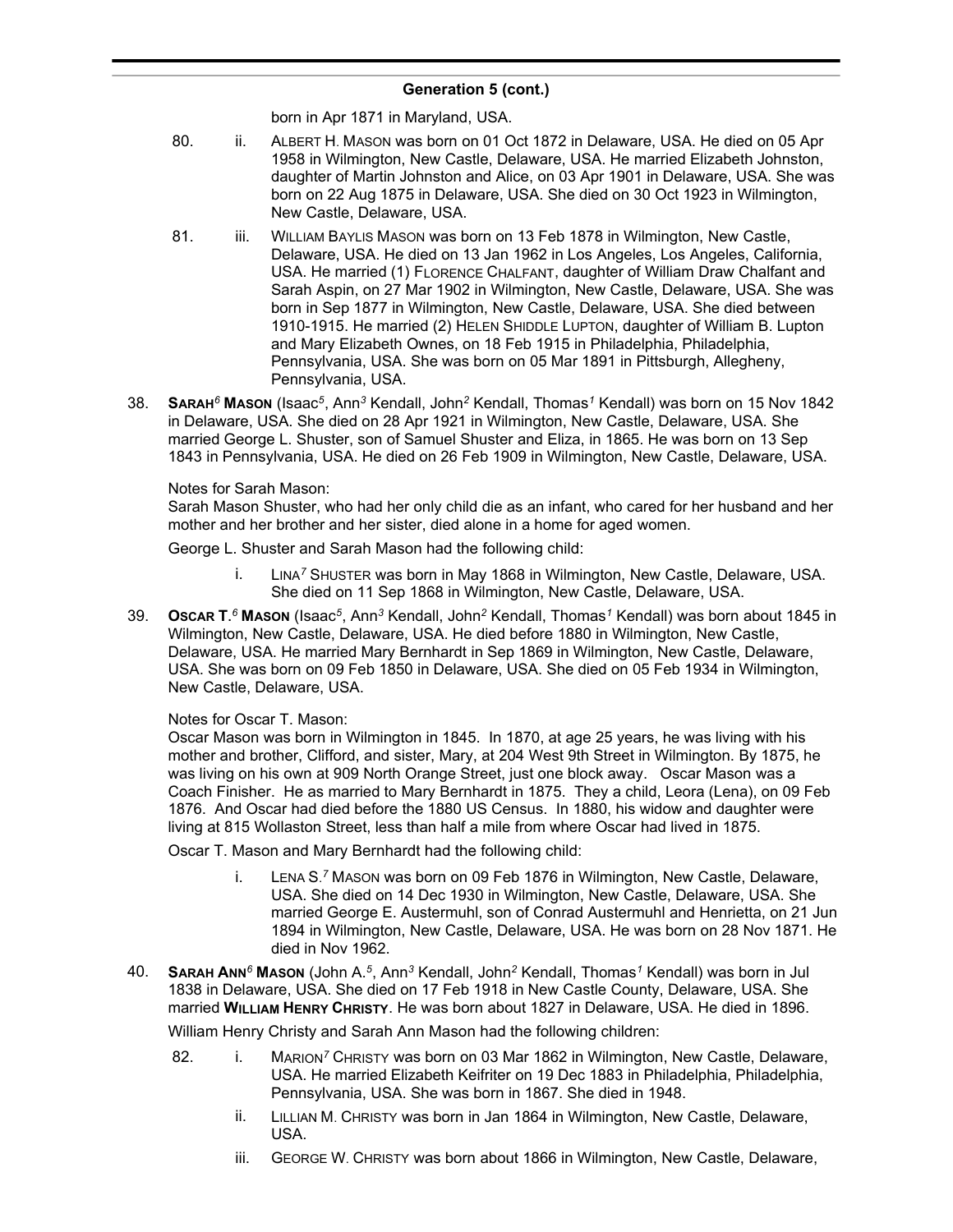USA.

- iv. WILLIAM H. CHRISTY was born about 1870 in Wilmington, New Castle, Delaware, USA.
- v. PAULINE CHRISTY was born about 1873 in Wilmington, New Castle, Delaware, USA.
- vi. LESLIE V. CHRISTY was born about 1876 in Wilmington, New Castle, Delaware, USA.
- vii. MAUD C. CHRISTY was born in Feb 1881 in Wilmington, New Castle, Delaware, USA.
- 41. **GEORGE WASHINGTON***<sup>6</sup>* **MASON** (John A.*<sup>5</sup>* , Ann*<sup>3</sup>* Kendall, John*<sup>2</sup>* Kendall, Thomas*<sup>1</sup>* Kendall) was born about 1841 in Delaware, USA. He died before 1880 in Delaware, USA. He married **CHARLOTTE JACKSON**. She was born about 1850 in Delaware, USA.

George Washington Mason and Charlotte Jackson had the following children:

- i. WILLIAM G. *<sup>7</sup>* MASON was born about 1870 in Delaware, USA.
- 83. ii. JOSEPH M. MASON was born on 24 Nov 1868 in Wilmington, New Castle, Delaware, USA. He died on 22 Sep 1925 in Pottsville, Schuylkill, Pennsylvania, USA. He married Julia M. Marcheret, daughter of Jule Marcheret and Marie L. Leion, on 09 Apr 1891 in Wilmington, New Castle, Delaware, USA. She was born in Jul 1871 in Wilmington, New Castle, Delaware, USA. She died on 21 Jul 1926 in Norristown, Montgomery, Pennsylvania, USA.
	- iii. SARAH MASON was born about 1874 in Delaware, USA.
	- iv. GEORGE MASON was born about 1877 in Delaware, USA.
- 42. **MARY***<sup>6</sup>* **MASON** (John A.*<sup>5</sup>* , Ann*<sup>3</sup>* Kendall, John*<sup>2</sup>* Kendall, Thomas*<sup>1</sup>* Kendall) was born on 09 Jul 1842 in Maryland, USA. She died on 12 Jan 1928 in West Fallowfield, Chester, Pennsylvania, USA. She married Amos L. Nields, son of Thomas Woodward Nields and Orpha Logan, on 29 Dec 1862 in Wilmington, New Castle, Delaware, USA. He was born on 22 Oct 1838 in East Marlborough, Chester, Pennsylvania, USA. He died on 06 Jun 1912 in West Nottingham, Chester, Pennsylvania, USA.

Notes for Amos L. Nields:

Information for the Amos L. Nields family comes from the Harken Family Tree on Ancestry.com, owner: NieldsReese.

Amos L. Nields and Mary Mason had the following children:

- 84. **i.** WILLIAM C.<sup>7</sup> NIELDS was born in Feb 1865 in Delaware, USA. He died on 05 Feb 1934 in Rising Sun, Cecil, Maryland, USA. He married Mary Emma Hoffman on 25 Dec 1888 in Oxford, Adams, Pennsylvania, USA. She was born in Apr 1868 in Pennsylvania, USA.
	- ii. ANNA M. NIELDS was born on 12 Aug 1867 in Delaware, USA. She died on 26 Aug 1940 in West Fallowfield, Chester, Pennsylvania, USA. She married JACOB S. BAIR. He was born on 07 Jul 1861 in Pennsylvania, USA. He died on 16 Sep 1942 in West Chester, Chester, Pennsylvania, USA.
	- iii. CHARLES S. NIELDS.
	- iv. ORPHA L. NIELDS.
	- v. ALICE HANNAH NIELDS.
	- vi. THOMAS HOWARD NIELDS.
- 43. **JAMES PARKE***<sup>6</sup>* **MASON** (John A.*<sup>5</sup>* , Ann*<sup>3</sup>* Kendall, John*<sup>2</sup>* Kendall, Thomas*<sup>1</sup>* Kendall) was born on 15 Apr 1845 in Maryland, USA. He died on 24 Mar 1913 in Phildelphia, Phildelphia, Pennsylvania, USA. He married Lydia Pierce Weldin, daughter of Amor John Weldin and Rebecca Witsil, about 1865. She was born on 14 Feb 1848 in Wilmington, New Castle, Delaware, USA. She died on 07 May 1931 in Wilmington, New Castle, Delaware, USA.

James Parke Mason and Lydia Pierce Weldin had the following children:

85. i. AMOR JOHN*<sup>7</sup>* MASON was born on 18 May 1867 in Wilmington, New Castle, Delaware, USA. He died on 28 Jan 1947 in Philadelphia, Philadelphia,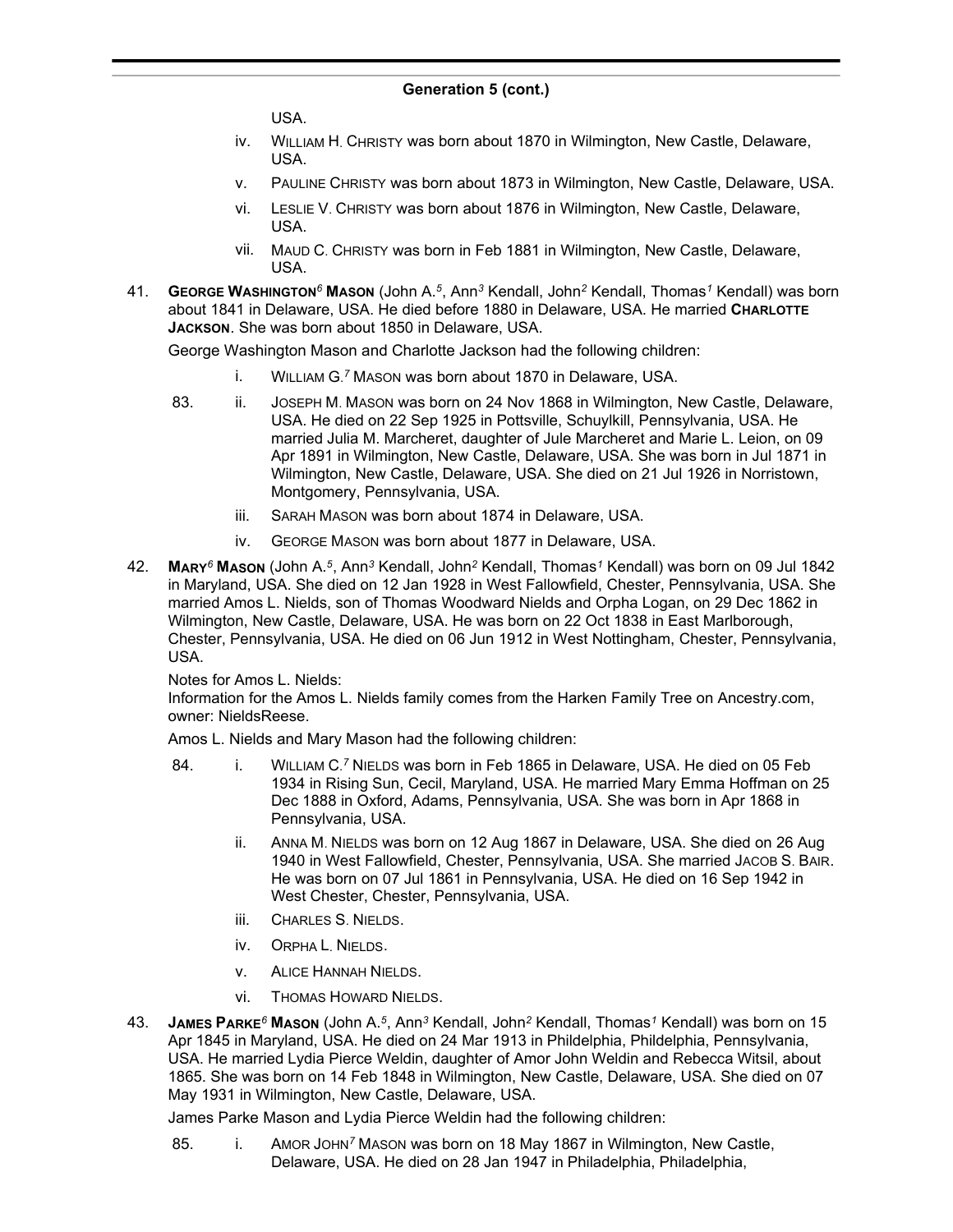Pennsylvania, USA. He married Margaret McWilliams, daughter of David McWilliams and Isabella Crawford, about 1887. She was born on 24 Jun 1868 in Philadelphia, Philadelphia, Pennsylvania, USA. She died on 06 Nov 1940 in Cape May Courthouse, Middle Township, Cape May County, New Jersey, USA.

- 86. ii. GEORGE PARKE MASON was born on 18 Sep 1868 in Wilmington, New Castle, Delaware, USA. He died on 12 Dec 1944 in Philadelphia, Philadelphia, Pennsylvania, USA. He married Annie Alton Diamond, daughter of James Diamond and Roseanna, in 1892 in Philadelphia, Philadelphia, Pennsylvania, USA. She was born in Oct 1871 in Pennsylvania, USA. She died in 1926.
- 87. iii. MARY LOUISA MASON was born about 1871. She married WILLIAM T. HARDESTY. He was born about 1868.
	- iv. CHARLES W. MASON was born about 1877.
	- v. ROBERT H. MASON was born about 1880. He died about 1880.
- 44. **JOHN R.** *<sup>6</sup>* **MASON** (John A.*<sup>5</sup>* , Ann*<sup>3</sup>* Kendall, John*<sup>2</sup>* Kendall, Thomas*<sup>1</sup>* Kendall) was born in Jan 1851 in Cecil County, Maryland, USA. He died on 03 Feb 1918 in Merchantville, Camden, New Jersey, USA. He married Emma K. Prettyman on 04 Apr 1872 in Chester, Delaware, Pennsylvania, USA. She was born in Jan 1851 in Delaware, USA. She died on 02 Aug 1937 in Long Island, New York.

John R. Mason and Emma K. Prettyman had the following children:

- 88. i. CORA P.<sup>7</sup> MASON was born about 1873 in Wilmington, New Castle, Delaware, USA. She married Harry W. Boyd Sr. in 1899 in Philadelphia, Philadelphia, Pennsylvania, USA. He was born in Jul 1876.
- 89. ii. EVA D. MASON was born on 15 Mar 1876 in Wilmington, New Castle, Delaware, USA. She died on 01 Jan 1908 in Ardmore, Lower Merion, Montgomery, Pennsylvania, USA. She married Louis Cromwell Manypenny, son of Lewis R. Manypenny and Mary E. Shriver, on 30 May 1900 in Philadelphia, Philadelphia, Pennsylvania, USA. He was born on 21 Aug 1872 in Philadelphia, Philadelphia, Pennsylvania, USA.
- 90. iii. WILLIAM WORRELL MASON was born on 09 Nov 1877 in Wilmington, New Castle, Delaware, USA. He died on 28 Mar 1938 in Philadelphia, Philadelphia, Pennsylvania, USA. He married Mary J Laverty in 1904 in Philadelphia, Philadelphia, Pennsylvania, USA.
	- iv. STELLA WHITE MASON was born on 01 Apr 1884 in Wilmington, New Castle, Delaware, USA.
	- v. ETHEL R. MASON was born about 1886 in Philadelphia, Philadelphia, Pennsylvania, USA. She died on 27 Jan 1895 in Philadelphia, Philadelphia, Pennsylvania, USA.
- 91. vi. EDNA MAY MASON was born on 15 Jul 1889 in Philadelphia, Philadelphia, Pennsylvania, USA. She died on 29 Oct 1968 in Malvern, Chester, Pennsylvania, USA. She married Harry Edgar Mumford, son of Thomas Oliver Mumford and Laura Timmons, on 30 Oct 1907 in Philadelphia, Philadelphia, Pennsylvania, USA. He was born on 25 Oct 1879 in Maryland, USA. He died on 25 Jan 1934 in Drexel Hill, Delaware, Pennsylvania, USA.
- 45. **LETITIA H.** *<sup>6</sup>* **HOFFMAN** (Tamson*<sup>5</sup>* Mason, Ann*<sup>3</sup>* Kendall, John*<sup>2</sup>* Kendall, Thomas*<sup>1</sup>* Kendall) was born in May 1842 in Philadelphia, Philadelphia, Pennsylvania, USA. She died on 14 Jan 1922 in Philadelphia, Philadelphia, Pennsylvania, USA. She married George Cox on 22 Dec 1859 in Philadelphia, Philadelphia, Pennsylvania, USA. He was born in Sep 1838.

George Cox and Letitia H. Hoffman had the following children:

- i. HENRY*<sup>7</sup>* COX was born about 1860.
- ii. SARAH COX was born about 1864.
- iii. WILLIAM COX was born about 1867.
- 92. iv. MARY A. Cox was born in Jun 1867 in Pennsylvania, USA. She married WILLIAM P. DAVIS. He was born in Dec 1860 in Pennsylvania, USA.
- 46. **ELBA LINA***<sup>6</sup>* **HOFFMAN** (Tamson*<sup>5</sup>* Mason, Ann*<sup>3</sup>* Kendall, John*<sup>2</sup>* Kendall, Thomas*<sup>1</sup>* Kendall) was born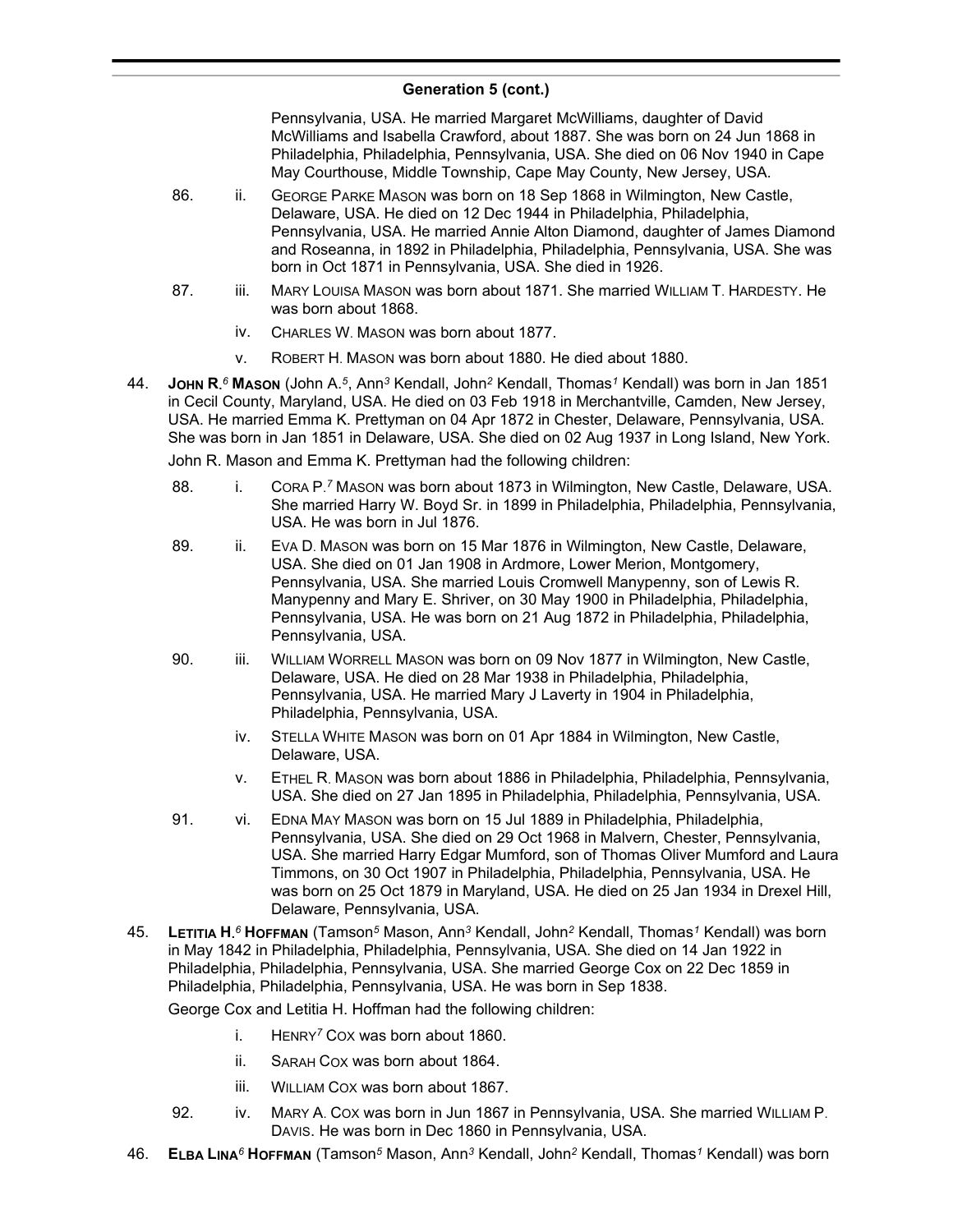about 1844 in Philadelphia, Philadelphia, Pennsylvania, USA. She married Henry Dittman Hague on 04 May 1864 in Bridesburg, Philadelphia, Pennsylvania, USA. He was born in Philadelphia, Philadelphia, Pennsylvania, USA.

Henry Dittman Hague and Elba Lina Hoffman had the following child:

- i. EMMA CECELIA*<sup>7</sup>* HAGUE was born on 20 Dec 1864 in Philadelphia, Philadelphia, Pennsylvania, USA. She died on 05 Sep 1944 in Philadelphia, Philadelphia, Pennsylvania, USA. She married EDWARD EWING.
- 47. **GEORGE W.** *<sup>6</sup>* **HOFFMAN** (Tamson*<sup>5</sup>* Mason, Ann*<sup>3</sup>* Kendall, John*<sup>2</sup>* Kendall, Thomas*<sup>1</sup>* Kendall) was born on 15 May 1851 in Philadelphia, Philadelphia, Pennsylvania, USA. He died on 03 Feb 1924 in Philadelphia, Philadelphia, Pennsylvania, USA. He married Sarah E. Baker, daughter of Samuel Baker and Sarah Miller, in 1873. She was born in Aug 1853 in Pennsylvania, USA.

George W. Hoffman and Sarah E. Baker had the following children:

- i. SALLIE*<sup>7</sup>* HOFFMAN was born about 1874.
- ii. ELBELINA HOFFMAN was born about 1877.
- 93. iii. LETITIA ERMA HOFFMAN was born in Feb 1879 in Pennsylvania, USA. She died on 26 Jun 1952 in Columbus, Franklin, Ohio, USA. She married LOUIS ANTON BARTHOLOMEW JOHNSON. He was born on 02 Oct 1881 in Skien, Telemark, Norway. He died on 10 Apr 1985 in Tucson, Pima, Arizona, USA.
	- iv. JOSEPH HOFFMAN was born in 1881.
- 48. **ELLA REBECCA***<sup>6</sup>* **MASON** (George Washington*<sup>5</sup>* , Ann*<sup>3</sup>* Kendall, John*<sup>2</sup>* Kendall, Thomas*<sup>1</sup>* Kendall) was born in Oct 1853 in Delaware, USA. She died in May 1924 in Burlington, Burlington, New Jersey, USA. She married George L. Garsed, son of Captain John Garsed and Mary Benton, on 11 Dec 1877 in Wilmington, New Castle, Delaware, USA. He was born in Oct 1850 in Pennsylvania, USA.

### Notes for Ella Rebecca Mason:

In 1880, while their baby (Marion) was still an infant, Ella Mason Garsed was living with her parents in Wilmington and George Garsed was living with his parents in Philadelphia.

George L. Garsed and Ella Rebecca Mason had the following child:

i. MARION LAURETA*<sup>7</sup>* GARSED was born on 09 Feb 1880 in Savannah, Dawson, Georgia, USA.

Notes for Marion Laureta Garsed:

Marion Laureta Garsed was baptized on 01 Nov 1895 at Grace Episcopal Church in Hulmeville, Bucks, Pennsylvania. For some time before 11 Feb 1903, she was a member of Saint Mark's Episcopal Church in Frankford, Philadelphia, Philadelphia, Pennsylvania. On that date she transferred her membership to Church of the Ascension (Episcopal Church) in Atlantic City, Atlantic, New Jersey. Marion was an only child. She was still living with her parents in 1910 at age 30 years. It appears that Marion never married.

George Washington Mason and his wife, Rebecca Slack Mason, had five children. However, only Ella Rebecca Mason Garsed lived past 20 years of age. If Marion Garsed died without issue, then she was the last in Washington Mason's line.

49. **ELLEN KENDALL***<sup>6</sup>* **MASON** (Malachi Parke*<sup>5</sup>* , Ann*<sup>3</sup>* Kendall, John*<sup>2</sup>* Kendall, Thomas*<sup>1</sup>* Kendall) was born on 28 Jun 1848 in Wilmington, New Castle, Delaware, USA. She died on 13 Jun 1923 in Wilmington, New Castle, Delaware, USA. She married Jesse Kendall Baylis, son of Samuel Booker Baylis and Sarah H. Kendall, on 12 Oct 1865 in Wilmington, New Castle, Delaware, USA. He was born on 10 Feb 1843 in Wilmington, New Castle, Delaware, USA. He died on 21 Sep 1924 in Wilmington, New Castle, Delaware, USA.

### Notes for Jesse Kendall Baylis:

Much of the information for the descendants of Jessie Kendall Baylis and Ellen Kendall Mason comes from the Michael Patrick Lang Family Tree on Ancestry.com.

JESSE E. BAYLIS, Wilmington, Del., son of Samuel B. and Sarah (Kendall) Baylis, of Brandywine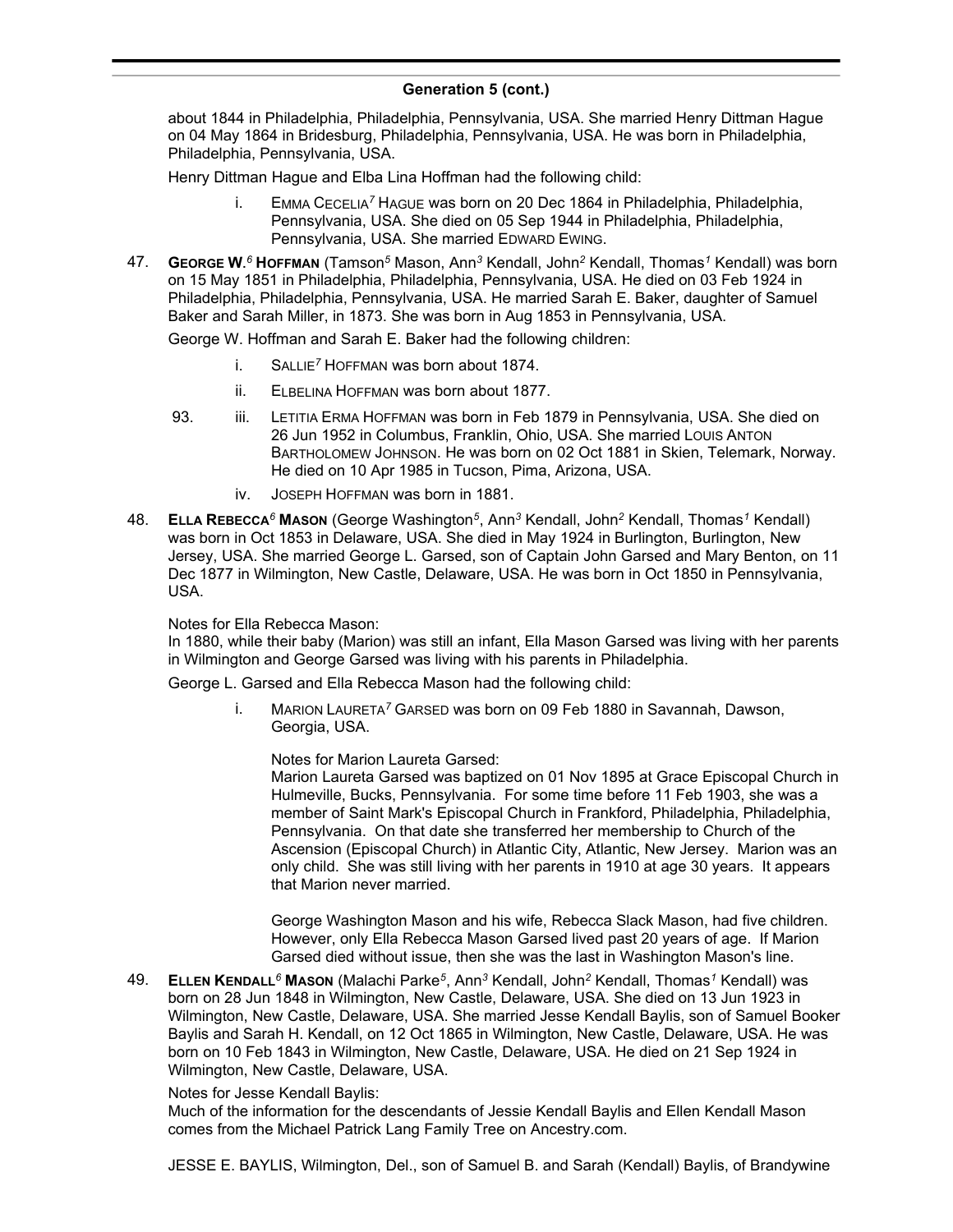hundred, was born in Wilmington, February 10, 1843.

Mr. Baylis received a good education in the public schools of his native city, and after leaving school learned the trade of sash making. After some years he extended the business by making it include other articles necessary to builders. He was the first to introduce the tile and mantel business into Wilmington and was engaged in the sale of tiles, mantels and grates at 718 Market Street until he became the lessee of the Wilmington Grand Opera House. It was in 1874 that Mr. Baylis assumed the management of that popular place of entertainment, which he has conducted ever since so judiciously, and with such regard for the comfort, convenience and pleasure of the public as to give great satisfaction to the patrons of the house. During the past twenty-four years, all the leading artists of the country have appeared in the Grand Opera House, with marked success. Mr. Baylis is well known as a public-spirited citizen, taking pleasure in any service that he can render to the interest of the commitnity. He was for eight years a member of the Board of Education. In 1895 he was elected president of the City Council, and served one term in that capacity with faithfulness and efficiency. He is treasurer of the Guardian Loan Association. Mr. Baylis is an ardent Democrat, and was the first president of Council adhering to that party for many years. He is a member of Washington Lodge, No. 1, F. and A. M.; of St. John's Chapter, No. 1, R. A. M.; and of St. John's Commandery, No. 1, Knights Templar.

Jesse K. Baylis was married October 12, 1865, to Ellen K, daughter of Malachi P. and Catherine Mason, and granddaughter of Park Mason, an old and honored resident of Wilmington. Their children are as follows: I. Roscoe F., born February 2, 1868, educated in the public schools of Wilmington, and at present a clerk in the office of the superintendent of the Philadelphia, Wilmington and Baltimore Railroad, where he has been employed since the time of his leaving school. He is a member and past master of Washington Lodge, No. 1, F. and A. M., and of St. John's Chapter, No. 1, R. A. M.; Roscoe F. Baylis married Nina, daughter of John H. and Graham, and has two children, i. Jesse K., Jr., ii. Helen; II. Wynard L., born January 9, 1870, educated in the public schools, is at present a clerk in the freight department of the Philadelphia, Wilmington and Baltimore Railroad; III. Lester K., born August 21, 1878, now engaged with his father in the management of the Grand Opera House.

[History of the State of Delaware, Vol. 1 1899, Publishers: J. M. Runk & Co., Chambersburg, PA., submitted by Mary Kay Krogman]

Jesse Kendall Baylis and Ellen Kendall Mason had the following children:

- 94. i. ROSCOE FRANK*<sup>7</sup>* BAYLIS was born on 09 Feb 1868 in Wilmington, New Castle, Delaware, USA. He died on 26 Aug 1933 in Wilmington, New Castle, Delaware, USA. He married (1) NENA GRAHAM, daughter of John H. Graham and Hannah, on 20 Feb 1889 in Wilmington, New Castle, Delaware, USA. She was born in Jan 1870 in Delaware, USA. She died on 09 Jan 1903 in Wilmington, New Castle, Delaware, USA. He married (2) HELEN P. BONNEY, daughter of Charles P. Bonney Sr. and Lucey V. Rice, on 19 Apr 1905 in Wilmington, New Castle, Delaware, USA. She was born in Feb 1878 in Delaware, USA. She died on 18 Feb 1958 in Wilmington, New Castle, Delaware, USA.
	- ii. WYNARD LOUIS BAYLIS was born on 10 Jan 1870 in Wilmington, New Castle, Delaware, USA. He died on 31 Oct 1932 in Wilmington, New Castle, Delaware, USA. He married (1) LUCINDA SIMPSON PRIMROSE, daughter of Thomas Q. Primrose and Jane Ella Comb, on 01 Jul 1916 in Wilmington, New Castle, Delaware, USA. She was born on 05 Dec 1865 in Kingstown, Queen Anne's County, Maryland, USA. She died on 20 Apr 1921 in Ashley, New Castle County, Delaware, USA. He married (2) ANNA M. HOFFERSETT (SMILEY). She was born in Delaware, USA.
	- iii. CATHERINE K. BAYLIS was born in 1873 in Wilmington, New Castle, Delaware, USA. She died on 21 Jan 1884 in Wilmington, New Castle, Delaware, USA.
- 95. iv. LESTER KENT BAYLIS was born on 21 Aug 1878 in Wilmington, New Castle, Delaware, USA. He died on 03 Oct 1925 in Wilmington, New Castle, Delaware, USA. He married Florence Deborah Simmons, daughter of Charles Simmons and Mary N, on 17 Mar 1902 in Wilmington, New Castle, Delaware, USA. She was born on 02 Apr 1877 in Delaware, USA. She died on 24 Jul 1952 in Wilmington, New Castle, Delaware, USA.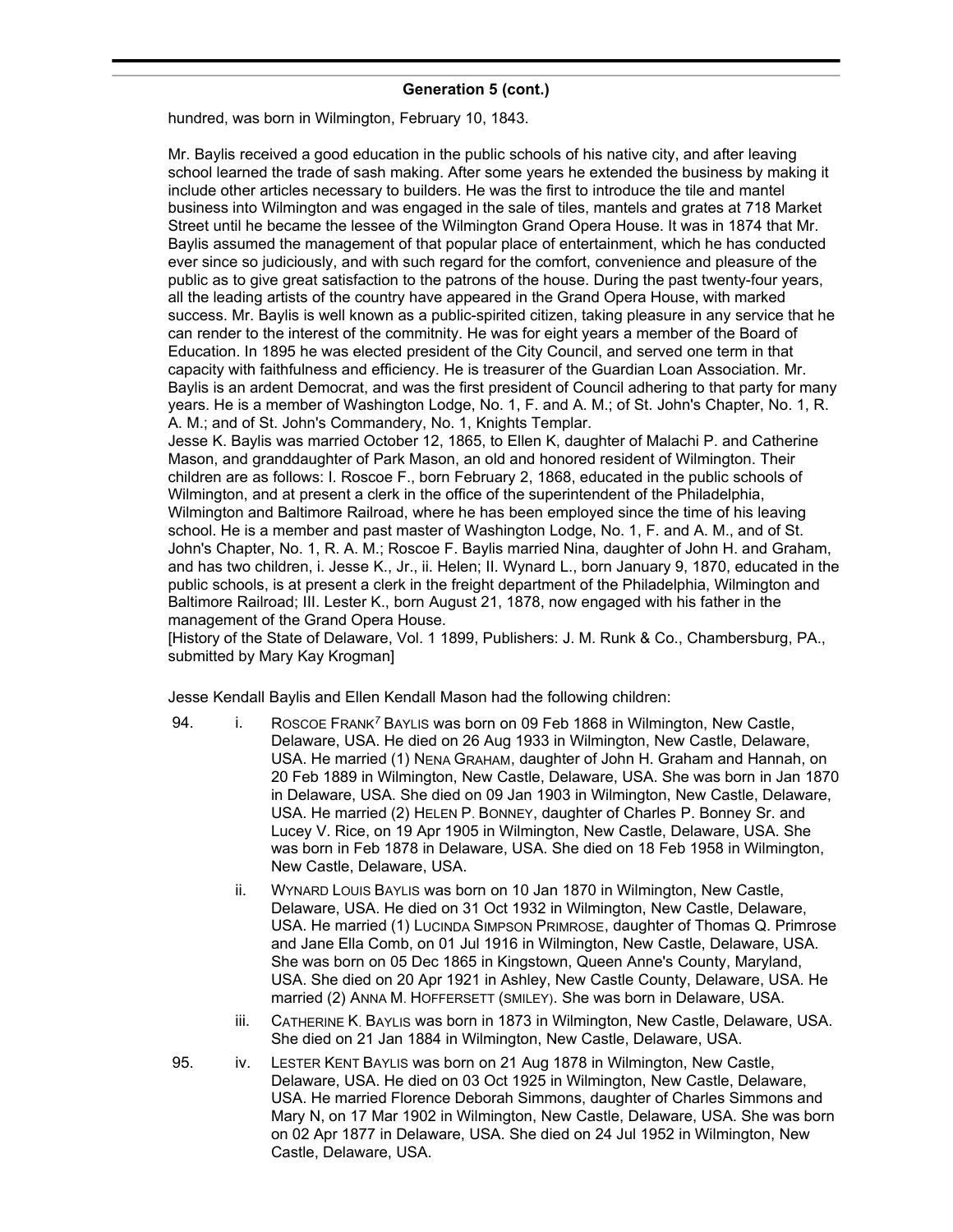50. **EMMA VIRGINIA***<sup>6</sup>* **MASON** (Malachi Parke*<sup>5</sup>* , Ann*<sup>3</sup>* Kendall, John*<sup>2</sup>* Kendall, Thomas*<sup>1</sup>* Kendall) was born on 15 Mar 1850 in Wilmington, New Castle, Delaware, USA. She died on 07 Jan 1930 in Wilmington, New Castle, Delaware, USA. She married James Knott, son of Thomas Knott and Mary J. Johnson, on 16 Mar 1872 in Wilmington, New Castle, Delaware, USA. He was born on 12 Mar 1844 in Pennsylvania, USA. He died on 13 Jun 1919 in Wilmington, New Castle, Delaware, USA.

Notes for James Knott:

Civil War: 4th Regement of Delaware Volunteers Infantry

The wedding of James Knott and Emma Virginia Mason occurred in the Methodist Church Parsonage in Chester, Pennsylvania on 16 Mar 1872 with the Rev. J.B. Maddox presiding.

James Knott and Emma Virginia Mason had the following children:

- 96. i. HARRY PARK*<sup>7</sup>* KNOTT was born on 25 Sep 1875 in Wilmington, New Castle, Delaware, USA. He died on 11 Sep 1956 in Wilmington, New Castle, Delaware, USA. He married Florence H. Turner, daughter of Benjamin F. Turner and Anna E, on 14 Oct 1897 in Wilmington, New Castle, Delaware, USA. She was born on 06 Feb 1875 in Wilmington, New Castle, Delaware, USA. She died on 07 Dec 1934 in Wilmington, New Castle, Delaware, USA.
	- ii. MARY V. KNOTT was born in 1878 in Wilmington, New Castle, Delaware, USA. She died on 07 Jul 1881 in Wilmington, New Castle, Delaware, USA.

Notes for Mary V. Knott: Mary V. Knott died of small pox.

- iii. JAMES EDWARD KNOTT was born on 01 Jun 1888 in Wilmington, New Castle, Delaware, USA. He died in 1953 in Wilmington, New Castle, Delaware, USA. He married Hazel M. Hobbs, daughter of Walter Hobbs and Ella, on 07 Feb 1914 in Wilmington, New Castle, Delaware, USA. She was born in Feb 1886 in Bloomington, McLean, Illinois, USA. She died in 1966 in Wilmington, New Castle, Delaware, USA.
- 51. **HENRY PARKE***<sup>6</sup>* **MASON** (Malachi Parke*<sup>5</sup>* , Ann*<sup>3</sup>* Kendall, John*<sup>2</sup>* Kendall, Thomas*<sup>1</sup>* Kendall) was born on 20 Feb 1852 in Wilmington, New Castle, Delaware, USA. He died on 19 Feb 1930 in Wilmington, New Castle, Delaware, USA. He married Francis E. Walker, daughter of William Walker and Elizabeth, on 18 Dec 1876 in Wilmington, New Castle, Delaware, USA. She was born in Apr 1854 in Delaware, USA. She died in 1934.

Henry Parke Mason and Francis E. Walker had the following children:

- i. HENRY W. *<sup>7</sup>* MASON was born in Nov 1878 in Wilmington, New Castle, Delaware, USA.
- 97. ii. GEORGE LATIMER MASON was born on 22 Aug 1886 in Wilmington, New Castle, Delaware, USA. He died in Apr 1976 in Wilmington, New Castle, Delaware, USA. He married Elizabeth Platt Schofield, daughter of William Bond Schofield and Mary Jane Buchanan, on 16 Feb 1910 in Wilmington, New Castle, Delaware, USA. She was born in Jun 1886 in Montchanin Village, New Castle, Delaware, USA.
- 98. iii. ALICE KIRKMAN MASON was born on 14 Jan 1888 in Wilmington, New Castle, Delaware, USA. She died in Apr 1963 in Pinellas, Florida, USA. She married Arthur Hayes Sutton, son of Nicholas DuVois Sutton and Elizabeth E. Davison, on 12 Feb 1915 in Wilmington, New Castle, Delaware, USA. He was born on 26 Jun 1890 in Wilmington, New Castle, Delaware, USA. He died on 01 Nov 1937 in Chicago, Cook, Illinois, USA (see Notes).
	- iv. KATHERINE KENDALL MASON was born on 26 Oct 1891 in Wilmington, New Castle, Delaware, USA. She died on 13 Sep 1946 in Rehoboth Beach, Sussex, Delaware, USA. She married Frederick George Robelen, son of William Gottfried Robelen and Caroline Link, on 18 Sep 1920 in Wilmington, New Castle, Delaware, USA. He was born on 12 Sep 1872 in Wilmington, New Castle, Delaware, USA. He died on 18 Aug 1954 in Rehoboth Beach, Sussex, Delaware, USA.
- 52. **FRANKLIN PIERCE***<sup>6</sup>* **MASON** (Malachi Parke*<sup>5</sup>* , Ann*<sup>3</sup>* Kendall, John*<sup>2</sup>* Kendall, Thomas*<sup>1</sup>* Kendall) was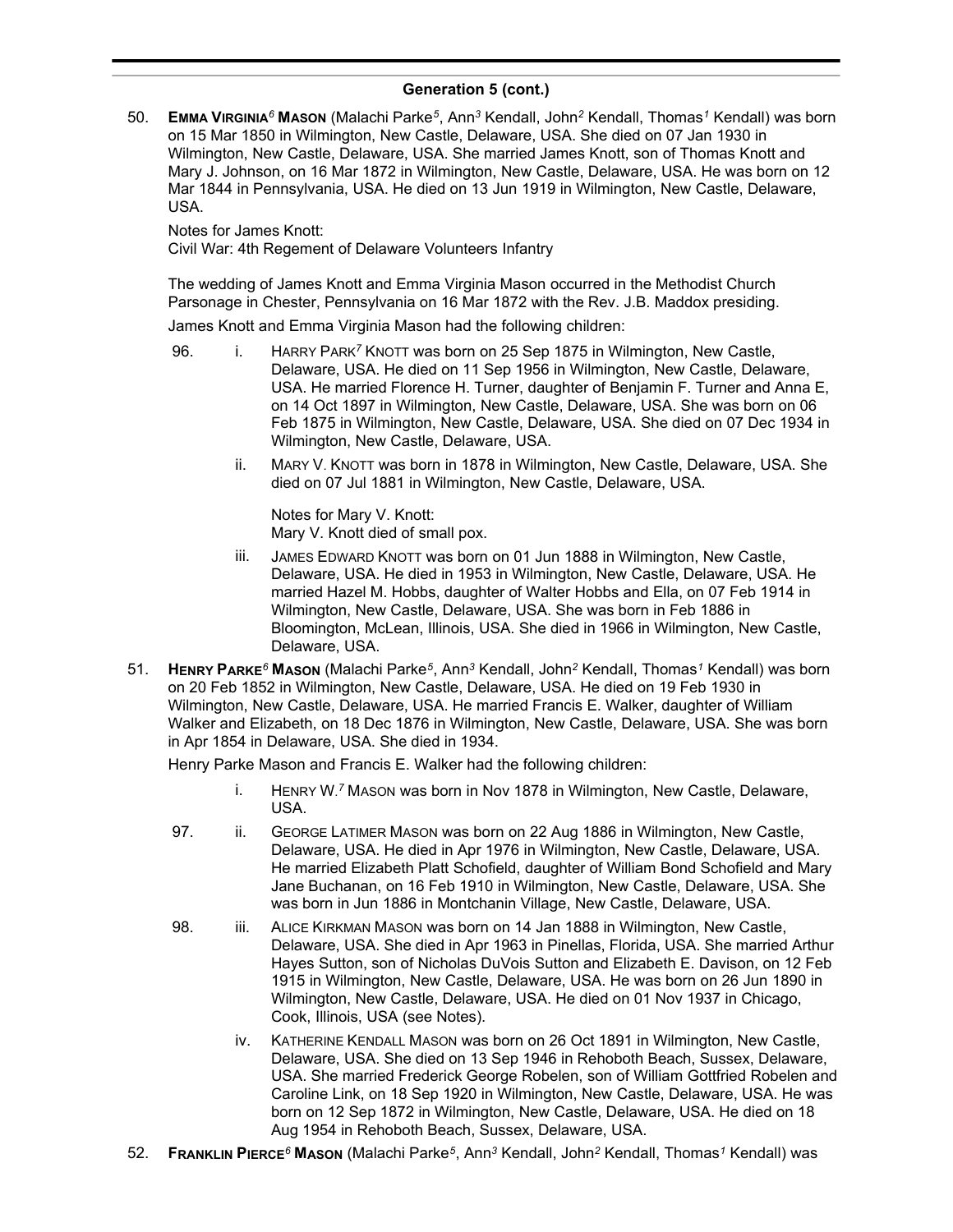### **Generation 5 (cont.)** , Ann*<sup>3</sup>* Kendall, John*<sup>2</sup>* Kendall, Thomas*<sup>1</sup>* Kendall) was

born on 12 Sep 1853 in Wilmington, New Castle, Delaware, USA. He died on 07 Sep 1928 in Jamacia, Queens, New York, USA. He married Ann Elizabeth Hildreth, daughter of James Hildreth and Ellen Otley, on 21 Jun 1882 in Wilmington, New Castle, Delaware, USA. She was born on 24 Feb 1854 in Preston, Lancashire, England, UK. She died on 06 Jun 1923 in Jamacia, Queens, New York, USA.

### Notes for Franklin Pierce Mason:

In 1880, at age 26, Franklin Pierce Mason was living with his uncle, George Washington Mason, in Wilmington. FPM's father, Malachi, had died 11 years earlier in 1869, when Franklin was just 15 years old. FPM is listed as a "carpenter" in 1880 and as a "varnish manufacturer" in 1900 and 1910.

Franklin Pierce Mason and Ann Elizabeth Hildreth had the following children:

- 99. i. HELEN OTLEY*<sup>7</sup>* MASON was born on 02 Jul 1883 in Wilmington, DE. She died on 21 Aug 1956 in Mattituck, LI, NY; buried Maple Grove Cemetery, Jamacia, NY. She married George William Knappmann, son of George Knappmann and Elisabeth Jane Woods, on 12 Jun 1907 in Brooklyn, Kings, New York, USA. He was born on 11 Apr 1879 in Brooklyn, Kings, New York, USA. He died on 26 Nov 1937 in 150-15 86th Ave., Jamacia, Queens, NY.
- 100. ii. WILLARD CASSIDY MASON was born on 22 Mar 1885 in Wilmington, New Castle, Delaware, USA. He died on 11 Mar 1933 in Jamacia, Queens, New York, USA. He married Genevieve Knox Barnes, daughter of Ambrose Edward Barnes and Sarah Knox Anderson, on 30 Aug 1913 in Greenwood Lake, Orange, New York, USA. She was born on 12 Dec 1890 in New York, New York, USA. She died on 24 Jul 1963 in New Port Richey, Pasco, Florida, USA.
	- iii. MIRIAM JEAN MASON was born on 13 Mar 1887 in Wilmington, New Castle, Delaware, USA. She died on 05 Dec 1897 in Brooklyn, Kings, New York, USA.
	- iv. GERTRUDE HILDRETH MASON was born on 26 Jul 1889 in Wilmington, DE. She died on 11 Jan 1971 in Jamacia, NY; buried Wilmington and Brandywine Cemetary, Wilmington, DE.
- 53. **DELAWARE***<sup>6</sup>* **MASON** (Malachi Parke*<sup>5</sup>* , Ann*<sup>3</sup>* Kendall, John*<sup>2</sup>* Kendall, Thomas*<sup>1</sup>* Kendall) was born on 26 Jul 1856 in Wilmington, New Castle, Delaware, USA. He died on 04 Feb 1937 in Wilmington, New Castle, Delaware, USA. He married Catherine Anne Gibson, daughter of Robert Gibson and Martha Henderson, on 13 Oct 1881 in Wilmington, New Castle, Delaware, USA. She was born in 1856 in Kimbleville, Chester, Pennsylvania, USA. She died on 04 Nov 1946 in Wilmington, New Castle, Delaware, USA.

### Notes for Delaware Mason:

Delaware Mason is listed as being a carpenter on his marriage certificate (1881).

Delaware Mason and Catherine Anne Gibson had the following children:

- i. ROSCOE*<sup>7</sup>* MASON was born on 14 Feb 1883 in Wilmington, New Castle, Delaware, USA. He died on 14 Feb 1883 in Wilmington, New Castle, Delaware, USA.
- 101. ii. HARVEY HENDERSON MASON was born on 02 Jun 1885 in Wilmington, New Castle, Delaware, USA. He died in 1947. He married Mary E. Warrington, daughter of Kendal J. Warrington and Annie Prudence Green, on 05 Jul 1906 in Delaware, USA. She was born in Sep 1886 in Millsboro, Sussex, Delaware, USA. She died in 1912 in Wilmington, New Castle, Delaware, USA.
	- iii. JOSEPH KENDALL MASON was born on 13 Jun 1888 in Wilmington, New Castle, Delaware, USA. He died in Feb 1970 in New York, New York, USA. He married HEDVIG (TULLA) DAHL. She was born in 1891 in Florida, USA. She died in 1987.

Notes for Joseph Kendall Mason:

In 1941, at the age of 53 years, Joseph Kendall Mason lived with his wife at 39 West 76th Street in NYC, and he worked for the National Broadcasting Company at 30 Rockefeller Plaza.

iv. MILDRED IDA MASON was born on 25 Feb 1894 in Wilmington, New Castle, Delaware, USA. She died in Dec 1982 in Wilmington, New Castle, Delaware, USA.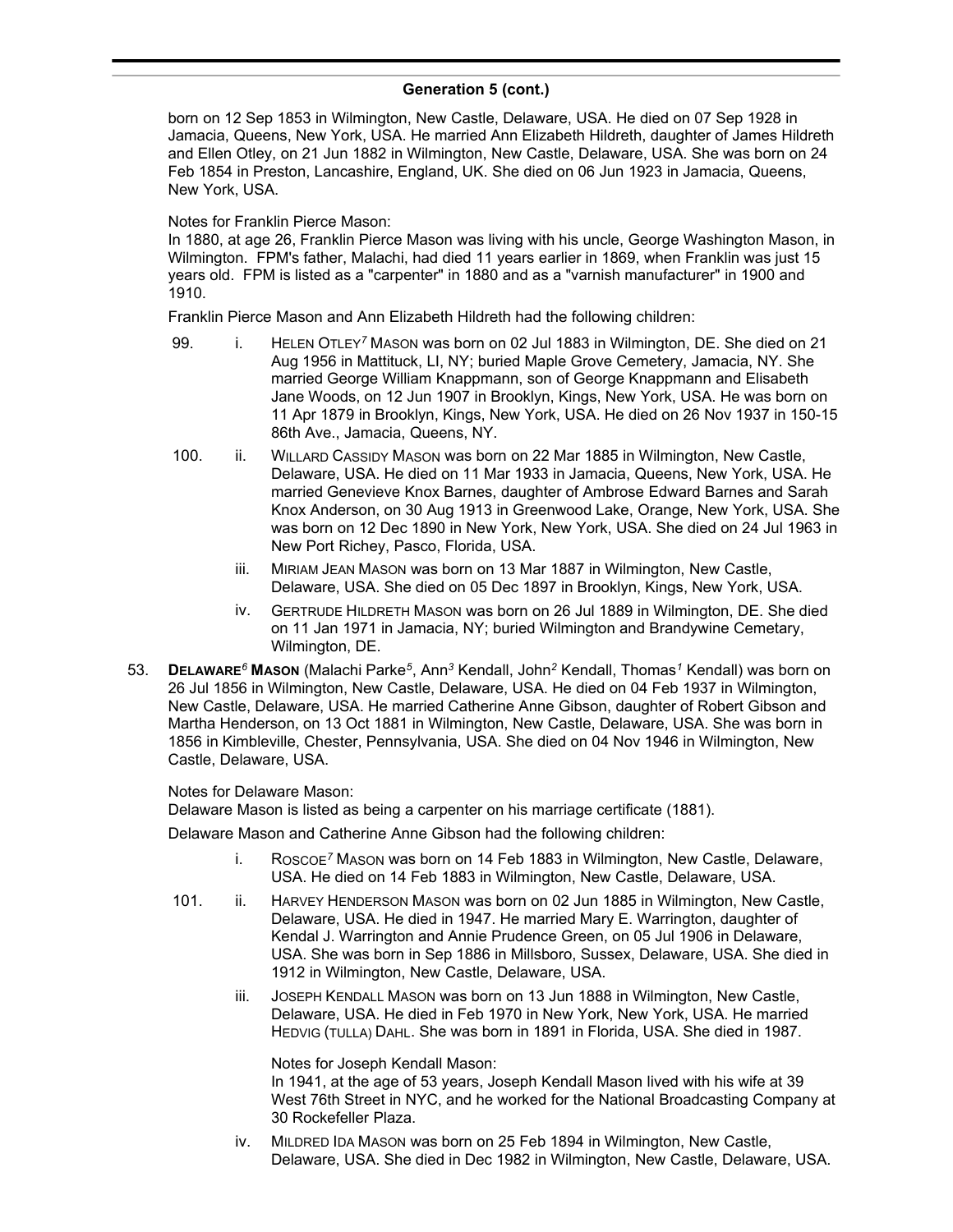54. **WILLIAM***<sup>6</sup>* **MASON** (Malachi Parke*<sup>5</sup>* , Ann*<sup>3</sup>* Kendall, John*<sup>2</sup>* Kendall, Thomas*<sup>1</sup>* Kendall) was born on 11 Mar 1859 in Wilmington, New Castle, Delaware, USA. He died on 22 Feb 1932 in Wilmington, New Castle, Delaware, USA. He married Gulie Elma Smoot, daughter of Thomas Henry Smoot and Levicy Ann Hacket, in 1882. She was born on 14 Jul 1861 in Dorchester County, Maryland, USA. She died on 12 Feb 1947 in Wilmington, New Castle, Delaware, USA.

Notes for William Mason:

William Mason was baptized in 1859 at St. Andrews Episcopal Church in Wilmington.

William Mason and Gulie Elma Smoot had the following child:

- 102. i. DAVID WOOLMAN*<sup>7</sup>* MASON was born on 28 Feb 1884 in Wilmington, New Castle, Delaware, USA. He died on 04 May 1960 in Wilmington, New Castle, Delaware, USA. He married Ethel C. Blizzard, daughter of Charles Allison Blizzard and Sara (Sallie) Elizabeth Newton, on 26 Nov 1907 in Wilmington, New Castle, Delaware, USA. She was born on 05 Feb 1886 in Wilmington, New Castle, Delaware, USA. She died on 25 Jul 1960 in Wilmington, New Castle, Delaware, USA.
- 55. **ISAAC EDWARD***<sup>6</sup>* **MASON** (Malachi Parke*<sup>5</sup>* , Ann*<sup>3</sup>* Kendall, John*<sup>2</sup>* Kendall, Thomas*<sup>1</sup>* Kendall) was born on 10 Aug 1864 in Wilmington, New Castle, Delaware, USA. He died on 22 Jan 1922 in Indianapolis, Marion, Indiana, USA. He married **EMILIE E. OGDEN**. She was born in 1856 in Newark, Essex, New Jersey, USA. She died on 11 Dec 1932 in Indianapolis, Marion, Indiana, USA.

Notes for Isaac Edward Mason:

Isaac Edward Mason was baptized on 12 Jun 1870 at St. Andrew's Episcopal Church in Wilmington. Both of his parents had died by then. His baptism was sponsored by his sister Ellen Kendall Mason Baylis.

Isaac Edward Mason and Emilie E. Ogden had the following child:

- i. ALBERT OGDEN*<sup>7</sup>* MASON was born on 12 Nov 1883 in Newark, New Jersey, USA. He died in Jul 1962 in Indianapolis, Marion, Indiana, USA. He married Elsa Maude Slaick, daughter of Albert L. Slaick and Mary E, on 05 Jun 1912 in Marion County, Indiana, USA. She was born on 19 Jan 1890 in Indiana, USA.
- 56. **THOMAS WALKER***<sup>5</sup>* **KENDALL** (Evans*<sup>4</sup>* , Samuel*<sup>3</sup>* , John*<sup>2</sup>* , Thomas*<sup>1</sup>* ) was born in Jun 1848 in Tredyffrin, Chester, Pennsylvania, USA. He married Florence Henry in 1870 in Pennsylvania, USA. She was born about 1848 in Pennsylvania, USA.

Thomas Walker Kendall and Florence Henry had the following children:

- i. LILLIAN*<sup>6</sup>* KENDALL was born in Dec 1875 in Pennsylvania, USA. She married Samuel Ruth in 1897 in Pennsylvania, USA. He was born in Jun 1875 in Pennsylvania, USA.
- ii. HARRY KENDALL was born about 1874 in Pennsylvania, USA.
- 57. **WILLIAM W.** *<sup>5</sup>* **KENDALL** (Evans*<sup>4</sup>* , Samuel*<sup>3</sup>* , John*<sup>2</sup>* , Thomas*<sup>1</sup>* ) was born about 1847. He married (1) **MARTHA SLOAN**. He married (2) **ESTELLE SIMPSON**.

Notes for William W. Kendall:

William W. Kendall was living with his daughter Elizabeth Kendall Miller in 1920 in Upper Darby, Delaware, Pennsylvania.

William W. Kendall and Martha Sloan had the following children:

- 103. i. ELIZABETH SLOAN*<sup>6</sup>* KENDALL was born in Jun 1872 in Pennsylvania, USA. She married Charles Hatfield Miller on 04 Oct 1893 in Pennsylvania, USA. He was born in Oct 1867 in Pennsylvania, USA.
	- ii. WILLIAM W. KENDALL. He died in 1893.
- 58. **GEORGE M.** *<sup>5</sup>* **KENDALL** (Evans*<sup>4</sup>* , Samuel*<sup>3</sup>* , John*<sup>2</sup>* , Thomas*<sup>1</sup>* ) was born about 1850 in Tredyffrin, Chester, Pennsylvania, USA. He died on 30 Sep 1918 in New Centerville, Chester, Pennsylvania, USA. He married Sarah (Sallie) J. Bittle, daughter of Charles Bittle and Sarah, about 1878. She was born about 1854 in Pennsylvania, USA.

George M. Kendall and Sarah (Sallie) J. Bittle had the following child:

104. i. ZILLAH K.<sup>6</sup> KENDALL was born in Sep 1880 in Tredyffrin, Chester, Pennsylvania,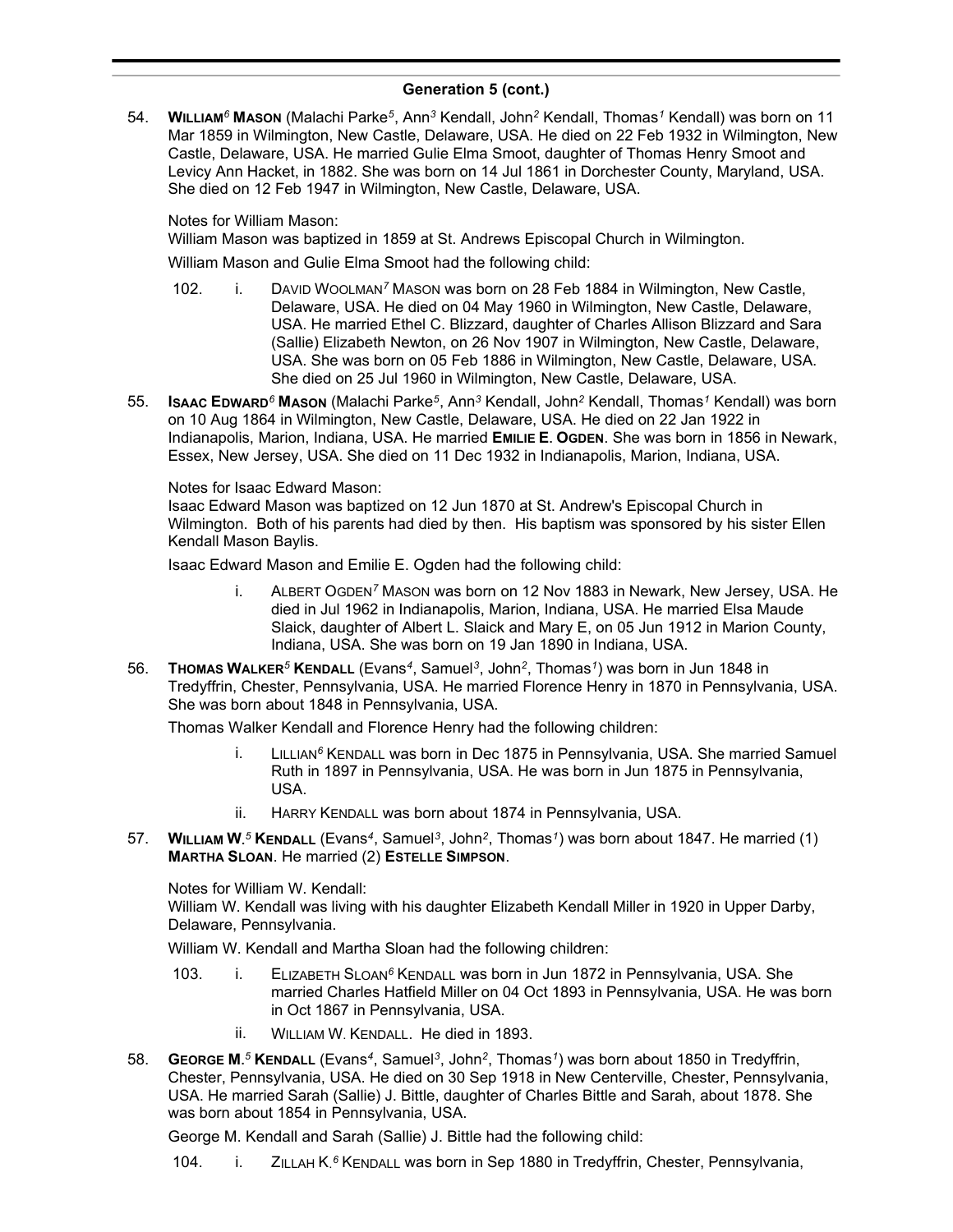#### **Generation 5 (cont.) 6** Generation 6 (John)

USA. She married FRANK JONES WALKER. He was born on 16 Dec 1876 in Pennsylvania, USA.

59. **MARY ANN***<sup>5</sup>* **MASON** (Isaac*<sup>4</sup>* , John*<sup>3</sup>* II, Eleanor (Ellen)*<sup>2</sup>* Kendall, Thomas*<sup>1</sup>* Kendall) was born on 23 Jun 1812 in Chester County, Pennsylvania, USA. She died on 29 Jan 1859 in East Troy, Walworth, Wisconsin, USA. She married Henry Brice Evans, son of Lewis Ellicott Evans and Miriam Hunt, on 30 Aug 1833 in Williamsville, Erie, New York, USA. He was born on 20 Mar 1813 in Baltimore, Baltimore, Maryland, USA. He died in 1892 in Buffalo, Erie, New York, USA.

Notes for Henry Brice Evans:

Henry Brice Evans was a Justice of the Peace in Williamsville, New York.

Henry Brice Evans and Mary Ann Mason had the following children:

- 105. i. LEWIS M.<sup>6</sup> EVANS was born on 14 Jun 1834 in Williamsville, Erie, New York, USA. He died on 01 Mar 1904 in Buffalo, Erie, New York, USA. He married Emma Hart Dusinberre, daughter of Samuel Dusinberre and Eleanor M. Brown, on 17 Sep 1857. She was born in Jul 1835 in New York, USA. She died in 1907 in Buffalo, Erie, New York, USA.
- 106. ii. JESSE GEORGE EVANS was born on 31 Dec 1835 in Williamsville, Erie, New York, USA. He married Sarah Ann Coleman, daughter of Matthew Coleman and Elizabeth Underwood, on 25 Apr 1863 in Walworth County, Wisconsin, USA. She was born on 27 Mar 1843 in Rochester, Monroe, New York, USA. She died on 12 Mar 1934 in Superior, Douglas, Wisconsin, USA.
- 107. iii. ELIZABETH M. EVANS was born on 28 Dec 1837 in Williamsville, Erie, New York, USA. She died on 01 Feb 1890 in Elroy, Juneau, Wisconsin, USA. She married John Milton Barlow, son of William H. Barlow and Lois Nye, on 17 Apr 1862. He was born on 17 May 1833 in Lee, Berkshire, Massachusetts, USA. He died on 29 Apr 1903 in New Lisbon, Juneau, Wisconsin, USA.
- 108. iv. RACHEL L. EVANS was born on 04 Jan 1840 in Williamsville, Erie, New York, USA. She died on 27 Aug 1905 in Elroy, Juneau, Wisconsin, USA. She married Albert Ball, son of Joseph Ball and Esther Nye, on 20 Sep 1860. He was born on 21 Aug 1831 in Ogden, Monroe, New York, USA. He died on 20 Nov 1905 in Elroy, Juneau, Wisconsin, USA.
	- v. ESTHER M. EVANS was born on 12 May 1842 in Williamsville, Erie, New York, USA. She died after 1892 in Buffalo, Erie, New York, USA.

Notes for Esther M. Evans: According to the US Census and NY State Census, in both 1880 and 1892, Esther M. Evans was living with her father, Henry B. Evans. Apparently, she never married.

- vi. JOHN CHARLES EVANS was born on 26 Jun 1844 in Williamsville, Erie, New York, USA. He died on 11 Mar 1848 in Williamsville, Erie, New York, USA.
- 109. vii. ALTA VIRGINIA EVANS was born on 21 Aug 1849 in Williamsville, Erie, New York, USA. She died on 25 Mar 1930. She married George Byron Rice, son of Romanzo B. Rice and Dorgis S. Davidson, on 22 May 1873. He was born on 03 Mar 1850 in Milwaukee County, Wisconsin, USA. He died on 10 Jan 1943.
- 110. viii. MARY LA BELLE EVANS was born on 17 Jun 1852 in Williamsville, Erie, New York, USA. She died on 12 Sep 1895 in Illinois, USA. She married Visscher Vere Barnes, son of Samuel Barnes and Catherine Hale, on 13 Jan 1876. He was born on 11 Feb 1851 in Rensselaer, Rensselaer, New York, USA. He died on 26 Sep 1924 in Waukegan, Lake, Illinois, USA.
- 60. **GEORGE WEAVER***<sup>5</sup>* **MASON** (Isaac*<sup>4</sup>* , John*<sup>3</sup>* II, Eleanor (Ellen)*<sup>2</sup>* Kendall, Thomas*<sup>1</sup>* Kendall) was born on 28 Dec 1813 in Chester County, Pennsylvania, USA. He died on 27 May 1856 in East Troy, Walworth, Wisconsin, USA. He married (1) **MARY ANN COLLINGWOOD**, daughter of Francis Collingwood and Elizabeth Klein, about 1844 in Elmira, Chemung, New York, USA. She was born on 02 Jan 1827 in Elmira, Chemung, New York, USA. She died about 1846 in Elmira, Chemung, New York, USA. He married (2) **ELIZABETH COLLINGWOOD**, daughter of Francis Collingwood and Elizabeth Klein, on 25 Mar 1849 in Elmira, Chemung, New York, USA. She was born in Feb 1829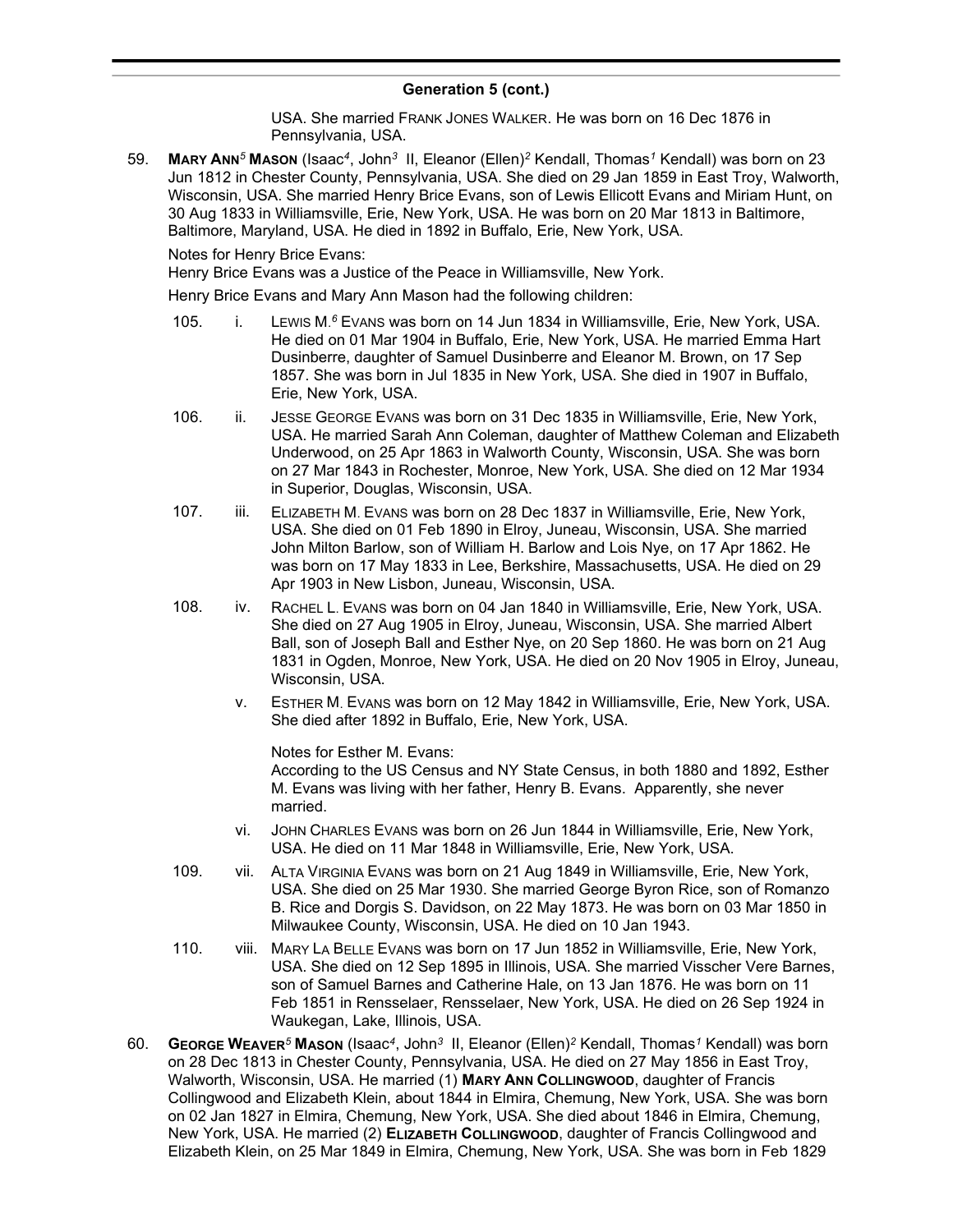in Elmira, Chemung, New York, USA. She died in Aug 1915 in Elmira, Chemung, New York, USA.

Notes for George Weaver Mason:

George Weaver Mason resided in Elmira, Chemung, New York, USA. However, he died at his sister's home in East Troy, Walworth, Wisconsin, USA.

George Weaver Mason and Mary Ann Collingwood had the following children:

- 111. i. FRANCIS COLLINGWOOD*<sup>6</sup>* MASON was born about 1845 in Elmira, Chemung, New York, USA.
- 112. ii. MARY ELLEN MASON was born in Oct 1846 in Elmira, Chemung, New York, USA. She died on 21 Oct 1921 in Portland, Ionia, Michigan, USA. She married John Almer Webber, son of Lorenzo Webber and Jane Abino Welch, on 05 Jun 1866 in Elmira, Chemung, New York, USA. He was born on 03 Sep 1845 in Monterey, Orange, Schuyler, New York, USA. He died on 26 Mar 1905 in Chicago, Cook, Illinois, USA.

George Weaver Mason and Elizabeth Collingwood had the following children:

- 113. iii. ANNA ELIZABETH DOWNING MASON was born on 18 Jun 1851 in Elmira, Chemung, New York, USA. She died on 11 May 1928 in Margaretville, Delaware, New York, USA. She married Roswell Randall Moss, son of Reuben Eleazer Moss and Harriet Newell Randall, on 07 Jun 1876 in Elmira, Chemung, New York, USA. He was born on 16 Oct 1845 in Ashland, Cayuga, New York, USA. He died before 1915 in Elmira, Chemung, New York, USA.
	- iv. JOHN PARKE MASON was born on 27 May 1854 in Elmira, Chemung, New York, USA. He died on 04 Jul 1910 in Elmira, Chemung, New York, USA.

Notes for John Parke Mason: John Parke Mason was a physician an "Allopath". He never married.

61. **PARKE***<sup>5</sup>* **MASON** (Isaac*<sup>4</sup>* , John*<sup>3</sup>* II, Eleanor (Ellen)*<sup>2</sup>* Kendall, Thomas*<sup>1</sup>* Kendall) was born on 04 Feb 1816 in Pennsylvania, USA. He died on 12 Oct 1860 in Washington Boro, Manor, Lancaster, Pennsylvania, USA. He married Sarah Bietz, daughter of George Beitz and Catharine, on 07 Jul 1840 in York, York, Pennsylvania, USA. She was born on 08 Apr 1824 in Pennsylvania, USA. She died on 30 Apr 1894.

Notes for Parke Mason:

Parke Mason was listed as a Blacksmith in the U.S. Census.

Parke Mason and Sarah Bietz had the following children:

- i. GEORGE B. *<sup>6</sup>* MASON was born about 1841 in Pennsylvania, USA.
- 114. ii. ELIZABETH MASON was born on 12 Jul 1843 in Pennsylvania, USA. She married Joseph Addison Woolley, son of Daniel Woolley and Adaline Morris, on 18 Jun 1867 in Lancaster, Lancaster, Pennsylvania, USA. He was born on 19 Dec 1843 in Ocean, Monmouth, New Jersey, USA. He died in Apr 1930 in New York, New York, USA.
	- iii. PARKE W. MASON was born about 1847 in Pennsylvania, USA. He died on 03 May 1863 in Battle of Chancellorsville, Chancellorsville, Spotsylvania, Virginia, USA.

Notes for Parke W. Mason: During the Civil War, Parke W. Mason enlisted as a Private on 11 Aug 1862 in Company F, 122nd Infantry Regiment Pennsylvania. He was killed on 03 May 1863 at Chancellorsville, Virginia. He was about 16 years old at the time of his death.

- 115. iv. ISAAC W. MASON was born about 1850 in Pennsylvania, USA. He died before 1910 in Pennsylvania, USA. He married Virginia C about 1872 in Lancaster County, Pennsylvania, USA. She was born about 1853.
	- v. HESTER MASON was born about 1853 in Pennsylvania, USA.
- 116. vi. ARTHUR L. MASON was born about 1855 in Pennsylvania, USA. He died on 28 Dec 1899 in Brooklyn, Kings, New York, USA. He married JENNIE B. She was born in Jan 1858 in New York, USA.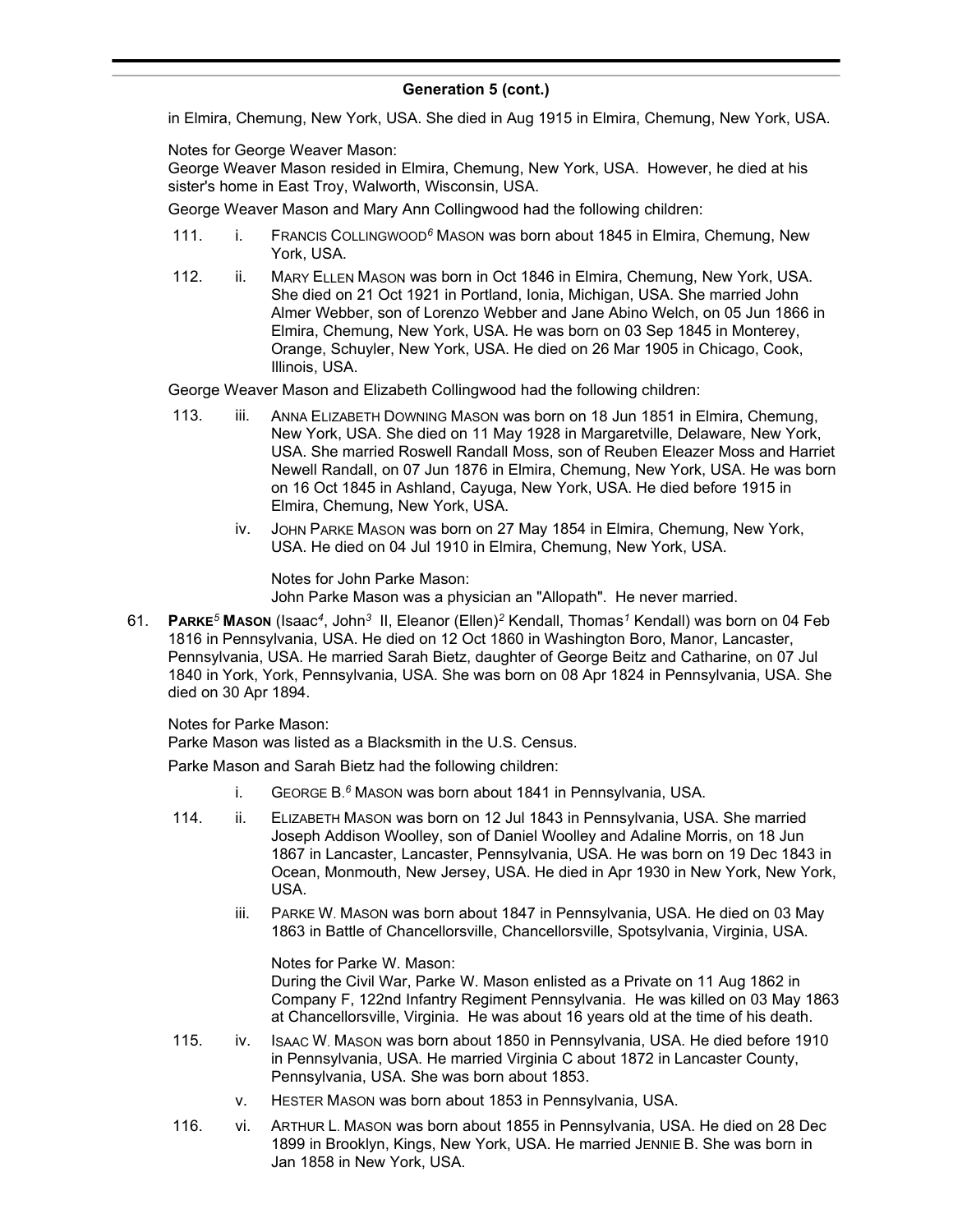62. **JOHN***<sup>5</sup>* **MASON** (Isaac*<sup>4</sup>* , John*<sup>3</sup>* II, Eleanor (Ellen)*<sup>2</sup>* Kendall, Thomas*<sup>1</sup>* Kendall) was born on 21 Dec 1817 in Earl, Lancaster, Pennsylvania, USA. He died on 05 Jan 1884 in White Horse, Salisbury, Lancaster, Pennsylvania, USA. He married Justina Brimmer, daughter of Joseph Brimmer and Lydia, on 13 Apr 1843 in Lancaster County, Pennsylvania, USA. She was born in Apr 1820 in New Holland, Lancaster, Pennsylvania, USA. She died on 26 Nov 1884 in White Horse, Salisbury, Lancaster, Pennsylvania, USA.

### Notes for John Mason:

Information for John Mason and his descendants comes from Ancestry.com, Vautier-Weaver Family Tree, owner: pgwb67.

John Mason and Justina Brimmer had the following children:

- 117. i. CORA*<sup>6</sup>* MASON was born on 04 Jul 1843 in Salisbury, Lancaster, Pennsylvania, USA. She died on 25 Apr 1874 in Lancaster County, Pennsylvania, USA. She married EDWIN C. DILLER. He was born on 26 Nov 1839 in Pennsylvania, USA. He died on 02 Aug 1924 in Lancaster County, Pennsylvania, USA.
- 118. ii. ISAAC HIESTER MASON was born on 04 Nov 1844 in White Horse, Salisbury, Lancaster, Pennsylvania, USA. He died on 24 Feb 1912 in Philadelphia, Philadelphia, Pennsylvania, USA. He married Anna Mary Weaver, daughter of Benjamin Franklin Weaver Esq. and Maria Elizabeth Fletcher, on 10 Dec 1872 in Salisbury, Lancaster, Pennsylvania, USA. She was born on 25 Jul 1850 in Cambridge, Salisbury, Lancaster, Pennsylvania, USA. She died on 06 Apr 1944 in New Holland, Lancaster, Pennsylvania, USA.
- 119. iii. RICHARD BLANCE MASON was born on 16 Jul 1848 in Salisbury, Lancaster, Pennsylvania, USA. He died in 1918 in Lancaster, Lancaster, Pennsylvania, USA. He married Elizabeth W about 1876. She was born in Apr 1853 in New Jersey, USA. She died in 1916 in Lancaster, Lancaster, Pennsylvania, USA.
	- iv. CHARLES EVANS MASON was born on 11 Jun 1853 in Salisbury, Lancaster, Pennsylvania, USA. He died on 17 Jul 1887 in Lancaster, Lancaster, Pennsylvania, USA.

Notes for Charles Evans Mason:

in 1870, at age 16 years, Charles E. Mason was living with his sister Cora and her husband Edwin Diller. He was a clerk in the Diller dry goods store.

v. GEORGE WEAVER MASON was born on 18 Sep 1855 in Salisbury, Lancaster, Pennsylvania, USA. He died on 28 Jul 1881 in White Horse, Salisbury, Lancaster, Pennsylvania, USA.

Notes for George Weaver Mason:

In 1880, at age 24, George Weaver Mason was living with his brother Richard Blance Mason in Lancaster. He was listed as being a "printer". Later he was a journalist for the Lancaster New Era newspaper.

- vi. JOHN AFTON PENN MASON was born on 30 Nov 1859 in Salisbury, Lancaster, Pennsylvania, USA. He died on 12 Feb 1885 in White Horse, Salisbury, Lancaster, Pennsylvania, USA.
- 63. **ELIZABETH***<sup>5</sup>* **MASON** (Isaac*<sup>4</sup>* , John*<sup>3</sup>* II, Eleanor (Ellen)*<sup>2</sup>* Kendall, Thomas*<sup>1</sup>* Kendall) was born about 1819 in Chester County, Pennsylvania, USA. She died on 10 Oct 1894 in Alabama, Genesee, New York, USA. She married Lewis Evans Heston, son of Joseph Heston Jr. and Ann Evans, on 06 Jun 1842 in Chester County, Pennsylvania, USA. He was born on 01 Nov 1812 in Ellicott's Mills, Oella, Baltimore, Maryland, USA. He died on 17 Jun 1892 in Alabama, Genesee, New York, USA.

Lewis Evans Heston and Elizabeth Mason had the following children:

- 120. i. AUGUSTA*<sup>6</sup>* HESTON was born on 23 Mar 1843 in Genesee County, New York, USA. She died on 26 Aug 1912 in Philadelphia, Philadelphia, Pennsylvania, USA. She married Abbott Howland Chase, son of William Henry Chase and Elizabeth Howland, on 06 Oct 1864. He was born on 17 Jul 1842 in Massachusetts, USA. He died on 03 Mar 1914.
	- ii. ELIZABETH HESTON was born on 22 Aug 1846 in Genesee County, New York, USA.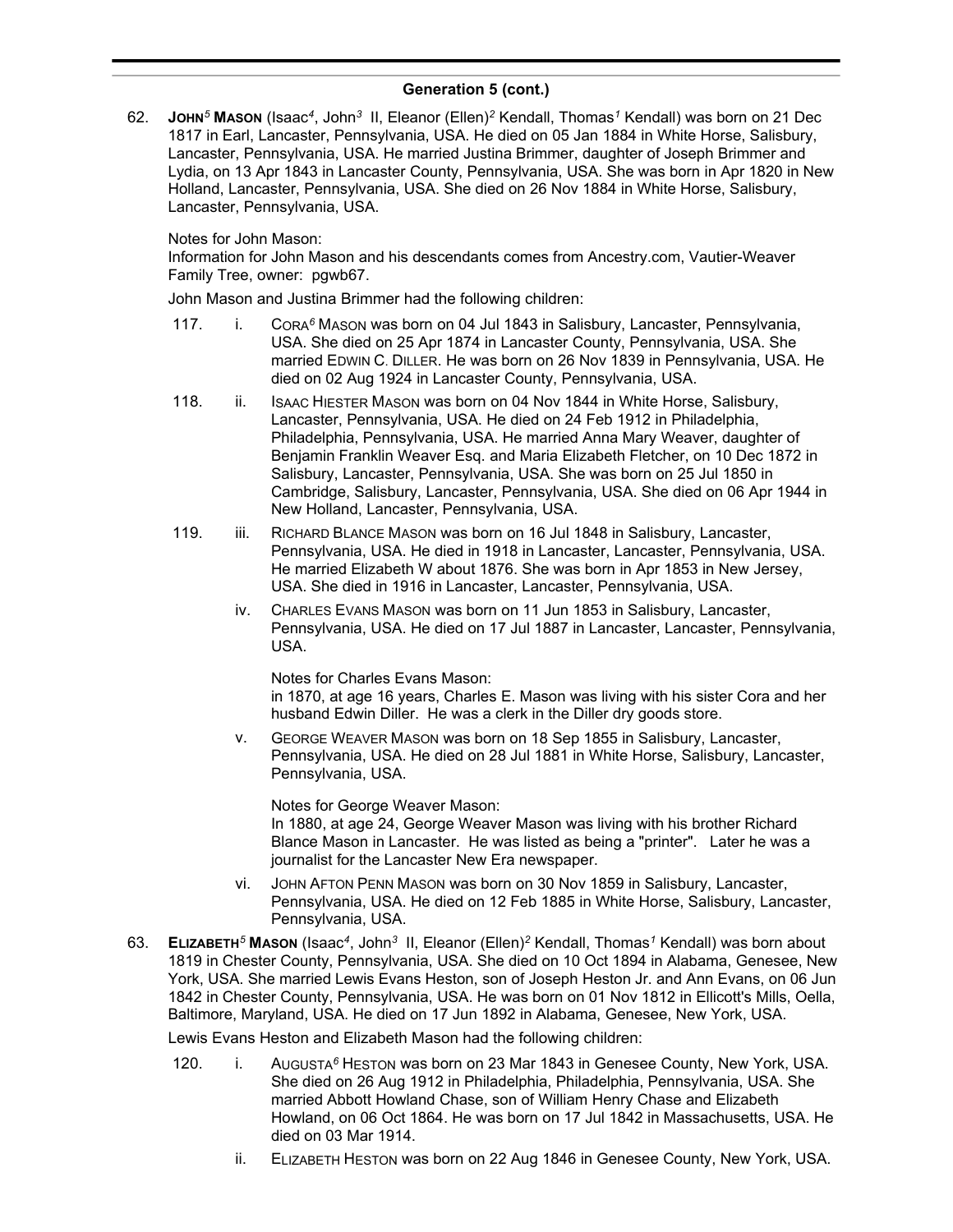She died on 25 Jul 1879. She married Lucien R. Bailey, son of Freeman Bailey and Alzina Clark, on 09 Oct 1867. He was born on 13 Jul 1832 in Leyden, Lewis, New York, USA.

Notes for Lucien R. Bailey:

Lucien R. Bailey was a 2nd Lieutenant in the Civil War. In the 1850 U.S. Census, he is shown living with his parents in Alexander, Genesee, New York. In the 1870 U.S. Census, he was listed as a Merchant Sailor. He and his wife were living in Batavia, Genesee, New York in 1870, and he was still living there in 1880, after his wife's death.

- 121. iii. ANN EVANS HESTON was born on 25 Oct 1851 in Genesee County, New York, USA. She married Peter M. Wise, son of Joseph Wise and Elizabeth Carruth, on 06 Oct 1875. He was born in Mar 1851 in Clarence, Erie, New York, USA.
- 64. **JONATHAN D.** *<sup>5</sup>* **MASON** (Isaac*<sup>4</sup>* , John*<sup>3</sup>* II, Eleanor (Ellen)*<sup>2</sup>* Kendall, Thomas*<sup>1</sup>* Kendall) was born on 28 Mar 1822 in Chester County, Pennsylvania, USA. He died on 05 Jun 1849 in at the residence of his uncle, William W. Downing, Downingtown, Chester, Pennsylvania. He married Sarah B. Randall, daughter of William H. Randall and Esther Godfrey Baker, before 1847 in East Thompson, Windham, Connecticut, USA. She was born in Jan 1827 in Rhode Island, USA. She died after 1910 in Providence, Providence, Rhode Island, USA.

### Notes for Jonathan D. Mason:

Jonathan D. Mason was baptized on 14 May 1849 at St. James Episcopal Church in Downingtown, Pennsylvania. In the baptism record, he was listed as an "invalid adult". He died just 22 days after his baptism.

Jonathan D. Mason and Sarah B. Randall had the following child:

- 122. i. WILLIAM DOWNING*<sup>6</sup>* MASON was born on 14 May 1847 in Providence, Providence, Rhode Island, USA. He died on 10 Nov 1890 in Providence, Providence, Rhode Island, USA. He married Lydia Alexander Walling, daughter of Nelson Walling and Huldah N. Capwell, on 01 Jan 1878 in Providence, Providence, Rhode Island, USA. She was born on 20 Sep 1858 in Rhode Island, USA. She died on 16 Mar 1925 in Providence, Providence, Rhode Island, USA.
- 65. **ANN ELIZABETH***<sup>5</sup>* **DOWNING** (Mary Parke*<sup>4</sup>* Mason, John*<sup>3</sup>* Mason II, Eleanor (Ellen)*<sup>2</sup>* Kendall, Thomas*<sup>1</sup>* Kendall) was born on 28 Jan 1818 in Downingtown, Chester, Pennsylvania, USA. She died on 04 Nov 1892 in Downingtown, Chester, Pennsylvania, USA. She married Thomas Scott, son of David Scott and Ann Humphrey, on 29 Sep 1846 in Downingtown, Chester, Pennsylvania, USA. He was born on 15 Jan 1813 in East Fallowfield Township, Chester, Pennsylvania, USA. He died on 05 Jul 1878 in Downingtown, Chester, Pennsylvania, USA.

# Notes for Thomas Scott:

Thomas Scott was a watchmaker and jeweler, and he lived in Downingtown, Pennsylvania. In 1870, he resided with his in-laws, William Worrell Downing and Mary Parke Mason Downing, in Downingtown.

Thomas Scott and Ann Elizabeth Downing had the following child:

- 123. i. ELLA MARY HUNT*<sup>6</sup>* SCOTT was born on 29 Sep 1849 in Chester County, Pennsylvania, USA. She died on 10 May 1931 in Downingtown, Chester, Pennsylvania, USA. She married Isaac Ellis Roberts, son of Joseph Roberts and Adaline Heycock, in 1874. He was born on 04 Apr 1848 in Radnor, Delaware, Pennsylvania, USA. He died on 12 Apr 1928 in Downingtown, Chester, Pennsylvania, USA.
- 66. **EUGENE JOSEPH***<sup>5</sup>* **DOWNING** (Mary Parke*<sup>4</sup>* Mason, John*<sup>3</sup>* Mason II, Eleanor (Ellen)*<sup>2</sup>* Kendall, Thomas*<sup>1</sup>* Kendall) was born on 08 Nov 1830 in Downingtown, Chester, Pennsylvania, USA. He died on 03 Jun 1914. He married Mary Jane Neals on 12 Mar 1856. She was born on 26 Aug 1829 in West Whiteland, Chester, Pennsylvania, USA.

Eugene Joseph Downing and Mary Jane Neals had the following children:

124. i. ALTA JESSIE*<sup>6</sup>* DOWNING was born on 11 Aug 1857 in Downingtown, Chester, Pennsylvania, USA. She died on 31 Jan 1935 in Pocopson, Chester, Pennsylvania, USA. She married Eusebius Richard Barnard, son of Eusebius Richard Barnard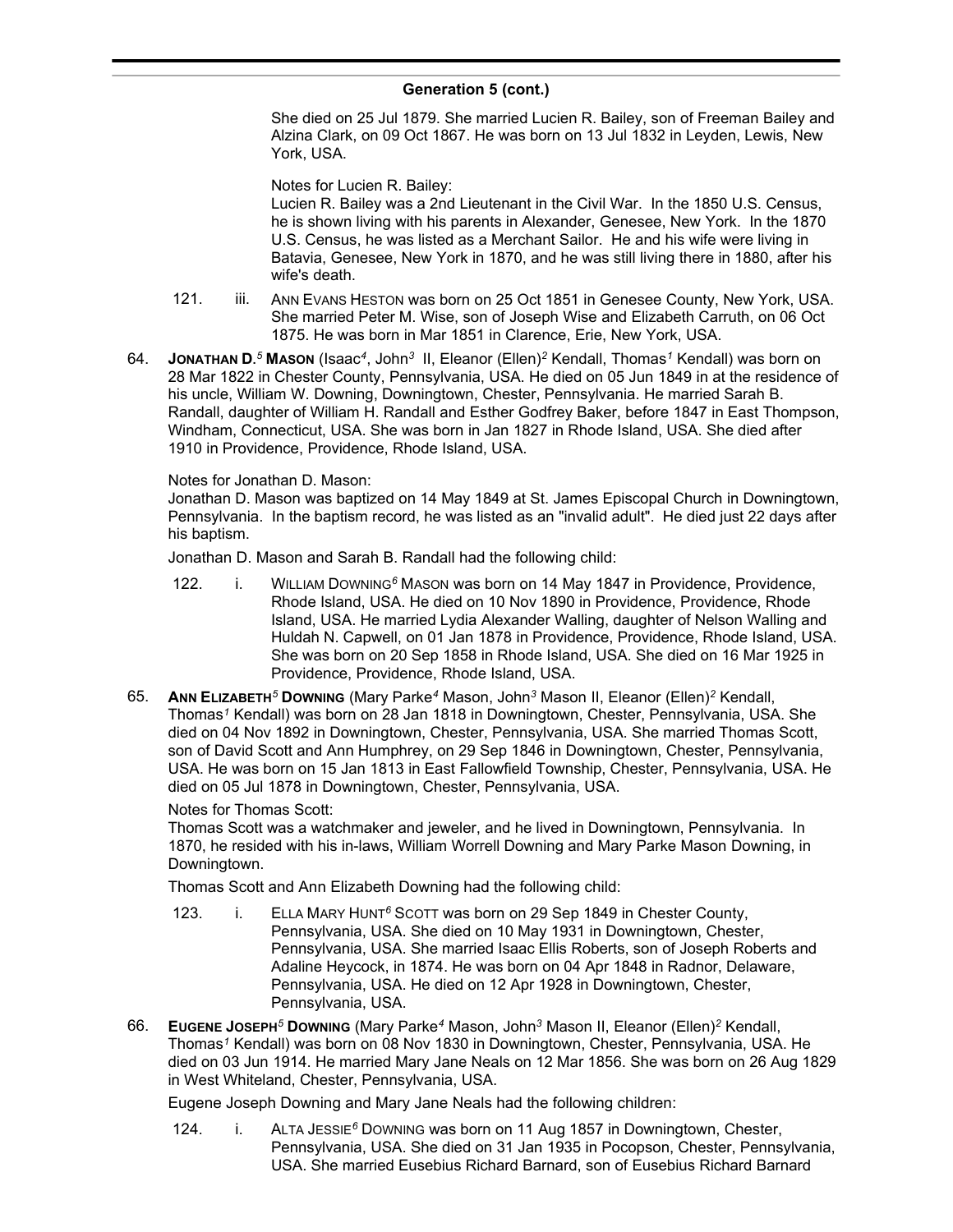and Sarah Painter, on 07 Feb 1878 in Pocopson, Chester, Pennsylvania, USA. He was born on 02 Nov 1840 in Pocopson, Chester, Pennsylvania, USA. He died in 1915 in Pocopson, Chester, Pennsylvania, USA.

- 125. ii. WILLIAM WORRALL DOWNING was born on 31 Oct 1860. He married Sarah Kenderdine Lukens on 12 Dec 1884 in Ridley, Delaware, Pennsylvania, USA. She was born on 10 Apr 1880 in Horsham, Montgomery, Pennsylania, USA.
- 67. **ELIZABETH JANE***<sup>5</sup>* **MASON** (John D.*<sup>4</sup>* , John*<sup>3</sup>* II, Eleanor (Ellen)*<sup>2</sup>* Kendall, Thomas*<sup>1</sup>* Kendall) was born in 1829. She died in 1905. She married **JOHN A PARKE**. He was born in Feb 1828 in Leeds, Kent, England. He died on 19 Jan 1901 in Spring City, Chester, Pennsylvania, USA.

John A Parke and Elizabeth Jane Mason had the following child:

- 126. i. CLIFTON LIGHTFOOT*<sup>6</sup>* PARKE was born in 1864. He died in 1951. He married ANNA THERESA HARTY. She was born on 12 Jun 1885 in Munster, Limerick, Limerick, Ireland. She died on 14 Jun 1957 in Narberth, Montgomery, Pennsylvania, USA.
- 68. **HARRY G.** *<sup>5</sup>* **MASON** (John D.*<sup>4</sup>* , John*<sup>3</sup>* II, Eleanor (Ellen)*<sup>2</sup>* Kendall, Thomas*<sup>1</sup>* Kendall) was born on 04 Jun 1846 in Chester County, Pennsylvania, USA. He died in 1919. He married Fannie Wagonseller, daughter of David Schrack Wagonseller and Anna Myers Wynn, on 05 Jul 1868. She was born on 07 Dec 1852 in Newtown Square, Delaware, Pennsylvania, USA. She died on 30 Mar 1899 in Delaware County, Pennsylvania, USA.

Notes for Harry G. Mason:

Harry G. Mason is also called "Henry Mason" and "Henry H. Mason" in some US Census records.

Harry G. Mason and Fannie Wagonseller had the following child:

- i. MARY ELLEN*<sup>6</sup>* MASON was born on 19 Apr 1869. She died in 1923. She married Robert J. Birkmere on 28 Jun 1891.
- 69. **AUGUSTUS***<sup>5</sup>* **MASON** (John D.*<sup>4</sup>* , John*<sup>3</sup>* II, Eleanor (Ellen)*<sup>2</sup>* Kendall, Thomas*<sup>1</sup>* Kendall) was born in 1849. He died in 1917. He married **ELIZABETH HOTTENFELLOW**.

Augustus Mason and Elizabeth Hottenfellow had the following child:

i. JOHN DAVIS*<sup>6</sup>* MASON was born on 04 Aug 1886 in Lenni, Delaware, Pennsylvania, USA. He died on 19 Sep 1963 in Claymont, New Castle County, Delaware, USA. He married Delma Frances Anderson on 12 Apr 1910 in Chester, Delaware, Pennsylvania, USA.

### **Generation 6**

70. **CASPER***<sup>6</sup>* **KENDALL** (Gibbons*<sup>5</sup>* , John*<sup>4</sup>* , Jesse*<sup>3</sup>* , John*<sup>2</sup>* , Thomas*<sup>1</sup>* ) was born on 09 Aug 1836 in Mt Cuba, Hockessin, New Castle, Delaware, USA. He died on 10 Feb 1908 in Philadelphia, Philadelphia, Pennsylvania, USA. He married **EMILY MATILDA JOHNSON**. She was born about 1841.

Casper Kendall and Emily Matilda Johnson had the following children:

- i. EMILY MATILDA*<sup>7</sup>* KENDALL was born on 07 Jan 1860 in Wilmington, New Castle, Delaware, USA. She married George Franklin Archer, son of Benjamin Franklin Archer and Mary Witham Sloan, on 10 May 1882 in Wilmington, New Castle, Delaware, USA. He was born on 01 Mar 1858 in Camden, Camden, New Jersey, USA. He died on 30 Nov 1914 in Camden, Camden, New Jersey, USA.
- ii. FLORENCE GIBBONS KENDALL was born on 19 Jan 1864 in Wilmington, New Castle, Delaware, USA. She married William Day Leonard, son of William Leonard and Delia Day, on 17 Oct 1888 in Wilmington, New Castle, Delaware, USA. He was born on 18 Jan 1857 in Jersey City, , New Jersey, USA. He died on 23 Nov 1916 in Manhatten, New York, New York, USA.

Notes for Florence Gibbons Kendall:

In 1910 both Emily Johnson Kendall (widowed) and Lolita Kendall Fleming (widowed) lived with Florence Gibbons Kendall Leonard and her husband William Day Leonard in New York City. William Day Leonard was a lawyer.

- iii. LILLIAN KENDALL was born in Jul 1869 in Wilmington, New Castle, Delaware, USA.
- iv. LOLETA JOHNSON KENDALL was born on 20 May 1872 in Wilmington, New Castle,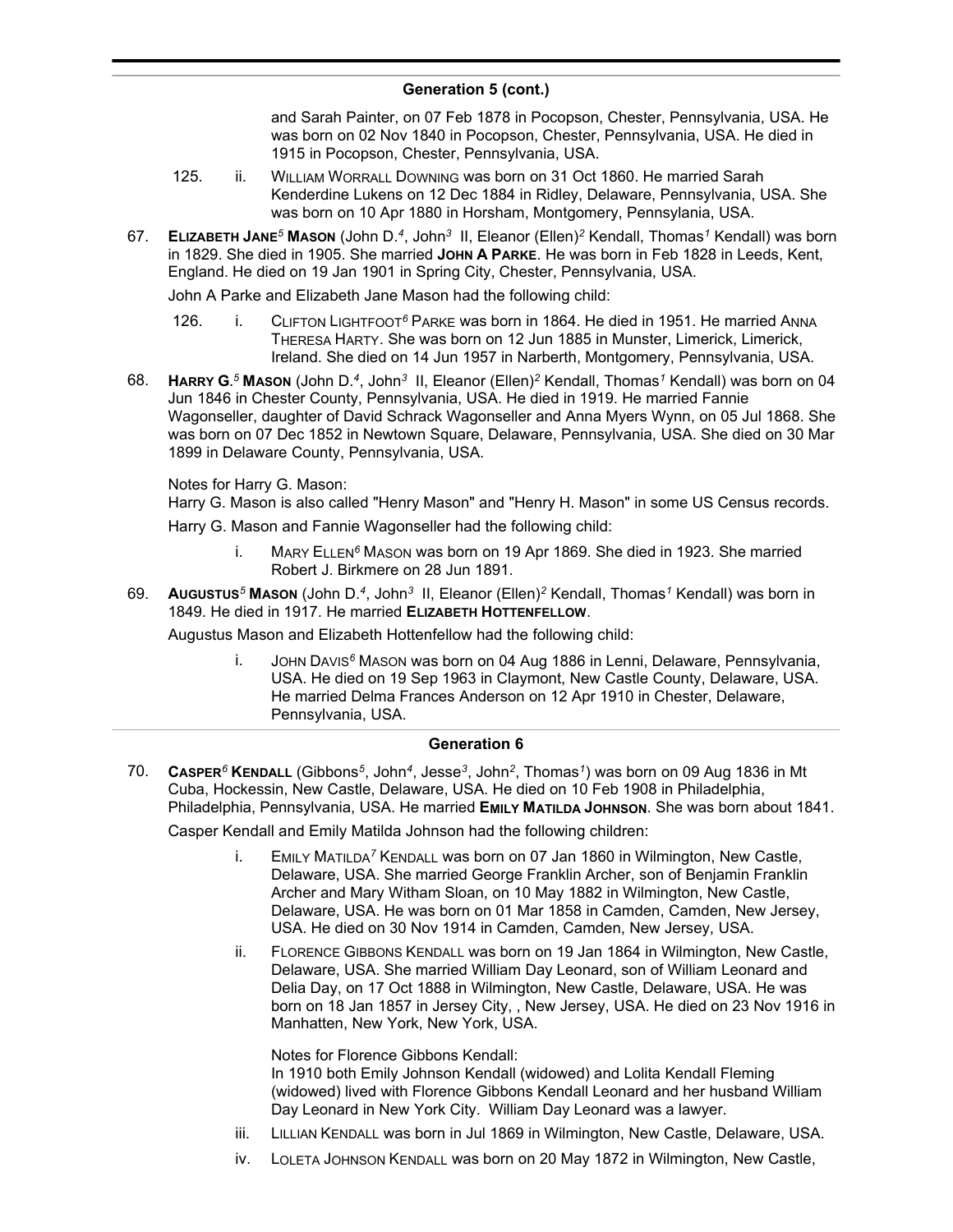Delaware, USA. She died in 1949 in Montgomery County, Pennsylvania, USA. She married Thomas Willis Fleming, son of Thomas Luther Fleming and Margaretta Satterfield, on 20 Jun 1895 in Philadelphia, Philadelphia, Pennsylvania, USA. He was born on 23 Nov 1867 in Pennsylvania, USA. He died on 17 Jun 1900 in Pennsylvania, USA.

- v. LE ROY CLYMER KENDALL was born on 06 Aug 1877 in Wilmington, New Castle, Delaware, USA. He married Violet E. Rigg in 1922 in Philadelphia, Philadelphia, Pennsylvania, USA. She was born on 04 Apr 1895. She died in Jan 1969 in Philadelphia, Philadelphia, Pennsylvania, USA.
- vi. ETHEL W. KENDALL was born in Feb 1883. She married Charles Henry Pugh, son of George William Pugh and Jennie Richardson Mershon, in Sep 1914 in Philadelphia, Philadelphia, Pennsylvania, USA. He was born on 06 Sep 1885 in Greenville, Hudson, New Jersey, USA. He died on 18 Dec 1918 in Chicago, Cook, Illinois, USA.
- 71. **SARAH H.** *<sup>6</sup>* **KENDALL** (Jesse*<sup>5</sup>* , James*<sup>4</sup>* , Jesse*<sup>3</sup>* , John*<sup>2</sup>* , Thomas*<sup>1</sup>* ) was born on 31 Aug 1823 in Delaware, USA. She died on 02 Sep 1886 in Wilmington, New Castle, Delaware, USA. She married Samuel Booker Baylis, son of John Booker Baylis and Margaret Storms, on 12 May 1842. He was born on 06 Dec 1818 in New Castle County, Delaware, USA. He died on 05 Apr 1893 in Wilmington, New Castle, Delaware, USA.

### Notes for Sarah H. Kendall:

The death date for Sarah Kendall listed by Fisher and Proth 2009 on Ancestry.com is 02 Set 1866. However, there is a "Sarah" is listed in the 1880 U.S. Census. Therefore, unless Samuel married a second Sarah, Sarah Kendall Baylis could not have died until after 1880.

### Notes for Samuel Booker Baylis:

References for the children of Samuel Booker Baylis and Mary Kendall: 1860 and 1870 U.S. Census and Fisher and Proth 2009 on Ancestry.com, owner: sproth.

Samuel Booker Baylis and Sarah H. Kendall had the following children:

i. JESSE KENDALL*<sup>7</sup>* BAYLIS was born on 10 Feb 1843 in Wilmington, New Castle, Delaware, USA. He died on 21 Sep 1924 in Wilmington, New Castle, Delaware, USA. He married Ellen Kendall Mason, daughter of Malachi Parke Mason and Catherine Cassidy, on 12 Oct 1865 in Wilmington, New Castle, Delaware, USA. She was born on 28 Jun 1848 in Wilmington, New Castle, Delaware, USA. She died on 13 Jun 1923 in Wilmington, New Castle, Delaware, USA.

Notes for Jesse Kendall Baylis:

Much of the information for the descendants of Jessie Kendall Baylis and Ellen Kendall Mason comes from the Michael Patrick Lang Family Tree on Ancestry.com.

JESSE E. BAYLIS, Wilmington, Del., son of Samuel B. and Sarah (Kendall) Baylis, of Brandywine hundred, was born in Wilmington, February 10, 1843.

Mr. Baylis received a good education in the public schools of his native city, and after leaving school learned the trade of sash making. After some years he extended the business by making it include other articles necessary to builders. He was the first to introduce the tile and mantel business into Wilmington and was engaged in the sale of tiles, mantels and grates at 718 Market Street until he became the lessee of the Wilmington Grand Opera House. It was in 1874 that Mr. Baylis assumed the management of that popular place of entertainment, which he has conducted ever since so judiciously, and with such regard for the comfort, convenience and pleasure of the public as to give great satisfaction to the patrons of the house. During the past twenty-four years, all the leading artists of the country have appeared in the Grand Opera House, with marked success. Mr. Baylis is well known as a public-spirited citizen, taking pleasure in any service that he can render to the interest of the commitnity. He was for eight years a member of the Board of Education. In 1895 he was elected president of the City Council, and served one term in that capacity with faithfulness and efficiency. He is treasurer of the Guardian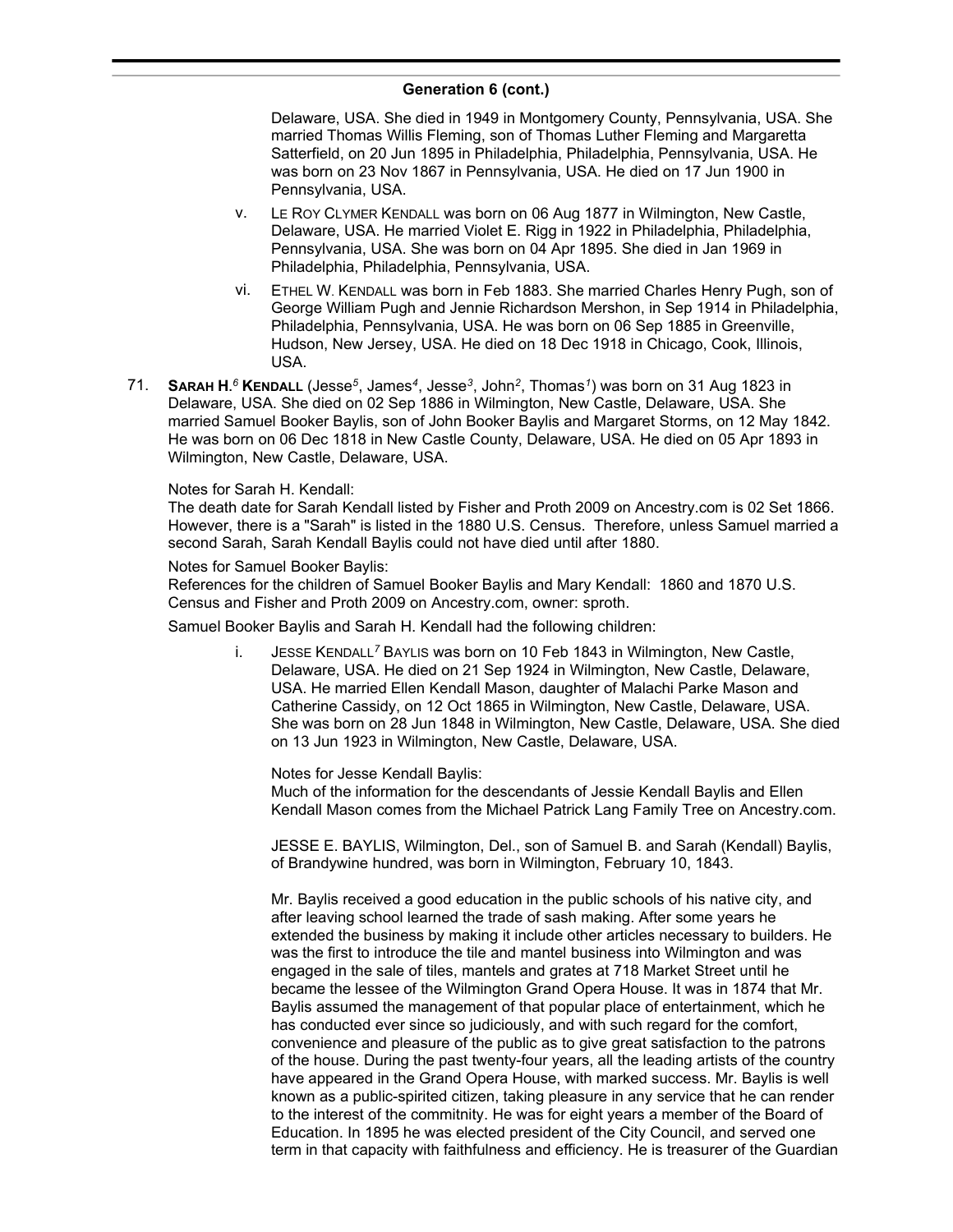Loan Association. Mr. Baylis is an ardent Democrat, and was the first president of Council adhering to that party for many years. He is a member of Washington Lodge, No. 1, F. and A. M.; of St. John's Chapter, No. 1, R. A. M.; and of St. John's Commandery, No. 1, Knights Templar. Jesse K. Baylis was married October 12, 1865, to Ellen K, daughter of Malachi P. and Catherine Mason, and granddaughter of Park Mason, an old and honored resident of Wilmington. Their children are as follows: I. Roscoe F., born February 2, 1868, educated in the public schools of Wilmington, and at present a clerk in the office of the superintendent of the Philadelphia, Wilmington and Baltimore Railroad, where he has been employed since the time of his leaving school. He is a member and past master of Washington Lodge, No. 1, F. and A. M., and of St. John's Chapter, No. 1, R. A. M.; Roscoe F. Baylis married Nina, daughter of John H. and Graham, and has two children, i. Jesse K., Jr., ii. Helen; II. Wynard L., born January 9, 1870, educated in the public schools, is at present a clerk in the freight department of the Philadelphia, Wilmington and Baltimore Railroad; III. Lester K., born August 21, 1878, now engaged with his father in the management of the Grand Opera House.

[History of the State of Delaware, Vol. 1 1899, Publishers: J. M. Runk & Co., Chambersburg, PA., submitted by Mary Kay Krogman]

- ii. JOHN D. BAYLIS was born about 1845 in Wilmington, New Castle, Delaware, USA.
- iii. ALONZO BAYLIS was born about 1847 in Wilmington, New Castle, Delaware, USA.
- iv. GEORGE M. BAYLIS was born about 1850 in Wilmington, New Castle, Delaware, USA.
- v. HARRY R. BAYLIS was born about 1854 in Wilmington, New Castle, Delaware, USA.
- vi. ELLA J. BAYLIS was born about 1857 in Wilmington, New Castle, Delaware, USA.
- 72. **MARTHA C.** *<sup>6</sup>* **KENDALL** (Jesse*<sup>5</sup>* , James*<sup>4</sup>* , Jesse*<sup>3</sup>* , John*<sup>2</sup>* , Thomas*<sup>1</sup>* ) was born on 15 Sep 1831. She married Benjamin F. Hanby, son of John Hanby and Charity Grubb, on 07 Feb 1850.

Benjamin F. Hanby and Martha C. Kendall had the following children:

- i. MARY EMMA*<sup>7</sup>* HANBY was born on 24 May 1851.
- ii. JESSE H. HANBY was born on 11 Jun 1853.
- iii. CHARLOTTE D. HANBY was born on 07 Feb 1857.
- iv. CLARA HANBY was born on 07 Apr 1859. She married Edwin Pennington Sawdon Sr. on 28 Nov 1879 in Wilmington, New Castle, Delaware, USA. He was born in Oct 1850.
- v. JAMES A. BAYARD HANBY was born on 15 Jul 1861.
- vi. B. FRANK HANBY was born on 05 Dec 1863.
- vii. MABEL R. HANBY was born on 28 Jan 1865. She died on 18 Jun 1867.
- viii. ARTHUR S. HANBY was born on 15 Dec 1867.
- ix. MABEL HANBY was born on 24 Jul 1871. She died on 05 Jul 1873.
- x. CHARLES HANBY was born on 07 Oct 1874.
- 73. **MARY EMMA***<sup>6</sup>* **KENDALL** (Jesse*<sup>5</sup>* , James*<sup>4</sup>* , Jesse*<sup>3</sup>* , John*<sup>2</sup>* , Thomas*<sup>1</sup>* ) was born on 18 Dec 1838. She died on 27 Apr 1868. She married John J. Martin on 20 Nov 1865.

John J. Martin and Mary Emma Kendall had the following child:

- i. LILLIE C. *<sup>7</sup>* MARTIN was born on 14 Nov 1866.
- 74. **EDWARD EVANS***<sup>7</sup>* **MOYER** (Cora Downing*<sup>6</sup>* Thornberry, Elisa*<sup>5</sup>* Mason, Ann*<sup>3</sup>* Kendall, John*<sup>2</sup>* Kendall, Thomas*<sup>1</sup>* Kendall) was born on 19 Mar 1865. He died on 16 Jul 1912 in Philadelphia, Philadelphia, Pennsylvania, USA. He married **MARY WILSON PRAY**. She was born in Aug 1865 in Pennsylvania, USA.

Edward Evans Moyer and Mary Wilson Pray had the following children: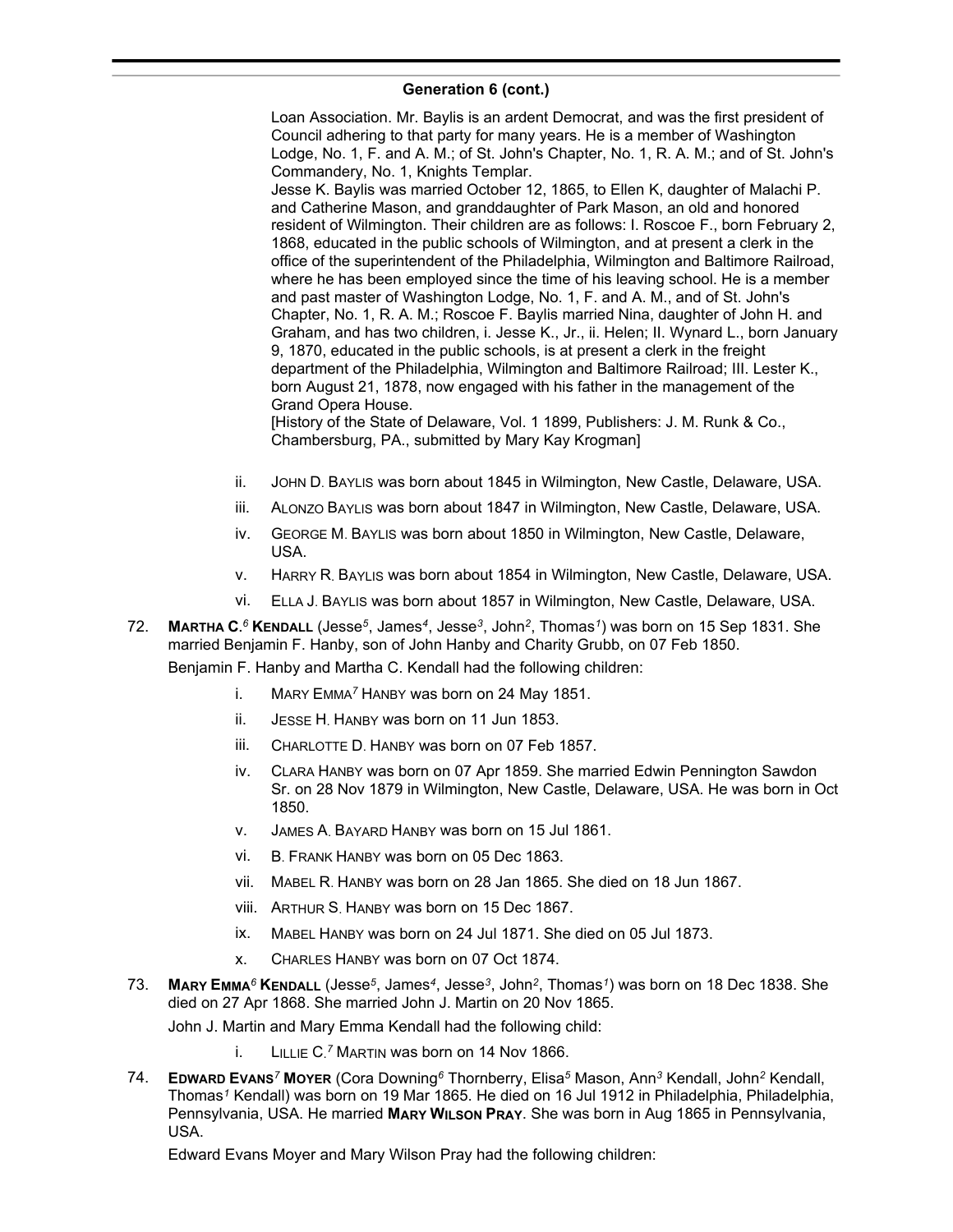- i. ELIZABETH PRAY*<sup>8</sup>* MOYER was born on 28 Jan 1894 in Chestnut Hill, Philadelphia, Philadelphia, Pennsylvania, USA. She married John Beresford Emack, son of Alexander Franklin Dulin Emack and Clara Linton Love, on 20 Jun 1917 in Chestnut Hill, Philadelphia, Philadelphia, Pennsylvania, USA. He was born on 10 May 1888 in Phoenixville, Chester, Pennsylvania, USA. He died in Jun 1972 in Haverford, Delaware, Pennsylvania, USA.
- ii. EDWARD THORNBERRY MOYER was born about 1898.
- 75. **CLARENCE LEIGH***<sup>7</sup>* **MOYER** (Cora Downing*<sup>6</sup>* Thornberry, Elisa*<sup>5</sup>* Mason, Ann*<sup>3</sup>* Kendall, John*<sup>2</sup>* Kendall, Thomas*<sup>1</sup>* Kendall) was born on 13 Jul 1875 in Downingtown, Chester, Pennsylvania, USA. He married Lena D. Wilkin, daughter of Theodore Samuel Wilkin and Josephine Carpenter, on 22 Jun 1910 in Bethlehem, Northampton, Pennsylvania, USA. She was born on 07 Oct 1879 in Au Sabel, Iosco, Michigan, USA. She died in Sep 1976 in Wynnewood, Montgomery, Pennsylvania, USA.

Clarence Leigh Moyer and Lena D. Wilkin had the following children:

- i. JOSEPHINE T. *<sup>8</sup>* MOYER was born about 1912 in Pennsylvania, USA.
- ii. ANN MOYER was born about 1915 in Pennsylvania, USA.
- iii. CLANENCE LEIGH MOYER JR. was born on 28 Aug 1917 in Pennsylvania, USA. He died on 04 Oct 2005 in Haverford, Delaware, Pennsylvania, USA. He married an unknown spouse on 25 Jun 1902.
- 76. **JOSEPH P.** *<sup>7</sup>* **JEFFERIS** (Laura White*<sup>6</sup>* Thornberry, Elisa*<sup>5</sup>* Mason, Ann*<sup>3</sup>* Kendall, John*<sup>2</sup>* Kendall, Thomas*<sup>1</sup>* Kendall) was born on 22 Jul 1871 in Delaware, USA. He died on 20 Aug 1952 in Los Angeles, Los Angeles, California, USA. He married Doretta Kohlman, daughter of William Kohlman and Katurah, in 1898. She was born in Jan 1871 in Iowa, USA. She died before 1910 in Sweet, Pipestone, Minnesota, USA.

Joseph P. Jefferis and Doretta Kohlman had the following children:

- i. LAURA H. *<sup>8</sup>* JEFFERIS was born about 1899 in Sweet, Pipestone, Minnesota, USA.
- ii. WILLIAM JEFFERIS was born about 1901 in Sweet, Pipestone, Minnesota, USA.
- iii. FERN JEFFERIS was born about 1902 in Sweet, Pipestone, Minnesota, USA.
- 77. **HERBERT EDWARD***<sup>7</sup>* **JEFFERIS** (Laura White*<sup>6</sup>* Thornberry, Elisa*<sup>5</sup>* Mason, Ann*<sup>3</sup>* Kendall, John*<sup>2</sup>* Kendall, Thomas*<sup>1</sup>* Kendall) was born on 03 Nov 1883 in Bayard, Guthrie, Iowa, USA. He died in Mar 1978 in Clarkston, Asotin, Washington, USA. He married Myrtle Thomas on 18 Aug 1916 in Nez Perce, Idaho, USA. She was born on 22 Feb 1899 in Idaho, USA. She died on 29 Jan 1987 in Clarkston, Asotin, Washington, USA.

Herbert Edward Jefferis and Myrtle Thomas had the following child:

- i. LAURA MAY*<sup>8</sup>* JEFFERIS was born about 1918 in Nezperce, Lewis, Idaho, USA.
- 78. **MAY LAURA***<sup>7</sup>* **JEFFERIS** (Laura White*<sup>6</sup>* Thornberry, Elisa*<sup>5</sup>* Mason, Ann*<sup>3</sup>* Kendall, John*<sup>2</sup>* Kendall, Thomas*<sup>1</sup>* Kendall) was born on 17 Jan 1887 in Iowa, USA. She died on 06 Mar 1940 in Spokane, Spokane, Washington, USA. She married Noble Desmond Ocheltree, son of Robert R. Ocheltree and Julia A, on 28 Jan 1907 in Lewiston, Nez Perce, Idaho, USA. He was born on 14 Oct 1874 in Cedar County, Iowa, USA. He died on 03 Mar 1941 in Spokane, Spokane, Washington, USA.

Noble Desmond Ocheltree and May Laura Jefferis had the following children:

- i. HAZLE M. *<sup>8</sup>* OCHELTREE was born about 1908 in Washington, USA. She died on 25 Mar 1982 in Oregon, USA.
- ii. EARL H. OCHELTREE was born on 21 Feb 1911 in Washington, USA. He died on 19 Apr 1983 in Warren, Columbia, Oregon, USA. He married Edrie Roberta Brashear, daughter of Robert Brashear and Ella V, on 28 Aug 1932 in King County, Washington, USA. She was born on 21 May 1911 in Oregon, USA. She died on 28 Jun 1989 in Multnomah County, Oregon, USA.
- 79. **FRANKLIN H.** *<sup>7</sup>* **MASON** (Parke Kendall*<sup>6</sup>* , Isaac*<sup>5</sup>* , Ann*<sup>3</sup>* Kendall, John*<sup>2</sup>* Kendall, Thomas*<sup>1</sup>* Kendall) was born in Apr 1870 in Wilmington, New Castle, Delaware, USA. He married Mary Ellen Cornell, daughter of William H. Cornell and Amanda Susan Athy, on 18 Oct 1893 in Wilmington, New Castle, Delaware, USA. She was born in Apr 1871 in Maryland, USA.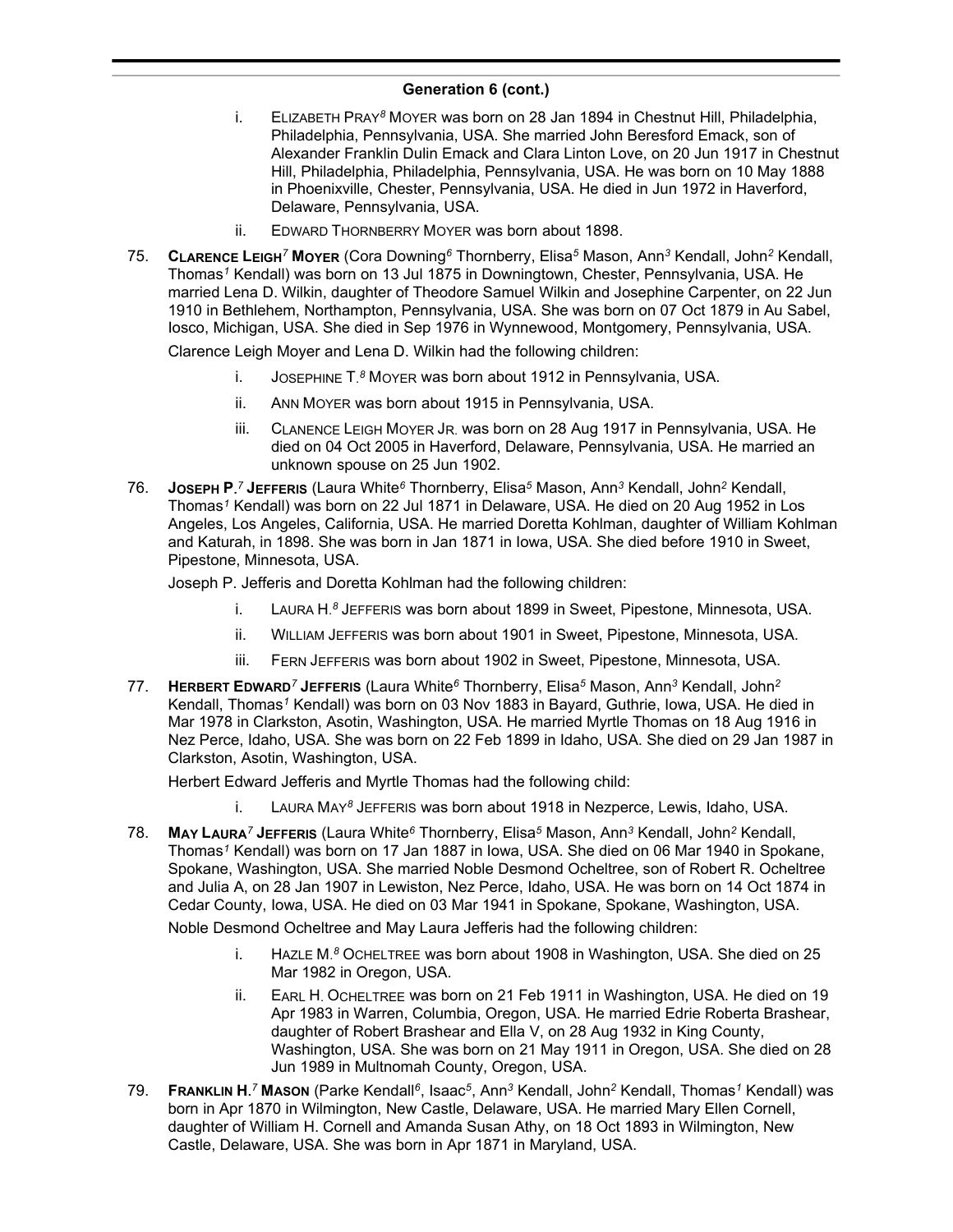Franklin H. Mason and Mary Ellen Cornell had the following child:

- i. JOHN TENNEY*<sup>8</sup>* MASON was born on 08 Sep 1895 in Wilmington, New Castle, Delaware, USA. He died in May 1986 in Wilmington, New Castle, Delaware, USA. He married Katherine Miller, daughter of George Whitfield T. Miller and Sara Smith, on 01 Jun 1918 in Wilmington, New Castle, Delaware, USA. She was born on 17 Nov 1896 in Wilmington, New Castle, Delaware, USA. She died in Dec 1975 in Wilmington, New Castle, Delaware, USA.
- 80. **ALBERT H.** *<sup>7</sup>* **MASON** (Parke Kendall*<sup>6</sup>* , Isaac*<sup>5</sup>* , Ann*<sup>3</sup>* Kendall, John*<sup>2</sup>* Kendall, Thomas*<sup>1</sup>* Kendall) was born on 01 Oct 1872 in Delaware, USA. He died on 05 Apr 1958 in Wilmington, New Castle, Delaware, USA. He married Elizabeth Johnston, daughter of Martin Johnston and Alice, on 03 Apr 1901 in Delaware, USA. She was born on 22 Aug 1875 in Delaware, USA. She died on 30 Oct 1923 in Wilmington, New Castle, Delaware, USA.

Notes for Albert H. Mason:

Albert H. Mason's parents--Parke and Hettie--were both living with him in 1910, and his mother was living with him in 1920. Then in 1930, his daughter Alice and her husband Donald M. Leach and their daughter Betty A. Leach were living with him.

Albert H. Mason and Elizabeth Johnston had the following child:

- i. ALICE JOHNSTON*<sup>8</sup>* MASON was born on 14 May 1903 in Wilmington, New Castle, Delaware, USA. She died in Jul 1980 in New Castle County, Delaware, USA. She married Donald Malin Leach, son of George Frisby Leach and Charlotte Malin, in Nov 1922. He was born on 19 Oct 1902 in Wilmington, New Castle, Delaware, USA.
- 81. **WILLIAM BAYLIS***<sup>7</sup>* **MASON** (Parke Kendall*<sup>6</sup>* , Isaac*<sup>5</sup>* , Ann*<sup>3</sup>* Kendall, John*<sup>2</sup>* Kendall, Thomas*<sup>1</sup>* Kendall) was born on 13 Feb 1878 in Wilmington, New Castle, Delaware, USA. He died on 13 Jan 1962 in Los Angeles, Los Angeles, California, USA. He married (1) **FLORENCE CHALFANT**, daughter of William Draw Chalfant and Sarah Aspin, on 27 Mar 1902 in Wilmington, New Castle, Delaware, USA. She was born in Sep 1877 in Wilmington, New Castle, Delaware, USA. She died between 1910-1915. He married (2) **HELEN SHIDDLE LUPTON**, daughter of William B. Lupton and Mary Elizabeth Ownes, on 18 Feb 1915 in Philadelphia, Philadelphia, Pennsylvania, USA. She was born on 05 Mar 1891 in Pittsburgh, Allegheny, Pennsylvania, USA.

William Baylis Mason and Florence Chalfant had the following child:

i. EDWARD M. *<sup>8</sup>* MASON was born about 1904 in Pennsylvania, USA.

William Baylis Mason and Helen Shiddle Lupton had the following children:

- ii. THOMAS EDWIN MASON was born on 13 Nov 1915 in Philadelphia, Philadelphia, Pennsylvania, USA. He died on 22 Mar 1990 in Los Angeles, Los Angeles, California, USA. He married BARBARA JEANNE CEGAVSKE. She was born in 1922 in Eagle Rock, Los Angeles, Los Angeles, California, USA.
- iii. PARKE KENDALL MASON was born on 16 Apr 1928 in Los Angeles, Los Angeles, California, USA. He died on 07 Jan 1999 in Bullhead City, Mohave, Arizona, USA. He married Winifred Marushka Houda, daughter of Houda and Edith M. Smith, on 14 Sep 1949 in Los Angeles, Los Angeles, California, USA. She was born on 22 Mar 1930 in Los Angeles, Los Angeles, California, USA.
- 82. **MARION***<sup>7</sup>* **CHRISTY** (Sarah Ann*<sup>6</sup>* Mason, John A.*<sup>5</sup>* Mason, Ann*<sup>3</sup>* Kendall, John*<sup>2</sup>* Kendall, Thomas*<sup>1</sup>* Kendall) was born on 03 Mar 1862 in Wilmington, New Castle, Delaware, USA. He married Elizabeth Keifriter on 19 Dec 1883 in Philadelphia, Philadelphia, Pennsylvania, USA. She was born in 1867. She died in 1948.

Marion Christy and Elizabeth Keifriter had the following children:

- i. LEON*<sup>8</sup>* CHRISTY.
- ii. MARIAN CHRISTY.
- iii. CLAIRE CHRISTY.
- iv. GEORGE CHRISTY.
- v. JOHN ALBERT CHRISTY.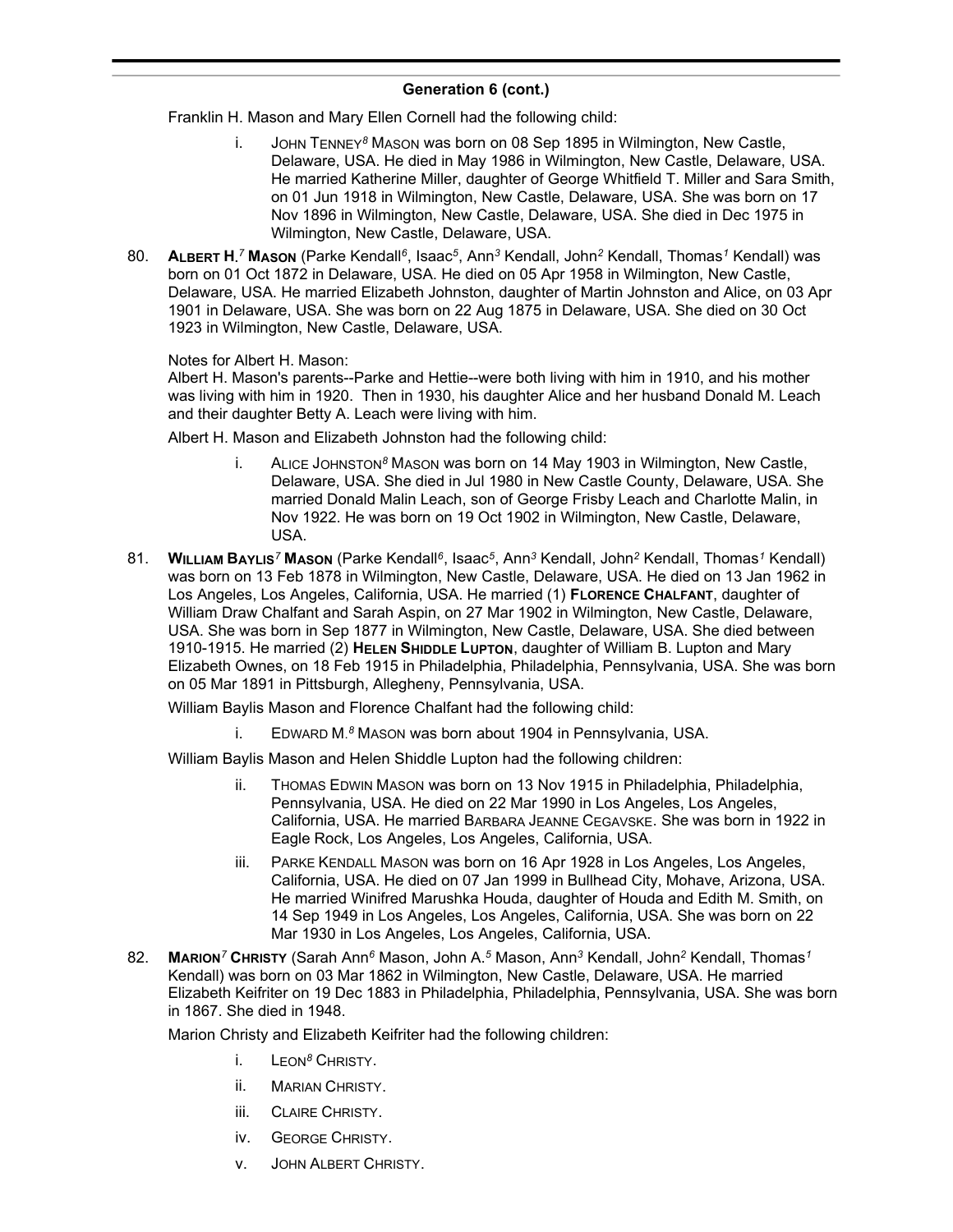- vi. LESLIE L. CHRISTY.
- vii. ROY CHRISTY.
- 83. **JOSEPH M.** *<sup>7</sup>* **MASON** (George Washington*<sup>6</sup>* , John A.*<sup>5</sup>* , Ann*<sup>3</sup>* Kendall, John*<sup>2</sup>* Kendall, Thomas*<sup>1</sup>* Kendall) was born on 24 Nov 1868 in Wilmington, New Castle, Delaware, USA. He died on 22 Sep 1925 in Pottsville, Schuylkill, Pennsylvania, USA. He married Julia M. Marcheret, daughter of Jule Marcheret and Marie L. Leion, on 09 Apr 1891 in Wilmington, New Castle, Delaware, USA. She was born in Jul 1871 in Wilmington, New Castle, Delaware, USA. She died on 21 Jul 1926 in Norristown, Montgomery, Pennsylvania, USA.

Joseph M. Mason and Julia M. Marcheret had the following children:

- i. HERBERT H.<sup>8</sup> MASON was born in Nov 1897 in Pennsylvania, USA. He married KATHERINE. She was born about 1898 in Pennsylvania, USA.
- ii. JOSEPH M. MASON JR. was born about 1903 in Pennsylvania, USA.
- iii. WILLIAM S. MASON was born about 1903 in Pennsylvania, USA.
- iv. FLORENCE M. MASON was born about 1907 in Pennsylvania, USA.
- 84. **WILLIAM C.** *<sup>7</sup>* **NIELDS** (Mary*<sup>6</sup>* Mason, John A.*<sup>5</sup>* Mason, Ann*<sup>3</sup>* Kendall, John*<sup>2</sup>* Kendall, Thomas*<sup>1</sup>* Kendall) was born in Feb 1865 in Delaware, USA. He died on 05 Feb 1934 in Rising Sun, Cecil, Maryland, USA. He married Mary Emma Hoffman on 25 Dec 1888 in Oxford, Adams, Pennsylvania, USA. She was born in Apr 1868 in Pennsylvania, USA.

William C. Nields and Mary Emma Hoffman had the following children:

- i. ADA M. *<sup>8</sup>* NIELDS was born in Sep 1890 in Maryland, USA.
- ii. AMOS RICHARDSON NIELDS was born on 05 Dec 1891 in Cecil County, Maryland, USA. He died on 30 Sep 1918 in Meuse-Argonne Battlefield, France.
- 85. **AMOR JOHN***<sup>7</sup>* **MASON** (James Parke*<sup>6</sup>* , John A.*<sup>5</sup>* , Ann*<sup>3</sup>* Kendall, John*<sup>2</sup>* Kendall, Thomas*<sup>1</sup>* Kendall) was born on 18 May 1867 in Wilmington, New Castle, Delaware, USA. He died on 28 Jan 1947 in Philadelphia, Philadelphia, Pennsylvania, USA. He married Margaret McWilliams, daughter of David McWilliams and Isabella Crawford, about 1887. She was born on 24 Jun 1868 in Philadelphia, Philadelphia, Pennsylvania, USA. She died on 06 Nov 1940 in Cape May Courthouse, Middle Township, Cape May County, New Jersey, USA.

Amor John Mason and Margaret McWilliams had the following children:

- i. JAMES PARKE*<sup>8</sup>* MASON was born about 1888 in Pennsylvania, USA.
- ii. MARY E. MASON was born about 1889 in Pennsylvania, USA.
- iii. LYDIA W. MASON was born about 1892 in Pennsylvania, USA.
- iv. FRANK WESLEY MASON was born about 1896 in Pennsylvania, USA.
- v. EDWARD MASON was born about 1899 in Pennsylvania, USA.
- vi. AMOR JOHN MASON was born on 22 Apr 1903 in Philadelphia, Philadelphia, Pennsylvania, USA. He died on 08 Feb 1958 in Philadelphia, Philadelphia, Pennsylvania, USA. He married Edna Naylor on 15 Oct 1921 in Philadelphia, Philadelphia, Pennsylvania, USA. She was born in 1905. She died in 1985.
- 86. **GEORGE PARKE***<sup>7</sup>* **MASON** (James Parke*<sup>6</sup>* , John A.*<sup>5</sup>* , Ann*<sup>3</sup>* Kendall, John*<sup>2</sup>* Kendall, Thomas*<sup>1</sup>* Kendall) was born on 18 Sep 1868 in Wilmington, New Castle, Delaware, USA. He died on 12 Dec 1944 in Philadelphia, Philadelphia, Pennsylvania, USA. He married Annie Alton Diamond, daughter of James Diamond and Roseanna, in 1892 in Philadelphia, Philadelphia, Pennsylvania, USA. She was born in Oct 1871 in Pennsylvania, USA. She died in 1926.

George Parke Mason and Annie Alton Diamond had the following children:

- i. GERTRUDE PARKE*<sup>8</sup>* MASON was born in Aug 1893 in Pennsylvania, USA.
- ii. ADELAIDE MASON was born about 1896 in Pennsylvania, USA. She married WILLIAM FREDERICK ZIEHLER. He was born on 07 Aug 1891 in Philadelphia, Philadelphia, Pennsylvania, USA. He died on 19 Jan 1966 in Los Angeles, Los Angeles, California, USA.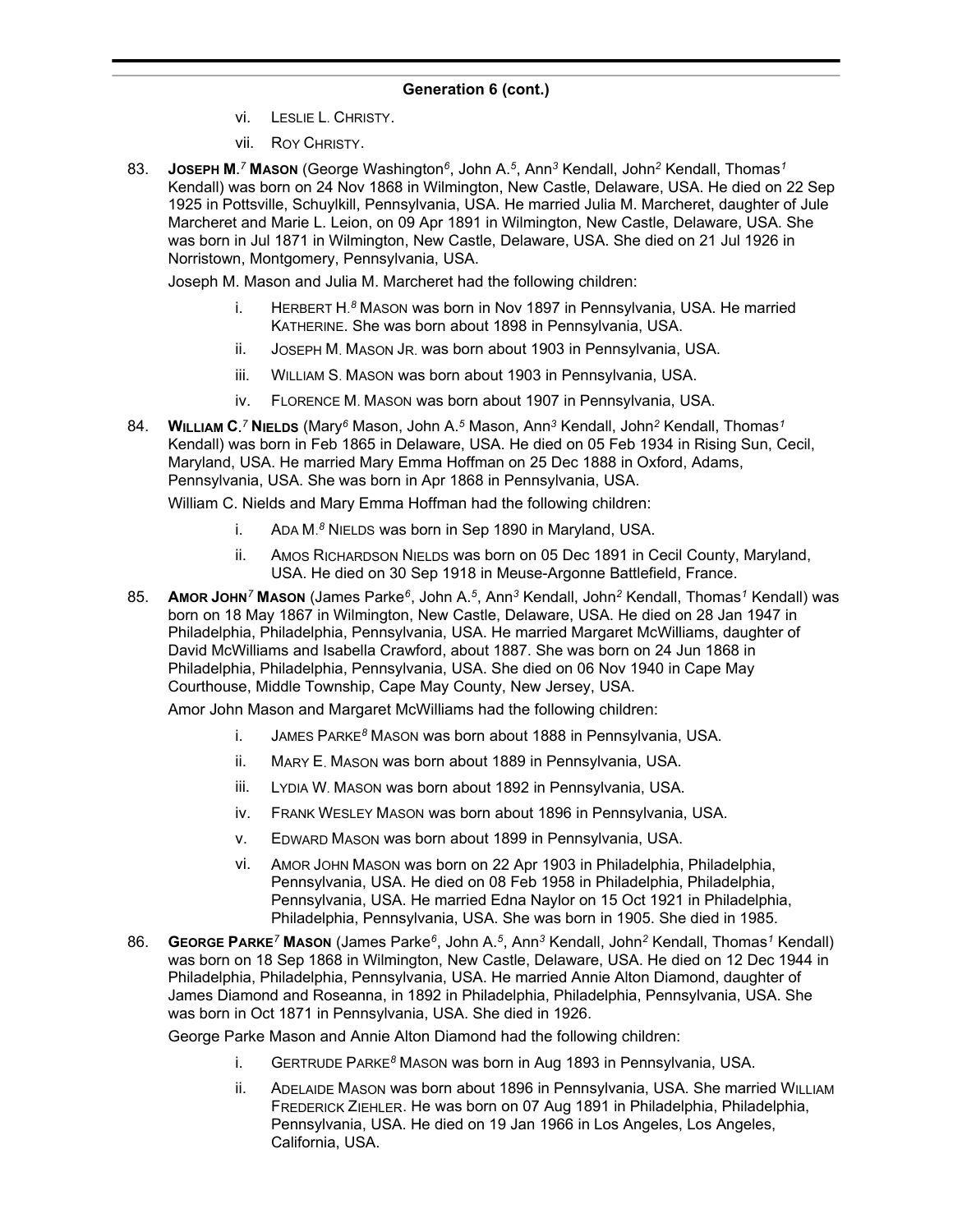Notes for William Frederick Ziehler:

Even though William Frederick Ziehler Jr. died in Los Angeles, California, his last place of residence was Pennsauken, Camden, New Jersey, USA (where he also lived in 1942).

- iii. ROSEANNA DIAMOND MASON was born on 16 Jul 1900 in Philadelphia, Philadelphia, Pennsylvania, USA. She died in 1968. She married CHARLES WESLEY FOLEY. He was born on 04 Feb 1889 in Pennsylvania, USA. He died in Apr 1967 in Philadelphia, Philadelphia, Pennsylvania, USA.
- 87. **MARY LOUISA***<sup>7</sup>* **MASON** (James Parke*<sup>6</sup>* , John A.*<sup>5</sup>* , Ann*<sup>3</sup>* Kendall, John*<sup>2</sup>* Kendall, Thomas*<sup>1</sup>* Kendall) was born about 1871. She married **WILLIAM T. HARDESTY**. He was born about 1868.

William T. Hardesty and Mary Louisa Mason had the following child:

- i. EARLE P. *<sup>8</sup>* HARDESTY was born about 1896 in Phildelphia, Phildelphia, Pennsylvania, USA.
- 88. **CORA P.** *<sup>7</sup>* **MASON** (John R.*<sup>6</sup>* , John A.*<sup>5</sup>* , Ann*<sup>3</sup>* Kendall, John*<sup>2</sup>* Kendall, Thomas*<sup>1</sup>* Kendall) was born about 1873 in Wilmington, New Castle, Delaware, USA. She married Harry W. Boyd Sr. in 1899 in Philadelphia, Philadelphia, Pennsylvania, USA. He was born in Jul 1876.

Harry W. Boyd Sr. and Cora P. Mason had the following children:

- i. ANNA M. *<sup>8</sup>* BOYD.
- ii. HARRY W. BOYD JR..
- 89. **EVA D.** *<sup>7</sup>* **MASON** (John R.*<sup>6</sup>* , John A.*<sup>5</sup>* , Ann*<sup>3</sup>* Kendall, John*<sup>2</sup>* Kendall, Thomas*<sup>1</sup>* Kendall) was born on 15 Mar 1876 in Wilmington, New Castle, Delaware, USA. She died on 01 Jan 1908 in Ardmore, Lower Merion, Montgomery, Pennsylvania, USA. She married Louis Cromwell Manypenny, son of Lewis R. Manypenny and Mary E. Shriver, on 30 May 1900 in Philadelphia, Philadelphia, Pennsylvania, USA. He was born on 21 Aug 1872 in Philadelphia, Philadelphia, Pennsylvania, USA.

Louis Cromwell Manypenny and Eva D. Mason had the following children:

- i. JOSEPH CORNWALL*<sup>8</sup>* MANYPENNY was born on 14 May 1906 in Ardmore, Lower Merion, Montgomery, Pennsylvania, USA.
- ii. RAYMOND MOORE MANYPENNY.
- iii. DOROTHY MASON MANYPENNY.
- iv. MARIAN MANYPENNY.
- 90. **WILLIAM WORRELL***<sup>7</sup>* **MASON** (John R.*<sup>6</sup>* , John A.*<sup>5</sup>* , Ann*<sup>3</sup>* Kendall, John*<sup>2</sup>* Kendall, Thomas*<sup>1</sup>* Kendall) was born on 09 Nov 1877 in Wilmington, New Castle, Delaware, USA. He died on 28 Mar 1938 in Philadelphia, Philadelphia, Pennsylvania, USA. He married Mary J Laverty in 1904 in Philadelphia, Philadelphia, Pennsylvania, USA.

William Worrell Mason and Mary J Laverty had the following children:

- i. MARY J. *<sup>8</sup>* MASON was born about 1906 in Philadelphia, Philadelphia, Pennsylvania, USA. She married WILLIAN FRANCIS OSBORNE SR.
- ii. WILLIAM WORRELL MASON JR was born on 28 Dec 1909 in Philadelphia, Philadelphia, Pennsylvania, USA. He died about 1975 in Westbrook Park, Upper Darby, Pennsylvania, USA. He married BEATRICE EMILY DOYLE. She was born on 15 Apr 1911 in Boston, Suffolk, Massachusetts, USA. She died on 23 Aug 1971 in Philadelphia, Philadelphia, Pennsylvania, USA.
- iii. MATTHEW A. MASON was born on 25 Feb 1912 in Philadelphia, Philadelphia, Pennsylvania, USA. He died on 20 Apr 2003 in Bristol, Bucks, Pennsylvania, USA.
- iv. GEORGE MASON was born about 1917 in Philadelphia, Philadelphia, Pennsylvania, USA.
- 91. **EDNA MAY***<sup>7</sup>* **MASON** (John R.*<sup>6</sup>* , John A.*<sup>5</sup>* , Ann*<sup>3</sup>* Kendall, John*<sup>2</sup>* Kendall, Thomas*<sup>1</sup>* Kendall) was born on 15 Jul 1889 in Philadelphia, Philadelphia, Pennsylvania, USA. She died on 29 Oct 1968 in Malvern, Chester, Pennsylvania, USA. She married Harry Edgar Mumford, son of Thomas Oliver Mumford and Laura Timmons, on 30 Oct 1907 in Philadelphia, Philadelphia, Pennsylvania, USA.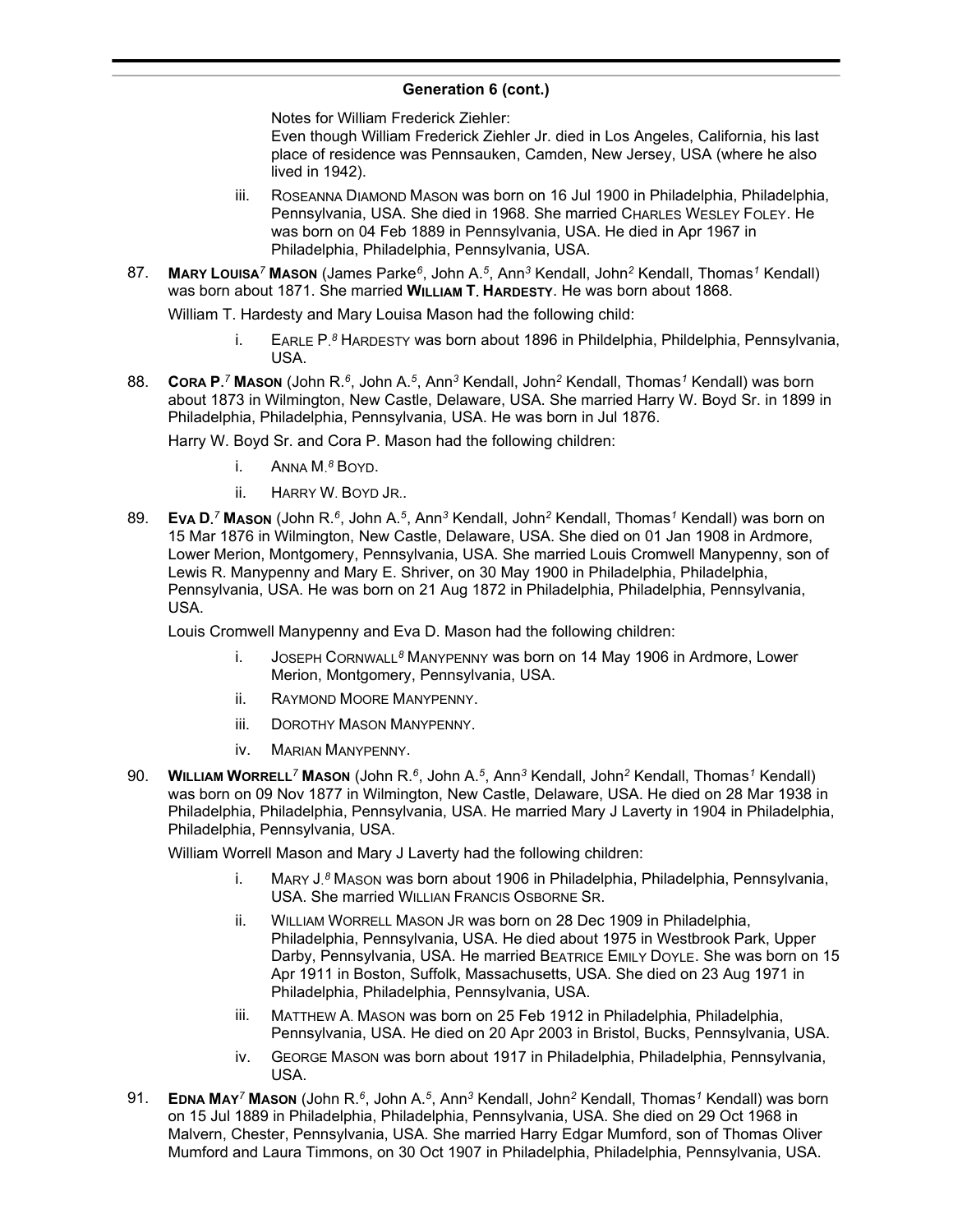He was born on 25 Oct 1879 in Maryland, USA. He died on 25 Jan 1934 in Drexel Hill, Delaware, Pennsylvania, USA.

Harry Edgar Mumford and Edna May Mason had the following children:

- HARRY EDGAR<sup>8</sup> MUMFORD JR. was born on 19 Jun 1908 in Philadelphia, Philadelphia, Pennsylvania, USA. He died on 30 Oct 1969. He married CLARA ESTELLA HOUSEAL. She was born on 03 Mar 1907. She died on 21 Mar 1999 in Swarthmore, Delaware, Pennsylvania, USA.
- ii. JOHN PARKE MUMFORD was born on 04 Aug 1911 in Philadelphia, Philadelphia, Pennsylvania, USA. He died on 04 Dec 1912 in Philadelphia, Philadelphia, Pennsylvania, USA.
- iii. THOMAS KENDALL MUMFORD was born on 25 May 1915 in Philadelphia, Philadelphia, Pennsylvania, USA. He died on 21 Jun 1976 in Ephrata, Lancaster, Pennsylvania, USA. He married DORIS INGEBORG EKE. She was born on 02 Jan 1919 in Philadelphia, Philadelphia, Pennsylvania, USA. She died on 22 Aug 2009 in Honey Brook, Chester, Pennsylvania, USA.
- 92. **MARY A.** *<sup>7</sup>* **COX** (Letitia H.*<sup>6</sup>* Hoffman, Tamson*<sup>5</sup>* Mason, Ann*<sup>3</sup>* Kendall, John*<sup>2</sup>* Kendall, Thomas*<sup>1</sup>* Kendall) was born in Jun 1867 in Pennsylvania, USA. She married **WILLIAM P. DAVIS**. He was born in Dec 1860 in Pennsylvania, USA.

William P. Davis and Mary A. Cox had the following child:

- i. LEAH M. *<sup>8</sup>* DAVIS was born in Aug 1888 in Pennsylvania, USA. She married FERNAND LEO NUNGESSER. He was born on 29 Jul 1888 in Ringtown, , Pennsylvania, USA.
- 93. **LETITIA ERMA***<sup>7</sup>* **HOFFMAN** (George W.*<sup>6</sup>* , Tamson*<sup>5</sup>* Mason, Ann*<sup>3</sup>* Kendall, John*<sup>2</sup>* Kendall, Thomas*<sup>1</sup>* Kendall) was born in Feb 1879 in Pennsylvania, USA. She died on 26 Jun 1952 in Columbus, Franklin, Ohio, USA. She married **LOUIS ANTON BARTHOLOMEW JOHNSON**. He was born on 02 Oct 1881 in Skien, Telemark, Norway. He died on 10 Apr 1985 in Tucson, Pima, Arizona, USA.

Notes for Louis Anton Bartholomew Johnson:

The parents of Ludwig Anton Bertinius Wideberg changed his name to Louis Anton Bartholomew Johnson about Oct. 1883 upon entry to the USA.

Louis Anton Bartholomew Johnson and Letitia Erma Hoffman had the following children:

- i. NORINE LOIS*<sup>8</sup>* JOHNSON was born on 31 Mar 1906 in Philadelphia, Philadelphia, Pennsylvania, USA.
- ii. LENORA BERYL JOHNSON was born on 27 Sep 1908 in Philadelphia, Philadelphia, Pennsylvania, USA. She died on 02 May 2005.
- iii. MILDRED GRETTA JOHNSON was born on 10 Dec 1910 in Philadelphia, Philadelphia, Pennsylvania, USA. She died on 02 Jun 2000. She married an unknown spouse on 01 Feb 1941 in Franklin, Adams, Ohio, USA.
- iv. LETITIA IRMA JOHNSON was born about Jul 1912 in Philadelphia, Philadelphia, Pennsylvania, USA. She died on 13 Apr 1913 in Philadelphia, Philadelphia, Pennsylvania, USA.
- v. LOUIS RODMAN JOHNSON was born on 22 Dec 1915 in Philadelphia, Philadelphia, Pennsylvania, USA. He died on 07 Feb 2017 in Holly Springs, Wake, North Carolina, USA. He married Mary Jane Augusta Dennis, daughter of Stanley Adam Dennis and Anna Thekla Henrietta Mertens, on 13 Aug 1938 in Columbus, Franklin, Ohio, USA. She was born on 21 Mar 1916 in Columbus, Franklin, Ohio, USA. She died on 19 Jan 2009 in Palm Coast, Flagler, Florida, USA.
- 94. **ROSCOE FRANK***<sup>7</sup>* **BAYLIS** (Ellen Kendall*<sup>6</sup>* Mason, Malachi Parke*<sup>5</sup>* Mason, Ann*<sup>3</sup>* Kendall, John*<sup>2</sup>* Kendall, Thomas*<sup>1</sup>* Kendall) was born on 09 Feb 1868 in Wilmington, New Castle, Delaware, USA. He died on 26 Aug 1933 in Wilmington, New Castle, Delaware, USA. He married (1) **NENA GRAHAM**, daughter of John H. Graham and Hannah, on 20 Feb 1889 in Wilmington, New Castle, Delaware, USA. She was born in Jan 1870 in Delaware, USA. She died on 09 Jan 1903 in Wilmington, New Castle, Delaware, USA. He married (2) **HELEN P. BONNEY**, daughter of Charles P. Bonney Sr. and Lucey V. Rice, on 19 Apr 1905 in Wilmington, New Castle, Delaware, USA. She was born in Feb 1878 in Delaware, USA. She died on 18 Feb 1958 in Wilmington, New Castle, Delaware, USA.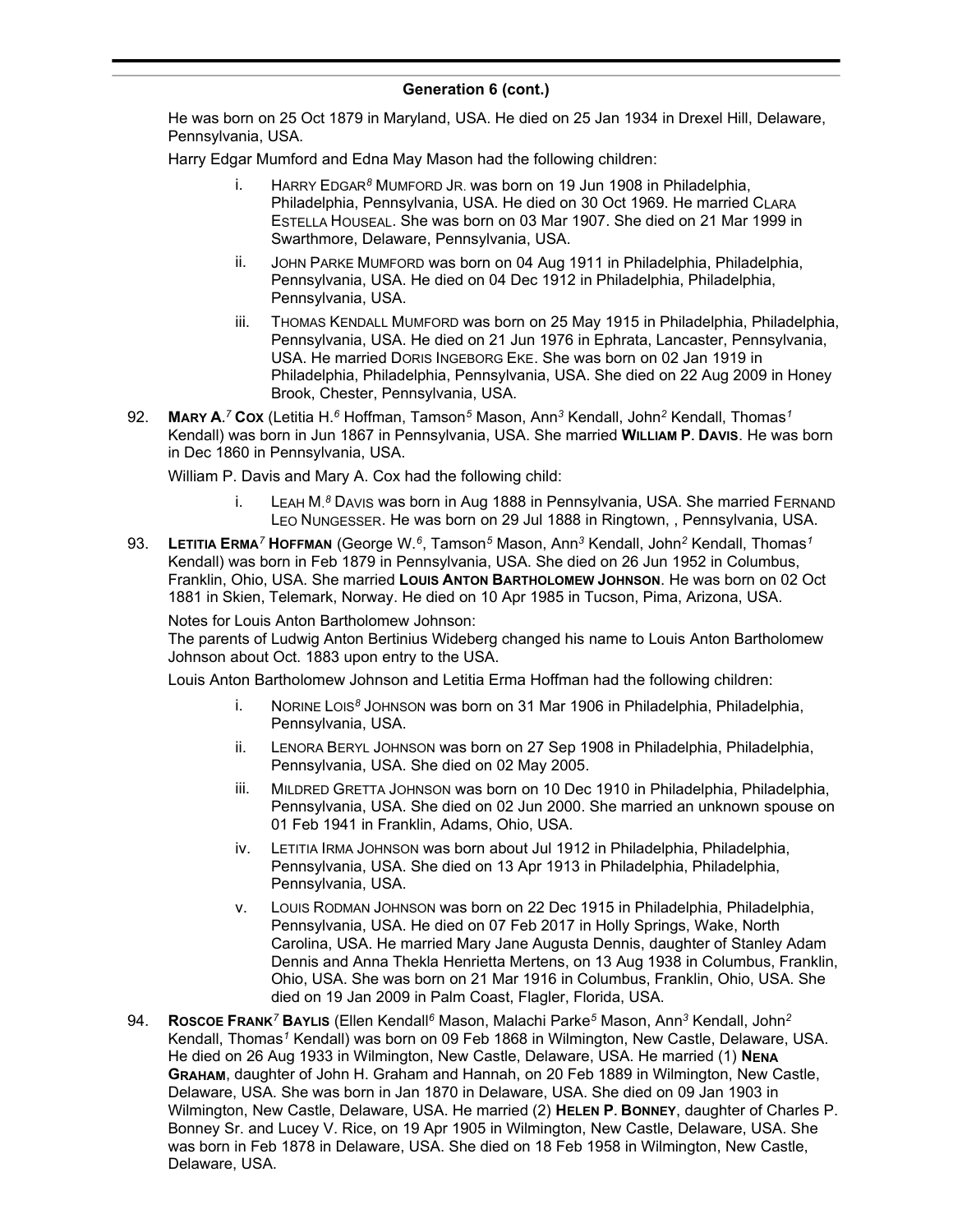Notes for Roscoe Frank Baylis:

The house at 808 West 11th Street in Wilmington is now (in 2016) known as "The Baylis House", and for good reason. The house was built in 1900. The US Census taken in June of 1900, shows that Roscoe F. Baylis was living there with his wife and two children. Thus, it appears that Roscoe Baylis was its first occupant of the house. The 1910 US Census shows that Roscoe and family were still living at 808 W. 11th, and moreover is shows that Roscoe owned the house (albeit with a mortgage). Thus, it appears that Roscoe was not only the first occupant of the house but also its first owner. The same information is shown in the 1920 census.

The 1930 Wilmington City Directory shows that Roscoe and his second wife, Helen Bonney Baylis, and two of his children, Helen G. and Dorothy M., were living in the house. Roscoe is listed as a "special agent" for the Pennsylvania Railroad.

The 1940 US Census shows that Helen Bonney Baylis was now the head of the household (Roscoe had died in 1933), and his daughter Helen Graham Baylis was also living in the house (Dorothy had gotten married in 1932).

1946 City Directory shows that Helen B. was still in house. Helen G. is listed as the "Principal of David W. Harlan School".

In 1948 Helen B. was still at the same house.

In 1949 Helen G. listed her address at the house

When Helen B. Baylis died in 1958; she was still residing at 808 West 11th Street.

By 1974, Helen G. Baylis had moved to 607 W 23rd Street in Wilmington, which is near the David W. Harlan School, where she was the school principal at that time.

In 1992 Charles William Marshall was living at 607 W 23rd Street in Wilmington.

Roscoe Frank Baylis and Nena Graham had the following children:

- i. JESSE KENDALL*<sup>8</sup>* BAYLIS II was born on 30 Nov 1889 in Wilmington, New Castle, Delaware, USA. He died in Oct 1951 in Tampa, Hillsborough, Florida, USA. He married Genevieve L. Dushan, daughter of Charles Dushan and Annie Margaretha Sommers, on 31 May 1915 in New Hanover County, North Carolina, USA. She was born on 09 Jan 1896 in Kentucky, USA. She died on 27 Nov 1979 in New Hanover County, North Carolina, USA.
- ii. HELEN GRAHAM BAYLIS was born on 18 Apr 1896 in Wilmington, New Castle, Delaware, USA. She died on 12 Apr 1994 in Wilmington, New Castle, Delaware, USA.

Roscoe Frank Baylis and Helen P. Bonney had the following child:

- DOROTHY MARIE BAYLIS was born on 16 Oct 1906 in Wilmington, New Castle, Delaware, USA. She died on 27 Jul 1962 in Phoenixville, Chester, Pennsylvania, USA. She married ANDREW DONNELL MARSHALL JR. He was born on 19 May 1908 in Milford, Kent, Delaware, USA. He died on 02 Aug 1975.
- 95. **LESTER KENT***<sup>7</sup>* **BAYLIS** (Ellen Kendall*<sup>6</sup>* Mason, Malachi Parke*<sup>5</sup>* Mason, Ann*<sup>3</sup>* Kendall, John*<sup>2</sup>* Kendall, Thomas*<sup>1</sup>* Kendall) was born on 21 Aug 1878 in Wilmington, New Castle, Delaware, USA. He died on 03 Oct 1925 in Wilmington, New Castle, Delaware, USA. He married Florence Deborah Simmons, daughter of Charles Simmons and Mary N, on 17 Mar 1902 in Wilmington, New Castle, Delaware, USA. She was born on 02 Apr 1877 in Delaware, USA. She died on 24 Jul 1952 in Wilmington, New Castle, Delaware, USA.

Lester Kent Baylis and Florence Deborah Simmons had the following children:

- i. FRANCES SIMMONS*<sup>8</sup>* BAYLIS was born on 14 Oct 1904 in 211 Washington Street, Wilmington, New Castle, Delaware, USA.
- ii. LESTER FREDERICK BAYLIS was born on 29 Feb 1908 in Wilmington, New Castle,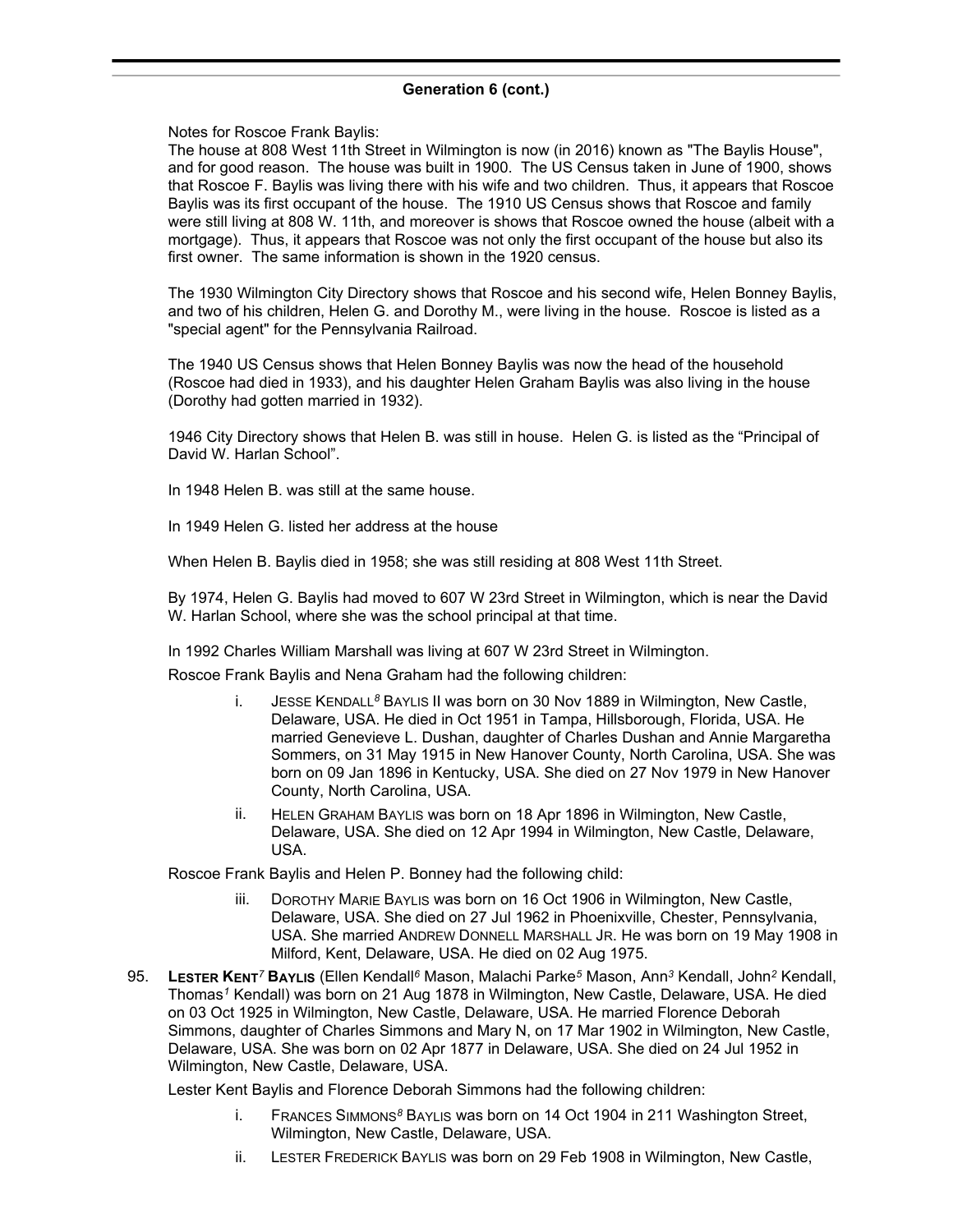Delaware, USA. He died on 20 Nov 1988 in Wilmington, New Castle, Delaware, USA. He married Mary Carlean Curtis, daughter of Alexander Lewis Curtis and Nora Minner, on 30 Aug 1941 in Dover, Kent, Delaware, USA. She was born on 14 Feb 1908 in Harrington, Kent, Delaware, USA. She died on 25 Oct 1977 in Wilmington, New Castle, Delaware, USA.

96. **HARRY PARK***<sup>7</sup>* **KNOTT** (Emma Virginia*<sup>6</sup>* Mason, Malachi Parke*<sup>5</sup>* Mason, Ann*<sup>3</sup>* Kendall, John*<sup>2</sup>* Kendall, Thomas*<sup>1</sup>* Kendall) was born on 25 Sep 1875 in Wilmington, New Castle, Delaware, USA. He died on 11 Sep 1956 in Wilmington, New Castle, Delaware, USA. He married Florence H. Turner, daughter of Benjamin F. Turner and Anna E, on 14 Oct 1897 in Wilmington, New Castle, Delaware, USA. She was born on 06 Feb 1875 in Wilmington, New Castle, Delaware, USA. She died on 07 Dec 1934 in Wilmington, New Castle, Delaware, USA.

### Notes for Harry Park Knott:

The Delaware Marriage Records lists Harry Knott as being a tinsmith at the time of his marriage in 1897.

Harry Park Knott and Florence H. Turner had the following children:

- i. ARDEN MILLARD*<sup>8</sup>* KNOTT was born on 15 Mar 1898 in Wilmington, New Castle, Delaware, USA. He died on 16 Aug 1962 in Wilmington, New Castle, Delaware, USA. He married ELIZABETH CECELIA LORD. She was born on 10 Oct 1919 in Wilmington, New Castle, Delaware, USA. She died on 24 Jun 2000 in Wilmington, New Castle, Delaware, USA.
- ii. MINNIE ANNA KNOTT was born on 21 Apr 1900 in Wilmington, New Castle, Delaware, USA. She died on 28 Aug 1924 in Wilmington, New Castle, Delaware, USA. She married William R. Bowen on 27 Nov 1919 in Wilmington, New Castle, Delaware, USA. He was born about 1891 in Pennsylvania, USA.

Notes for Minnie Anna Knott: Minnie Anna Knott died of typhoid fever at the P&S Hospital in Wilmington.

Notes for William R. Bowen: William R. Bower was a widower at the time of his marriage to Minnie Knott.

97. **GEORGE LATIMER***<sup>7</sup>* **MASON** (Henry Parke*<sup>6</sup>* , Malachi Parke*<sup>5</sup>* , Ann*<sup>3</sup>* Kendall, John*<sup>2</sup>* Kendall, Thomas*<sup>1</sup>* Kendall) was born on 22 Aug 1886 in Wilmington, New Castle, Delaware, USA. He died in Apr 1976 in Wilmington, New Castle, Delaware, USA. He married Elizabeth Platt Schofield, daughter of William Bond Schofield and Mary Jane Buchanan, on 16 Feb 1910 in Wilmington, New Castle, Delaware, USA. She was born in Jun 1886 in Montchanin Village, New Castle, Delaware, USA.

George Latimer Mason and Elizabeth Platt Schofield had the following child:

i. JEAN E. *<sup>8</sup>* MASON was born about 1914 in Wilmington, New Castle, Delaware, USA.

98. **ALICE KIRKMAN***<sup>7</sup>* **MASON** (Henry Parke*<sup>6</sup>* , Malachi Parke*<sup>5</sup>* , Ann*<sup>3</sup>* Kendall, John*<sup>2</sup>* Kendall, Thomas*<sup>1</sup>* Kendall) was born on 14 Jan 1888 in Wilmington, New Castle, Delaware, USA. She died in Apr 1963 in Pinellas, Florida, USA. She married Arthur Hayes Sutton, son of Nicholas DuVois Sutton and Elizabeth E. Davison, on 12 Feb 1915 in Wilmington, New Castle, Delaware, USA. He was born on 26 Jun 1890 in Wilmington, New Castle, Delaware, USA. He died on 01 Nov 1937 in Chicago, Cook, Illinois, USA (see Notes).

### Notes for Arthur Hayes Sutton:

Arthur H. Sutton died in Chicago at age 47 years. However, on his death record, his home was listed as 430 3rd St., Wilmington. In addition, he is buried at Mt. Salem Cemetery in Wilmington. Perhaps he was on a business trip or other visit to Chicago when he died. Age 47 years is quite young. Therefore, his death was very likely unexpected.

Arthur Hayes Sutton and Alice Kirkman Mason had the following children:

i. ARTHUR HAYES*<sup>8</sup>* SUTTON was born on 09 Oct 1915 in Upper Darby, Pennsylvania, USA. He died on 16 Feb 1983 in Wilmington, New Castle, Delaware, USA. He married Bernice Margaret Fraim, daughter of Howard Clifton Fraim and Margaret Fisher Hunter, on 04 Mar 1938 in Elsmere, New Castle, Delaware, USA. She was born on 22 Apr 1918 in Wilmington, New Castle, Delaware, USA. She died in Sep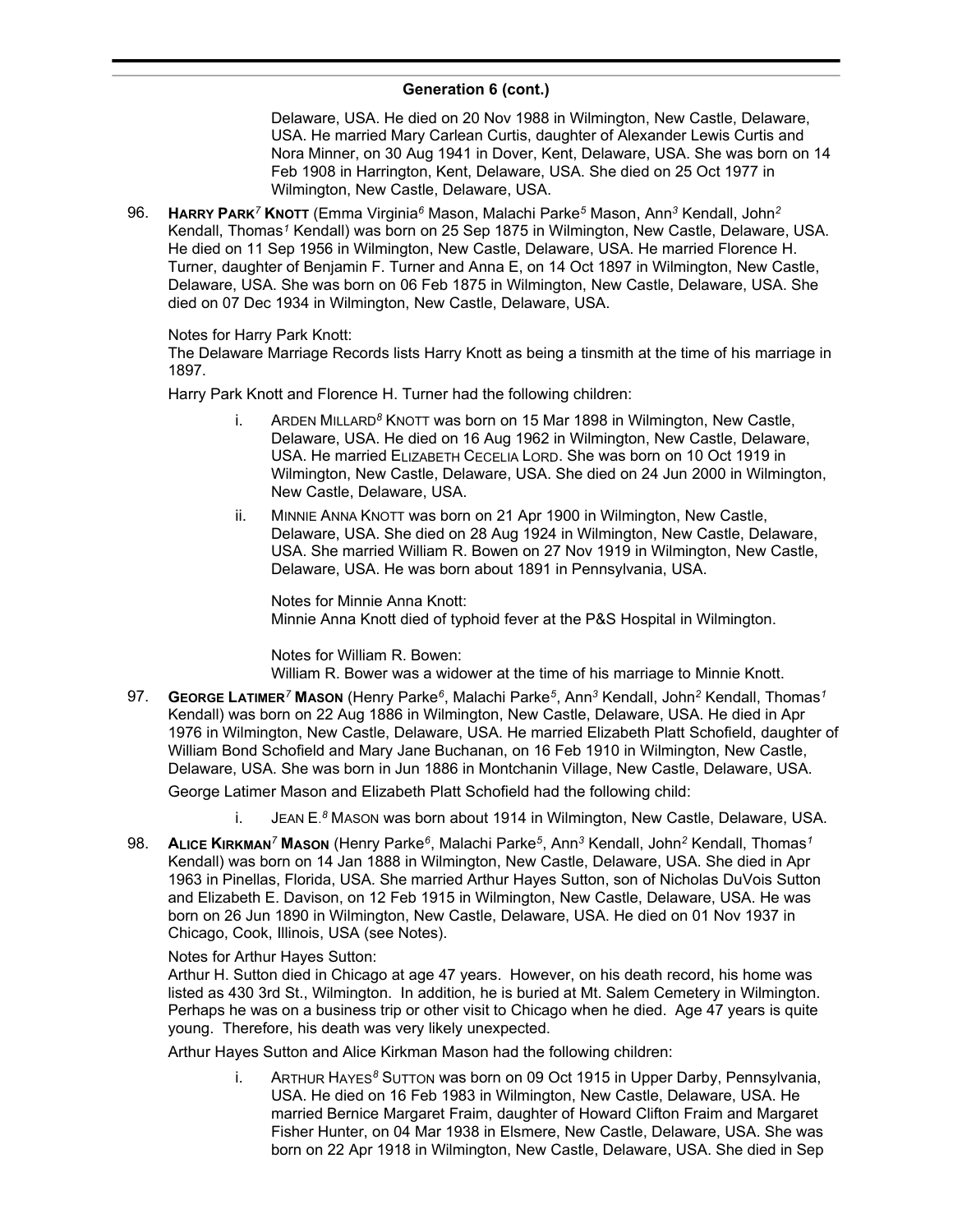1980 in Wilmington, New Castle, Delaware, USA.

- ii. KENNETH MASON SUTTON was born on 12 Jan 1918 in Aldan, Delaware, Pennsylvania, USA. He died on 26 Feb 1994 in Wilmington, New Castle, Delaware, USA. He married Lillian Virginia Veaze, daughter of George Lobdell Veazey Sr. and Albertha Stewart Baylis, on 16 Jul 1938. She was born on 04 May 1918 in Wilmington, New Castle, Delaware, USA. She died on 29 May 2012.
- iii. PARKE DU BOIS SUTTON was born on 23 Sep 1919 in Aldan, Delaware, Pennsylvania, USA. He died on 16 Feb 1989 in Gelena, Kent, Maryland, USA.
- iv. FRANCES A. SUTTON was born in 1926 in New Jersey, USA.
- 99. **HELEN OTLEY***<sup>7</sup>* **MASON** (Franklin Pierce*<sup>6</sup>* , Malachi Parke*<sup>5</sup>* , Ann*<sup>3</sup>* Kendall, John*<sup>2</sup>* Kendall, Thomas*<sup>1</sup>* Kendall) was born on 02 Jul 1883 in Wilmington, DE. She died on 21 Aug 1956 in Mattituck, LI, NY; buried Maple Grove Cemetery, Jamacia, NY. She married George William Knappmann, son of George Knappmann and Elisabeth Jane Woods, on 12 Jun 1907 in Brooklyn, Kings, New York, USA. He was born on 11 Apr 1879 in Brooklyn, Kings, New York, USA. He died on 26 Nov 1937 in 150-15 86th Ave., Jamacia, Queens, NY.

George William Knappmann and Helen Otley Mason had the following children:

- i. HELEN ELIZABETH*<sup>8</sup>* KNAPPMANN was born on 28 Apr 1908 in Brooklyn, NY. She died on 04 Apr 1986 in Homosassa, FL. She married Robert Lawrence Bergan on 05 Feb 1934 in Queens, New York, USA. He was born on 16 Jul 1908 in Southold, Suffolk, New York, USA. He died in 1995 in Mattituck, Suffolk, New York, USA.
- ii. RUTH GERTRUDE KNAPPMANN was born on 19 Mar 1913 in Brooklyn, NY. She died on 18 Oct 1996 in Mattituck, Suffolk, New York, USA. She married Arthur Haskell Wingate, son of Henry K. Wingate and Jane Smith, on 29 Jun 1935. He was born on 12 Oct 1909 in Turkey. He died on 09 Apr 1988 in Mattituck, Suffolk, New York, USA.
- 100. **WILLARD CASSIDY***<sup>7</sup>* **MASON** (Franklin Pierce*<sup>6</sup>* , Malachi Parke*<sup>5</sup>* , Ann*<sup>3</sup>* Kendall, John*<sup>2</sup>* Kendall, Thomas*<sup>1</sup>* Kendall) was born on 22 Mar 1885 in Wilmington, New Castle, Delaware, USA. He died on 11 Mar 1933 in Jamacia, Queens, New York, USA. He married Genevieve Knox Barnes, daughter of Ambrose Edward Barnes and Sarah Knox Anderson, on 30 Aug 1913 in Greenwood Lake, Orange, New York, USA. She was born on 12 Dec 1890 in New York, New York, USA. She died on 24 Jul 1963 in New Port Richey, Pasco, Florida, USA.

Willard Cassidy Mason and Genevieve Knox Barnes had the following child:

- i. WILLARD FRANKLIN*<sup>8</sup>* MASON was born on 24 Aug 1916 in New York, New York, USA. He died on 22 Jul 1996 in Las Vegas, Clark, Nevada, USA. He married Agnes Armstrong Leckie, daughter of John Taylor Leckie and Sophia Simpson Irvine, on 18 May 1938 in New York, New York, USA. She was born on 20 Dec 1914 in Cleveland, Cuyahoga, Ohio, USA. She died on 09 May 1994 in Mountain View, Santa Clara, California, USA.
- 101. **HARVEY HENDERSON***<sup>7</sup>* **MASON** (Delaware*<sup>6</sup>* , Malachi Parke*<sup>5</sup>* , Ann*<sup>3</sup>* Kendall, John*<sup>2</sup>* Kendall, Thomas*<sup>1</sup>* Kendall) was born on 02 Jun 1885 in Wilmington, New Castle, Delaware, USA. He died in 1947. He married Mary E. Warrington, daughter of Kendal J. Warrington and Annie Prudence Green, on 05 Jul 1906 in Delaware, USA. She was born in Sep 1886 in Millsboro, Sussex, Delaware, USA. She died in 1912 in Wilmington, New Castle, Delaware, USA.

### Notes for Harvey Henderson Mason:

Harvey Henderson Mason was born and raised in Wilmington, Delaware. He married in 1906 to Mary E. Warrington, who died in 1912. Harvey had three children by Mary, twin girls who died young and a son, Robert Kendall Mason. Harvey married a second time to Delema [??], in about 1916, with whom he had one child, Virginia Mason who was born about 1918 in Virginia. After his first wife died, Harvey moved away from Wilmington and lived in various places around the country. He left his son, Robert, in the care of his grandparents (Delaware and Annie Mason), his aunt (Mildred Mason), and his great aunt (Susan Gibson). Harvey lived in the following places:

1902-1913 self employed as a plumber in Wilmington, Delaware (marriage record and Wilmington City Directories)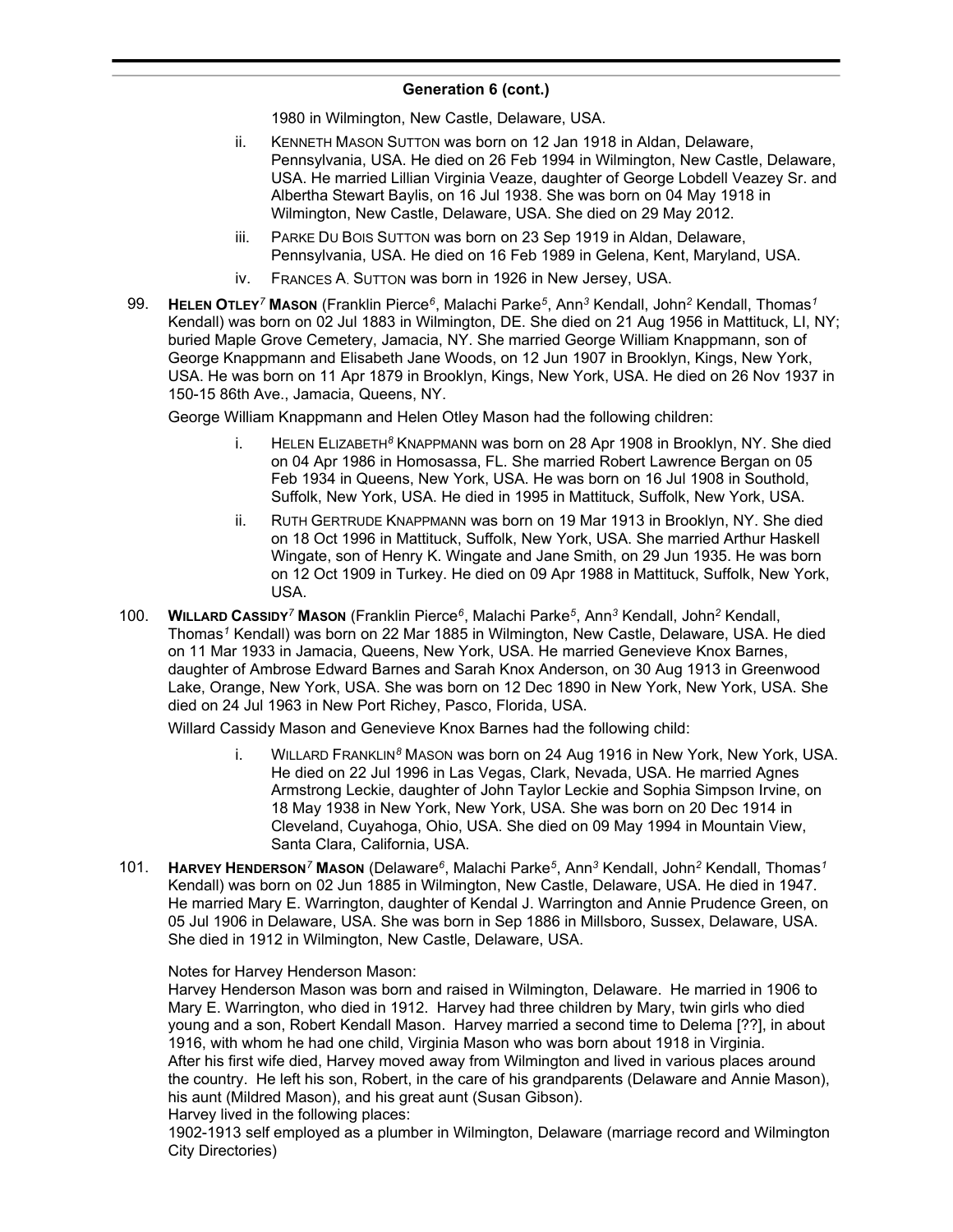self employed as a plumber in Kennett Square, Pennsylvania (US Census) munitions worker for DuPont in Hopewell, Virginia (WW I draft registration) mechanical engineer at a silk mill, Bland, Virginia (US Census) resided in Rome, Georgia (1940 US Census) General Foreman for a Power and Pipeline company, Mobile, Alabama (US Census) pipe fitter, New Albany, Indiana (city directory) B.F. Shaw Co., Wabash River Ordinance Plant, Terre Haute, Indiana (WW II draft registration)

Harvey died in 1947 (place unknown) at 61 years of age. He is buried in Wilmington with his first wife and twin girls.

Harvey Henderson Mason and Mary E. Warrington had the following children:

- i. CATHARINE ANNE*<sup>8</sup>* MASON was born in 1908 in Wilmington, New Castle, Delaware, USA. She died on 10 Aug 1909 in Avondale, Chester, Pennsylvania, USA.
- ii. HELEN KENDALL MASON was born in 1908 in Wilmington, New Castle, Delaware, USA. She died on 26 Feb 1909 in Avondale, Chester, Pennsylvania, USA.
- iii. ROBERT KENDALL MASON SR. was born on 03 Mar 1911 in Wilmington, New Castle, Delaware, USA. He died on 30 Jul 1983 in Wilmington, New Castle, Delaware, USA. He married Letitia (Tish) Hires Featherer, daughter of Harry Jacob Featherer and Sara Freas, on 16 Jan 1937 in New Orleans, Orleans, Louisiana, USA. She was born on 25 Jan 1915 in New Jersey, USA. She died on 30 Mar 2009 in Wilmington, New Castle, Delaware, USA.
- 102. **DAVID WOOLMAN***<sup>7</sup>* **MASON** (William*<sup>6</sup>* , Malachi Parke*<sup>5</sup>* , Ann*<sup>3</sup>* Kendall, John*<sup>2</sup>* Kendall, Thomas*<sup>1</sup>* Kendall) was born on 28 Feb 1884 in Wilmington, New Castle, Delaware, USA. He died on 04 May 1960 in Wilmington, New Castle, Delaware, USA. He married Ethel C. Blizzard, daughter of Charles Allison Blizzard and Sara (Sallie) Elizabeth Newton, on 26 Nov 1907 in Wilmington, New Castle, Delaware, USA. She was born on 05 Feb 1886 in Wilmington, New Castle, Delaware, USA. She died on 25 Jul 1960 in Wilmington, New Castle, Delaware, USA.

Notes for David Woolman Mason:

David W. Mason was listed as being a plumber in the 1930 U.S. Census.

David Woolman Mason and Ethel C. Blizzard had the following child:

i. WILLIAM H. *<sup>8</sup>* MASON was born on 03 Mar 1911 in Wilmington, New Castle, Delaware, USA. He died on 11 Oct 1993 in Wilmington, New Castle, Delaware, USA. He married ALBERTA LAUX WILSON. She was born on 24 Sep 1912 in Atlantic City, Atlantic, New Jersey, USA. She died on 23 May 1977 in Wilmington, New Castle, Delaware, USA.

Notes for William H. Mason: According to the Social Security Death Index, there was a William H. Mason, born 03 Mar 1911, died 11 Oct 1993 in Wilmington. The U.S. Public Records Index also lists a Dr. William H. Mason, with the same birth date, as living in Wilmington in 1981. William H. Mason was a dentist.

103. **ELIZABETH SLOAN***<sup>6</sup>* **KENDALL** (William W.*<sup>5</sup>* , Evans*<sup>4</sup>* , Samuel*<sup>3</sup>* , John*<sup>2</sup>* , Thomas*<sup>1</sup>* ) was born in Jun 1872 in Pennsylvania, USA. She married Charles Hatfield Miller on 04 Oct 1893 in Pennsylvania, USA. He was born in Oct 1867 in Pennsylvania, USA.

Charles Hatfield Miller and Elizabeth Sloan Kendall had the following children:

- i. WILLIAM WALKER KENDALL*<sup>7</sup>* MILLER was born on 21 Feb 1895 in Marple, Delaware, Pennsylvania, USA. He died in Oct 1977 in Wilmington, New Castle, Delaware, USA. He married BERTHA SHORTLAND. She was born about 1896 in Pennsylvania, USA. She died in Wilmington, New Castle, Delaware, USA.
- ii. CHARLES HORACE MILLER was born on 10 Apr 1896 in Marple, Delaware, Pennsylvania, USA.
- 104. **ZILLAH K.** *<sup>6</sup>* **KENDALL** (George M.*<sup>5</sup>* , Evans*<sup>4</sup>* , Samuel*<sup>3</sup>* , John*<sup>2</sup>* , Thomas*<sup>1</sup>* ) was born in Sep 1880 in Tredyffrin, Chester, Pennsylvania, USA. She married **FRANK JONES WALKER**. He was born on 16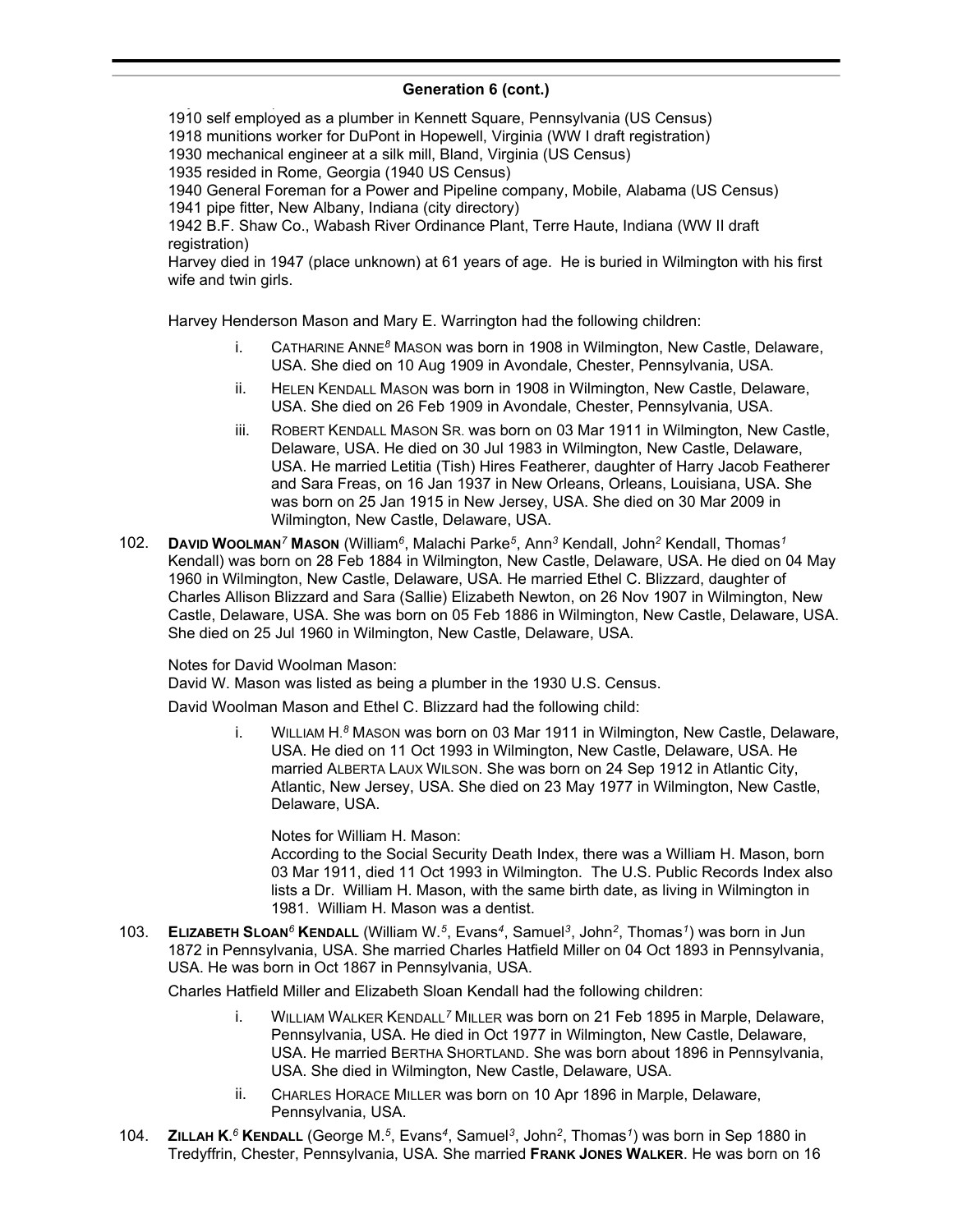Dec 1876 in Pennsylvania, USA.

Frank Jones Walker and Zillah K. Kendall had the following children:

- i. ZILLAH FRANCIS*<sup>7</sup>* WALKER was born on 12 Oct 1909 in Tredyffrin, Chester, Pennsylvania, USA. She died on 27 Feb 1993 in Wayne, Delaware, Pennsylvania, USA.
- ii. MARY E. WALKER was born about 1915 in Tredyffrin, Chester, Pennsylvania, USA.
- 105. **LEWIS M.** *<sup>6</sup>* **EVANS** (Mary Ann*<sup>5</sup>* Mason, Isaac*<sup>4</sup>* Mason, John*<sup>3</sup>* Mason II, Eleanor (Ellen)*<sup>2</sup>* Kendall, Thomas*<sup>1</sup>* Kendall) was born on 14 Jun 1834 in Williamsville, Erie, New York, USA. He died on 01 Mar 1904 in Buffalo, Erie, New York, USA. He married Emma Hart Dusinberre, daughter of Samuel Dusinberre and Eleanor M. Brown, on 17 Sep 1857. She was born in Jul 1835 in New York, USA. She died in 1907 in Buffalo, Erie, New York, USA.

Notes for Lewis M. Evans:

Lewis M. Evans was an Alderman for the city of Buffalo, New York. He was also the City Comptroller.

Lewis M. Evans and Emma Hart Dusinberre had the following children:

- i. ELEANOR IDA*<sup>7</sup>* EVANS was born on 04 Sep 1858 in Racine, Racine, Wisconsin, USA. She died on 11 Nov 1935 in Buffalo, Erie, New York, USA.
- ii. LOUISE HOPE EVANS was born on 04 Oct 1865 in Buffalo, Erie, New York, USA. She died in 1915. She married Charles Heston Pierson, son of John Pierson and Rachel Loomis Heston, on 20 Jun 1894 in Buffalo, Erie, New York, USA. He was born on 02 Mar 1862.
- iii. MARGARET EVANS was born on 09 Apr 1871 in Buffalo, Erie, New York, USA. She died on 10 Oct 1879 in Buffalo, Erie, New York, USA.
- iv. RUTH MASON EVANS was born on 07 Nov 1875 in Buffalo, Erie, New York, USA. She died on 24 Aug 1880 in Buffalo, Erie, New York, USA.
- v. EDITH ELLICOTT EVANS was born on 01 Jun 1877 in Buffalo, Erie, New York, USA. She died on 17 Jan 1886 in Buffalo, Erie, New York, USA.
- 106. **JESSE GEORGE***<sup>6</sup>* **EVANS** (Mary Ann*<sup>5</sup>* Mason, Isaac*<sup>4</sup>* Mason, John*<sup>3</sup>* Mason II, Eleanor (Ellen)*<sup>2</sup>* Kendall, Thomas*<sup>1</sup>* Kendall) was born on 31 Dec 1835 in Williamsville, Erie, New York, USA. He married Sarah Ann Coleman, daughter of Matthew Coleman and Elizabeth Underwood, on 25 Apr 1863 in Walworth County, Wisconsin, USA. She was born on 27 Mar 1843 in Rochester, Monroe, New York, USA. She died on 12 Mar 1934 in Superior, Douglas, Wisconsin, USA.

### Notes for Jesse George Evans:

Jesse G. Evans enlisted in 1862 in the Light Artillery, Wisconsin Volunteers and was discharged 08 Jan 1865. For many years he lived in Wisconsin. Later he moved to Gilroy, Santa Clara, California.

Jesse George Evans and Sarah Ann Coleman had the following children:

i. JESSIE ELIZABETH*<sup>7</sup>* EVANS was born on 13 Oct 1865 in New York, USA. She died in 1953. She married Charles Henry Crownhart, son of Napoleon Andrew Crownhart and Mahitable Ann Burgess, on 17 Jul 1895 in Douglas County, Wisconsin, USA. He was born on 16 Apr 1863 in New Castle, Fond du Lac, Wisconsin, USA. He died on 02 May 1930 in Madison, Dane, Wisconsin, USA.

Notes for Charles Henry Crownhart: Charles H. Crownhart was a Justice of the Wisconsin Supreme Court.

From: http://www.wicourts.gov/courts/supreme/justices/retired/crownhart.htm

Wisconsin Supreme Court Justice (1922-1930)

"In Crownhart's own words, he believed that the trend of government 'has been to secure more freedom, a greater security of property and person, more education, more of the comforts of life and the preservation of the rights of conscience'." -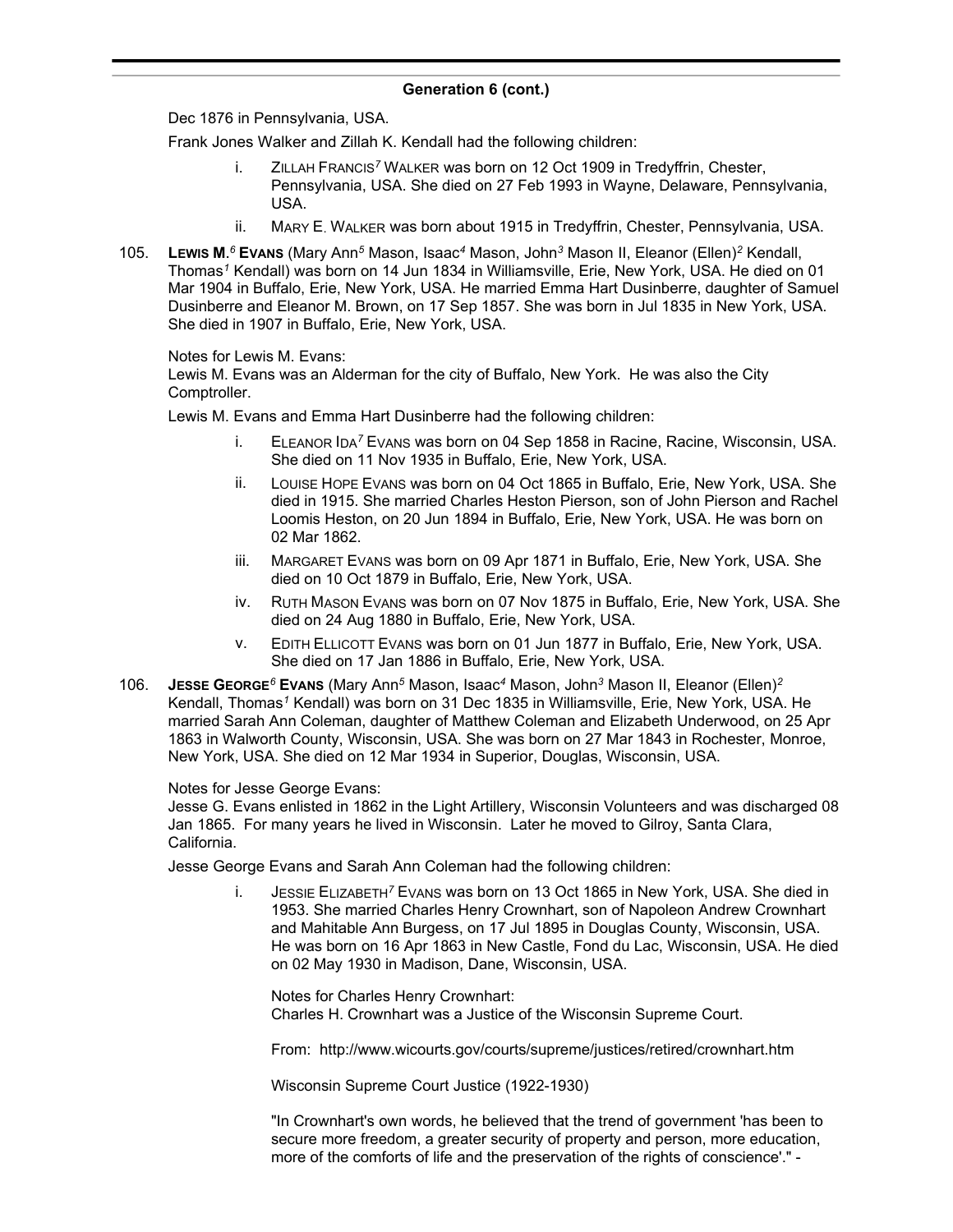#### **Generation 6 (cont.)**  $\sum_{i=1}^n$

Edward J. Dempsey, Crownhart's memorial service (1930)

Charles Henry Crownhart was born on April 16, 1863, in New Castle, Wisconsin. He graduated from River Falls Normal School in 1886 and received a law degree from the University of Wisconsin Law School in 1889.

In 1891, Crownhart moved to Superior to start a law firm with Walter C. Owen (who later became a Wisconsin Supreme Court justice). While practicing law for 20 years, Crownhart served as Douglas County district attorney and was a member of the Board of Regents of Normal Schools.

Crownhart was the principal draftsman of the first Workmen's Compensation Act which was enacted in Wisconsin in 1911. Prior to this legislation, there was no statutory compensation for work-related injuries and common claims for damages for such injuries flooded the courts. Crownhart was then appointed chair of Wisconsin's first Industrial Commission. He worked with John R. Commons and Joseph D. Beck to administer the act.

Crownhart, a close friend and advisor to U.S. Senator Robert M. La Follette, was active in the Wisconsin Progressive movement. In 1910, Crownhart managed La Follette's first congressional campaign.

In 1921, the state Supreme Court appointed Crownhart the revisor of statutes. A year later, Governor John J. Blaine appointed him to the Supreme Court and he won election soon after.

The Dane County Bar said of Crownhart: "He was no believer of a cloistered judiciary. He saw the judiciary as but an agency of democracy, an agency that must be ever in touch with the people and with the progress of human institutions, to perform aright its functions."

Crownhart and his wife Jessie Evans had two sons, Jesse and Charles.

Crownhart died May 2, 1930.

ii. HENRY BRICE EVANS was born on 10 Mar 1872 in Wisconsin, USA. He married MYRTLE C. She was born about 1879.

Notes for Henry Brice Evans: Henry Brice Evans was an insurance agent in 1930.

- iii. JANE COLEMAN EVANS was born on 31 Jan 1874 in Orange, Juneau, Wisconsin, USA. She married BENJAMIN FINCH. He was born about 1873 in Rhode Island, USA.
- 107. **ELIZABETH M.** *<sup>6</sup>* **EVANS** (Mary Ann*<sup>5</sup>* Mason, Isaac*<sup>4</sup>* Mason, John*<sup>3</sup>* Mason II, Eleanor (Ellen)*<sup>2</sup>* Kendall, Thomas*<sup>1</sup>* Kendall) was born on 28 Dec 1837 in Williamsville, Erie, New York, USA. She died on 01 Feb 1890 in Elroy, Juneau, Wisconsin, USA. She married John Milton Barlow, son of William H. Barlow and Lois Nye, on 17 Apr 1862. He was born on 17 May 1833 in Lee, Berkshire, Massachusetts, USA. He died on 29 Apr 1903 in New Lisbon, Juneau, Wisconsin, USA.

John Milton Barlow and Elizabeth M. Evans had the following children:

- i. HARVEY EVANS*<sup>7</sup>* BARLOW was born on 20 Feb 1863 in Mukwonago, Waukesha, Wisconsin, USA. He died on 18 May 1943 in West Allis, Juneau, Wisconsin, USA. He married Edna Elizabeth Hamilton on 27 Apr 1905. She was born about 1880 in Wisconsin, USA.
- ii. MIRIAM LOIS BARLOW was born on 21 Feb 1867 in Medina, Orleans, New York, USA. She died on 20 Feb 1922 in Wisconsin, USA. She married Laurel Elmer Youmans, son of Henry Augustus Youmans and Lucy A. Andrews, on 11 Oct 1892 in Juneau County, Wisconsin, USA. He was born on 26 Feb 1863 in Wisconsin, USA. He died on 07 Jul 1926 in Milwaukee, Milwaukee, Wisconsin, USA.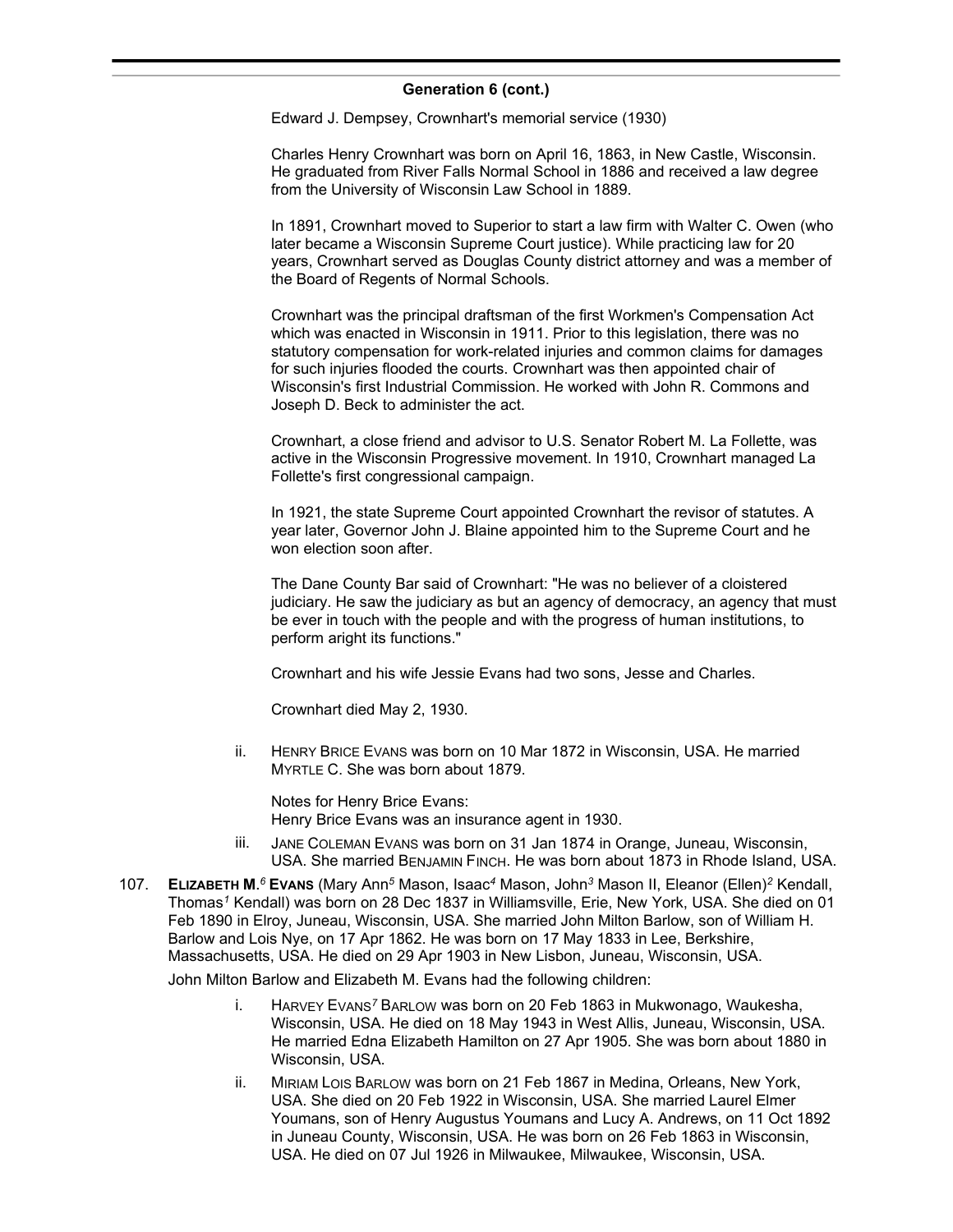- iii. LEWIS MASON EVANS BARLOW was born on 11 Apr 1872 in New Lisbon, Juneau, Wisconsin, USA. He died on 20 Dec 1942 in New Lisbon, Juneau, Wisconsin, USA. He married Norie A. Crawford on 14 Aug 1905 in Chicago, Cook, Illnois, USA. She was born in 1877 in Wisconsin, USA. She died on 15 Jun 1954.
- 108. **RACHEL L.** *<sup>6</sup>* **EVANS** (Mary Ann*<sup>5</sup>* Mason, Isaac*<sup>4</sup>* Mason, John*<sup>3</sup>* Mason II, Eleanor (Ellen)*<sup>2</sup>* Kendall, Thomas*<sup>1</sup>* Kendall) was born on 04 Jan 1840 in Williamsville, Erie, New York, USA. She died on 27 Aug 1905 in Elroy, Juneau, Wisconsin, USA. She married Albert Ball, son of Joseph Ball and Esther Nye, on 20 Sep 1860. He was born on 21 Aug 1831 in Ogden, Monroe, New York, USA. He died on 20 Nov 1905 in Elroy, Juneau, Wisconsin, USA.

Albert Ball and Rachel L. Evans had the following children:

- i. MARY ESTHER*<sup>7</sup>* BALL was born on 08 May 1862 in Mukwonago, Waukesha, Wisconsin, USA. She died on 22 Mar 1941 in New Lisbon City, Juneau, Wisconsin, USA. She married Horace Jabez Macomber, son of Stephen Decatur Macomber and Elizabeth Eugenia Mead, on 27 Sep 1883 in Elroy, Juneau, Wisconsin, USA. He was born on 25 Dec 1859 in New Lisbon, Juneau, Wisconsin, USA. He died on 13 Jan 1939 in New Lisbon, Juneau, Wisconsin, USA.
- ii. JOSEPH H. BALL was born on 20 Jun 1863 in New York, USA. He died on 14 Sep 1928 in Milwaukee, Milwaukee, Wisconsin, USA. He married IDA SPRAGUE. She was born in May 1862 in Wisconsin, USA. She died on 15 Dec 1928 in Milwaukee, Milwaukee, Wisconsin, USA.
- iii. GERTRUDE EVANS BALL was born on 27 Mar 1865 in New York, USA. She died on 15 Jun 1945 in Hennepin County, Minnesota, USA. She married Judson M. Dix, son of Asa Dix and Martha Bartlett, on 15 Sep 1887 in Juneau County, Wisconsin, USA. He was born on 30 May 1864 in Pennsylvania, USA. He died on 23 Nov 1944 in Hennepin County, Minnesota, USA.
- iv. SON BALL was born on 08 Oct 1871 in New Lisbon, Juneau, Wisconsin, USA. He died on 08 Oct 1871 in New Lisbon, Juneau, Wisconsin, USA.
- 109. **ALTA VIRGINIA***<sup>6</sup>* **EVANS** (Mary Ann*<sup>5</sup>* Mason, Isaac*<sup>4</sup>* Mason, John*<sup>3</sup>* Mason II, Eleanor (Ellen)*<sup>2</sup>* Kendall, Thomas*<sup>1</sup>* Kendall) was born on 21 Aug 1849 in Williamsville, Erie, New York, USA. She died on 25 Mar 1930. She married George Byron Rice, son of Romanzo B. Rice and Dorgis S. Davidson, on 22 May 1873. He was born on 03 Mar 1850 in Milwaukee County, Wisconsin, USA. He died on 10 Jan 1943.

George Byron Rice and Alta Virginia Evans had the following children:

- i. HATTIE EVANS*<sup>7</sup>* RICE was born on 26 Jan 1874 in Wisconsin, USA. She died on 04 Oct 1912.
- ii. GEORGE FRANKLIN RICE was born on 17 Apr 1875 in Wisconsin, USA. He died on 17 Dec 1939. He married Lulu Rowley Belden on 28 Oct 1903 in Rogers Park, Cook, Illinois, USA. She was born in Chicago, Cook, Illinois, USA.
- 110. **MARY LA BELLE***<sup>6</sup>* **EVANS** (Mary Ann*<sup>5</sup>* Mason, Isaac*<sup>4</sup>* Mason, John*<sup>3</sup>* Mason II, Eleanor (Ellen)*<sup>2</sup>* Kendall, Thomas*<sup>1</sup>* Kendall) was born on 17 Jun 1852 in Williamsville, Erie, New York, USA. She died on 12 Sep 1895 in Illinois, USA. She married Visscher Vere Barnes, son of Samuel Barnes and Catherine Hale, on 13 Jan 1876. He was born on 11 Feb 1851 in Rensselaer, Rensselaer, New York, USA. He died on 26 Sep 1924 in Waukegan, Lake, Illinois, USA.

Visscher Vere Barnes and Mary La Belle Evans had the following children:

- i. MARY VERE*<sup>7</sup>* BARNES was born on 13 Mar 1879 in Dakota Territory, USA.
- ii. EVANS PAUL BARNES was born on 03 Dec 1883 in Dakota Territory, USA. He died on 24 Mar 1950 in Boise, Ada, Idaho, USA. He married LUCY MAE. She was born about 1885.
- 111. **FRANCIS COLLINGWOOD***<sup>6</sup>* **MASON** (George Weaver*<sup>5</sup>* , Isaac*<sup>4</sup>* , John*<sup>3</sup>* II, Eleanor (Ellen)*<sup>2</sup>* Kendall, Thomas*<sup>1</sup>* Kendall) was born about 1845 in Elmira, Chemung, New York, USA.

Francis Collingwood Mason had the following children:

- i. FRANCES*<sup>7</sup>* MASON. She married DAVIDSON LESLIE.
- ii. GEORGE MASON.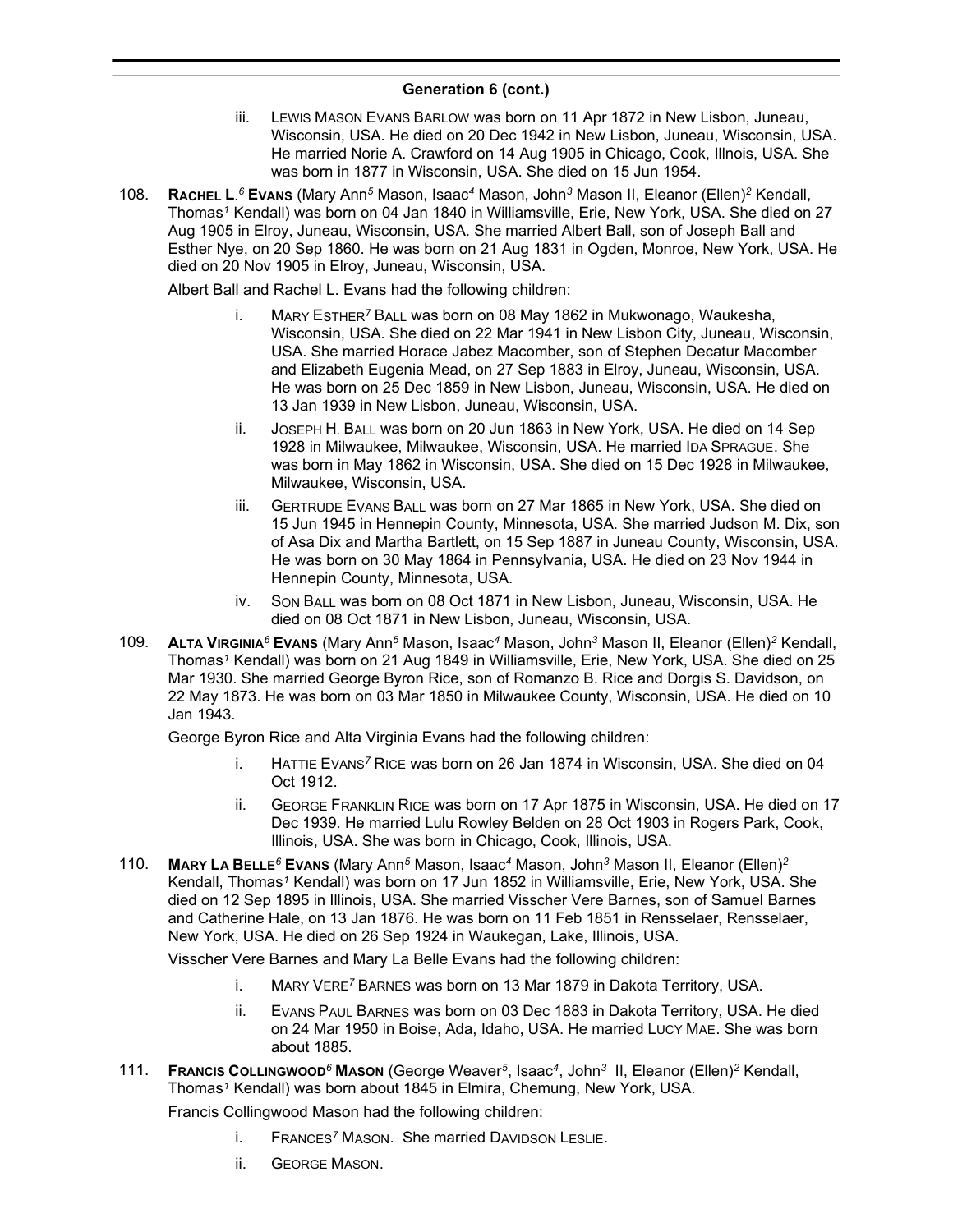112. **MARY ELLEN***<sup>6</sup>* **MASON** (George Weaver*<sup>5</sup>* , Isaac*<sup>4</sup>* , John*<sup>3</sup>* II, Eleanor (Ellen)*<sup>2</sup>* Kendall, Thomas*<sup>1</sup>* Kendall) was born in Oct 1846 in Elmira, Chemung, New York, USA. She died on 21 Oct 1921 in Portland, Ionia, Michigan, USA. She married John Almer Webber, son of Lorenzo Webber and Jane Abino Welch, on 05 Jun 1866 in Elmira, Chemung, New York, USA. He was born on 03 Sep 1845 in Monterey, Orange, Schuyler, New York, USA. He died on 26 Mar 1905 in Chicago, Cook, Illinois, USA.

John Almer Webber and Mary Ellen Mason had the following children:

- i. LORENZO*<sup>7</sup>* WEBBER II was born on 22 Jul 1869 in Watkins Glen, Schuyler, New York, USA. He died on 21 Sep 1942 in Portland, Ionia, Michigan, USA. He married Dora Alice Stone, daughter of William Harvey Stone and Flora L. Wilkes, on 27 Sep 1899 in Portland, Ionia, Michigan, USA. She was born on 16 Mar 1876 in Portland, Ionia, Michigan, USA. She died on 03 Mar 1955 in Lansing, Eaton, Michigan, USA.
- ii. GEORGE MASON WEBBER was born on 28 Apr 1872 in Portland, Ionia, Michigan, USA. He died in Feb 1891 in Portland, Ionia, Michigan, USA.
- iii. CHARLES WEBBER was born in Jun 1875 in Portland, Ionia, Michigan, USA. He died on 29 Jan 1876 in Portland, Ionia, Michigan, USA.
- iv. CHRISTINE WEBBER was born on 18 Jul 1878 in Portland, Ionia, Michigan, USA. She died in Dec 1947 in Seattle, King, Washington, USA. She married JAMES ALEXANDER LATTA. He was born on 23 Apr 1864 in Hastings, Barry, Michigan, USA. He died on 18 Jul 1926 in Pecos, San Miguel, New Mexico, USA.
- 113. **ANNA ELIZABETH DOWNING***<sup>6</sup>* **MASON** (George Weaver*<sup>5</sup>* , Isaac*<sup>4</sup>* , John*<sup>3</sup>* II, Eleanor (Ellen)*<sup>2</sup>* Kendall, Thomas*<sup>1</sup>* Kendall) was born on 18 Jun 1851 in Elmira, Chemung, New York, USA. She died on 11 May 1928 in Margaretville, Delaware, New York, USA. She married Roswell Randall Moss, son of Reuben Eleazer Moss and Harriet Newell Randall, on 07 Jun 1876 in Elmira, Chemung, New York, USA. He was born on 16 Oct 1845 in Ashland, Cayuga, New York, USA. He died before 1915 in Elmira, Chemung, New York, USA.

Notes for Anna Elizabeth Downing Mason:

In 1920, at age 69 years, Anna Mason Moss was living with her daughter Bertha Moss Sanford and family.

Roswell Randall Moss and Anna Elizabeth Downing Mason had the following children:

- i. HARRIET ELIZABETH*<sup>7</sup>* MOSS was born on 14 Jun 1877 in Elmira, Chemung, New York, USA. She married WILLIAM Y. HARRY.
- ii. BERTHA CHESEBOROUGH MOSS was born on 27 Nov 1881 in Elmira, Chemung, New York, USA. She died on 14 Feb 1951 in New York, USA. She married Clarke Alaire Sanford, son of Jones Maransa Sanford and Carrie D. Hoffman, on 29 Apr 1913 in Portland, Ionia, Michigan, USA. He was born on 08 Jul 1878 in Garner, Hancock, Iowa, USA. He died on 15 May 1964 in Margaretville, Delaware, New York, USA.

Notes for Bertha Cheseborough Moss: Bertha Cheseborough Moss is listed as a "Ph.D." on Ancestry.com in Steve's Linked Family Tree, owner: mcneillsr. Her middle name is shown as "Randall" on Ancestry.com in wescoveyjun2010, owner: miltel836.

114. **ELIZABETH***<sup>6</sup>* **MASON** (Parke*<sup>5</sup>* , Isaac*<sup>4</sup>* , John*<sup>3</sup>* II, Eleanor (Ellen)*<sup>2</sup>* Kendall, Thomas*<sup>1</sup>* Kendall) was born on 12 Jul 1843 in Pennsylvania, USA. She married Joseph Addison Woolley, son of Daniel Woolley and Adaline Morris, on 18 Jun 1867 in Lancaster, Lancaster, Pennsylvania, USA. He was born on 19 Dec 1843 in Ocean, Monmouth, New Jersey, USA. He died in Apr 1930 in New York, New York, USA.

### Notes for Elizabeth Mason:

Elizabeth Mason was baptized on 05 Apr 1863 at the St. John's Episcopal Church in Lancaster, Lancaster, Pennsylvania.

Joseph Addison Woolley and Elizabeth Mason had the following child:

i. PARKE MASON*<sup>7</sup>* WOOLLEY was born on 17 Jun 1868 in Lancaster, Lancaster, Pennsylvania, USA. He died on 10 Jan 1934 in New York, New York, USA. He married Sarah Lee Hatfield on 31 Dec 1890 in Brooklyn, Kings, New York, USA.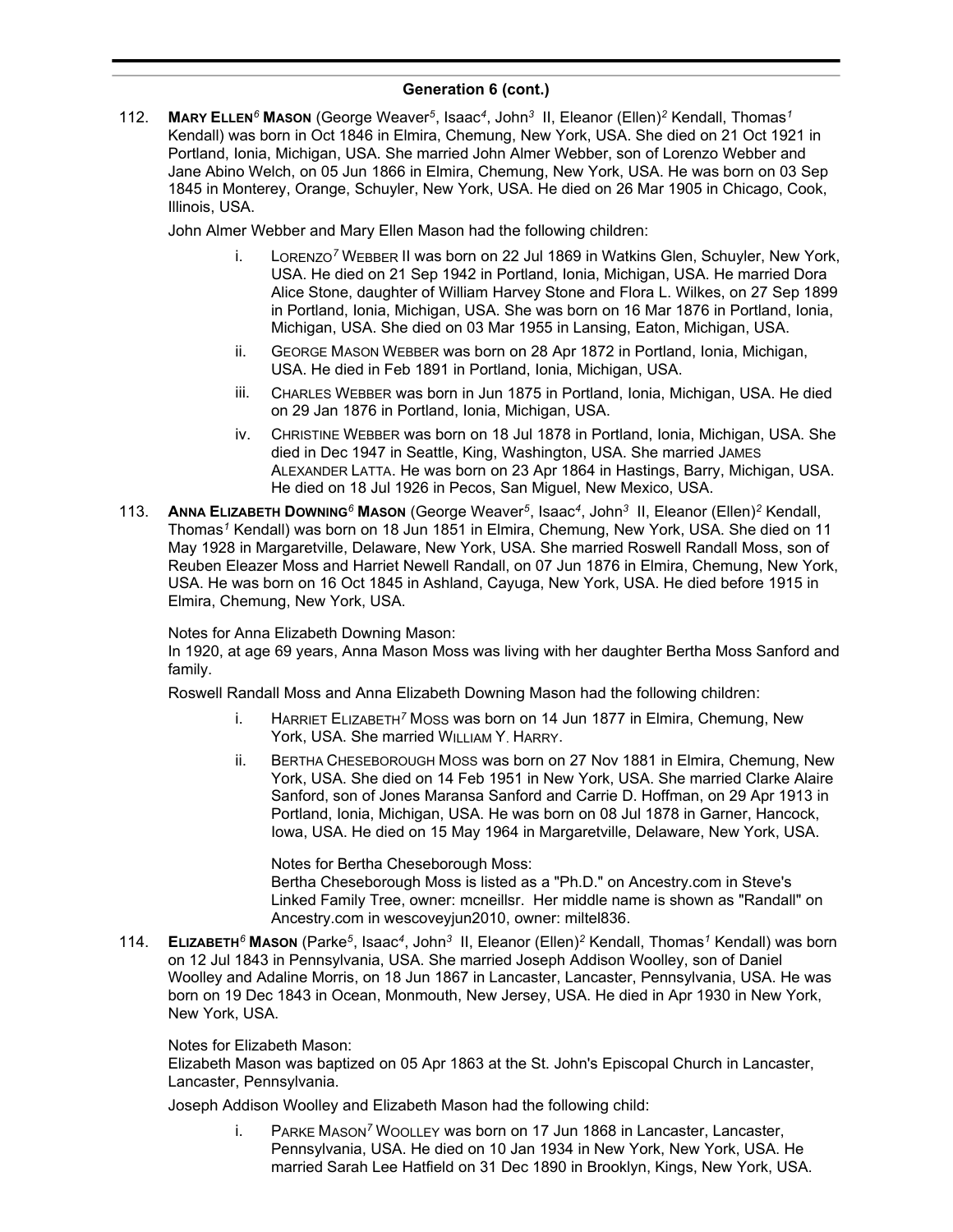She was born on 22 Dec 1868 in Chicago, Cook, Illinois, USA. She died in 1947.

Notes for Parke Mason Woolley: Parke Mason Woolley was baptized on 13 Sep 1868 in Lancaster, Lancaster, Pennsylvania at St. John's Episcopal Church.

115. **ISAAC W.** *<sup>6</sup>* **MASON** (Parke*<sup>5</sup>* , Isaac*<sup>4</sup>* , John*<sup>3</sup>* II, Eleanor (Ellen)*<sup>2</sup>* Kendall, Thomas*<sup>1</sup>* Kendall) was born about 1850 in Pennsylvania, USA. He died before 1910 in Pennsylvania, USA. He married Virginia C about 1872 in Lancaster County, Pennsylvania, USA. She was born about 1853.

Isaac W. Mason and Virginia C had the following child:

- i. WILLIAM A. *<sup>7</sup>* MASON was born in 1873 in Pennsylvania, USA. He died before 1910.
- 116. **ARTHUR L.** *<sup>6</sup>* **MASON** (Parke*<sup>5</sup>* , Isaac*<sup>4</sup>* , John*<sup>3</sup>* II, Eleanor (Ellen)*<sup>2</sup>* Kendall, Thomas*<sup>1</sup>* Kendall) was born about 1855 in Pennsylvania, USA. He died on 28 Dec 1899 in Brooklyn, Kings, New York, USA. He married **JENNIE B**. She was born in Jan 1858 in New York, USA.

Arthur L. Mason and Jennie B had the following children:

- i. HENRY EDGAR*<sup>7</sup>* MASON was born on 17 Feb 1879 in Brooklyn, Kings, New York, USA. He died before 1940. He married Mary A. Carman, daughter of Jesse Seaman Carman and Mary Elizabeth Burtis, about 1900 in New York, USA. She was born on 07 Oct 1874 in Brooklyn, Kings, New York, USA.
- ii. ARTHUR PARKE MASON was born on 21 Aug 1883 in Long Branch, Monmouth, New Jersey, USA.
- 117. **CORA***<sup>6</sup>* **MASON** (John*<sup>5</sup>* , Isaac*<sup>4</sup>* , John*<sup>3</sup>* II, Eleanor (Ellen)*<sup>2</sup>* Kendall, Thomas*<sup>1</sup>* Kendall) was born on 04 Jul 1843 in Salisbury, Lancaster, Pennsylvania, USA. She died on 25 Apr 1874 in Lancaster County, Pennsylvania, USA. She married **EDWIN C. DILLER**. He was born on 26 Nov 1839 in Pennsylvania, USA. He died on 02 Aug 1924 in Lancaster County, Pennsylvania, USA.

Edwin C. Diller and Cora Mason had the following children:

- i. ALTA M. *<sup>7</sup>* DILLER was born about 1865 in Pennsylvania, USA.
- ii. CHARLES M. DILLER was born about 1867 in Pennsylvania, USA. He died on 27 Jun 1952 in Lancaster County, Pennsylvania, USA.
- iii. EMMA C. DILLER was born on 18 Apr 1870 in Pennsylvania, USA. She died on 01 Jan 1920.
- iv. AMOS DILLER was born on 03 Oct 1872 in Pennsylvania, USA. He died on 24 Sep 1922 in Lancaster County, Pennsylvania, USA.
- 118. **ISAAC HIESTER***<sup>6</sup>* **MASON** (John*<sup>5</sup>* , Isaac*<sup>4</sup>* , John*<sup>3</sup>* II, Eleanor (Ellen)*<sup>2</sup>* Kendall, Thomas*<sup>1</sup>* Kendall) was born on 04 Nov 1844 in White Horse, Salisbury, Lancaster, Pennsylvania, USA. He died on 24 Feb 1912 in Philadelphia, Philadelphia, Pennsylvania, USA. He married Anna Mary Weaver, daughter of Benjamin Franklin Weaver Esq. and Maria Elizabeth Fletcher, on 10 Dec 1872 in Salisbury, Lancaster, Pennsylvania, USA. She was born on 25 Jul 1850 in Cambridge, Salisbury, Lancaster, Pennsylvania, USA. She died on 06 Apr 1944 in New Holland, Lancaster, Pennsylvania, USA.

Notes for Isaac Hiester Mason:

Isaac H. Mason had a harness making shop in White Horse. He was appointed Postmaster in Pequea in 1885. After suffering from ill health for several years, Isaac moved in with his son Parke L. Mason in Philadelphia, where he died in 1912.

Isaac Hiester Mason and Anna Mary Weaver had the following children:

- i. PARKE LUTHER*<sup>7</sup>* MASON was born on 20 Sep 1873 in White Horse, Salisbury, Lancaster, Pennsylvania, USA. He died on 09 Oct 1932 in Oaklyn, Camden, New Jersey, USA. He married Elizabeth M. Sollenberger on 25 Apr 1902 in Philadelphia, Philadelphia, Pennsylvania, USA. She was born about 1878 in Pennsylvania, USA.
- ii. CORA ELIZABETH MASON was born in 1881 in White Horse, Salisbury, Lancaster, Pennsylvania, USA. She died on 24 Jul 1888 in White Horse, Salisbury, Lancaster, Pennsylvania, USA.
- 119. **RICHARD BLANCE***<sup>6</sup>* **MASON** (John*<sup>5</sup>* , Isaac*<sup>4</sup>* , John*<sup>3</sup>* II, Eleanor (Ellen)*<sup>2</sup>* Kendall, Thomas*<sup>1</sup>* Kendall) was born on 16 Jul 1848 in Salisbury, Lancaster, Pennsylvania, USA. He died in 1918 in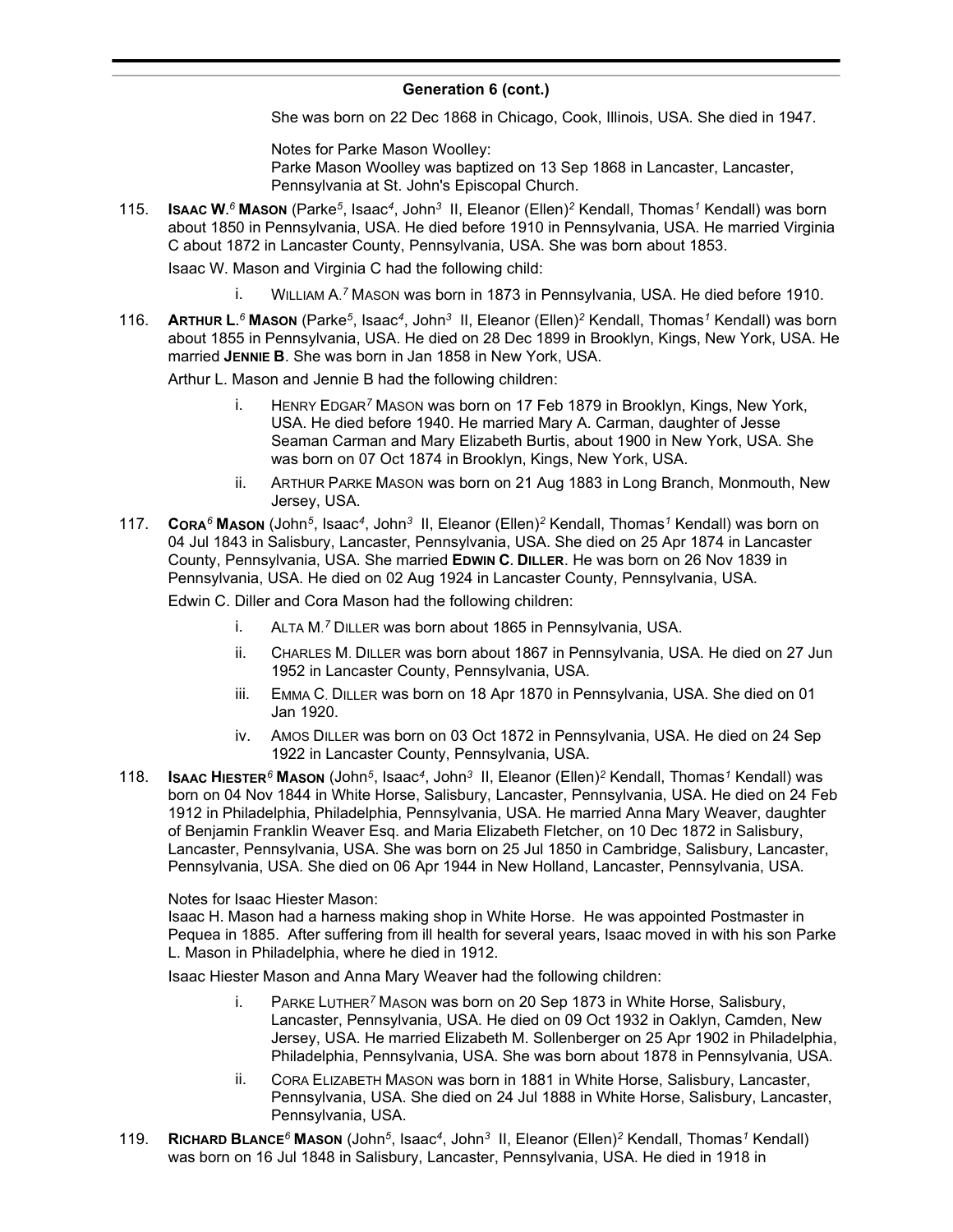### **Generation 6 (cont.)**  $concentration$   $\bullet$   $(oon)$

Lancaster, Lancaster, Pennsylvania, USA. He married Elizabeth W about 1876. She was born in Apr 1853 in New Jersey, USA. She died in 1916 in Lancaster, Lancaster, Pennsylvania, USA.

Richard Blance Mason and Elizabeth W had the following child:

- i. EDWIN D. *<sup>7</sup>* MASON was born on 16 Feb 1878 in Lancaster, Lancaster, Pennsylvania, USA.
- 120. **AUGUSTA***<sup>6</sup>* **HESTON** (Elizabeth*<sup>5</sup>* Mason, Isaac*<sup>4</sup>* Mason, John*<sup>3</sup>* Mason II, Eleanor (Ellen)*<sup>2</sup>* Kendall, Thomas*<sup>1</sup>* Kendall) was born on 23 Mar 1843 in Genesee County, New York, USA. She died on 26 Aug 1912 in Philadelphia, Philadelphia, Pennsylvania, USA. She married Abbott Howland Chase, son of William Henry Chase and Elizabeth Howland, on 06 Oct 1864. He was born on 17 Jul 1842 in Massachusetts, USA. He died on 03 Mar 1914.

Notes for Abbott Howland Chase:

Abbott Howland Chase engaged for many years in the lumber business in Batavia, New York. Later, he moved to Philadelphia, Pennsylvania where he conducted a large sanatorium at Chestnut Hill.

Abbott Howland Chase and Augusta Heston had the following children:

- i. FLORENCE AUGUSTA*<sup>7</sup>* CHASE was born on 01 Dec 1865 in Batavia, Genesee, New York, USA. She died on 23 Dec 1878 in Batavia, Genesee, New York, USA.
- ii. LEWIS HESTON CHASE was born on 15 Jun 1867 in Batavia, Genesee, New York, USA. He married Carrie A. Parker on 27 Dec 1888. She was born on 22 Mar 1867.

Notes for Lewis Heston Chase:

Lewis Heston Chase was in the wallpaper business in Philadelphia, Pennsylvania.

iii. ROBERT ABBOTT CHASE was born on 25 Jan 1874 in Batavia, Genesee, New York, USA. He married Lena Bye Ballenger on 18 Apr 1903. She was born on 19 Mar 1875.

Notes for Robert Abbott Chase:

Robert Abbott Chase was engaged in sanatorium work with his father at Chestnut Hill in Philadelphia. Later he was connected with the Midvale Steel Works. He lived in Philadelphia.

121. **ANN EVANS***<sup>6</sup>* **HESTON** (Elizabeth*<sup>5</sup>* Mason, Isaac*<sup>4</sup>* Mason, John*<sup>3</sup>* Mason II, Eleanor (Ellen)*<sup>2</sup>* Kendall, Thomas*<sup>1</sup>* Kendall) was born on 25 Oct 1851 in Genesee County, New York, USA. She married Peter M. Wise, son of Joseph Wise and Elizabeth Carruth, on 06 Oct 1875. He was born in Mar 1851 in Clarence, Erie, New York, USA.

Notes for Peter M. Wise:

In 1900, at age 49 years, Peter M. Wise was a physician in New York City.

Peter M. Wise and Ann Evans Heston had the following children:

- i. ARTHUR HESTON*<sup>7</sup>* WISE was born on 17 Jul 1876 in New York, USA.
- ii. ELIZABETH WISE.
- iii. MARGARET HESTON WISE was born in Dec 1882 in New York, USA. She married Tredwell Gardner Hopkins, son of Stephen Hopkins and Mary Warner Munn, on 10 Jun 1905 in New York, New York, USA. He was born on 13 May 1878 in New York, USA. He died on 01 Jun 1923.

Notes for Tredwell Gardner Hopkins: Tredwell Gardner Hopkins graduated from Yale College, Class of 1899.

- iv. HELEN M. WISE was born in Jul 1886 in New York, USA.
- 122. **WILLIAM DOWNING***<sup>6</sup>* **MASON** (Jonathan D.*<sup>5</sup>* , Isaac*<sup>4</sup>* , John*<sup>3</sup>* II, Eleanor (Ellen)*<sup>2</sup>* Kendall, Thomas*<sup>1</sup>* Kendall) was born on 14 May 1847 in Providence, Providence, Rhode Island, USA. He died on 10 Nov 1890 in Providence, Providence, Rhode Island, USA. He married Lydia Alexander Walling, daughter of Nelson Walling and Huldah N. Capwell, on 01 Jan 1878 in Providence, Providence, Rhode Island, USA. She was born on 20 Sep 1858 in Rhode Island, USA. She died on 16 Mar 1925 in Providence, Providence, Rhode Island, USA.

William Downing Mason and Lydia Alexander Walling had the following child: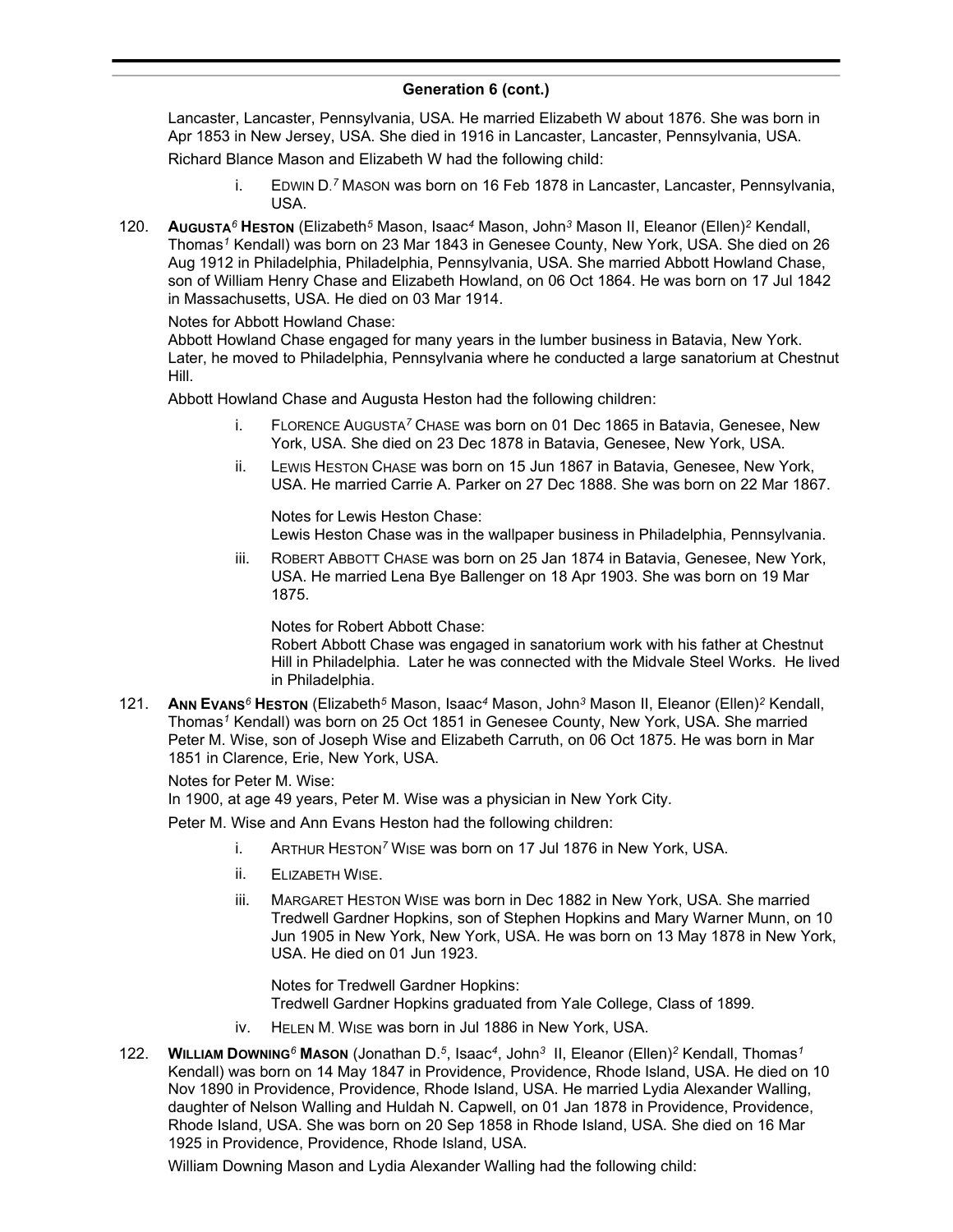- i. MILDRED D. *<sup>7</sup>* MASON was born on 27 Feb 1879 in Providence, Providence, Rhode Island, USA. She died on 05 Mar 1879 in Providence, Providence, Rhode Island, USA.
- 123. **ELLA MARY HUNT***<sup>6</sup>* **SCOTT** (Ann Elizabeth*<sup>5</sup>* Downing, Mary Parke*<sup>4</sup>* Mason, John*<sup>3</sup>* Mason II, Eleanor (Ellen)*<sup>2</sup>* Kendall, Thomas*<sup>1</sup>* Kendall) was born on 29 Sep 1849 in Chester County, Pennsylvania, USA. She died on 10 May 1931 in Downingtown, Chester, Pennsylvania, USA. She married Isaac Ellis Roberts, son of Joseph Roberts and Adaline Heycock, in 1874. He was born on 04 Apr 1848 in Radnor, Delaware, Pennsylvania, USA. He died on 12 Apr 1928 in Downingtown, Chester, Pennsylvania, USA.

### Notes for Ella Mary Hunt Scott:

Ella Mary Hunt Scott was baptized on 03 Feb 1850 at the St. James Episcopal Church in Downingtown, Pennsylvania.

Isaac Ellis Roberts and Ella Mary Hunt Scott had the following children:

- i. MARY DOWNING*<sup>7</sup>* ROBERTS was born on 27 Nov 1875 in Wheeling, Ohio, West Virginia, USA. She died on 15 Mar 1963 in West Chester, Chester, Pennsylvania, USA.
- ii. ADELAIDE ROBERTS was born about 1875 in Downingtown, Chester, Pennsylvania, USA. She died on 22 Feb 1878 in Downingtown, Chester, Pennsylvania, USA.
- iii. ANNA ELIZABETH ROBERTS was born on 06 Oct 1877. She died on 02 May 1926 in Downingtown, Chester, Pennsylvania, USA.
- iv. LEWIS HESTON ROBERTS was born on 21 May 1880 in Pennsylvania, USA. He married Alice Dodds on 18 Feb 1908. She was born in England.
- v. ELLEN META "NELL" ROBERTS was born on 29 Sep 1881 in Downingtown, Chester, Pennsylvania, USA. She died on 27 May 1966 in Downingtown, Chester, Pennsylvania, USA. She married ISAAC HEZEKIAH WHYTE DDS. He was born in 1877. He died in 1952.
- vi. WILLIAM HERBERT ROBERTS was born on 10 Nov 1882. He died on 10 Oct 1883.
- vii. THOMAS PARKE ROBERTS was born on 02 Aug 1884. He died on 09 Jul 1892.
- viii. CHANDLER PENNINGTON ROBERTS was born on 18 Jun 1887. He died on 18 Mar 1970 in Downingtown, Chester, Pennsylvania, USA. He married ETHEL VIRGINIA THOMAS. She was born on 23 Sep 1896 in Fairmount, Somerset, Maryland, USA. She died on 11 Jun 1997 in Downingtown, Chester, Pennsylvania, USA.
- ix. SARAH BENNERS ROBERTS was born on 02 Mar 1895 in Pennsylvania, USA. She died on 10 Sep 1995 in Newtown, Delaware, Pennsylvania, USA. She married NORRIS HARLAN SLACK. He was born on 10 Mar 1891 in Delaware, USA. He died in 1981.
- 124. **ALTA JESSIE***<sup>6</sup>* **DOWNING** (Eugene Joseph*<sup>5</sup>* , Mary Parke*<sup>4</sup>* Mason, John*<sup>3</sup>* Mason II, Eleanor (Ellen)*<sup>2</sup>* Kendall, Thomas*<sup>1</sup>* Kendall) was born on 11 Aug 1857 in Downingtown, Chester, Pennsylvania, USA. She died on 31 Jan 1935 in Pocopson, Chester, Pennsylvania, USA. She married Eusebius Richard Barnard, son of Eusebius Richard Barnard and Sarah Painter, on 07 Feb 1878 in Pocopson, Chester, Pennsylvania, USA. He was born on 02 Nov 1840 in Pocopson, Chester, Pennsylvania, USA. He died in 1915 in Pocopson, Chester, Pennsylvania, USA.

Eusebius Richard Barnard and Alta Jessie Downing had the following children:

i. IDA MARY*<sup>7</sup>* BARNARD was born on 04 Feb 1879 in Pocopson, Chester, Pennsylvania, USA. She died on 09 Jan 1951 in Pocopson, Chester, Pennsylvania, USA. She married Abram Williamson Baily, son of James W. Baily and Alice M. Stackhouse, on 25 Sep 1901. He was born on 03 Jul 1869 in Pennsylvania, USA. He died on 13 Jan 1935 in Pocopson, Chester, Pennsylvania, USA.

Notes for Ida Mary Barnard: In 1942, Ida Mary Bernard Baily was living with her brother in West Chester, Chester, Pennsylvania.